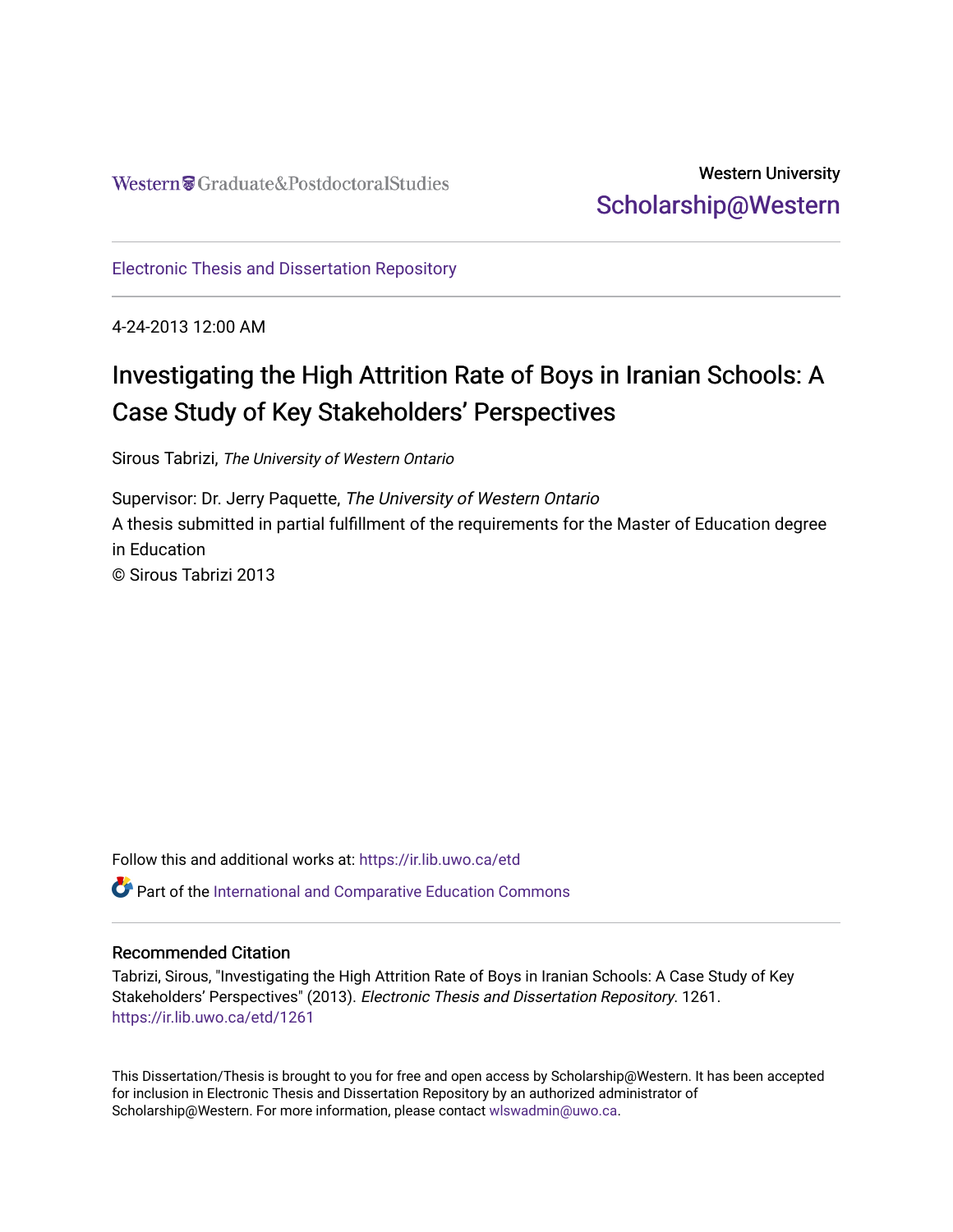#### Investigating the High Attrition Rate of Boys in Iranian Schools: A Case Study of Key Stakeholders' Perspectives

(Thesis format: Monograph)

by

Sirous Tabrizi

Graduate Program in Education

A thesis submitted in partial fulfillment of the requirements for the degree of Master of Education

The School of Graduate and Postdoctoral Studies The University of Western Ontario London, Ontario, Canada

© Sirous Tabrizi 2013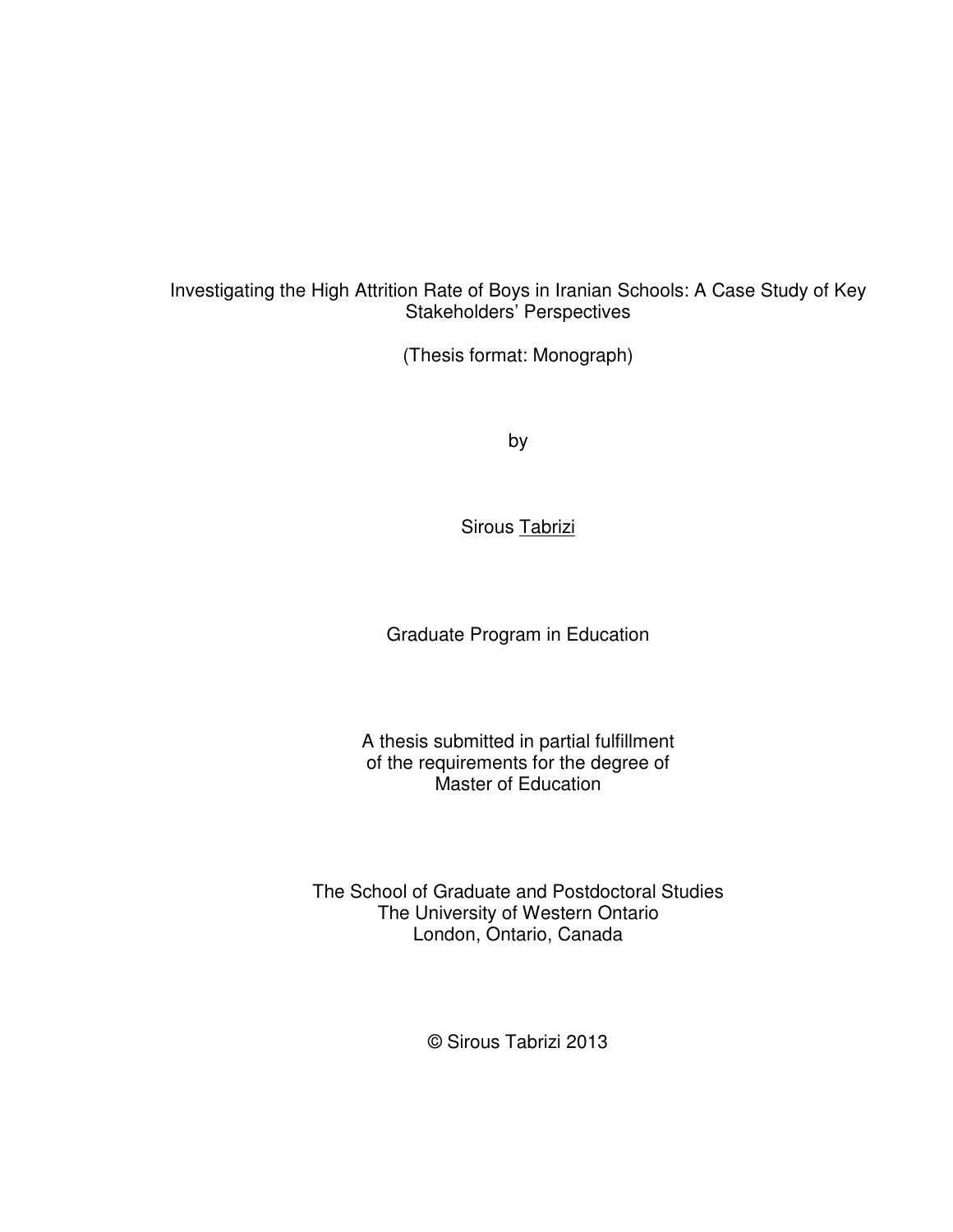## Abstract

For the first time in the history of Iran, the literacy levels of women are higher than that of men. However, males are culturally and socially preferred in positions of influence and decision making. Therefore, education in Iran is not having the beneficial effects that it should as the people who end up in positions of power may lack the needed education. This thesis investigates the reasons why boys choose to drop out of school, and the societal perceptions, influences, and consequences of boys dropping out of school. To conduct this research, I interviewed 8 dropouts, 5 teachers, and 1 administrator who attended or worked at various pre-college level state schools. This research is a qualitative case study, so the perceptions and opinions of the interviewees were of primary importance. The results of this study indicated that a combination of factors is responsible for the drop-out problem, including economic problems, poor quality of teachers and educational materials, and the Iran-Iraq war. Although the dropouts indicated they had difficulty with school material, and that the environment was not conducive to education, they all ultimately left school for financial reasons. Similarly, the teachers indicated that the war and the current economic problems of the country resulted in an education system with a lower quality and a lower emphasis on students who are not willing to pay extra. The administrator indicated that state schools suffer from poor funding and poor quality of teachers, and that these two factors are related.

## Keywords

Iran, East-Azerbaijan Province, Boys' Dropout, Dropout Prevention, Dropout Solutions, Poverty, Language of Instruction, War and Education, Teacher Motivation, Top-Down Management.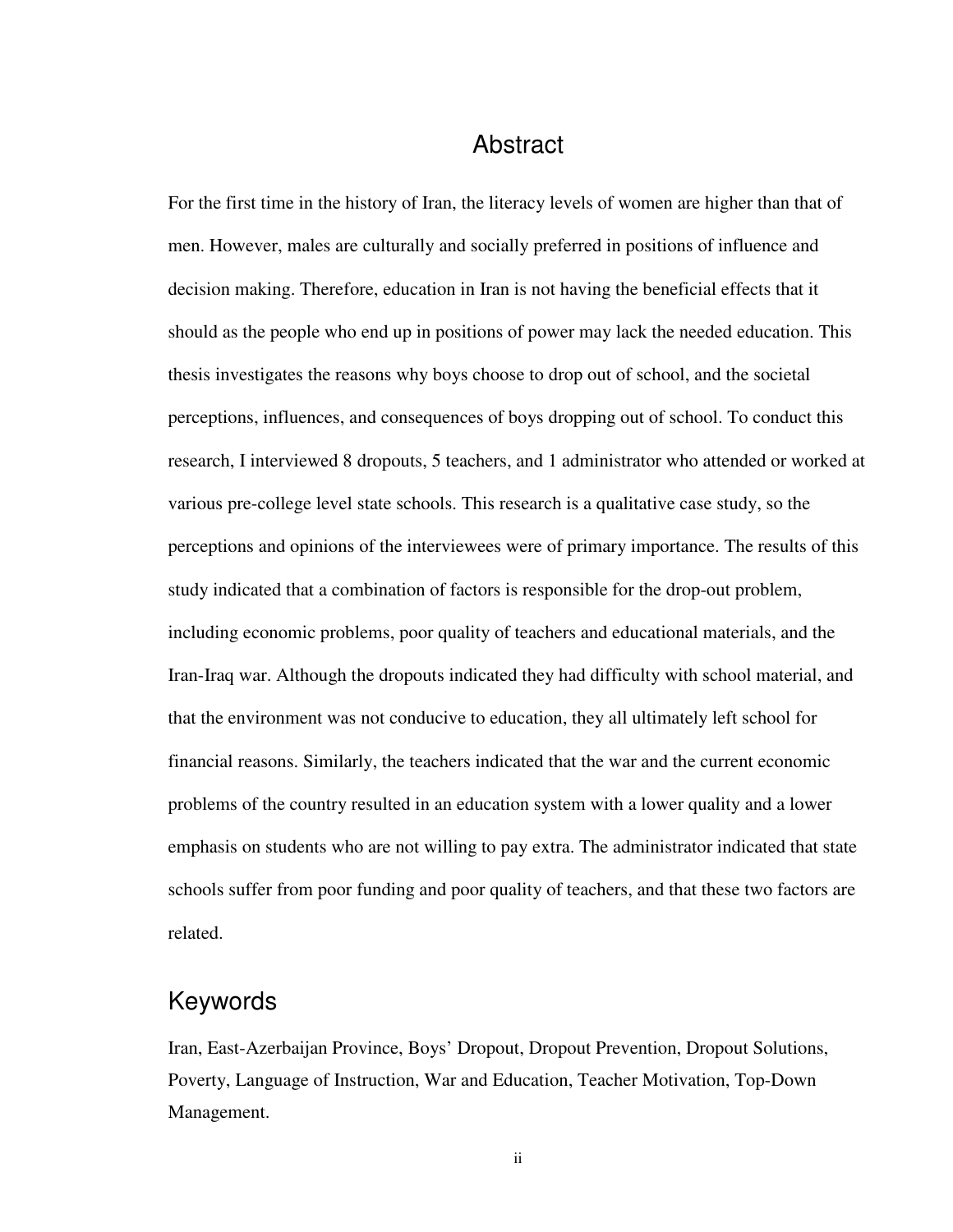# **Dedication**

I would like to dedicate this work to Samad Behrangi. Although we have never met, I grew up with his beautiful books. About 55 years ago, he graduated from university and went to teach in the small villages of East-Azerbaijan. His work was not motivated by money, but by the desire to educate children. His works have influenced me in two ways: first as a young child, where I learned numerous things about my cultural background and about life, and second as a young man, where I learned about education and specifically the education system of Iran.

*"Death could come upon me very easily now. But as long as I'm able to live, I shouldn't go out to meet death. Of course, if someday I should be forced to face death-as I shall-it doesn't matter. What does matter is the influence that my life or death will have on the lives of others . . ."* The Little Black Fish, by Samad Behrangi. Translated by the Iran Chamber Society.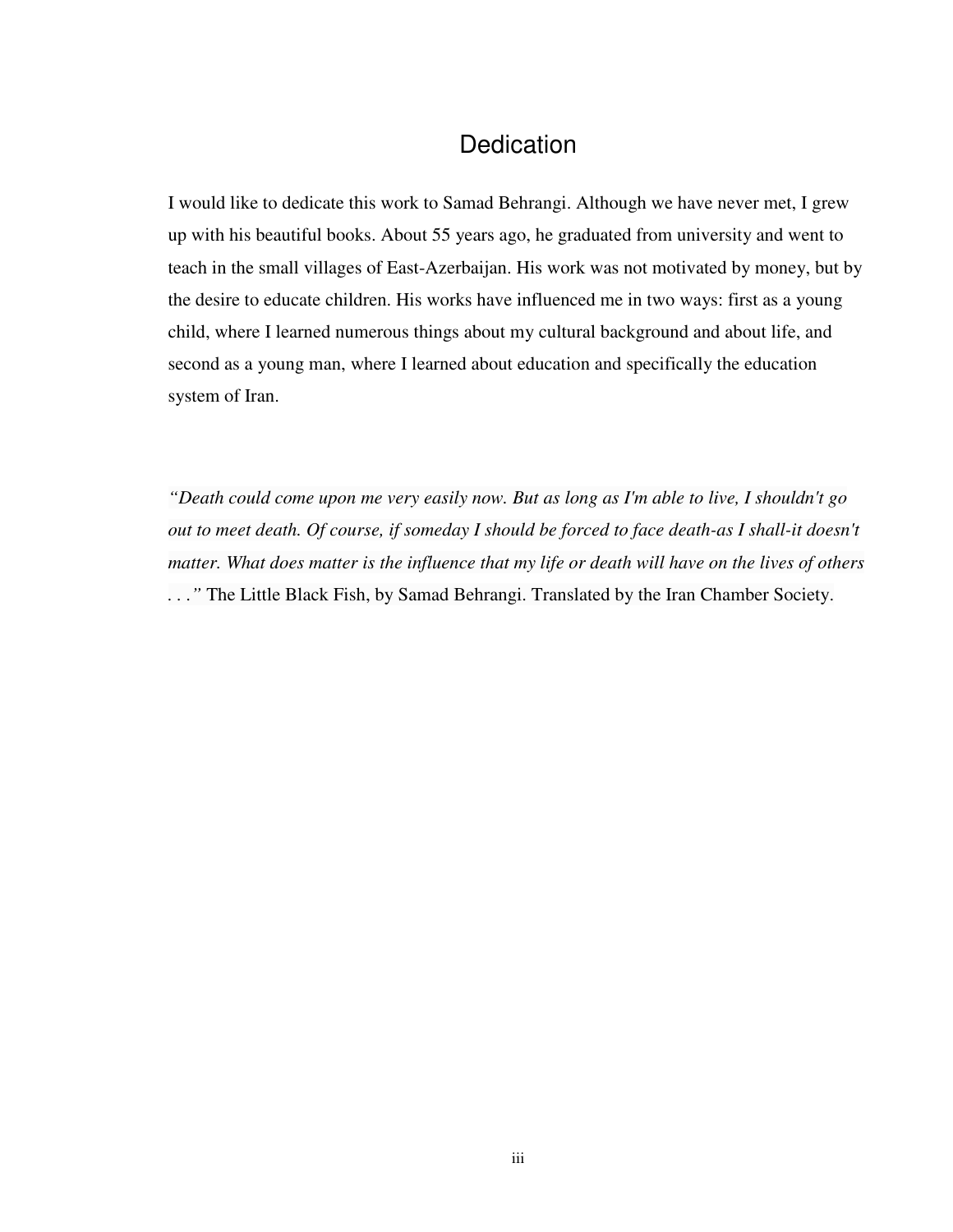# Acknowledgments

To my thesis supervisor Dr. Jerry Paquette, for his kindness, guidance, and support throughout my research work. I thank him for his dedication towards pushing me to complete the best thesis in his mind. I also wish to thank Dr. Aniko Varpalotai, for her advice, support, and critical eye in reviewing all of my work.

To my father and mother, who have supported and encouraged me in my work. Especially to my father, who unfortunately will not be able to see the results of this thesis. And to my best friend Helda, who has encouraged me, offered much of her educational experience to augment mine own, and for long but insightful conversations about my research.

Lastly, I would like to thank my friends Rob, Mr. Bagheri and his family, Dr. Rohani and his family, Mrs. Saberi, Paul, Dr. Sedig and his family, Ramin, my brother Daryoush, Weissberg family, my sister Parvin, and numerous others who have all provided me with encouragement, guidance, support, and helpful criticisms of my work.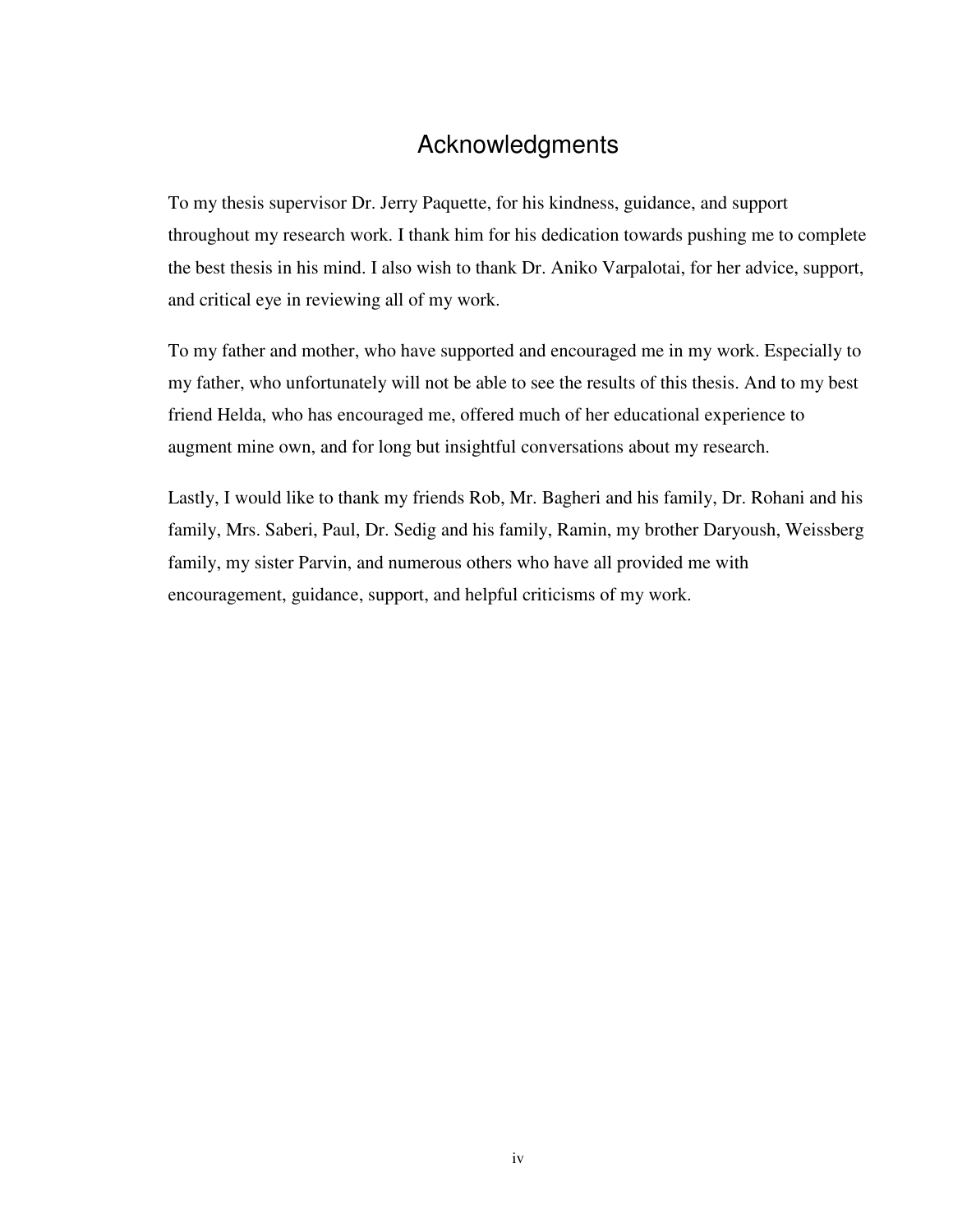# **Table of Contents**

|  | 2.1.1 |  |    |
|--|-------|--|----|
|  | 2.1.2 |  |    |
|  | 2.1.3 |  |    |
|  | 2.1.4 |  |    |
|  |       |  |    |
|  |       |  | 14 |
|  | 2.3.1 |  |    |
|  | 2.3.2 |  |    |
|  | 2.3.3 |  |    |
|  |       |  |    |
|  | 2.4.1 |  |    |
|  | 2.4.2 |  |    |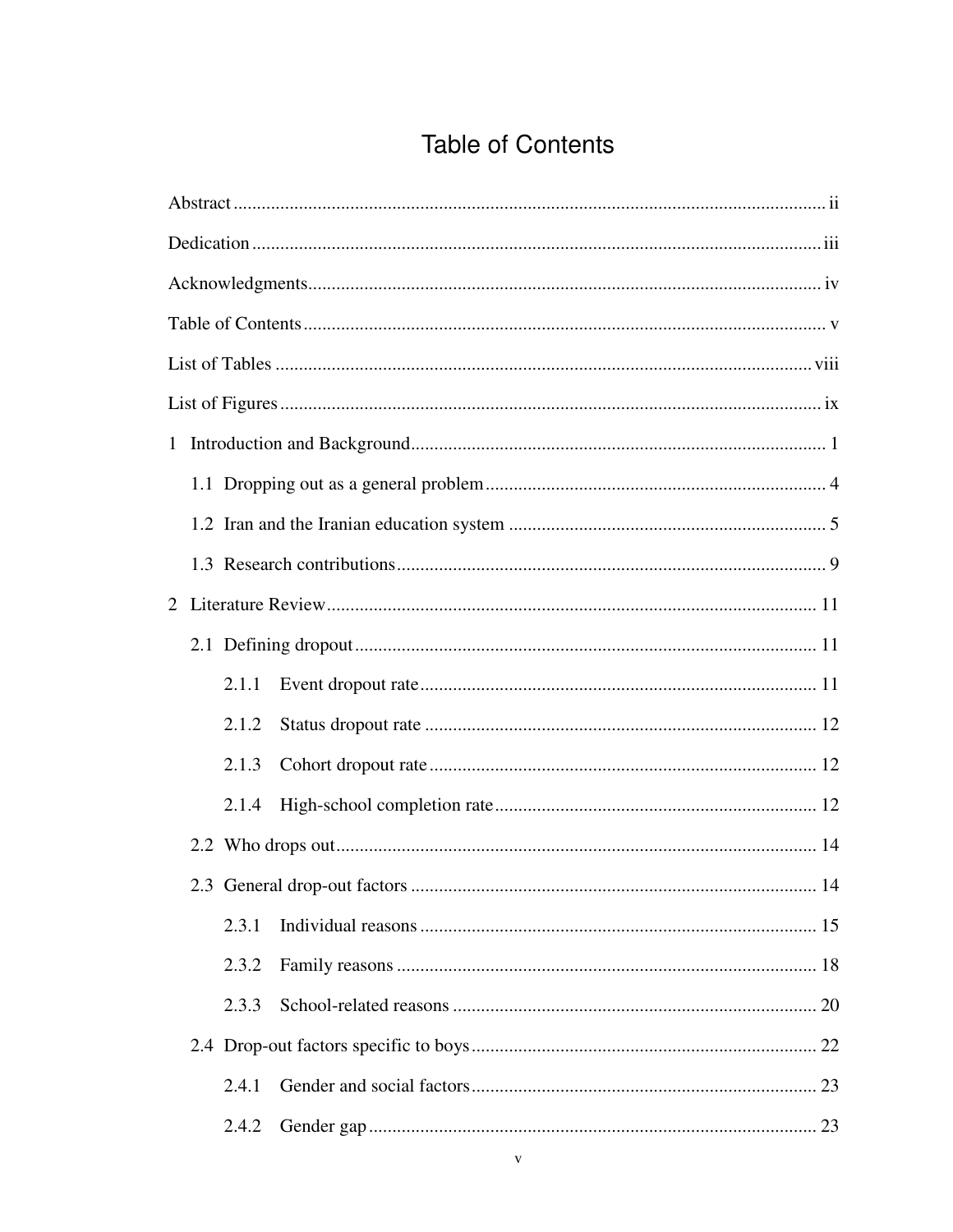|   | 2.4.3 |  |
|---|-------|--|
|   | 2.4.4 |  |
|   | 2.4.5 |  |
|   | 2.4.6 |  |
|   | 2.4.7 |  |
|   | 2.4.8 |  |
|   | 2.4.9 |  |
| 3 |       |  |
|   |       |  |
|   |       |  |
|   | 3.2.1 |  |
|   | 3.2.2 |  |
|   | 3.2.3 |  |
|   |       |  |
|   |       |  |
|   |       |  |
|   |       |  |
|   |       |  |
|   | 4.1.2 |  |
|   | 4.1.3 |  |
|   |       |  |
|   |       |  |
|   |       |  |
|   |       |  |
|   | 4.5.1 |  |
|   | 4.5.2 |  |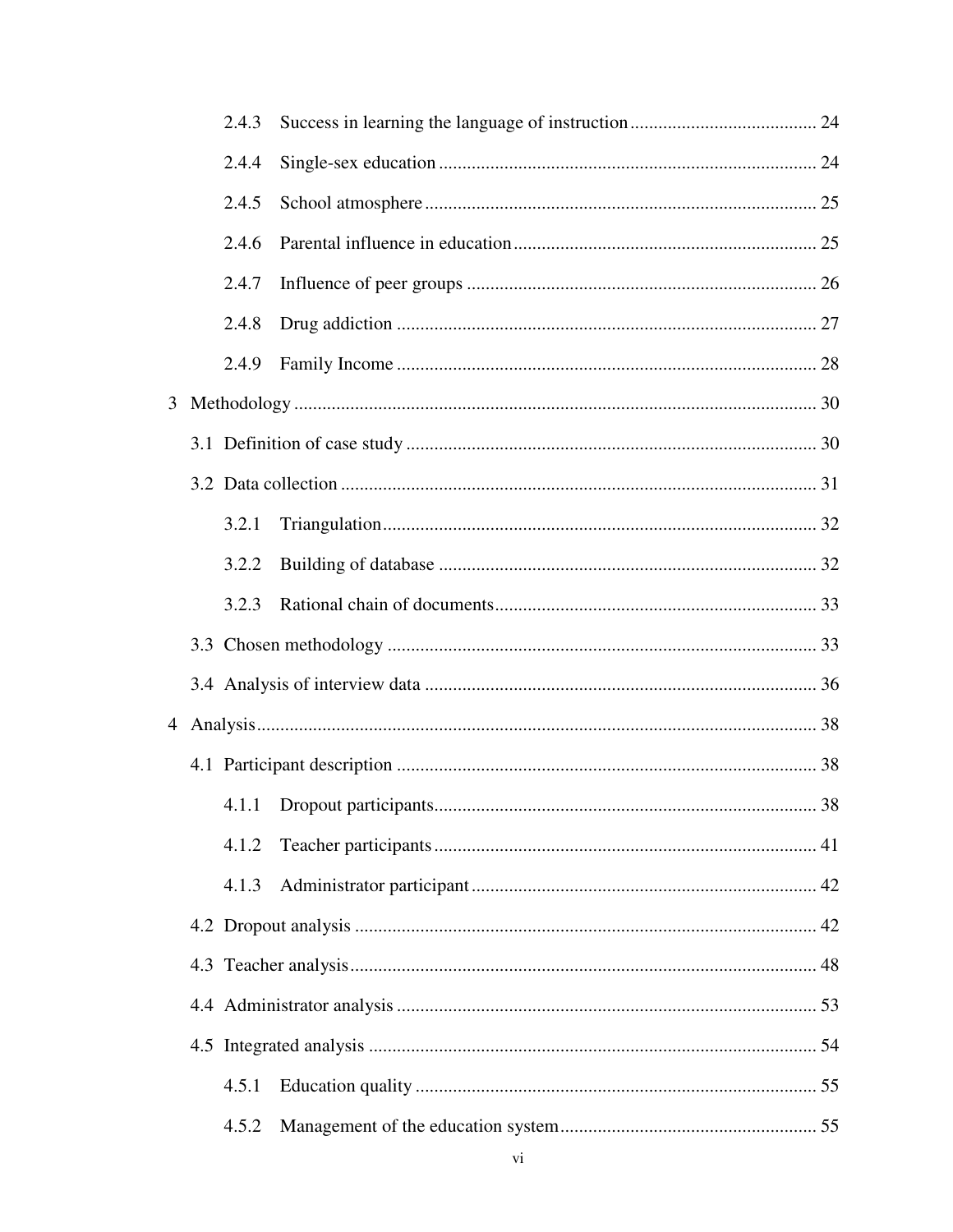|   |  | 4.5.3 |  |    |
|---|--|-------|--|----|
|   |  | 4.5.4 |  |    |
|   |  |       |  |    |
|   |  |       |  |    |
|   |  |       |  |    |
|   |  |       |  |    |
|   |  |       |  |    |
|   |  |       |  |    |
|   |  |       |  |    |
|   |  |       |  |    |
|   |  |       |  |    |
| 6 |  |       |  |    |
|   |  |       |  |    |
|   |  | 6.1.1 |  |    |
|   |  | 6.1.2 |  |    |
|   |  | 6.1.3 |  |    |
|   |  | 6.1.4 |  |    |
|   |  |       |  | 76 |
|   |  |       |  |    |
|   |  |       |  |    |
|   |  |       |  |    |
|   |  |       |  |    |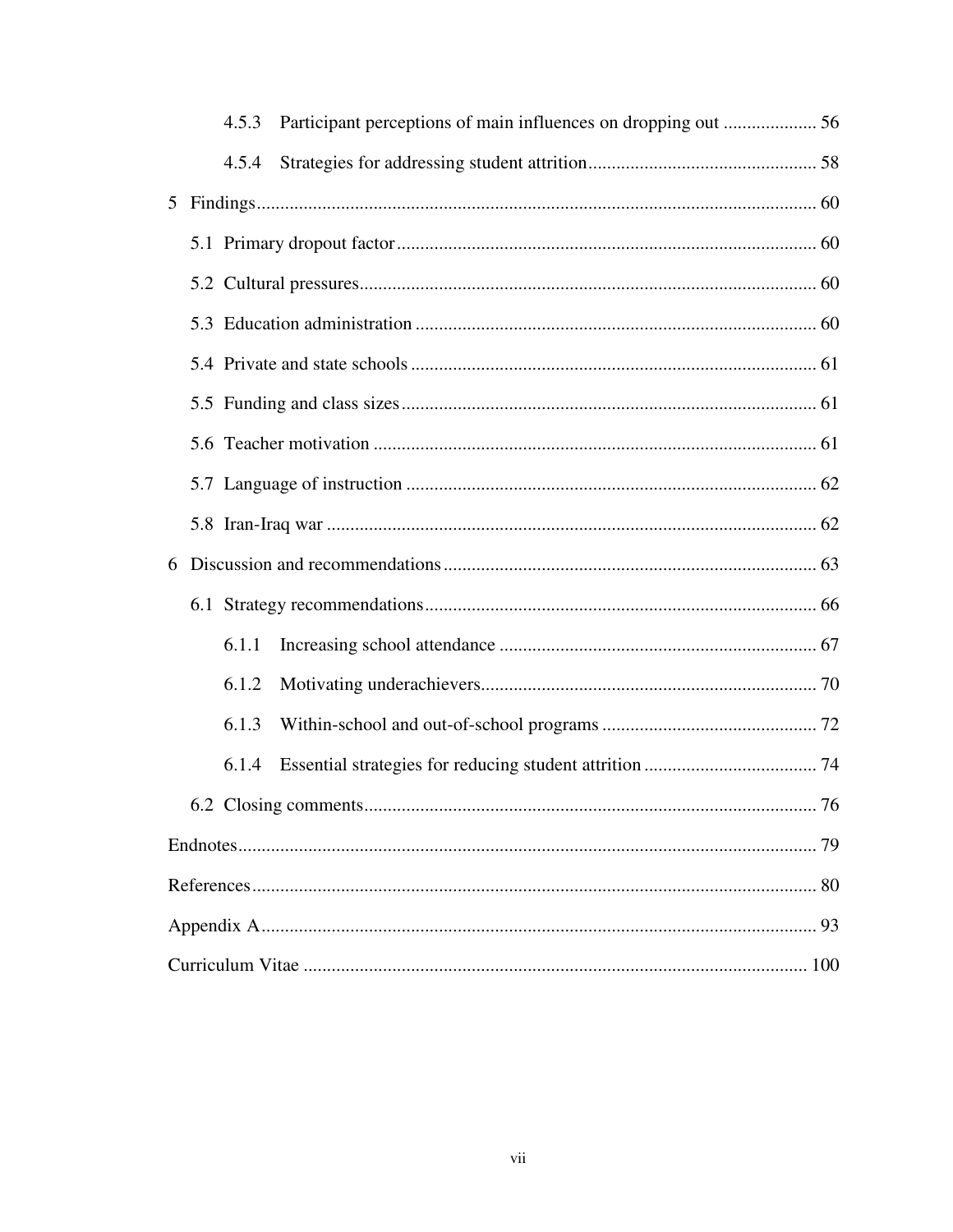# List of Tables

| Table 5: Teacher Opinions about the Importance of Individual, Family, and Environmental |
|-----------------------------------------------------------------------------------------|
|                                                                                         |
|                                                                                         |
|                                                                                         |
|                                                                                         |
|                                                                                         |
|                                                                                         |
|                                                                                         |
| Table 12: Change in the Number of Students from Previous Year in Iran 97                |
| Table 13: Number of Students Dropping Out of School by Sex in Iran 98                   |
| Table 14: Number of Students by Sex in the East-Azerbaijan Province (2007-2011).  99    |
|                                                                                         |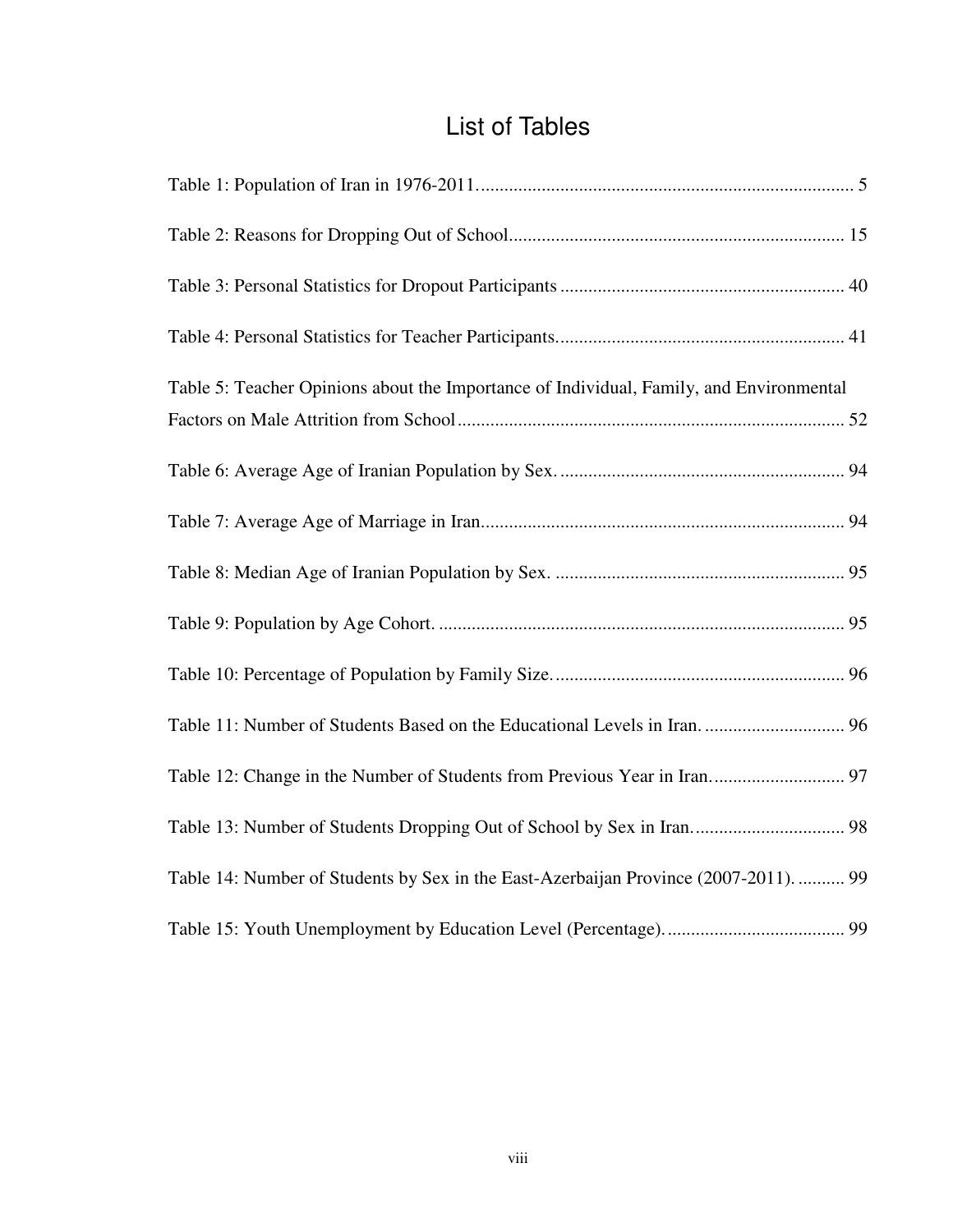# List of Figures

| Figure 1: Sample Population distribution by age and sex, from 2006 to 2011 (adapted from |  |
|------------------------------------------------------------------------------------------|--|
|                                                                                          |  |
|                                                                                          |  |
| Figure 2: A Student-Centered Multilevel Approach to School Attendance (Adapted from      |  |
|                                                                                          |  |
|                                                                                          |  |
|                                                                                          |  |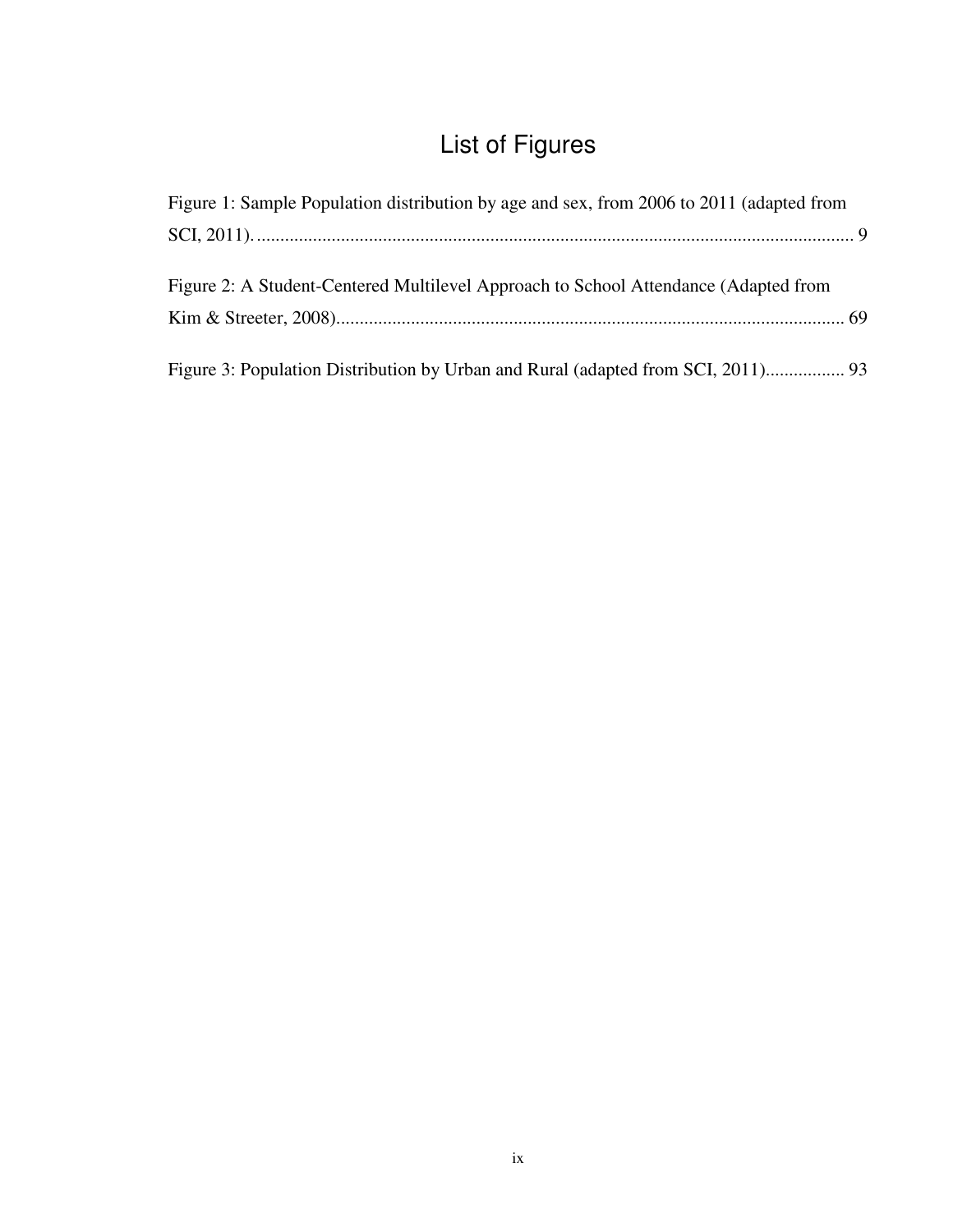## 1 Introduction and Background

Much research has been done about the educational situation of girls in Iran.<sup>1</sup> The situation of boys, however, has not received as much attention. For the first time in the history of Iran, the literacy levels of men are significantly lower the literacy levels of women among large, and growing, segments of the population (Khaz Ali, 2010). This situation requires investigation. My thesis examines critically the problem of school dropout rates of an ethno-linguistic minority of boys within a specific geographical region of Iran, namely the East-Azerbaijan province of Iran.

Dropping out of school is a serious issue, affecting both the individual and society. For individuals to have any reasonable employment prospects they need a high-school certificate (Richards & Megan, 2009). Thus, one of the strongest predictions associated with dropping out of school is increased probability of future unemployment and poverty (Richards & Megan, 2009).

Although much research concerning the West has been done on this subject, $2$  there has been no systematic investigation in this area for Iran. The most recent and major work done for school dropouts in the East-Azerbaijan province is by Behrangi (1964). Only minimal research has been done in this regard in the Middle East (e.g., Grown, Gupta, and Kes, 2005; Mehran, 1995; Rihani, 1993; UNICEF, 2005); moreover, the issues of boys, in particular, have not received enough attention.

In general, male dropouts have relevant characteristics that differ systematically from those of female dropouts (Reynolds & Miller, 2003). Specifically, boys more frequently drop out of school and repeat grades than do girls. However, compared to boys, girls have less opportunity to repeat grades; in this situation girls who are held back are more likely to drop out than boys who are held back. Boys are more likely than girls to be labeled "problems" in need of assistance, to fail a course, or to repeat a grade. They are more likely to be identified for special-education programs and are more likely than girls to be labeled for their entire school career (Reynolds  $\&$  Miller, 2003). Boys are likely to gain social status among their peers through disruptive classroom behavior, which can lead to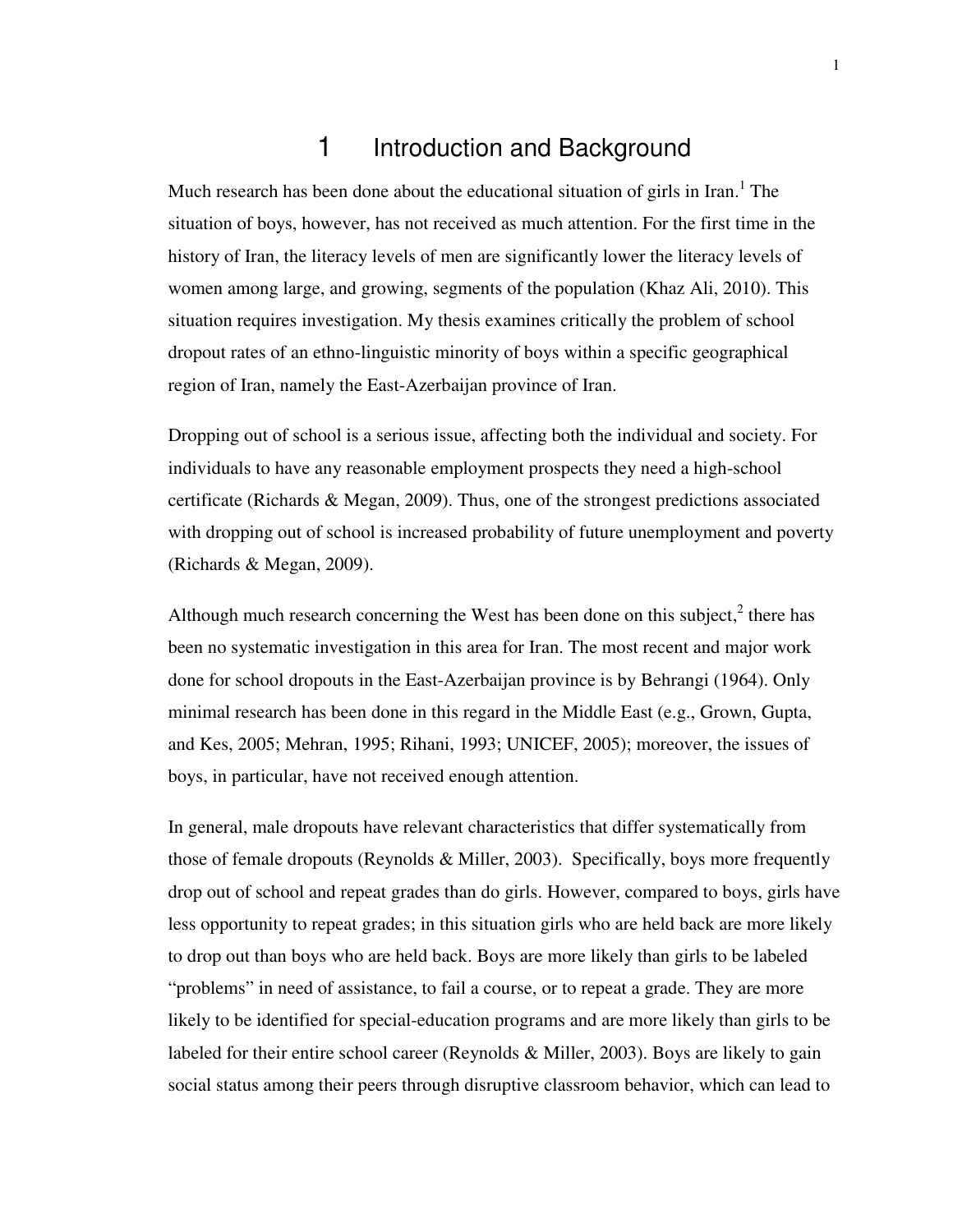school failure. They are also more likely than girls to engage in high-risk behavior (e.g., experimenting with drugs and alcohol), and are more prone to accidents caused by violence. In addition, the misbehavior of boys is more frequently punished than is that of girls. This is reflected in the fact that more than 70% of students suspended from school are boys (Reynolds & Miller, 2003).

In Iran, the inequality seen in the education system is also prevalent in the wider society. A report conducted by UNICEF (2012) indicated inequalities in education as one aspect of wider inequality among various urban groups, separated by income, gender, ethnicity and citizenship.

In this research I investigate stakeholder perceptions of the reasons behind the high attrition rate of boys in Iranian schools, and seek to determine the extent to which study participants perceive the underlying issues surrounding high dropout rates to be reflective of those discussed in the literature. The theory and research method base therefore leans heavily on critical theory and qualitative research. Part of setting the context for this thesis involves a comparative analysis of characteristics of dropping out in different countries (see Chapter 2.2). Due to the increasing interconnectedness of societies, a brief comparative analysis is important and can help identify common problems in educational systems around the world (Arnove, 2007). Examining relevant features and experiences of countries with different income levels, educational methodologies, and social norms can shed light on some of the things that influence dropping out of school. A comparative analysis can help contextualize the interview process and data have been compiled (see Chapter 3).

I adopted a case-study methodology for this study. As Yin (2008) notes, the distinctive need for case studies arises out of the desire to understand complex social phenomena. My focus is on understanding the issues surrounding male dropouts within a particular context (i.e., a select number of schools within the northwest of Iran). The many influences involved result in a complex social phenomenon, making a case study a natural choice. Furthermore, the case study is the preferred method when examining contemporary events over which the investigator has little or no control, and in situations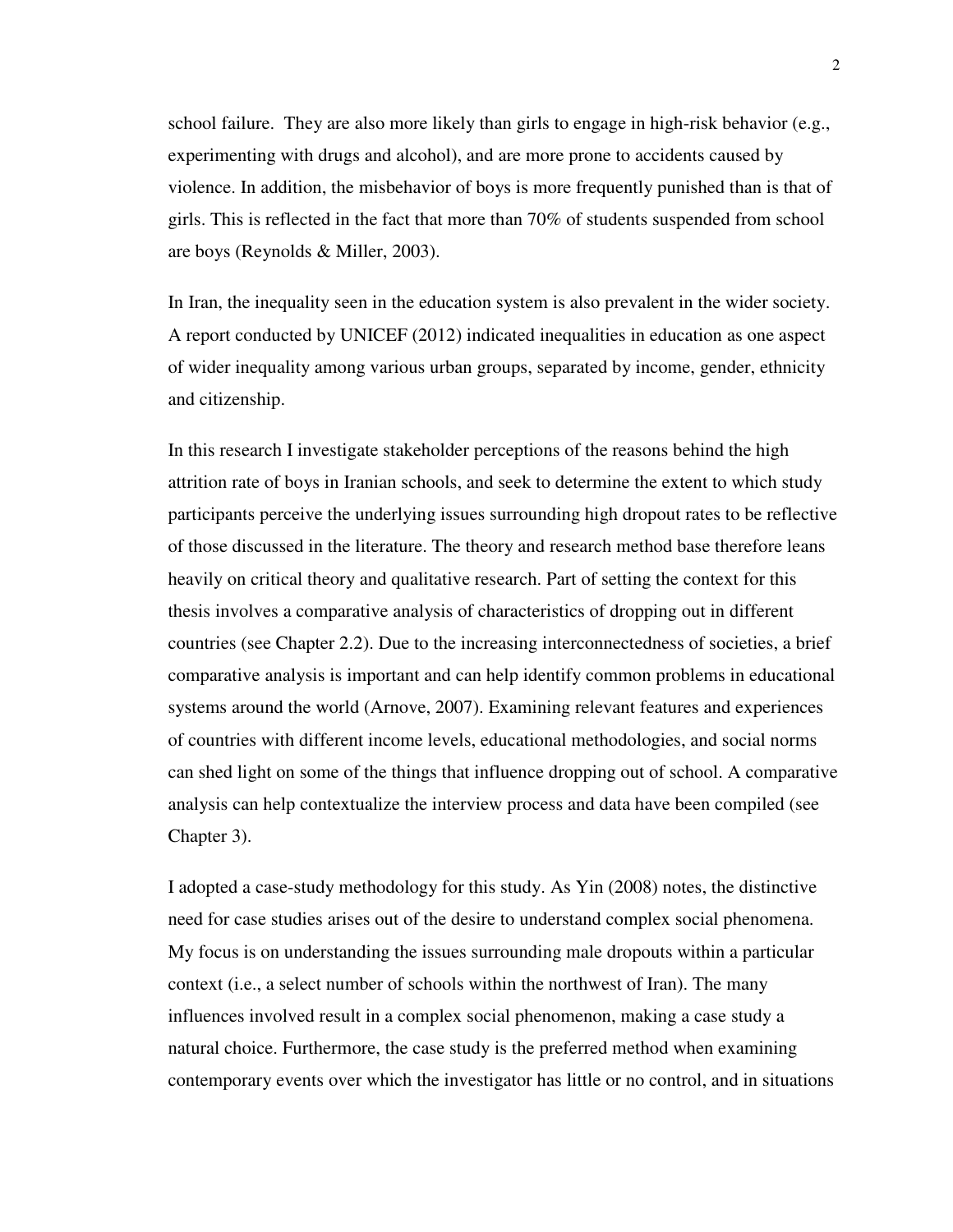where behaviors cannot be manipulated as in a laboratory setting (Yin, 2008). Such are precisely the characteristics of this research.

In keeping with its case-study nature, this research adopts a qualitative, rather than quantitative, approach. Although this research is a qualitative case study, some results may reflect in varying degrees realities experienced in countries that share pertinent similarities with Iran, whether in the form of Islamic culture and/or an Islamic form of government or otherwise. Currently there are many political changes taking place in the Middle East and North Africa. As can be seen with the recent "Arab Spring," many countries (e.g., Egypt, Libya, Tunisia, and Syria) are going through critical changes in their social structures and political foundations. In particular, considerable possibility exists that countries living the upheaval of the Arab Spring might ultimately put in place structures similar to those adopted in Iran after their revolution in 1979. In such a case, we may witness effects on education systems (e.g., dropout rates) in these countries similar to those that have been seen in Iran over the past few decades. Therefore, this research may lead to an improved understanding of this issue not only for Iran, but also potentially for other countries in the Middle East and even beyond.

Education is very complex and offers many problems that can be examined through research (Brown, 2011; UNESCO, 1984, 2012). Waste in the form of student dropouts and repetition of courses is a problem in many school systems throughout the world. Its intensity varies from country to country, but where it is most prevalent, it is often associated with failure even to enroll in school students from particular segments of society (Brown, 2011; UNESCO, 1984). In some countries such discrimination and inequity takes the form of a lower percentage of girls than boys in the school system. Waste of human potential is also closely associated with socio-economic status (UNESCO, 1984, 2012). There seems to be a positive correlation between poverty and waste of human potential—where poverty is greatest, such waste is typically also greatest. The ideal towards which most countries/jurisdictions are striving is 100 per cent enrollment of both boys and girls, and 100 per cent retention at least up to the end of the primary-school stage of education, usually a minimum of five years. This is the presupposition upon which is based the drive for universal primary education (UPE).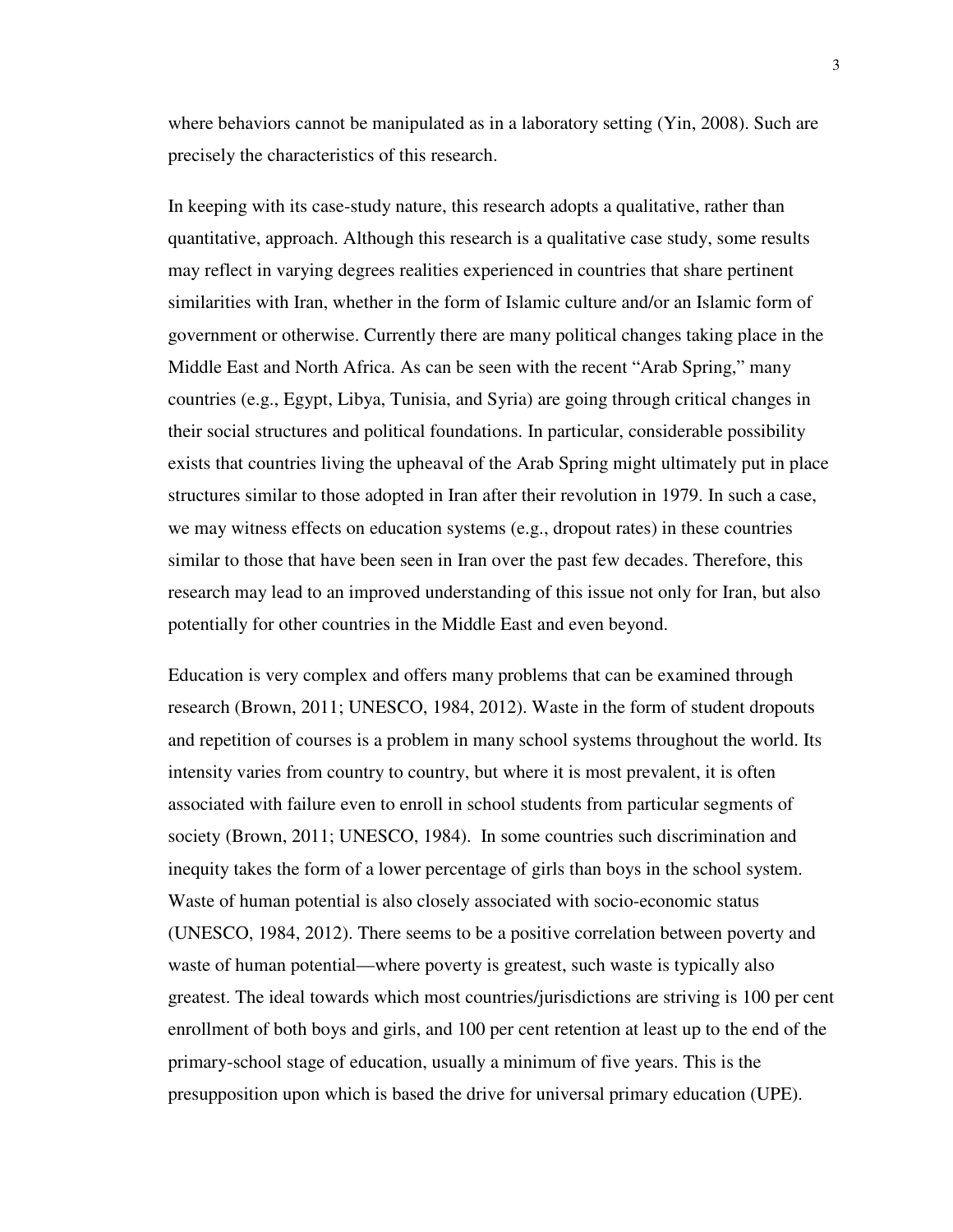Within that context, dropping-out is perhaps the most critical form of waste of human potential. It signals that, having enrolled a child, the school fails to retain her or him (UNESCO, 1984, 2012).

One of the issues related to waste of human potential is the difference between girls and boys. Even in developed countries such waste is a problem. For example, in the United States, over a million students drop out each year—a national problem most associated with boys. In fact, one in three boys, often black, Hispanic, and Native American, will fail to graduate from high school in four years (Keith, 2006; Sadkers & Zittleman, 2009). Moreover, one can examine risk factors for dropping out among males living in poverty — especially inter-generational poverty — by exploring personal, community, and school-system issues, including family dysfunction, disability, poor teaching, punitive discipline, and absence of differentiated instruction. In general, dropouts are more likely to be unemployed, living in poverty, in prison, less healthy, divorced, single parents, or receiving government assistance (Whitman, Merluzzi, & White, 2009).

## 1.1 Dropping out as a general problem

Teenagers dropping out of high school before completion have been a challenge for educators, parents, and employers for at least 30 years (Haycock & Huang, 2001). As minimum-skill expectations have increased at every educational and employment entry point, so has the importance of attaining a high-school diploma. Despite this trend and the increased severity of the negative consequences of dropping out (McCaul, Donaldson, Coladarci, & Davis, 1992) for many public-school students—particularly male students from low-income or ethnic minority families—graduating from high school has remained problematic, even as the nation's general educational level has increased (Dillow, 2003).

Moreover, research in such contexts clearly identifies risk factors for dropping out among males living in poverty - especially inter-generational poverty - by exploring personal, community, and school-system issues, including family dysfunction, disability, poor teaching, punitive discipline, and absence of differentiated instruction. Alison Kepner of The News Journal reports that 69% of students in a Delaware survey said they were not motivated to work hard, 47% said classes were not interesting, 45% entered high school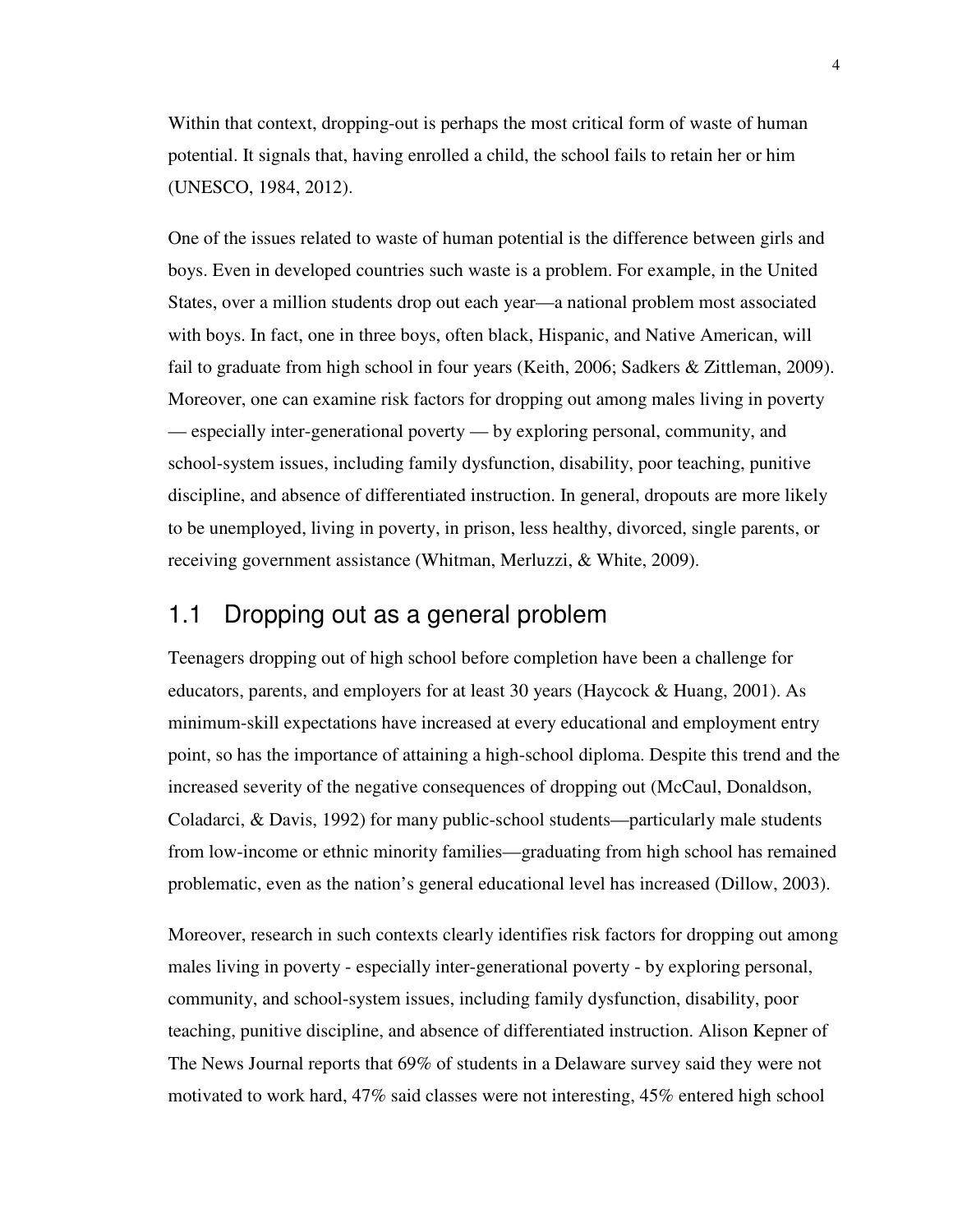poorly prepared by their earlier schooling, 43% missed too many days to catch up, 35% said they were failing, 32% said they left to get a job, 25% left to become parents, and 22% left to take care of a relative (2006). Furthermore, two-thirds said they would have tried harder if more was expected from them (Pytal, 2006). A report for the Government of Ontario by Radwanski (1986), titled *Ontario Study of the Relevance of Education, and the Issue of Dropouts,* also came to the same conclusion and suggested that low expectations may be a consistent problem across different jurisdictions. These statistics and conclusions are an important legacy of research that attempted to explain why students do not like school and end up dropping out.

### 1.2 Iran and the Iranian education system

Iran is a diverse country consisting of people of many religions and ethnic backgrounds overshadowed by the Persian culture. According to the 2011 Iranian Census, as shown in Table 1, the Iranian population was 75,149,669 persons in 2011 (SCI, 2011). Compared to 2006, the population had grown by around 4,653,887 people. The population of the East-Azerbaijan province in 2011 was 3,724,620, which comprised about 5% of the Iranian population (SCI, 2011). The population in this province was composed of 1,882,031 males and 1,842,589 females, such that the male:female ratio was 102:100. Between 2006 and 2011, the average annual growth rate of the East-Azerbaijan province was 0.66%, while the average annual growth rate for the country as a whole was 1.29% (SCI, 2011, p. 10).

| Year | <b>Population</b> | <b>Male</b> | <b>Female</b> | <b>M:F Ratio</b> |
|------|-------------------|-------------|---------------|------------------|
| 2011 | 75,149,669        | 37,905,669  | 37,244,000    | 102:100          |
| 2006 | 70,495,782        | 35,866,362  | 34,629,420    | 104:100          |
| 1996 | 60,055,488        | 30,515,159  | 29,540,329    | 103:100          |
| 1986 | 49,445,010        | 25,280,961  | 24,164,049    | 105:100          |
| 1976 | 33,708,744        | 17,356,347  | 16,352,397    | 106:100          |

**Table 1: Population of Iran in 1976-2011.** 

These statistics are from the Statistical Centre of Iran (SCI, 2011).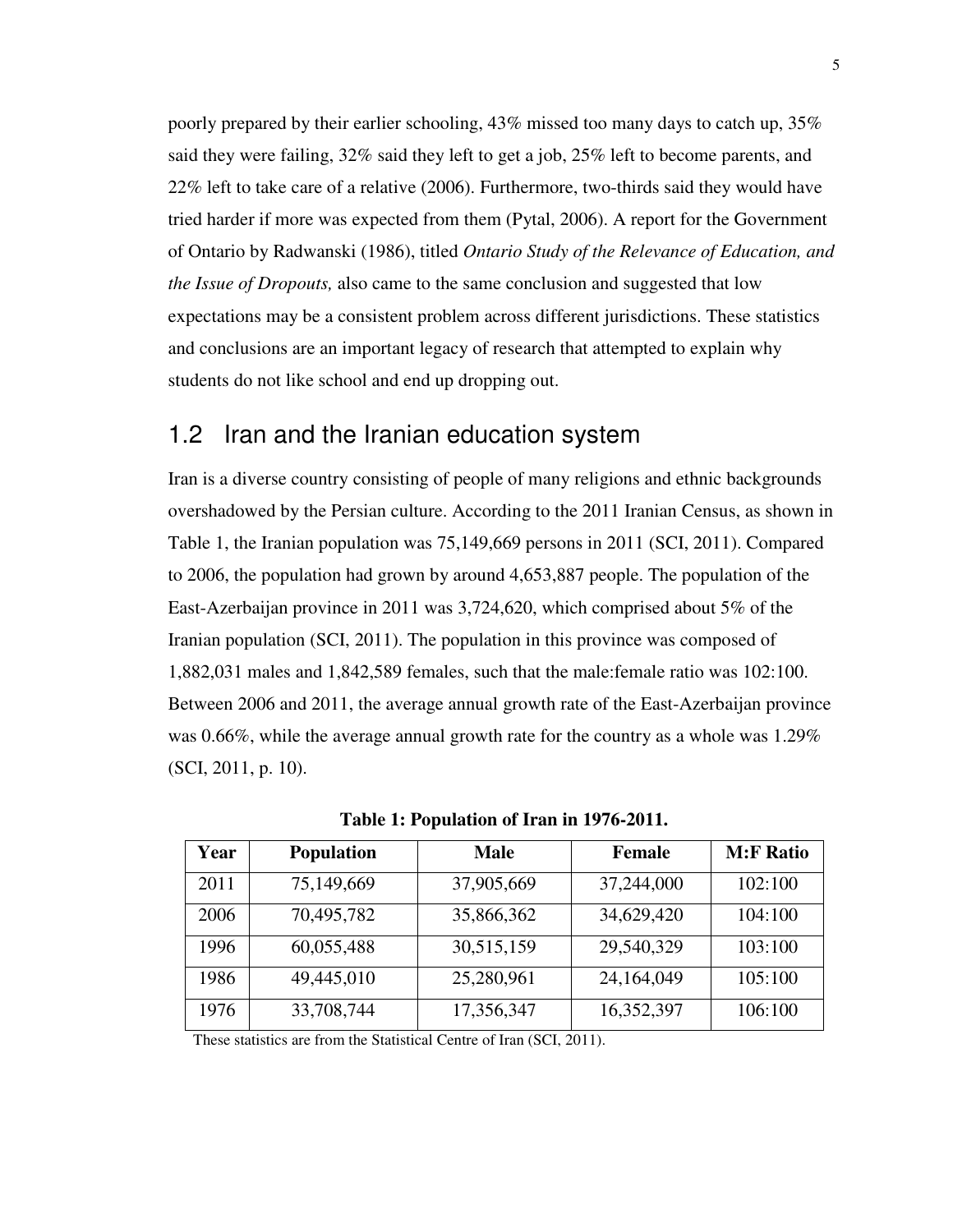The majority of the population speaks the Persian language, which is also the official language of the country. Some other Iranian languages or dialects are also spoken. Turkic languages and dialects, most importantly the Azeri language, are spoken in different areas in Iran. Additionally, Arabic is spoken in the southwestern parts of the country (The CIA World Factbook, 2009). In addition, the term "literate person" in Iran means one who can read and write at an elementary level. Thus, literacy statistics only cover the ability to read and write, and not any other criteria. Just 33.4% of Iranian families had a computer in their home in 2011 (SCI, 2011). Only 11,221,810 persons in Iran were Internet users (about 15% of the total population) and the number in the East-Azerbaijan province was 502,813 persons (around 13% of the provincial population). By "Internet user" is meant a person who connected to the Internet at least one time in the last 12 months.

Although the Iranian constitution specifies that all non-Persian races in the education system can write and speak with their mother language in school, this law does not function in practice. The language-of-instruction issue is a fundamental reason for the academic failure of non-Persian language students, especially at the elementary level (only the Armenian minority group has an independent education system). The requirement to study in Persian has long been an underlying cause of dissatisfaction and schism (Behrangi, 1964), and, as will be shown in Chapter 4, continues to be a problem.

Moreover, after the Islamic revolution in 1979, a patriarchal culture, with a resulting religious government, developed. Since then, all responsibility for the family belongs to the male; this exclusive responsibility to provide for the family is a basic reason that young men and boys drop out and try to learn a skill. The Iranian mother typically desires to see her daughter well married and enjoying the equality in marriage that she herself has been denied (Ahmad, 2001). This condition results in an apparent paradox, where boys are less educated but maintain positions of power and authority. However, there are reasons why this is the case. Although girls become more educated than boys, because of the patriarchal nature of the society, girls are not given the same opportunities as boys. There is much more control over the behavior of girls than that of boys. For example, girls are often not allowed to go out of the house and search for jobs. Boys, on the other hand, although less educated, are allowed and even expected to go out and get a job. In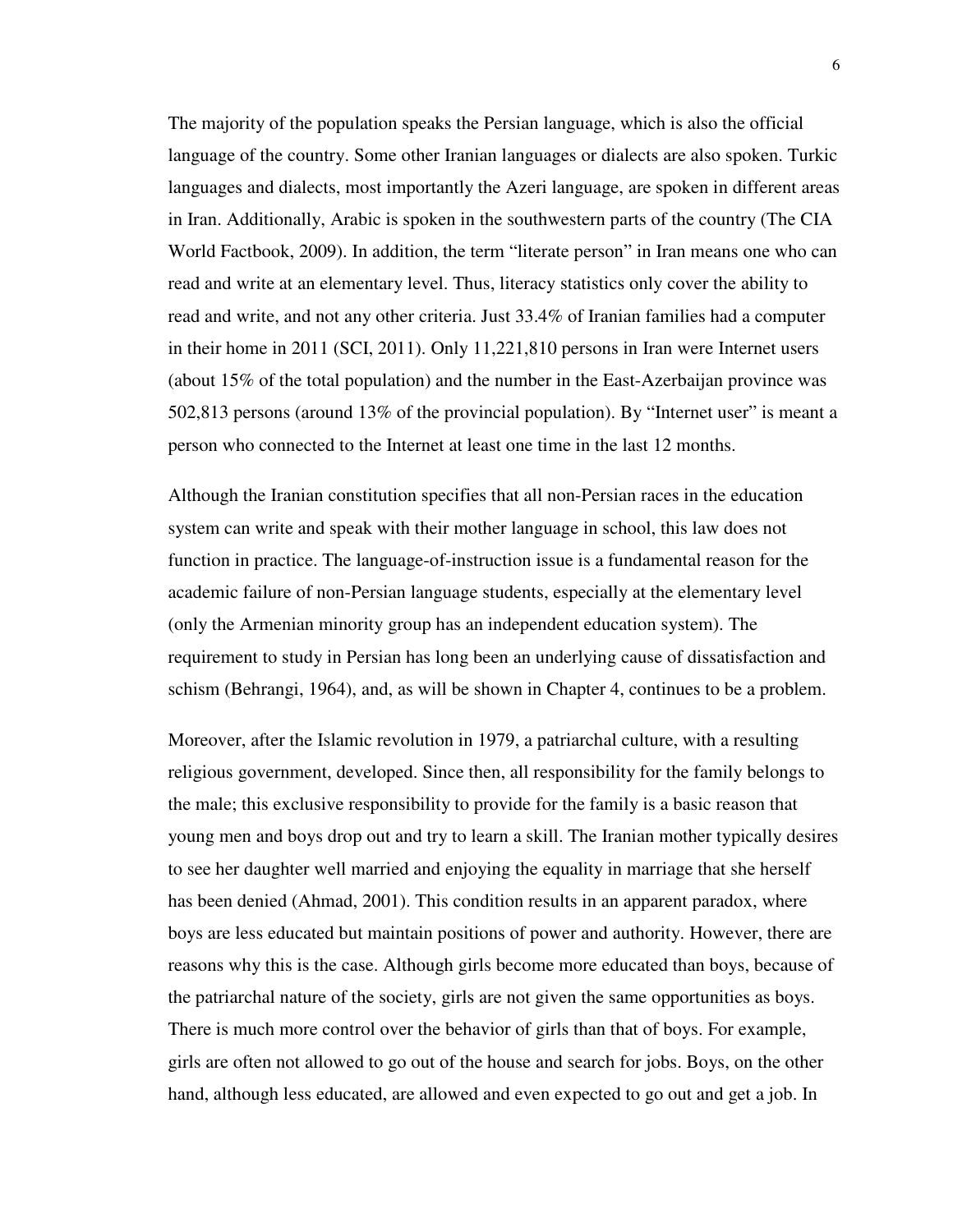addition, girls who have higher education are often seen as better candidates for marriage. Once they are educated, however, they are not expected to use their skills in the workforce, and are often given jobs as secretaries. Another factor is that boys are usually expected to make money to support the family. They often do not see any benefit to obtaining a high-school diploma since it does not provide any more qualifications for the simplest jobs. Most boys therefore prefer to leave school as soon as possible and learn a skill that will enable them to earn some money and thus "make a living." Moreover, the inflation problem in Iran is pushing more boys to seek employment at a young age. Therefore, although the situation of boys and girls in Iran seems paradoxical, there are many reasons why this is the case, most of which have to do with the cultural attitudes of the country.

A lot of research has been done on the situation of females in the Iranian education system (e.g., Rezai-Rashti, 2008a, 2008b, 2010; Rezai-Rashti & James, 2009; Rezai-Rashti & Moghadam, 2010; Shavarini & Robison, 2005). However, males, who make up half of society, do not receive the same attention. Based on the definition of literacy given above, namely the ability to read and write at an elementary level, more and more men have a lower degree of literacy than women. Since 2002, females could get more chairs than males in the universities, and now this proportion is 65 per cent to 35 per cent (Mehran, 1999; Shavarini, 2005). Many reasons have been proposed for why boys drop out of school. Many boys lack interest in school and do not find it relevant to their future (Witmine, 2010). For others, school is like a prison to them, and additionally, the teaching style is not attractive to students, and neither is the content of textbooks. One theory holds that many male students do not perceive courses to be practical, as they are more of a theoretical nature. The argument is that boys prefer more hands-on learning methods (UNESCO, 1984), yet there are limited possibilities for sports and few laboratories in Iranian schools. Lastly, many students, especially males, do not see any prospect for gaining economic success or respect in their society as a result of going to school (E-ZAN, 2005).

Many of the features of the general problem have been listed above. However, the basic problem for Iran has to do with the role that government plays in Iranian society and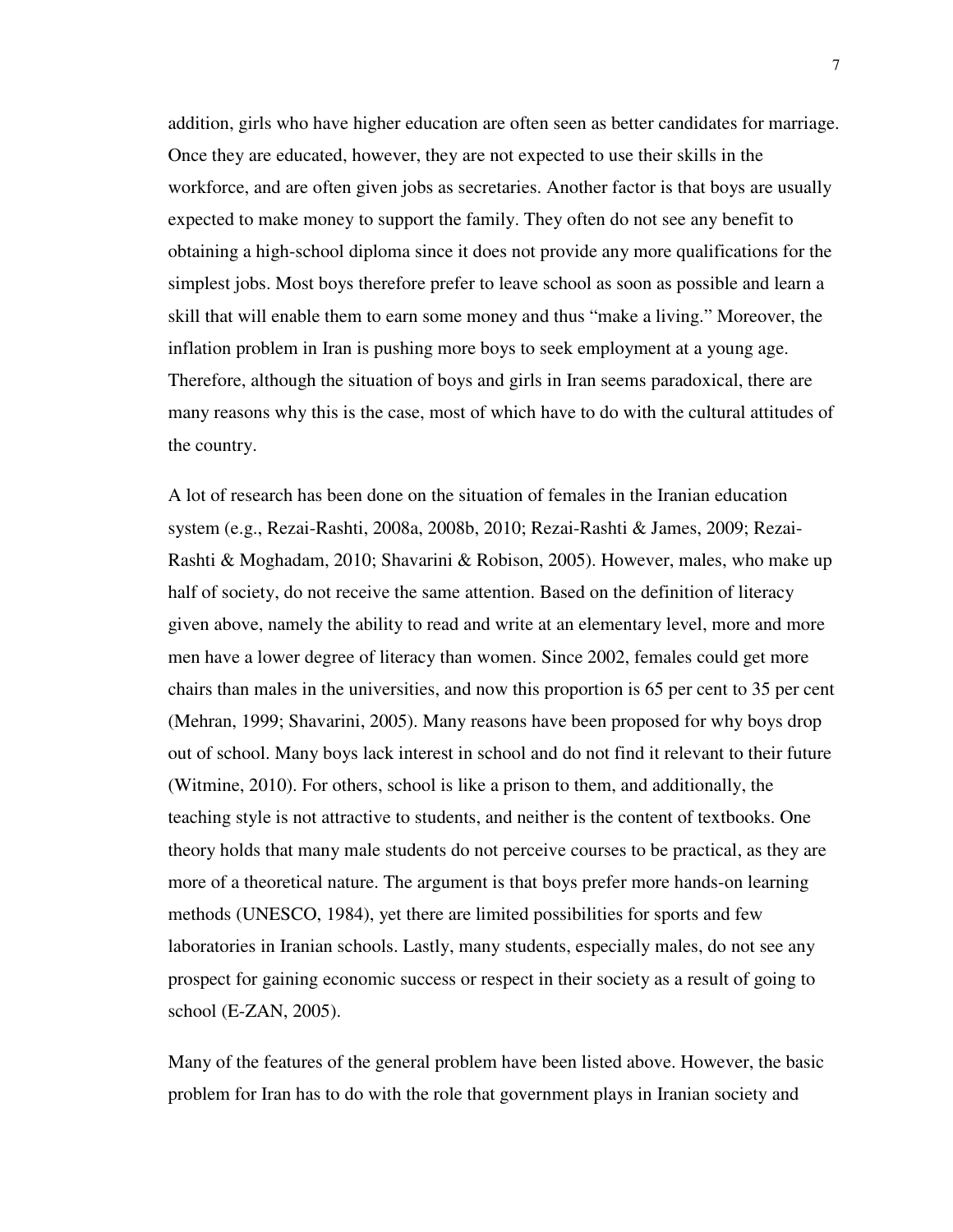Iranian education (E-ZAN, 2005). This lack of equality combined with high dropout rates on the part of boys promotes ignorance and more inequality, and has become a vicious circle (Shavarini & Robison, 2005).

One Iranian official who is familiar with the situation in Iran is Mostafa Eghlimi, the secretary of the Association of Iranian Social Workers. According to him the proportion of students dropping out of school is more than 25%; he also adds that the figure is especially worrisome because youth who drop out of school are at greater risk of getting involved in crime or drugs, already an epidemic in Iran (Mostaghim, 2011). Eghlimi blamed the educational establishment for the high dropout rates. He cited outdated textbooks, overworked teaching staff, lack of specialized care for exceptional students and personal problems outside the classroom as the reasons for the dropout problem.

In addition, two important issues regarding demographic change cause further problems for Iran in the near future (see Figure 1). In 2006, the number of people in the 10-to-24 age bracket was higher than the number in the same age brackets in 2011. In other words, the number of people between the ages of 10 to 24 decreased between 2006 and 2011. This decrease can be attributed to a "population wave." In 2006, the upper crest of the wave included the people between the ages of 15 and 24. By 2011, the same people moved into the 20-to-29 age bracket. The implication for Iranian schools is that they will see decreasing enrollment for several years.

However, the number of people in the 0-to-4 age bracket increased between 2006 and 2011. This suggests that a new wave is starting. This is consistent with changes in government policy regarding population, as the government has recently been encouraging population growth. The ultimate size of this wave cannot be seen in Figure 1, as it is just starting. However, at the very least it implies that the Iranian schools will, in the near future, see an increase in enrollment. How much of an increase will depend on the size of this new wave, which is still uncertain.

Therefore, the Iranian schools will see a significant decrease in enrollment in the very near future, which will be followed by an increase in enrollment that may be significant for several years afterward.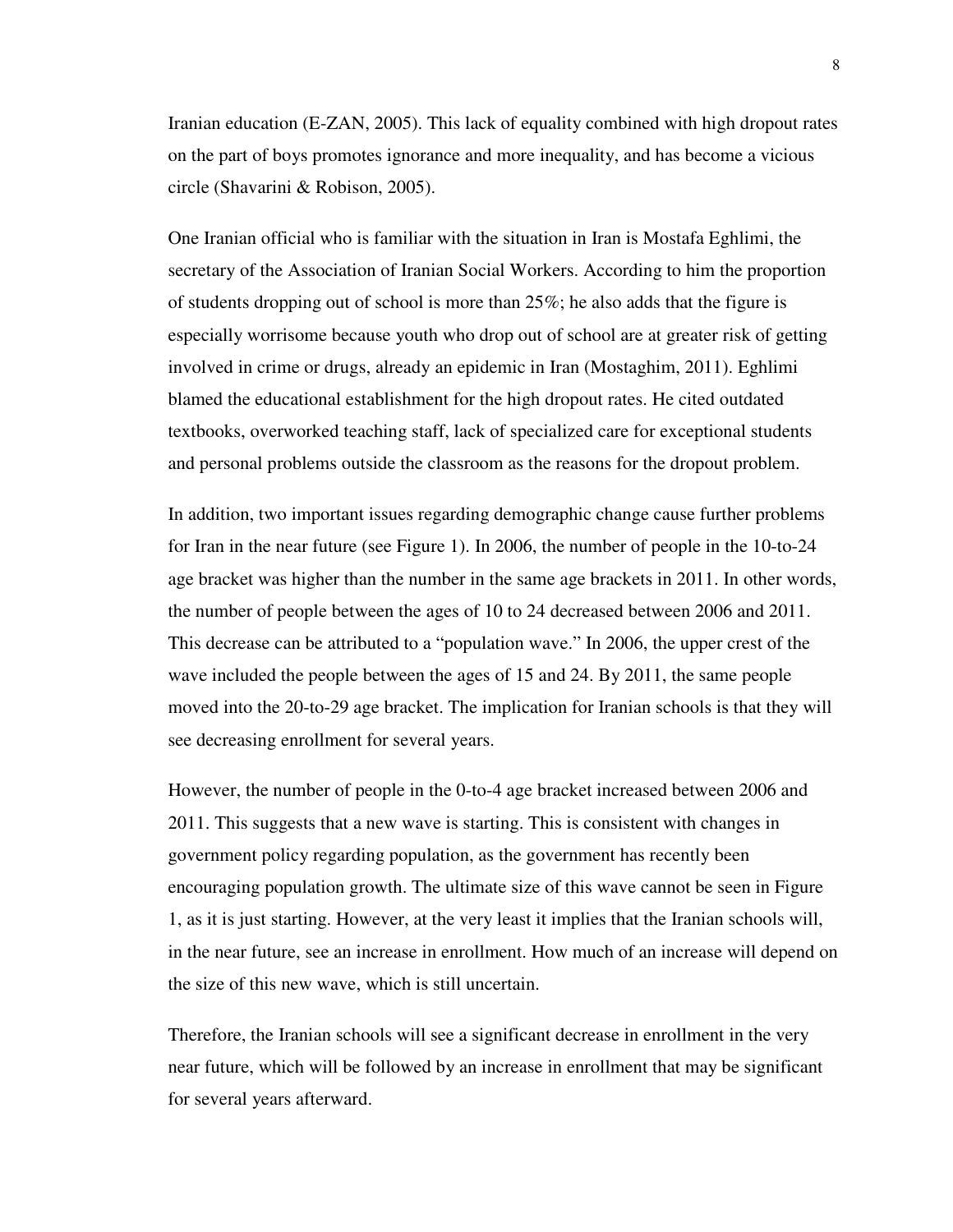



## 1.3 Research contributions

To make a contribution to this area of research I investigated the perspectives of key stakeholders regarding their perceptions of the impact of post-revolutionary patriarchal Iranian society on the average dropout rate of boys in the northwest region of Iran. I first analyzed trend/time-series data collected from official agencies such as the Department of Education of the East Azerbaijan Province Trend. Time-series data of interest are cohort data on the number of students that enrolled and the number of these who dropped out during the five years following their first enrollment. With these data I report trends of growth or decline in boys' dropout rates in this region. Subsequently, I conducted interviews to assess the perspectives of key stakeholders (e.g., dropouts, instructors) with regard to their perceptions of the causes and effects of boys' dropout rates. Specifically, I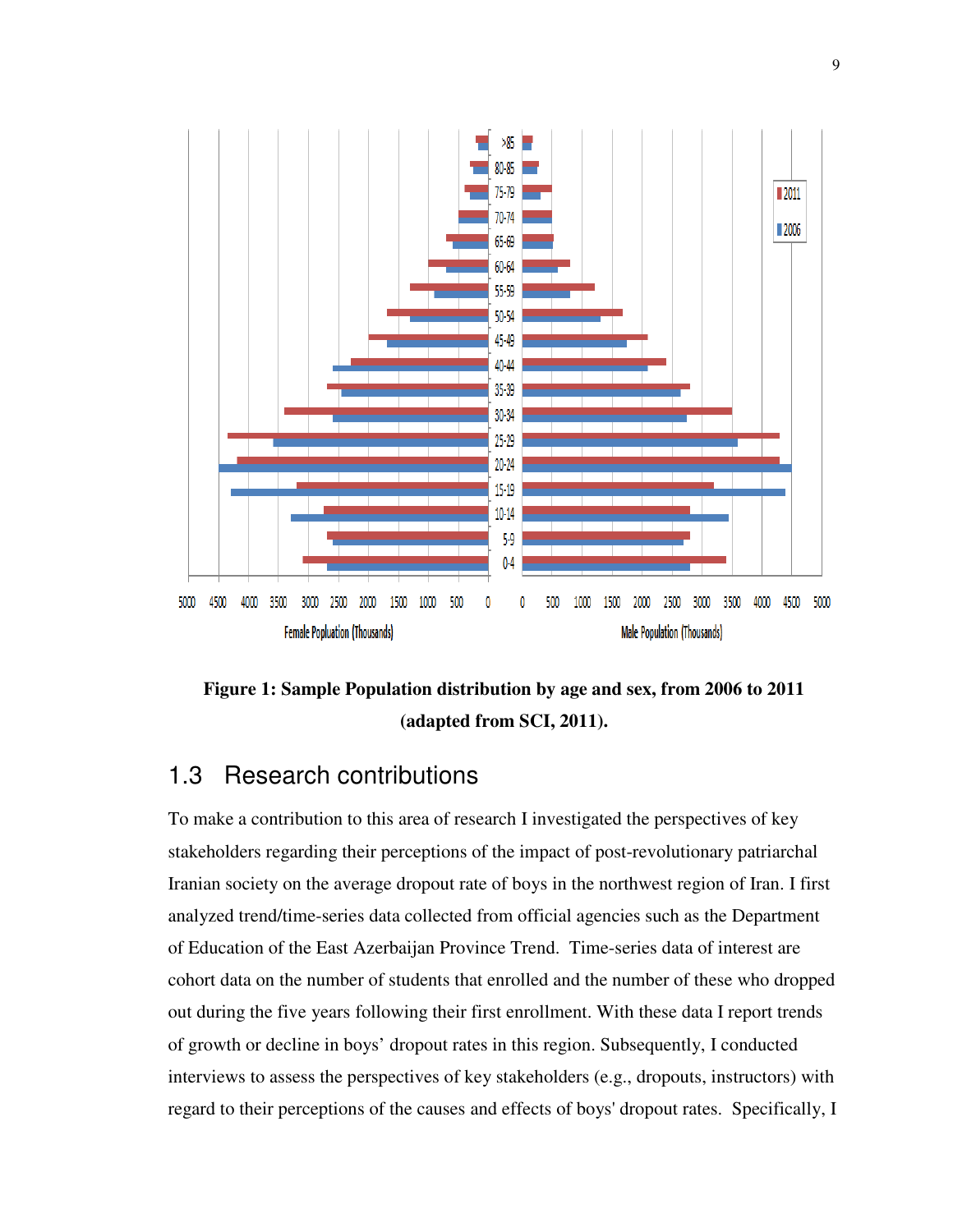interviewed 8 dropouts in this region with a view toward understanding their selfreported reasons for dropping-out. Additionally, I interviewed a number of other key stakeholders such as principals, teachers, and parents (see Chapter 3). Since only male principals and teachers are employed in all-boys schools, I will be interviewing only male principals and teachers.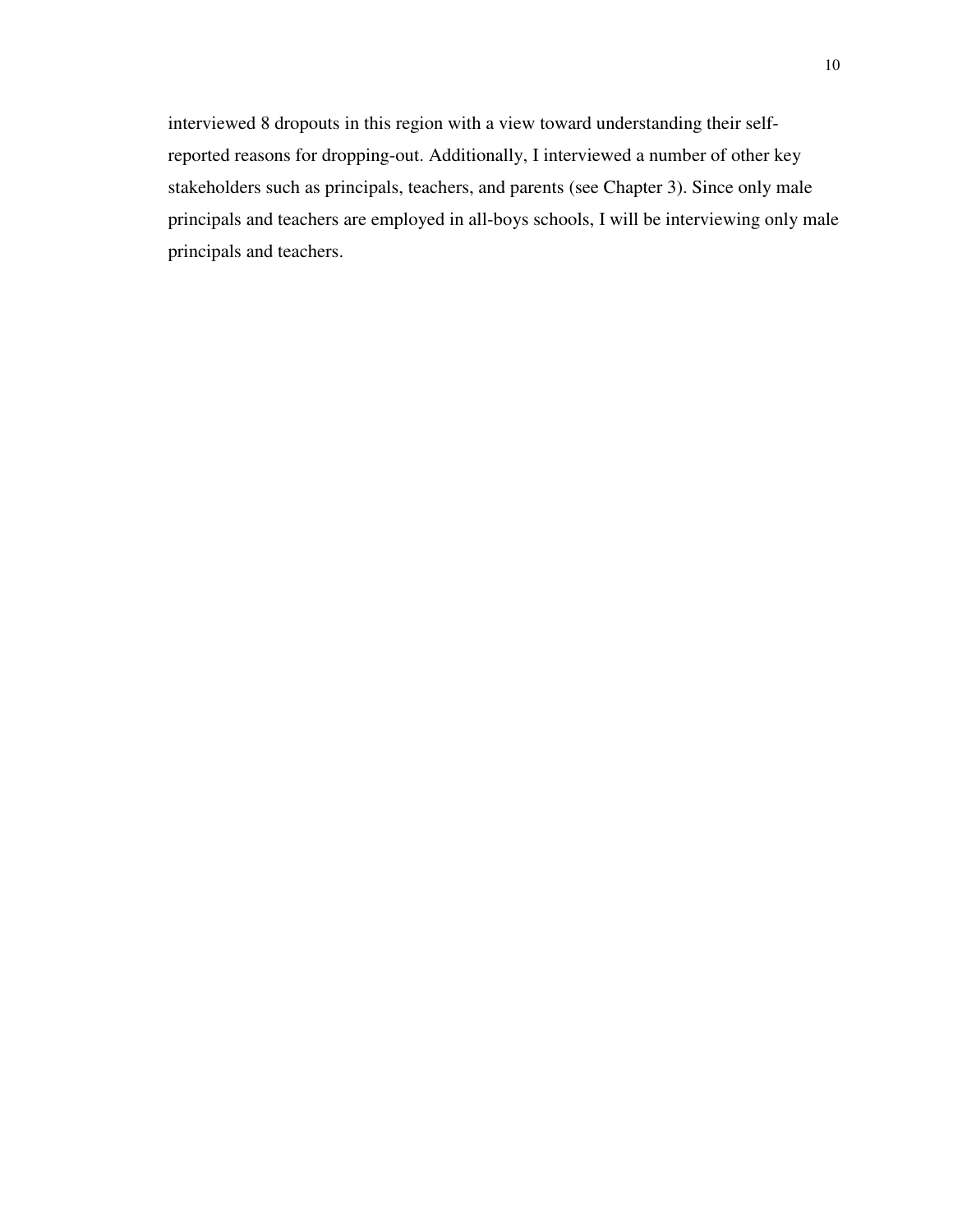## 2 Literature Review

In this chapter, I will provide a review of the relevant literature. I include definitions of dropping out, findings on who drops out, general factors related to dropping out, and drop-out factors specific to boys. Research regarding male student attrition in Iran is very limited, and is virtually non-existent for the East-Azerbaijan province of Iran. Therefore, research from other places will be examined and used to develop a model for analyzing the situation in Iran.

## 2.1 Defining dropout

The first step to understanding and finding a way to solve a problem is to identify the nature of the problem. According to Schargel and Smink (2001), different countries and even different provinces/states in the same country differ in their definitions of school dropouts. These different definitions arise from different methods and statistical standards which are used to collect data/information, track whether students are at school and especially whether they have definitively "dropped out," and from different strategies to solve dropout problems. Additionally, Schargel and Smink (2001) conceptualize four types of dropout: Event Dropout Rate, Status Dropout Rate, Cohort Dropout Rate, and High School Completion Rates.

## 2.1.1 Event dropout rate

The Event Dropout Rate is an annual rate that measures the percentage of students, in an entire cohort, who were enrolled at the start of a school year but dropped out before the school year ended (Chapman & Hoffman, 2007). For example, the event dropout rate for a high school would be calculated as the sum of all students in grades 9 to 12 who dropped out in a given year, divided by the number of students enrolled in that school from grades 9 to 12. This rate is useful for studying the events experienced by some groups of students which led to them dropping out of school.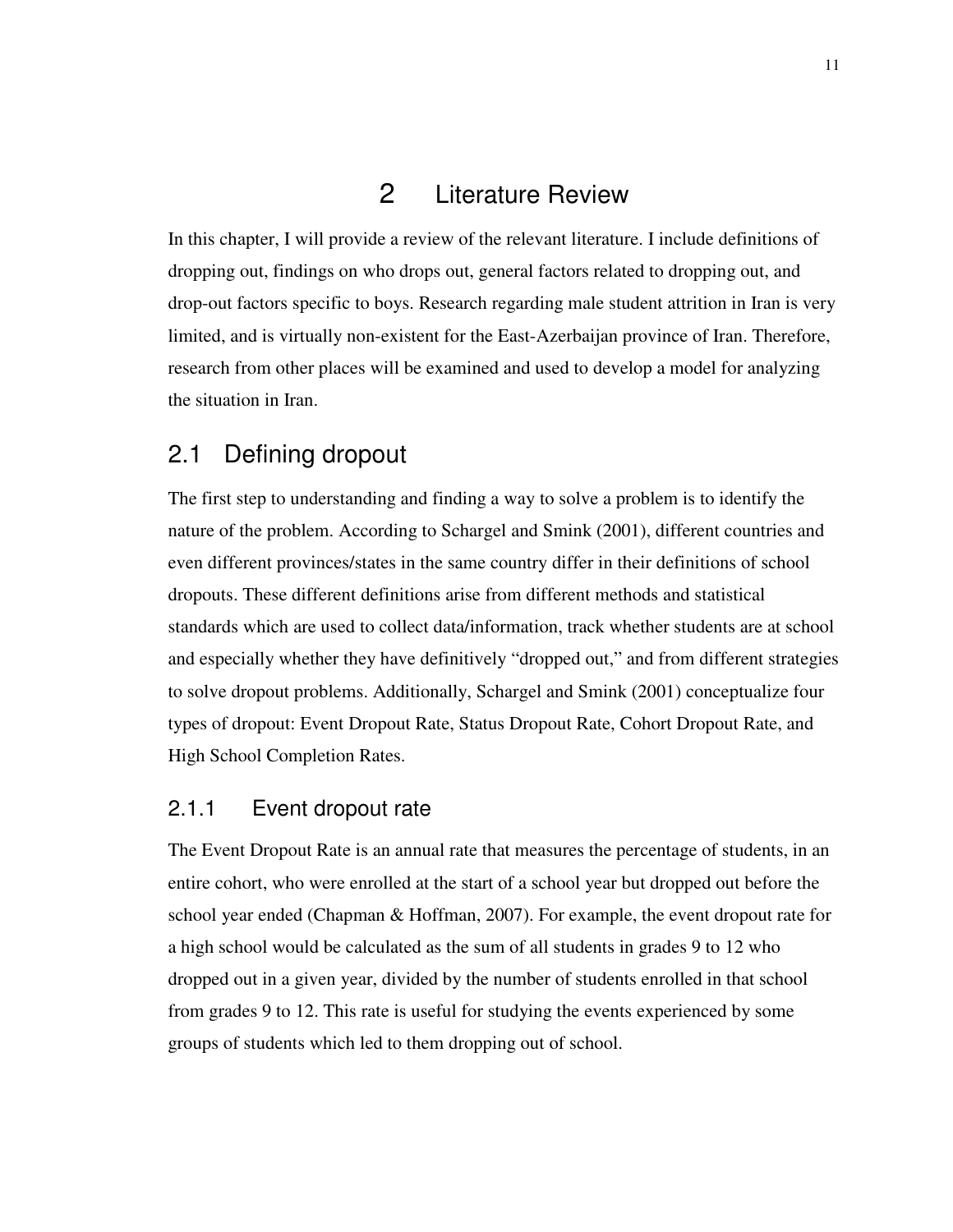#### 2.1.2 Status dropout rate

The Status Dropout Rate measures the percentage of the civilian, non-institutionalized population, between the ages of 16 and 24, who were not enrolled in a high-school program and had not received a high-school diploma or equivalent certificate (Kaufman, Alt, & Chapman, 2001). This rate can be used to measure high-school outcomes. It can also show the extent of the dropout problem in a nation, suggesting the degree to which more effective education and training are needed to help dropouts participate in a nation's life and economy (Schargel & Smink, 2001).

#### 2.1.3 Cohort dropout rate

The Cohort Dropout Rate measures what happens to a group of students from one age group or specific grade over some time period (Schargel & Smink, 2001). For example, one cohort could be the students who started grade 9 in 2002 and would graduate from grade 12 in 2006. The Cohort Dropout Rate would then measure the proportion of those students that dropped out between 2002 and 2006. This rate can provide an estimate of how many students do not complete high school (Hoffman, 1999). However, this rate excludes students who return to school at a later time, or who seek alternative certification, and thus may not accurately measure high-school completion.

#### 2.1.4 High-school completion rate

"The high school completion rate represents the proportion of 18-to-24-year-olds who have completed a high school diploma or an equivalent credential, including a General Educational Development (GED) degree" (Schargel & Smink, 2001, p.18).

Of all these definitions of dropout, the Iranian education system uses the Event Dropout rate only. As such, only those statistics can be used in this study. However, this exclusive use of the Event Dropout rate already suggests other measures could be gathered to give Iranian decision makers a better understanding of the situation.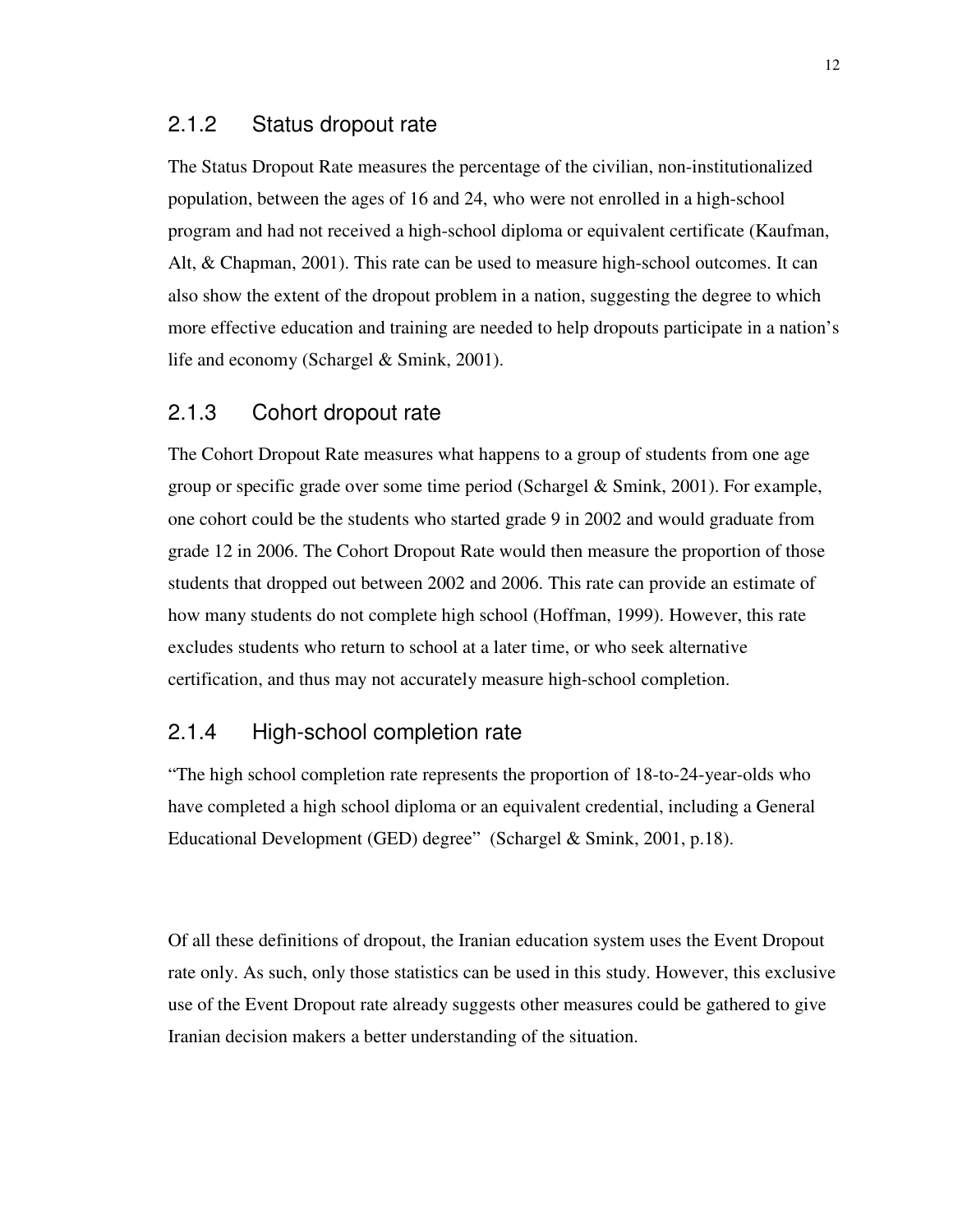According to Schargel and Smink (2001), three types of dropouts have been distinguished: a) dropouts - students who are leaving or have left school; b) tune-outs students who are at school but disengaged from learning; c) force-outs - students who are suspended or expelled from school.

The situation of the first group of students is highly and clearly visible, which makes this group easy to identify and estimate for all stakeholders. Therefore, these students are the ones most frequently addressed in recovery, retention, and prevention programs (Schargel & Smink, 2001).

Members of the second group of students are not readily perceptible. These students may stay in classes and may pass some courses with good grades, yet sometimes they cannot get relatively good grades in other courses. They have negative feelings about at least some teachers, about school in general, and/or about other aspects of formal schooling. For example, some students may find a school boring, but like certain teachers or students, while other students may like the school but not their teachers, or at least not certain teachers. Unless these students disrupt class or cause problems, however, they are ignored or tolerated by classmates and teachers (Schargel & Smink, 2001).

Finally, the third group confronts a critical situation; suspension or expulsion means they are "troublemakers," or at least perceived by teachers and administrators as such, inside or outside of school. School administrators often see them as disruptive, rebellious, or alienated. Ordinarily, these students do not "fit into the system," and most of the time they are encouraged ("pushed out") or ordered to leave. Although removing these students from school will make schools safer place for other students and will solve the school's problem with such students, society's problem and the problems of these students will increase (Schargel & Smink, 2001).

These definitions reflect that dropping out is a multifaceted but systemic problem. Without the benefit of a systematic approach to solving this problem, we may experience great difficulty and ultimately never reach a satisfactory solution (Chaffee, 2012, p. 103).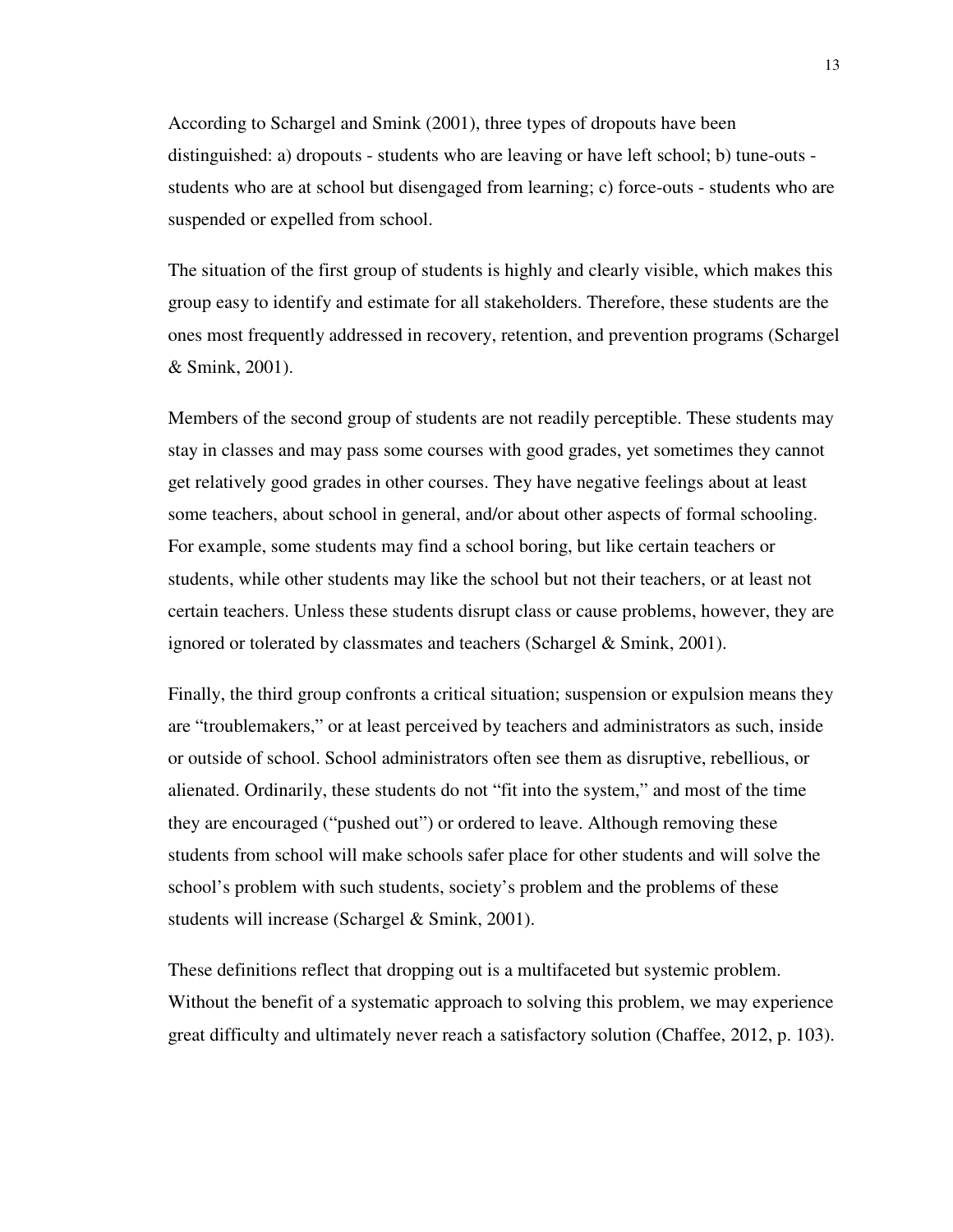## 2.2 Who drops out

According to Shaul (2002), "Dropout … [refers to those] who are not enrolled in school and who have not completed a high school diploma or obtained a high school equivalency certificate, however, dropout rate has varied considerably between regions of the country and ethnic groups" (p. 2).

 "Before problem solving can commence, data need to be identified… and collected to set a standard and [one must] answer [with some precision] the question, what is expected. Without this, identifying what the problem is cannot be completed and a system emphasizing data-based accountability will fall flat on it[s] face" (Lionetti, Snyder,  $\&$ Christner, 2011, p. 159). Schools need stronger and more accurate methods to identify students who have the greatest risk of dropping out. Schools also need to make provisions for interventions to keep at-risk students on track to graduate, and need to monitor the effectiveness of those interventions. Although appropriate methods can work as tools that help schools reduce dropping out, they can be complicated to implement (Lionetti, Snyder, & Christner, 2011). Proper training is needed for teachers and administrators in order to be aware of these methods and to properly apply them. As will be shown in Chapter 4, this is an area that requires work for Iranian schools.

Additionally, as Dillow (2003) notes, graduating from high school in the United States has remained problematic for students who are male and from low-income or ethnicminority families, even as the general educational level of the U.S. increases.

## 2.3 General drop-out factors

Educators realize that dropping-out is a process and that it can start from primary school or, at least before high school (Lamb, Markussen, Teese, Sandberg, & Polesel, 2011; Schargel & Smink, 2001; Schargel, 2003). Analysis of dropping-out as a process is not conducted in Iran, as may be the case for other countries. Instead, Iranian educators focus on specific grade levels and do not look at continuous problems that may occur. As will be shown in Chapter 4.2, students reported cumulative problems that are indicative of dropping-out being a process.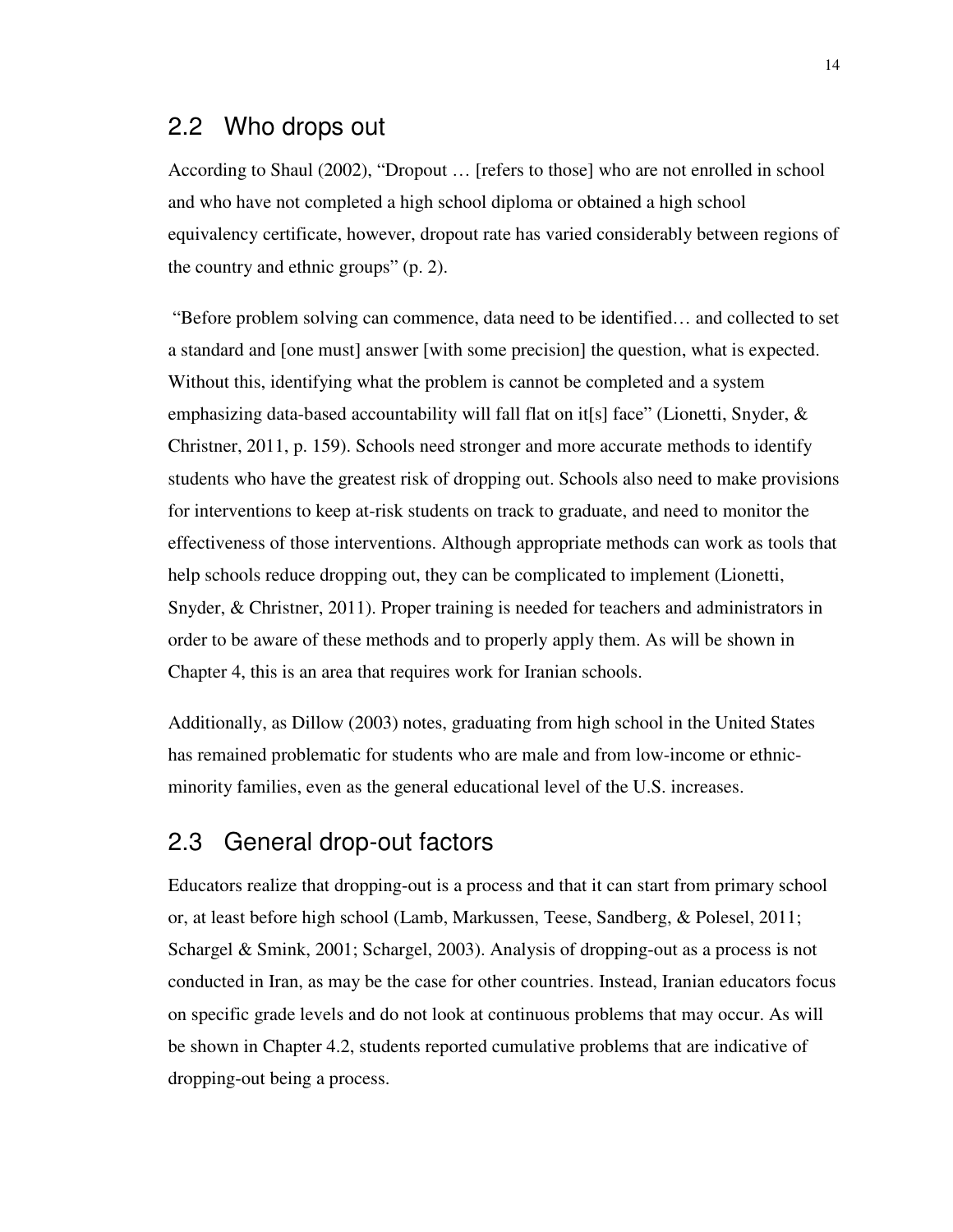Students may leave school for a variety of reasons, such as disciplinary problems, academic failure, or even opportunities for employment. The way in which these reasons overlap makes it particularly difficult to create a profile for at-risk students (Franklin, Harris, & Meares, 2008).

| <b>Individual Reasons</b>                                                                                                                                                  | <b>Family Reasons</b>                                                                                                                                                                                                                                                              | <b>School-Related Reasons</b>                                                                                                               |
|----------------------------------------------------------------------------------------------------------------------------------------------------------------------------|------------------------------------------------------------------------------------------------------------------------------------------------------------------------------------------------------------------------------------------------------------------------------------|---------------------------------------------------------------------------------------------------------------------------------------------|
| Low grades<br>$\bullet$<br>Poor daily attendance<br>$\bullet$<br>Misbehavior<br>Alcohol and drug use<br>$\bullet$<br>Feeling alienated from<br>$\bullet$<br>other students | Parents not engaged in<br>child's schooling<br>Teen pregnancy<br>$\bullet$<br>Students getting married<br>$\bullet$<br>Financial and work<br>reasons<br>Permissive parenting<br>$\bullet$<br>style<br>Negative emotional<br>$\bullet$<br>reactions and sanctions<br>for bad grades | Quality of teachers<br>Student/teacher ratio<br>School size<br>School safety concerns<br>$\bullet$<br>Not feeling welcomed at<br>the school |

**Table 2: Reasons for Dropping Out of School.** 

This table is based on studies by Aloise-Young & Chavez, 2002; Jordan, Lara, & McPartland, 1996; Rumberger & Thomas, 2000; Rumberger, Ghatak, Poulos, Ritter, & Dornbusch, 1990; Rumberger, 1987.

Three fundamental types of reasons are given to explain why students are dropping out of high school (Aloise-Young & Chavez, 2002; Jordan, Lara, & McPartland, 1996; Rumberger, 1987; Rumberger, Ghatak, Poulos, Ritter, & Dornbusch, 1990; Rumberger & Thomas, 2000): individual, family, and environment. These reasons have been organized and summarized in Table 2. This table was used in the formation of interview questions, whereby questions were based on one or more of the reasons and organized according to the categories (see also Chapter 2.4).

## 2.3.1 Individual reasons

Individual issues that can be the primary reason for dropping out include: low grades, poor daily attendance, misbehavior, drug use and alcohol, and feeling alienated from other students (Frakline, Harris, & Meares, 2008).

Low grades that result in retention are a very strong indicator of whether a student will drop out (Alexander, Entwistle, & Horsey, 1997). One key study indicated that more than half of sixth graders with the following three criteria eventually left school: attend school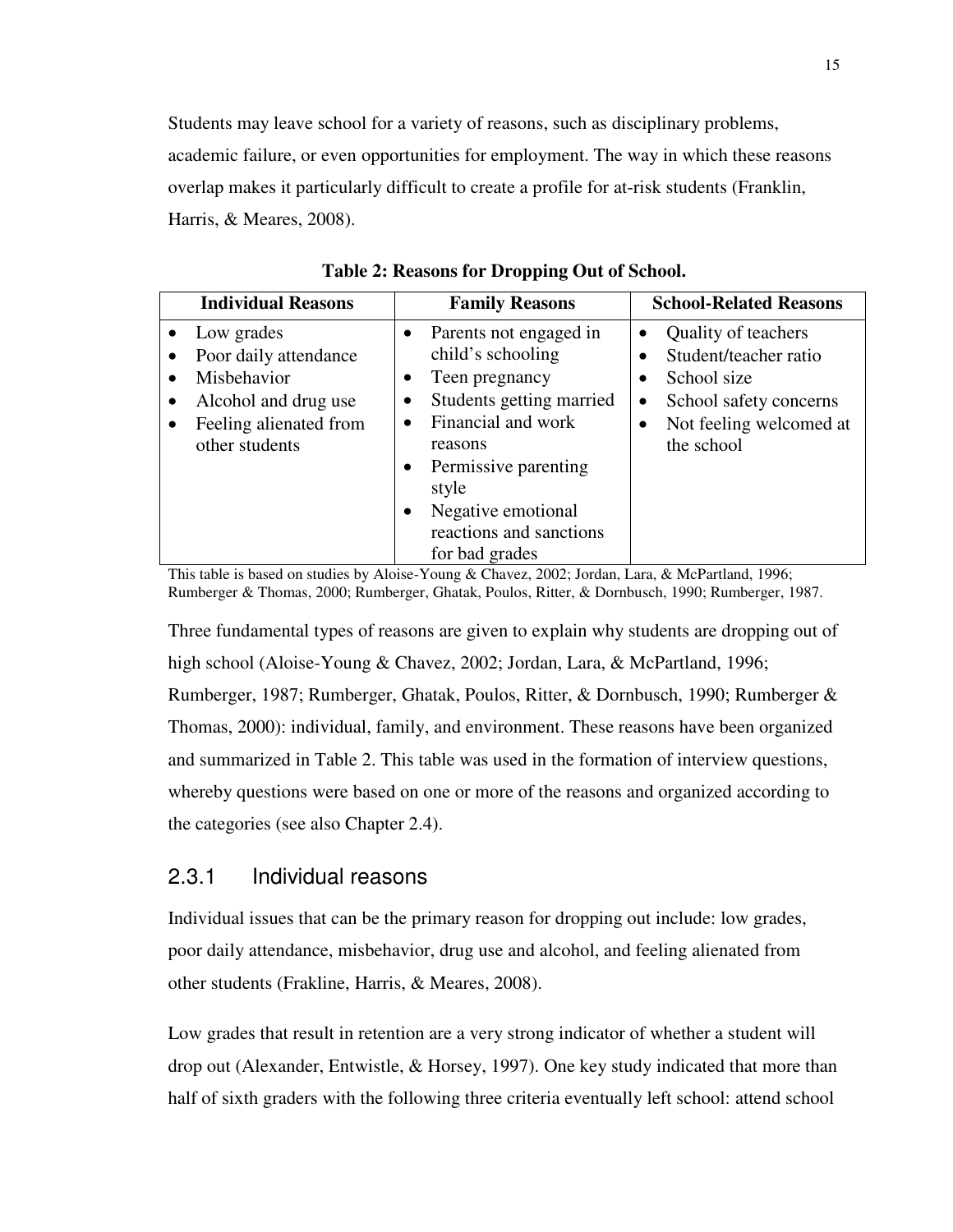less than 80 percent of the time; receive a low final grade from their teachers in behavior; and fail either math or English (Balfanz & Herzog, 2006). Eighth-graders who miss five weeks of school or fail math or English have at least a 75 percent chance of dropping out of high school (Neild  $&$  Balfanz, 2006). Ninth-grade students who receive more than one failure in core academic subjects, and thus cannot to proceed to the tenth grade, are 85 percent more likely than other students not to graduate on time (Allensworth & Easton, 2005). Retention in middle grades, and even elementary school, is associated with dropping out. For example, one study on dropouts determined that 64 percent of students who had repeated a grade in elementary school and 63 percent of those who had been held back in middle school left school without a diploma (Alexander, Entwistle, & Horsey, 1997). Course grades and failure rates during the first semester indicate whether students are making progress in their courses, and thus are slightly better predictors of graduation than attendance rates (Allensworth & Easton, 2007). Some researchers consider final grades to be the best predictive indicator of graduation, as they suggest who is likely to struggle in the later years of school (Allensworth  $& Easton, 2007$ ).

Although grades are a good indicator, tracking student absences can also be useful to determine who might be at risk of dropping out. As this is especially true in high school, it would be beneficial to follow ninth-grade students who miss 10 days or more in the first 30 days of school (Neild & Balfanz, 2006). While the first month is particularly important, absences after that are still valuable to track. In a key Chicago study, merely being absent for one-to-two weeks was associated with a substantially reduced probability of graduating (Allensworth & Easton, 2007).

Research has also shown that students with prior behavior problems are most likely to fail during transition years and eventually drop out. Once a potential dropout reaches high school, course failure and poor behavior often combine so that the student eventually drops out of school (Balfanz & Herzog, 2006).

For drug and alcohol use, two groups of students exist: students who stay in school and are addicted or tend to use alcohol or drugs, and students who are suspended or are expelled for doing so (Siegel, 2011).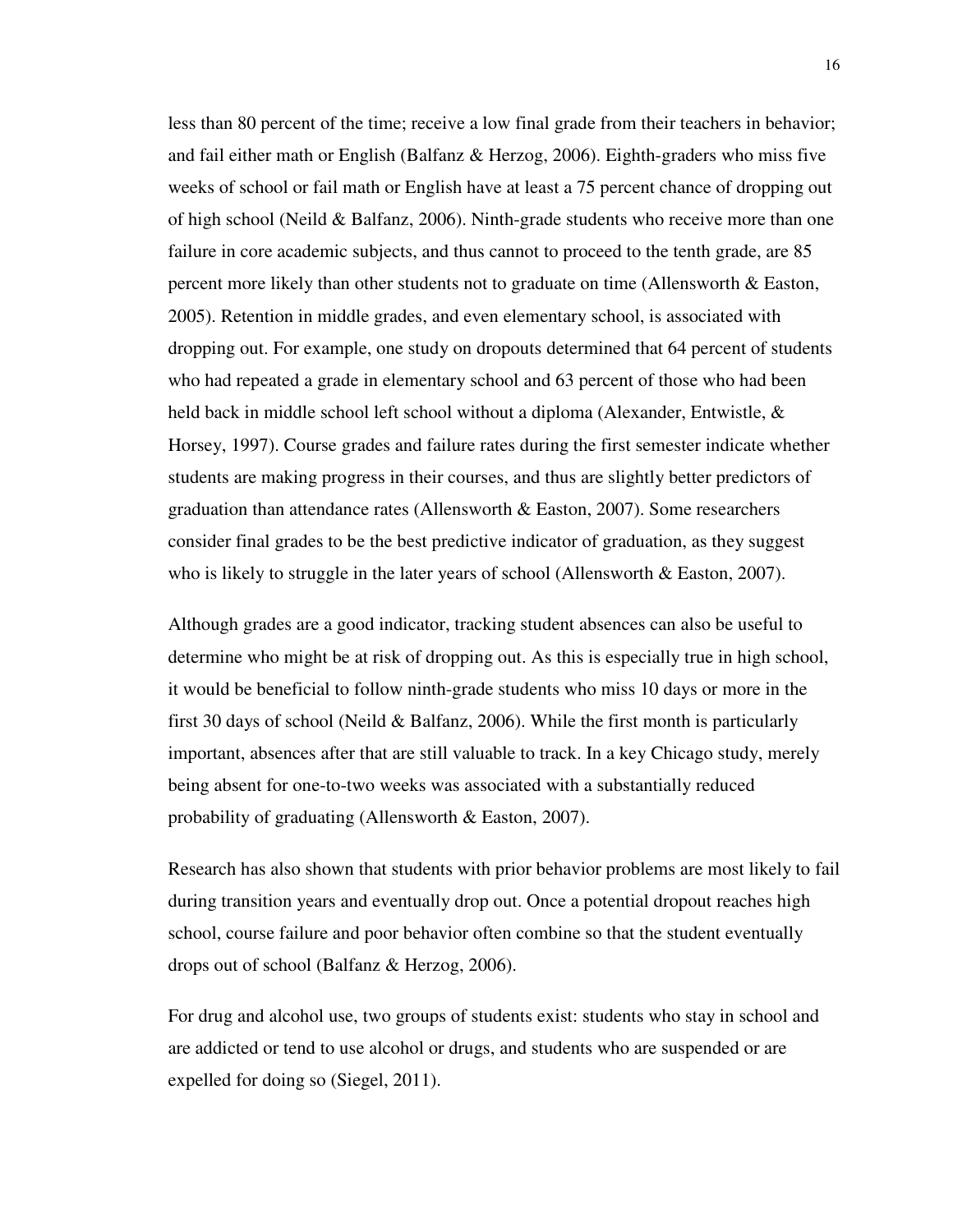In some cases, particularly for students with average or above intelligence, Parker and Asher (1987) suggested that social factors such as peer alienation may predict whether such students will drop out better than cognitive or parental factors. Although a few studies have investigated the effect of peers on the likelihood of dropping out of school, these studies did not consider academic and familial factors (e.g., Elliott & Voss, 1974; Cairns et al., 1989). Two peer-related factors have been associated with dropping out of school: being rejected by "conventionally socialized" peers, and associating with deviant peers. In some studies, peer rejection has been predictively linked to dropping out of school (see Hymel et al., 1996). Many children with disruptive behaviors experience peer rejection (Coie, 1990). As children are rejected, they may have few or no friends in the classroom to provide support against negative social experiences. In addition, a lack of friends may increase the risk for disengagement from school. Peer rejection and lack of friends may worsen student frustration with low achievement, and this may lead to increased motivation to drop out of school (Kupersmidt et al., 1990). Kupersmidt (1983) has shown that later academic adjustment was significantly predicted by peer status, even after controlling for race, sex, grade point average, and the student's reputation for starting fights. Academic maladjustment included dropping out of school, grade retention, and truancy. Similarly, Ollendick and colleagues (1992) reported that 9-yearold children who experienced peer rejection failed more grades and were more likely to drop out of school after 5 years than non-rejected children. Thus, the negative experience of peer rejection may contribute to or mediate the relationship between disruptive behavior and eventual withdrawal from school. Peer acceptance may also be relevant, affecting the tendency of disruptive or learning-disabled children to drop out of school (Ryan & Ladd, 2012). However, some studies (Kupersmidt & Coie, 1990; Cairns et al., 1989) have suggested that peer rejection could just be a social indicator of behavioral or academic problems and may not contribute to withdrawal from school. In addition, Steinberg et al. (1992) showed that parental support for academic achievement supported unpopular children and helped to prevent the children from dropping out of school.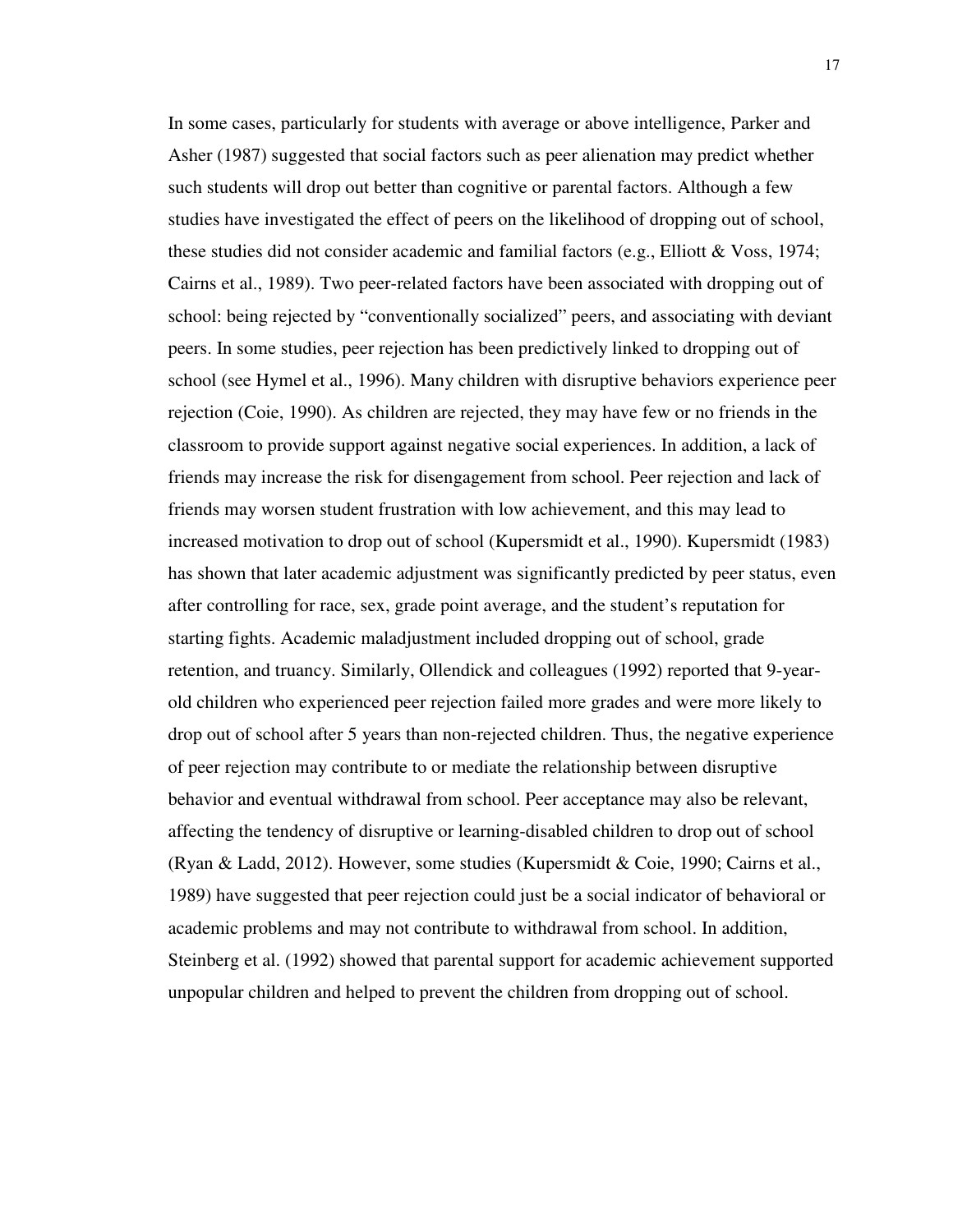### 2.3.2 Family reasons

In most cases, parents are the first group of teachers who have the responsibility to nurture and guide children from infancy through to adolescence. Some important family factors affecting school dropouts include: ineffective or non-existent parental support in schooling, teen pregnancy, students getting married, work and financial problems of parents, negative emotional reaction and sanctions for bad grades, and indulgent parenting style (Frakline, Harris, & Meares, 2008).

Although parents can provide support for their children in school, this support should be dependent on the needs of the child. At Harvard University's Project Zero, Gardner (1993) developed a theory called Multiple Intelligences whereby human cognitive competence can be described as a set of abilities or skills that he calls "intelligences." Verbal/linguistic, visual/spatial, inter-personal, intra-personal, logical/mathematical, musical, bodily/kinesthetic, and naturalist intelligences are supposedly predictive criteria for evaluating the likelihood of students dropping out of school (Gardner, 1993). Traditionally, parents have emphasized and rewarded their children for strengths in verbal/linguistic and logical/mathematical intelligence. The theory contends that many students fail or drop out because their strengths lie in one or more of the other six intelligence areas (Gardner, 1993). Therefore, the support parents give for such children is often not consistent with the child's areas of strength.

Teen pregnancy is considered a possible reason why a higher proportion of girls than boys aged 16 to 17 drop out of school than boys (Colclough, Rose, & Tembon, 2000; Leach, Fiscian, Kadzamira, Lemani, & Machakanja, 2003). Although it may affect the rate at which girls drop out of school, it is possible that teen pregnancy indirectly affects boys' decisions to drop out of school.

Marriage is a socio-cultural factor that can affect a child's access to school. According to Mohammed (2000), if the prospects of a good marriage arise then a girl may be withdrawn from school to marry. This is especially true in cultures where some parents will "give" their teenage daughter in a "planned marriage" to wealthy older friends to protect their daughter. It can also become dangerous for these girls to try to escape this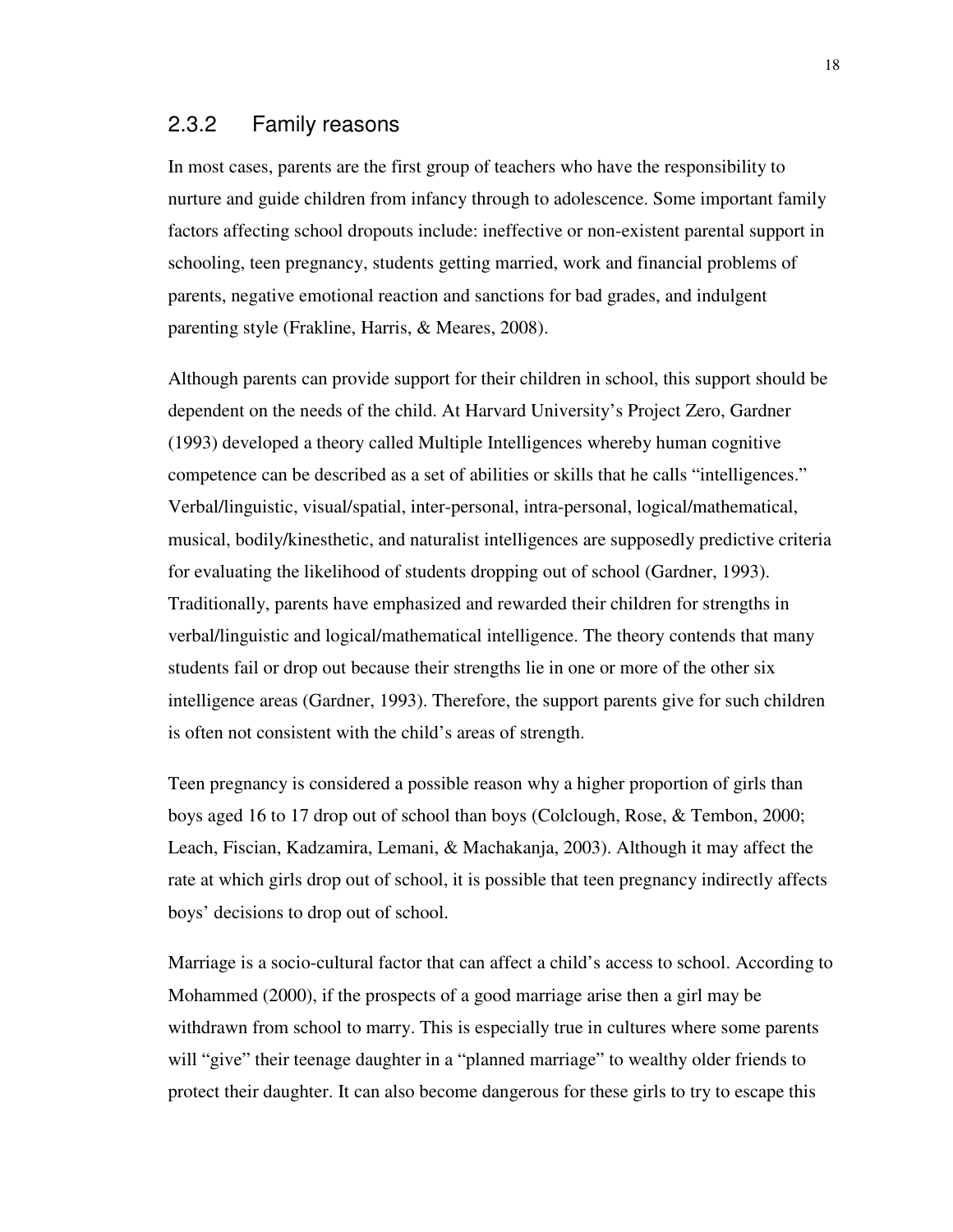type of forced marriage. Families with low levels of education may not encourage their children to complete their education. However, the economic and social conditions of some countries can be improved through ensuring that girls complete their schooling and are retained if they are re-enrolled in school (Egbochuku, 2000).

Access to schooling and likelihood of dropping out can be affected by family income (Little, 2008). Colclough and colleagues (2000) have suggested that poverty influences the demand for schooling. Impoverished households have great difficulty paying school fees and other costs associated with education. However, the opportunity costs of education also need to be considered since they increase as children grow older. To help with rising costs, there is increasing pressure on children to work and earn an income for the household. Therefore, as these children begin to mature, they are more likely to work than go to school. Vulnerable and marginalized children experience a higher-thanaverage pressure to drop out of school, as poverty combines with other factors relating to social disadvantage (Hunt, 2008, p. 52). For example, wealthy parents may be able to avoid school-related problems for their children by sending them to schools likely to meet their specific needs (Colclough et al. 2000). However, families without such wealth may be unable to afford alternative and/or private schools and thus are required to send their children to schools with these problems. In addition, Neal and Hammer (2007) suggest that the likelihood of boys dropping out of school is related to worsening work and family situations. For example, many respondents in a survey provided reasons such as "Job situation unstable, material relationship growing more distant," "spending more time with parent…, financial difficulties", and "job more demanding-parent less competent and more miserable" (Neal & Hammer, 2007, pp. 191-192).

Another factor related to students dropping out of school is a negative emotional reaction from the inability to achieve good or excellent grades. According to Schargel and Smink (2001), families can help to improve children's motivation, involvement at school, and the ability to overcome various problems. Some ways in which families can provide such help include: showing an interest in school policies, participation in school functions, providing a home where education is valued, volunteering in the school as often as possible, and giving appropriate feedback. All of these signs of engagement can help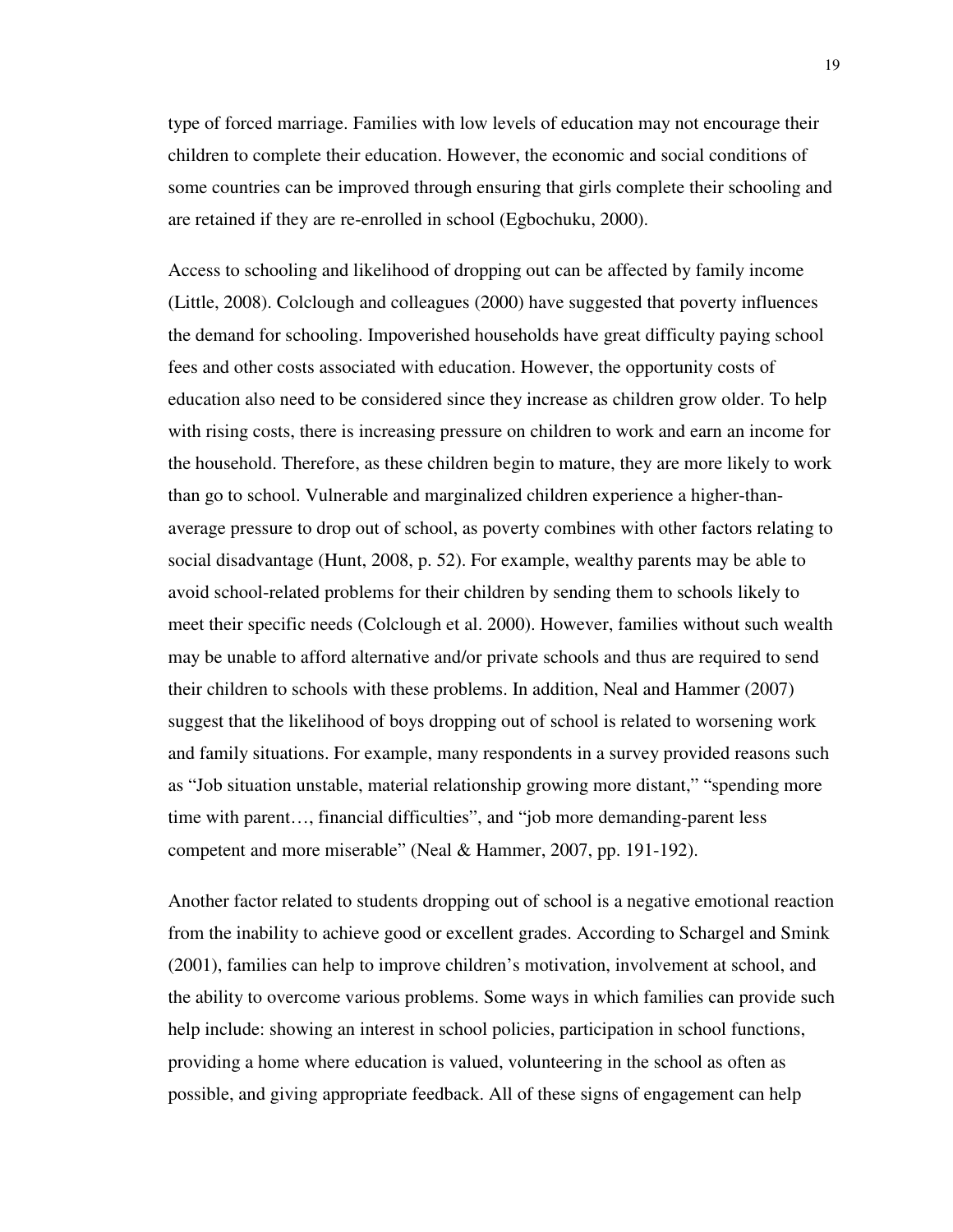children get good grades and can help teachers obtain more information about students (Schargel & Smink, 2001). There is a positive correlation between student success and family involvement: "When parents are involved in their students' education, those students have higher grades and test scores, better attendance, and complete home work more consistently" (Schargel & Smink, 2001, p. 52). Additionally, students with a cultural background different from that of the school tend to do better when their parents collaborate with others – such as teachers, staff, and other families – to bridge the gap between the culture at home and at school (Schargel & Smink, 2001).

However, parents can also be indulgent rather than merely supportive. Diana Baumrind (cited in Edward, 1999) identifies two models of permissive parents: the disengaged parents, and the permissive-indulgent parents. In both cases, parents give up control to their children. Disengaged parents are indifferent to their children, and put little or no effort into controlling them (Edward, 1999). Permissive-indulgent parents make few, if any, rules for their children and do not consistently enforce these rules. Such parents also do not set clear boundaries or expectations for their children's behavior, and tend to warmly and lovingly accept any behavior from their children. In both cases, permissive parents give children choices even in situations where a child is not capable of making good choices. In other words, children are given control which they cannot handle. Given that permissive parents accept any behavior from children, these children have no way of knowing whether their behavior is beneficial or even acceptable. As a result, these parents cannot provide any real help for their children should problems at school arise.

#### 2.3.3 School-related reasons

There are a number of factors which can affect the motivation of students to remain in school. These factors include the quality of teachers, student/teacher ratio, size of schools, safety of schools, and feeling of being welcomed at school (Frakline, Harris, & Meares, 2008).

Highly qualified and effective teachers have a strong influence on how successful students can be in school. The most significant factor affecting the 40 percent gap between African American and Caucasian student achievement was teacher expertise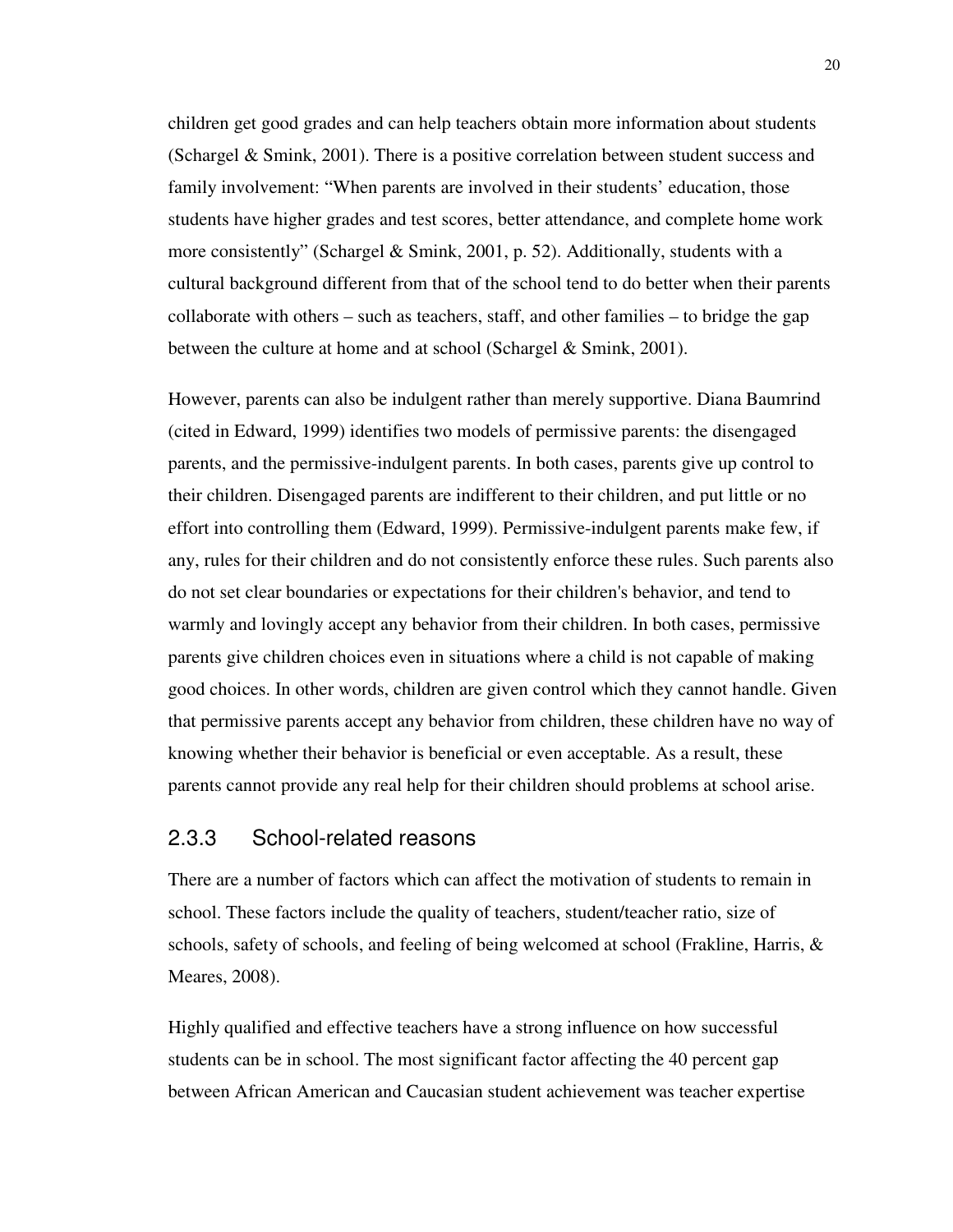(Ferguson, 1991). Teacher expertise includes such factors as how well teachers comprehend their subjects and how well teachers understand strategies for reaching different kinds of students. Low-performing students who face learning barriers can reach higher levels of achievement if they are taught by high-quality teachers (Darling-Hammond & Youngs, 2002; Haycock, 1998). It is important that effective teachers with a track record of success are available for at-risk students, to help prevent them from dropping out of school. A report from the National Partnership for Teaching in At-Risk Schools (2005) cites research indicating that achievement gaps between economically disadvantaged students and other students can be reduced if disadvantaged students are taught by highly motivated, successful, and experienced teachers. However, teachers who are inexperienced or unqualified are often assigned to schools with many challenges such as a high dropout rate. As a result, many underperforming and at-risk schools receive teachers who are unprepared, inexperienced, or less qualified than teachers at other schools.

Students can benefit from a low student/teacher ratio (Nation Master, 2012; Woods, 1995). A low ratio suggests that teachers may have more time to spend with each student, and thus this ratio can act as an indicator of the quality of education. However, this ratio needs to be quite low before any real effect on educational quality appears. As well, research regarding the student/teacher ratios for schools, districts, or states (e.g., Hanushek, 1998) can reach conclusions which are, within certain limits, independent of the effects of small or large classes. School statistics regarding student/teacher ratios can also be misleading, as many or most students may be in large classes for most of the time in a school with low student/teacher ratios (Lewit & Baker, 1997; Miles, 1995).

Additionally, a study conducted by Lee and Burkam (2003) showed that the structure and organization of high schools can influence students' decisions to stay in school or to drop out. They found that schools with fewer remedial or non-academic courses and more challenging courses kept students in school. Additionally, the size of a school influences the dropout rate. For example, schools which are not larger than 1,500 students are generally more effective at retaining students than schools which are very large (more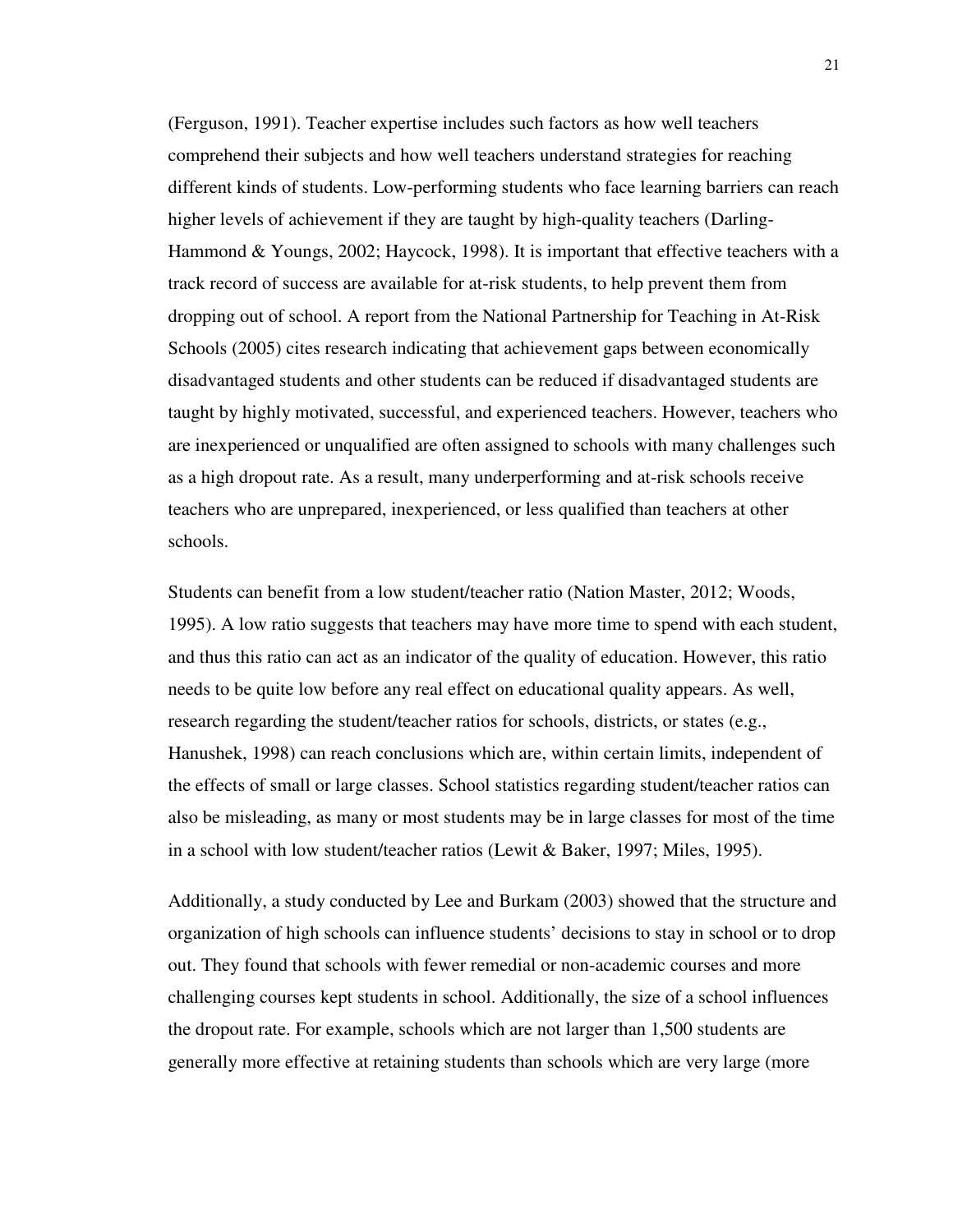than 2,500 students) (Lee & Burkam, 2003). According to Ascher (1987), students who transition into small high schools have a reduced risk of dropping out.

School safety is relevant for both boys and girls, though it seems to have a higher importance for girls staying in school than boys (Colclough et al., 2000; Leach et al., 2003). As well, there are numerous illnesses and health-related conditions, including nutritional deficiencies, which affect absenteeism and cognitive development of children (Pridmore, 2007). Thus, any governmental effort to improve school access and achievement, and to reduce dropout rates, requires early and continuous health intervention in order to be successful (Pridmore, 2007).

According to Mayer (2007), the same consequences arise when students go to an unwelcoming school as when they go to an unsafe school. Students will act as though a school is unsafe even if the school is "only" unwelcoming. In other words, students will close themselves off from the school, isolate themselves from teachers and staff, and try to stay inside a protective bubble. Students will also feel anxious and not fully participate in their education, regardless of how vigorously a school attempts to reach out to them. It is also common for students who do not feel welcomed to engage in vandalism, conflicts with other students, and negative behavior towards adults. Thus, creating a welcoming school goes hand-in-hand with ensuring a school is safe.

## 2.4 Drop-out factors specific to boys

Now that general drop-out factors have been discussed, I will elaborate on some factors with specific implications for boys. These factors include: 1) Gender and Social Factors, 2) the Gender Gap, 3) Success in Learning Language of Instruction, 4) Single-Sex Education, 5) School Atmosphere, 6) Influence of Parents, 7) Influence of Peer Groups, 8) Drug Addiction, and 9) Family Income. Given that Iran is a patriarchal society and that the focus of this study is on boys, it is useful to identify specific reasons that are applicable to male students. As such, these specific factors will be more appropriate for this study and will be used, when necessary, instead of more general factors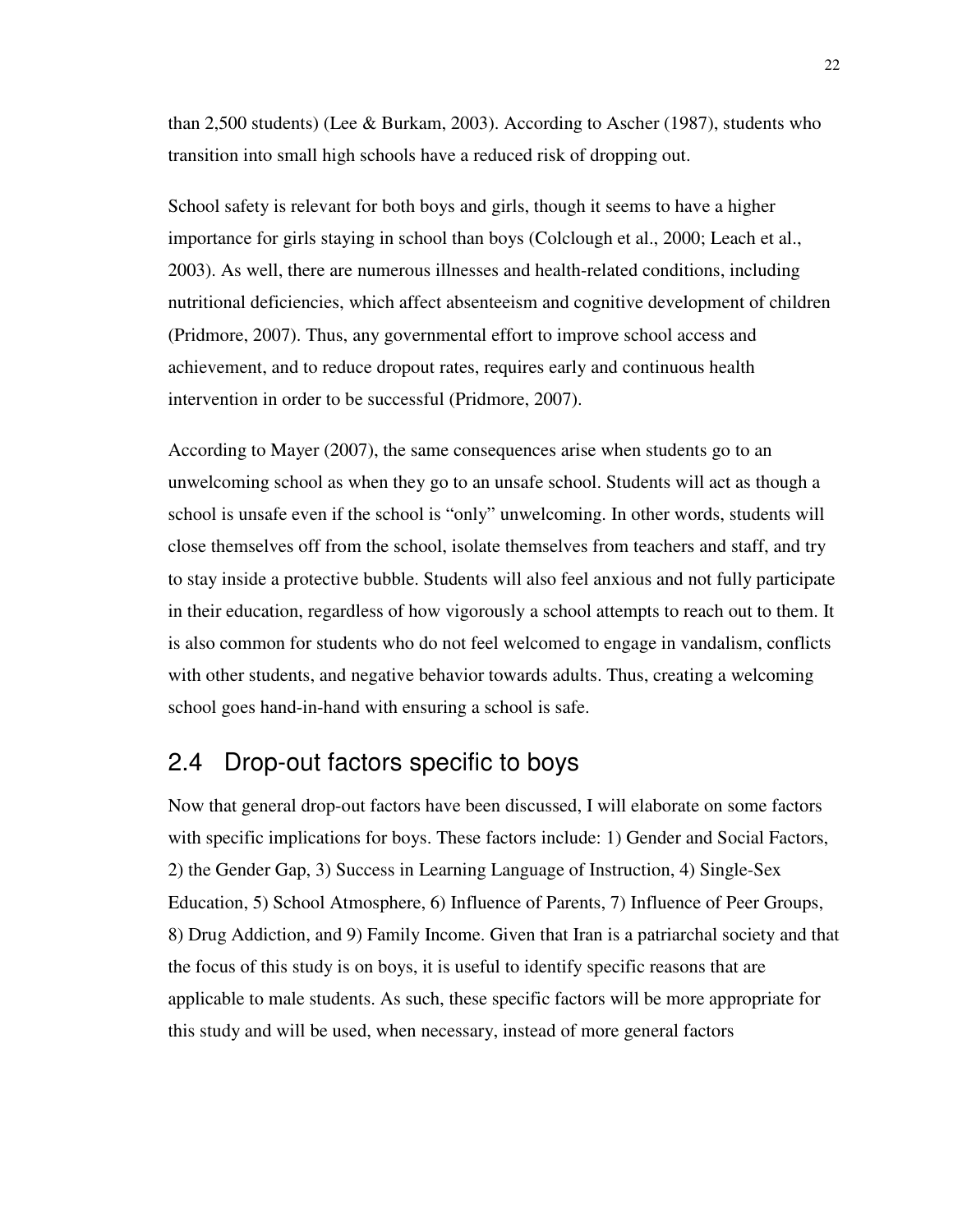#### 2.4.1 Gender and social factors

School access, particularly in higher grades, is different between boys and girls partially due to gendered social practices within households, communities, and schools (Colclough et al., 2000). In poor and urban environments, there seems to be increasing pressure on boys to drop out of school (Colclough et al., 2000; Leach et al., 2003). Graduating from public high school remains difficult for students, especially male students from lowincome or ethnic-minority families (Dillow, 2003). As well, early disruptive behavior and low academic performance are clear indicators that a student is at risk of dropping out (Berndt & Keefe, 1995). Association with deviant peers can contribute to this process. However, peers with less deviant behavior may have a positive influence on others in the areas of school performance and attitudes towards staying in school. Based on these results, it seems that effective preventative intervention should attempt to reduce disruptive behavior and academic difficulties.

#### 2.4.2 Gender gap

According to Demers and Bennett (2007), the academic achievement of boys seems to be a significant concern for a number of stakeholders in education since the mid-90s. In terms of academic achievement, boys face lower rates of achievement than girls in many subject areas. This difference in achievement has been a reality for many decades among all member countries of the Organization for Economic Co-operation and Development (OECD) (Ministère de l'Éducation, du Loisir et du Sport, 2004). However, the reasons for this difference are not well understood (Statistics Canada, 2004). As well, Baillargeon and Bissonnette (as cited in Demers & Bennett, 2007) describe how investigation is quite difficult since some consider investigation of disadvantages of boys in school to be an overt attack on feminism.

Yves Archambault (as cited in Demers & Bennett, 2007) reports on a number of problems in Quebec schools resulting from inadequate attention directed towards boys. Compared to girls, boys experience the following: twice as many referrals to youth centres, a dropout rate that is three times higher, a likelihood of developing behavioral and emotional problems that is four times higher, an incidence rate of hyperactivity that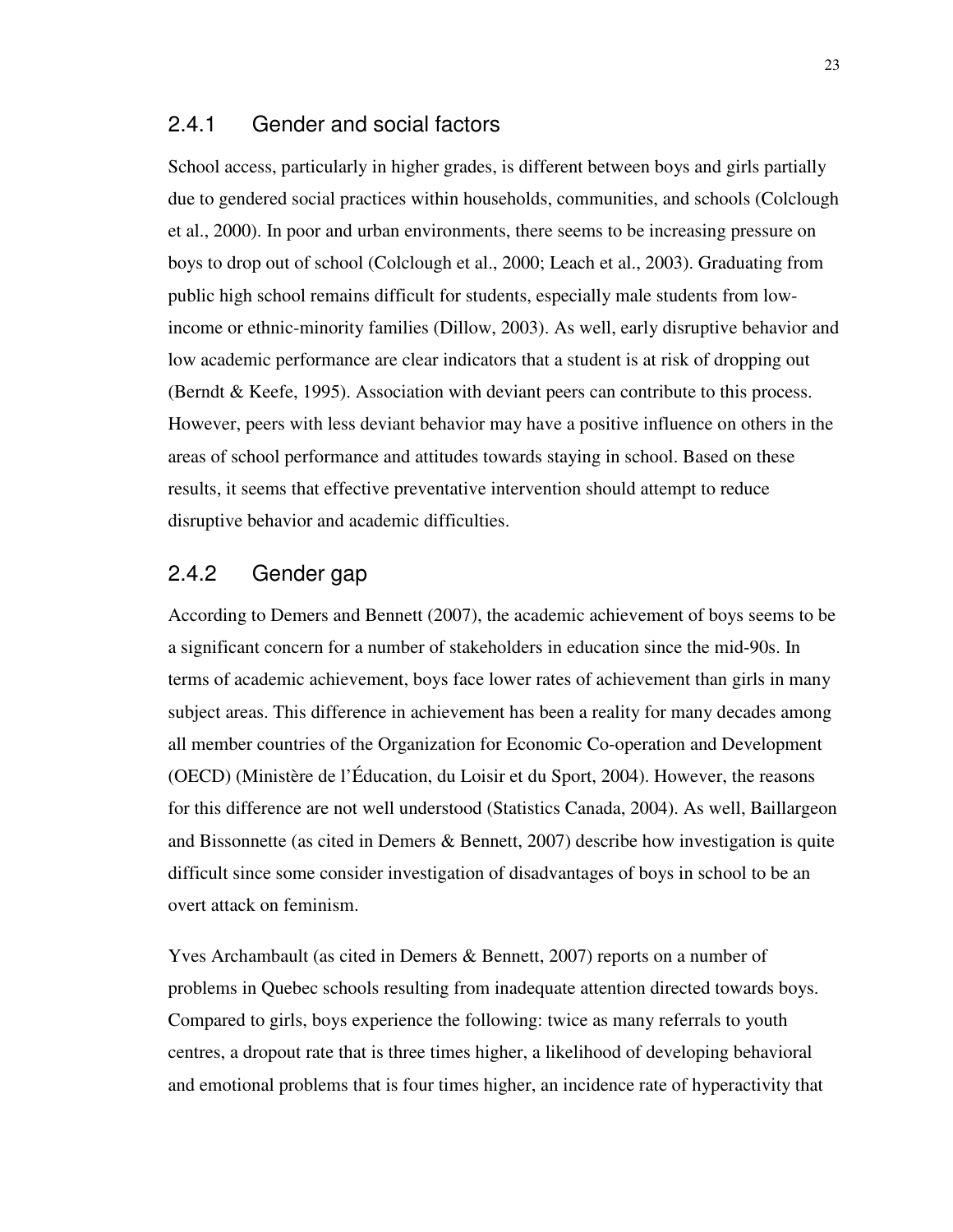is six times higher, an incidence rate of autism that is twice as high, and a likelihood to develop schizophrenia during their teenage years that is six times higher. According to the Conseil Canadien sur L'Apprentissage (as cited in Demers & Bennett, 2007), 12 percent of young men dropped out of high school in Quebec between 2004 and 2005 compared with 7 percent for young women for the same time period.

Marsolais (2003) studied some of the difficulties that boys experience in a school setting. Based on the assumption that boys are more active than girls, he determined that boys require challenges, sports, and electronic games. One of his conclusions is that boys need appropriate projects before they will become more involved in school, and that these projects may be considered instinctively different from those that educators would give to girls. Other authors acknowledge that stereotypes regarding masculinity and femininity discourage generalizations about the "best" teaching strategy for children, even when using such stereotypes to talk about gendered teaching strategies (Ministère de l'Éducation, du Loisir et du Sport, 2004). The academic success of boys should be the concern of the entire school staff, as interventions for youth create new possibilities for solutions to this problem (Marsolais, 2003).

### 2.4.3 Success in learning the language of instruction

In regard to reading literacy, girls are ranked significantly higher than boys in all OECD countries (OECD, 2011). The ability to read, understand, and use information is crucial to cognitive development and personal fulfillment. As a result, reading literacy in all academic disciplines is considered quite important and is used as an identifier for learning difficulties. In deciding that students must repeat a grade, poor reading literacy is often a justification.

#### 2.4.4 Single-sex education

A school can have a single-sex environment, in which only girls or only boys are enrolled. This might be done so as to improve the learning or academic success of students. However, such environments can be detrimental to the academic success of boys. Girls appear to be the ones who benefit the most from single-sex environments (Gautier, 2004). Thus, it seems that providing separate classrooms for boys and girls is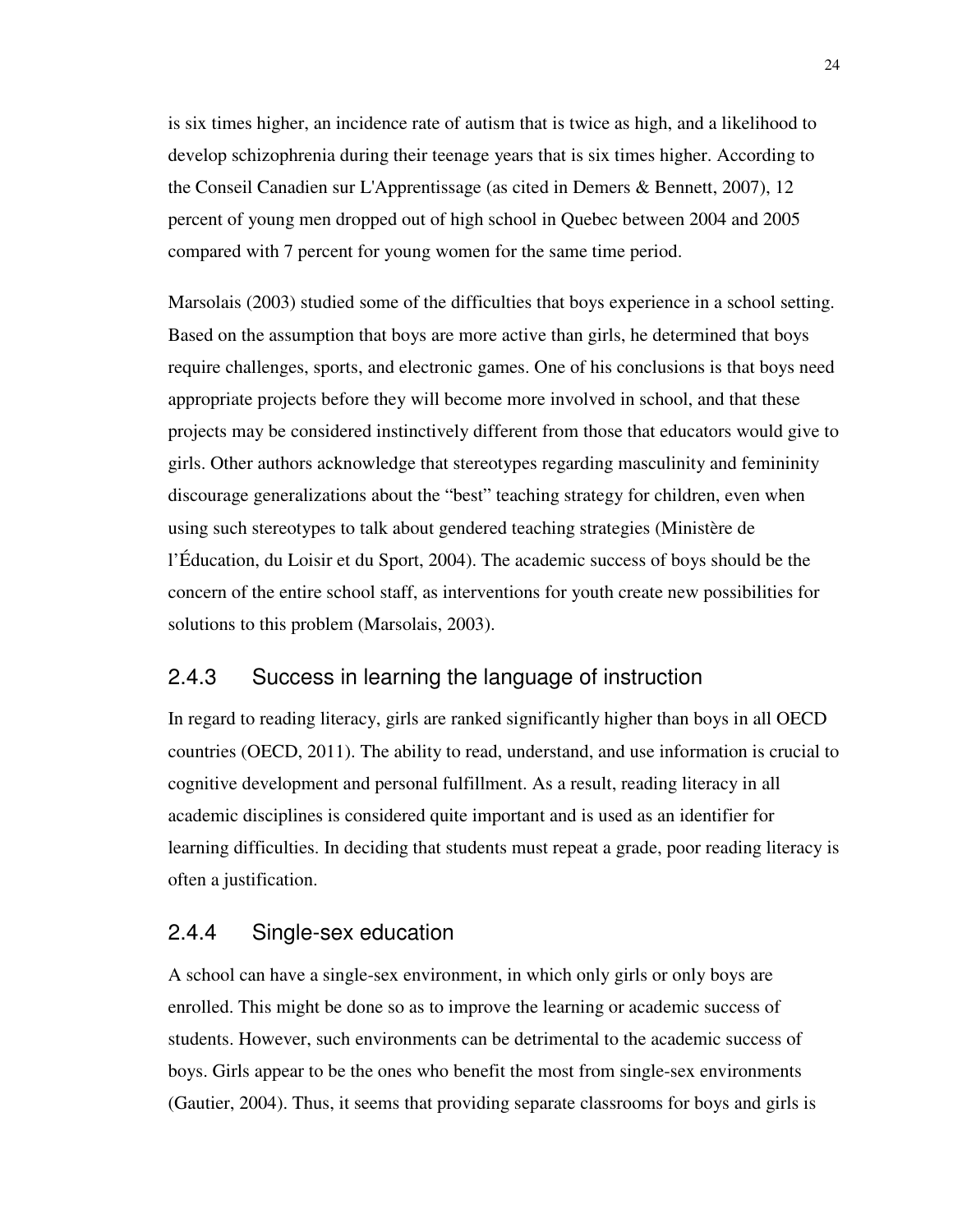not an equitable solution to the dropout problem, as it does not significantly benefit boys (Asselin & Bourret, 2003). While this is not touched upon directly in my study, the effects of single-sex schools in Iran may be reflected in the difference of education levels between males and females (see Appendix A).

#### 2.4.5 School atmosphere

A negative school experience is frequently cited as a reason why students drop out of school (Franklin & Streeter, 2005). Dropouts that Vallerand and Senecal (1992) examined perceived their teachers as being unsupportive, controlling, and showing a lack of interest in their development. Poor teacher-student relationships had a negative effect on the performance of students and their persistence in school. The relationships helped to engender the attitudes and behaviors that ultimately led to such effects. However, these relationships are only part of the school environment. There are other environmental factors that can negatively influence students, resulting in these students developing behavioral problems such as attention deficits and oppositional disorders (Kasen, Johnson, & Cohen, 1990).

#### 2.4.6 Parental influence in education

A low level of education often goes hand-in-hand with unfavorable socioeconomic conditions (Lingard, Martino, & Mills, 2002). Yet, parents can still have a strong influence on the educational results of their children independent of such conditions. In Australia, boys often do well in school when their families prioritize education (Lingard et al, 2002). Moreover, this effect occurred even when the parents were socioeconomically disadvantaged. Children from such families performed just as well as those from a more advantaged environment provided that their families supported their educational endeavors. It seems that the effect of a socioeconomic background is reduced when parents place a high importance on education and assist their children in school. Such assistance though may be difficult for parents who have limited education themselves.

Studies carried out by the MEQ in Québec found that the academic success of students was related to their mother's level of education (Lingard et al, 2002). However,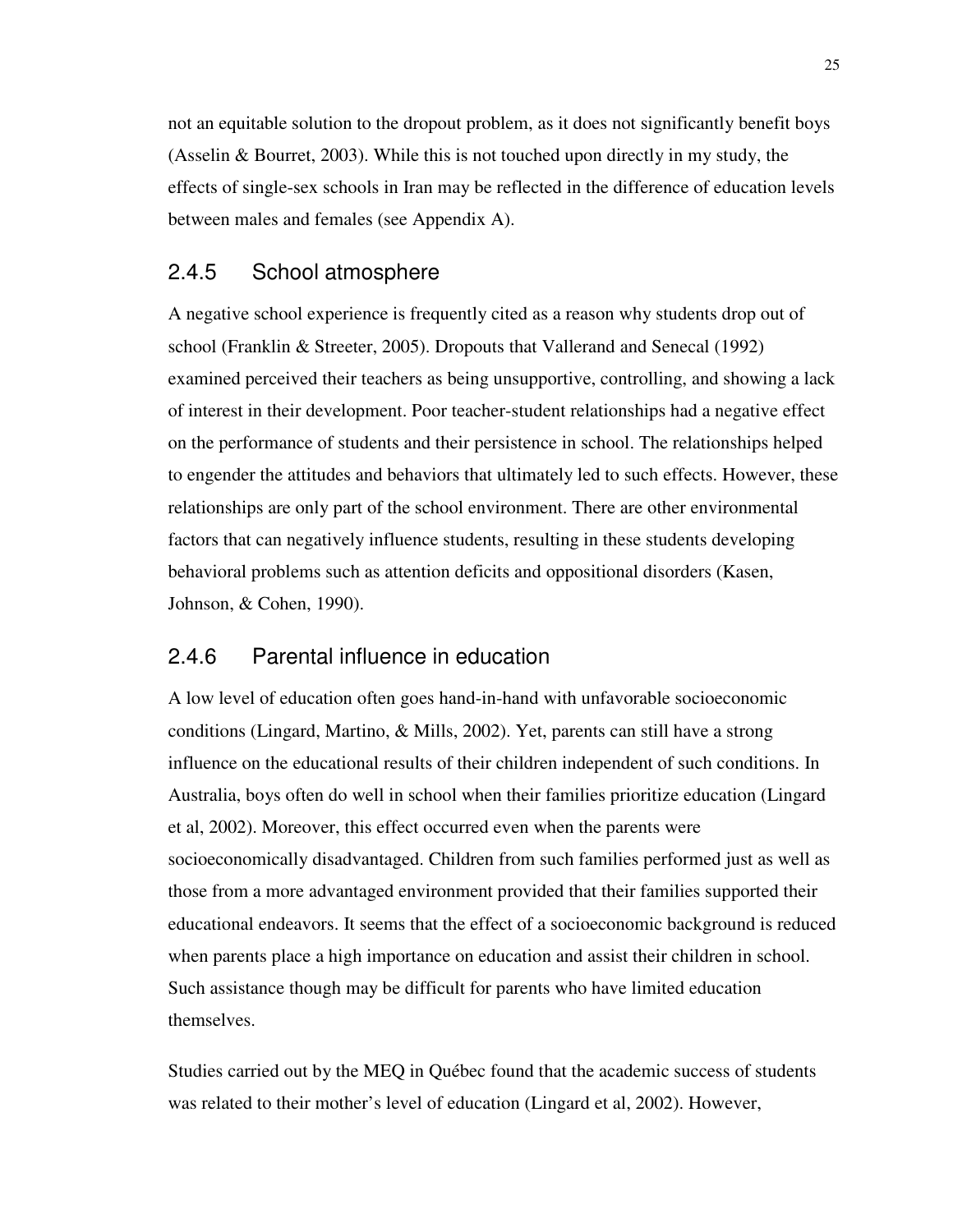economists Giovanni Gallipoli, David Green, and Kelly Foley from the University of British Columbia suggest that the value parents place on education is more important than their level of education. From a longitudinal survey of 15-year-olds and their parents, differences were detected in the likelihood of completing high school between children with similar or identical skill levels. The importance that parents placed on education and completing school, determined by their answers to the survey, seemed to be the factor which differed between these children. For example, children with medianlevel skills had a much lower likelihood of dropping out of school when their parents considered education to be very important (Foley, Gallipoli, & Green, 2009). As another example, consider two boys with similar skill levels but whose parents differ in their level of education. The parents of one boy never finished high school while the parents of the other boy both have a Bachelors' degree. Despite this difference in level of parental education, both boys had a similar likelihood of completing school provided that the parents of both boys placed a similar importance on education (Foley, Gallipoli, & Green, 2009).

### 2.4.7 Influence of peer groups

According to Lingard and colleagues (2002), many boys adopt negative attitudes toward school as a result of interacting with peers who hold such attitudes. These peers exhibit disruptive behavior and protest against the idea of working hard or studying in school. They encourage an oppositional attitude toward school and schoolwork and harass others who do not hold their attitudes. In other words, some boys create the perception that studying in school and achieving good marks is undesirable and harass students attempting to learn to ensure that such a perception remains dominant. Although one can also become popular through getting good marks without studying (Cloutier, 2003), such popularity still perpetuates the belief that hard work and studying is unnecessary for school. In order to maintain the idea that studying is unnecessary, boys who do study are harassed. One of the more common examples is the use of homophobic comments. As homosexual behavior is considered non-masculine and undesirable by those who accept a "macho" stereotype of boys and men, boys who study are labeled as homosexual so as to label their studious behavior inappropriate for males. Such harassment is an explicit form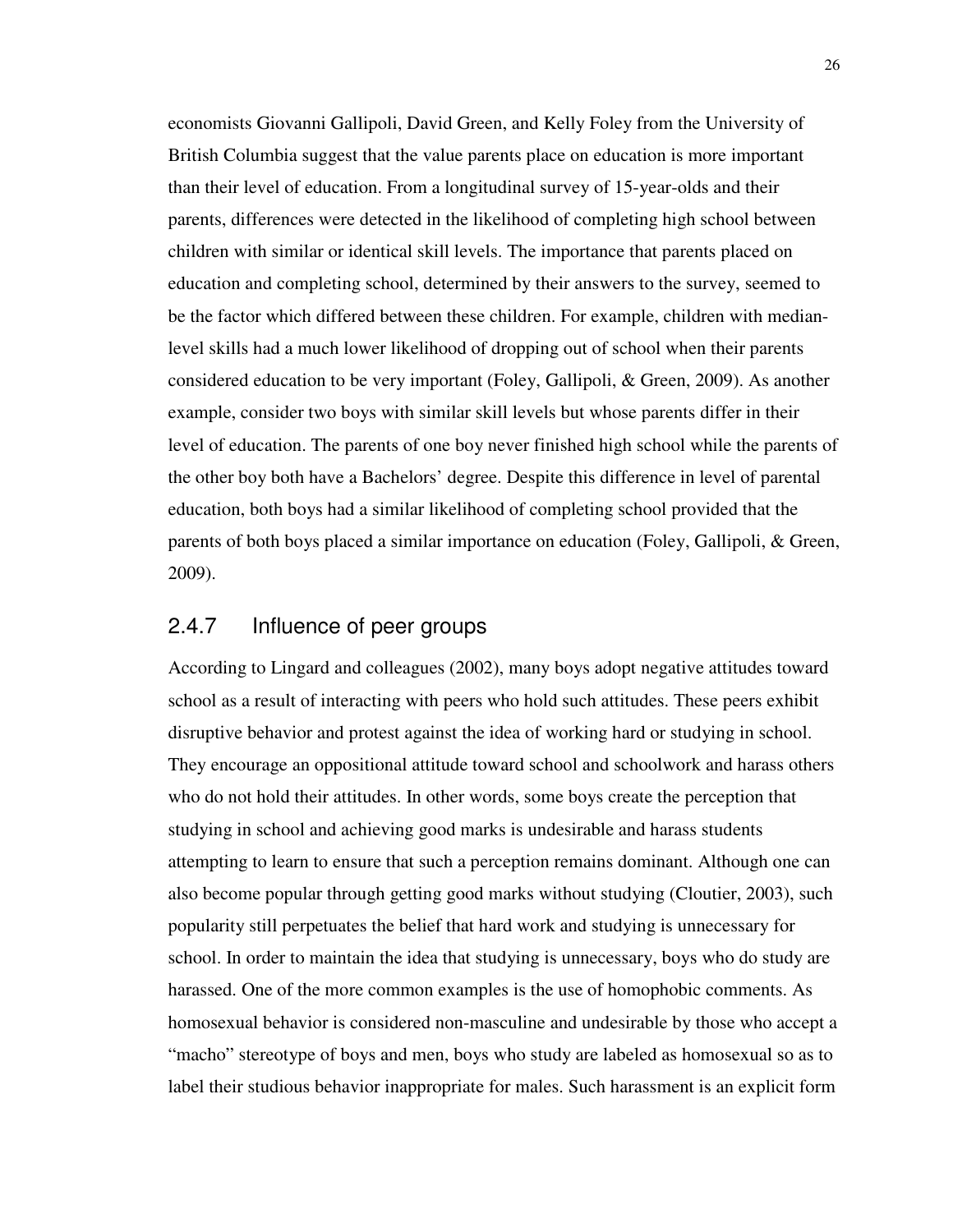of peer pressure, but can influence others who are not directly harassed to avoid the same kind of "un-masculine" behavior. As a result, this kind of peer pressure can strongly influence academic possibilities for boys and change their outlook and attitudes toward school. Attempts can be made to create positive social pressure among students or an atmosphere favorable to academic success, though it is unclear how successful the attempt will be if it must compete with negative social pressures (Lingard et al, 2002). However, students who study hard or get good grades in school can still remain popular or avoid undesirable harassment. This is achieved as a result of how they interact with and relate to their peers, the social groups to which they belong, and the kind of activities they participate in at school (such as sports) (Lingard et al., 2002).

#### 2.4.8 Drug addiction

In a study by Goswami (2009), mothers reported that they believed drug addiction was the primary reason boys dropped out of school. This finding may be related to the influence that fathers have on their sons, or, more precisely, the lack of paternal influence in the case of boys who do not have a father present in the family. Boys without a father are at a much higher risk of drug and alcohol abuse than boys with a father (National Center for Health Statistics, 1993). Similarly, a study by Stanton and colleagues (1994) suggests that boys who live away from their fathers are 4.3 times more likely to smoke cigarettes when they reach their teenage years. As well, boys who grow up in a singleparent household have a much higher risk for drug abuse as teenagers (Denton & Kampfe, 1994). However, there could be other reasons why boys engage in drug or alcohol abuse. Boys in general are also more likely than girls to engage in high-risk behavior, such as experimenting with drugs and alcohol (Reynolds & Miller, 2003). Misbehavior of boys is also more commonly punished than misbehavior of girls, as more than 70% of students suspended from school are boys (Reynolds & Miller, 2003). In a particularly draconian example, Iranian students who drink alcohol or use drugs are expelled rather than suspended. The Education Ministry of Iran believes these students are ill, so they must be "under control" in hospitals whereas the cost of prevention is less than 40 cents per student (Khabaronline News, 2012). In addition, there is some evidence that dropping out of high school is associated with an increased risk of adult-onset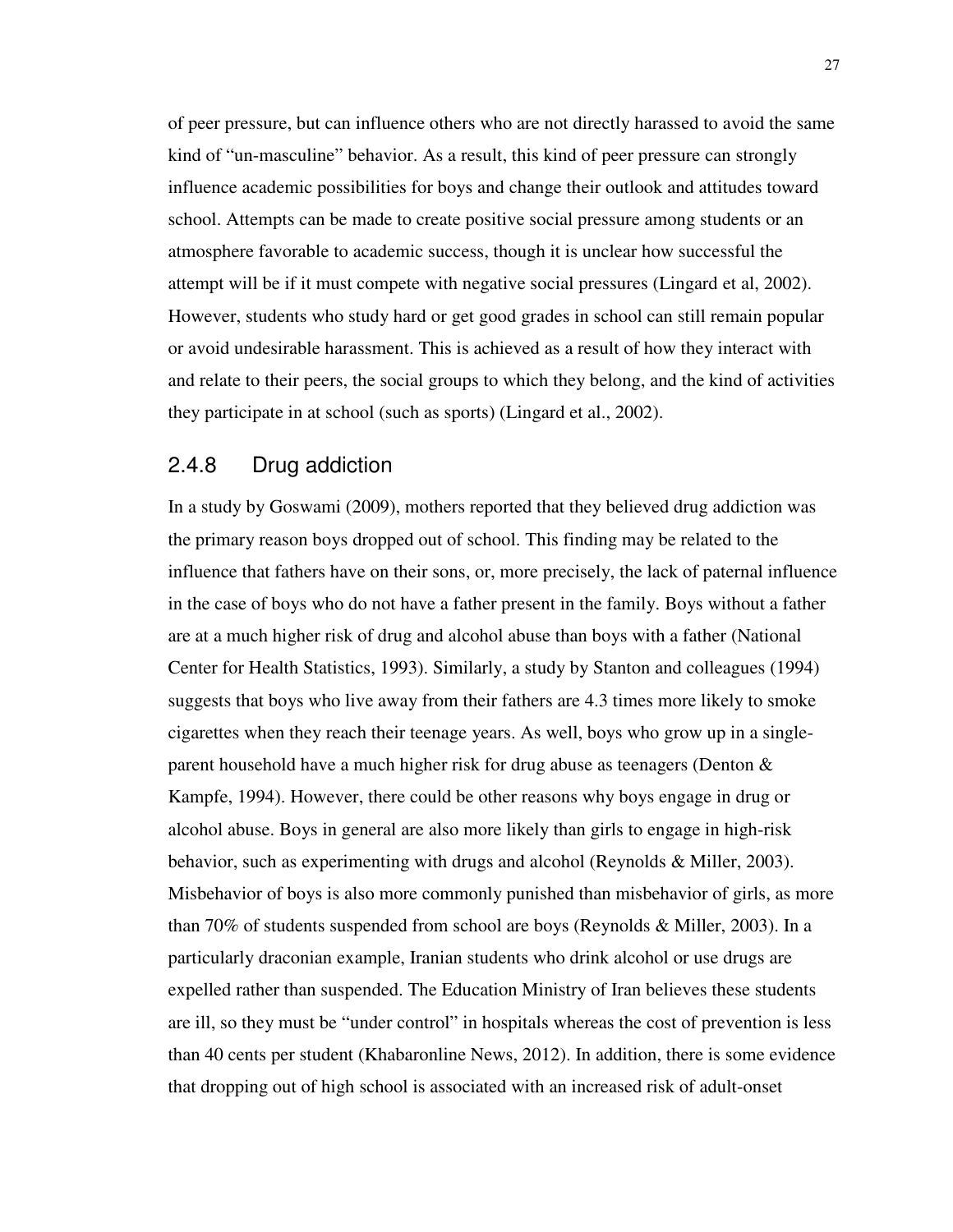alcohol-dependence syndromes, even among persons whose dropping out could not have been caused by the consequences of starting to drink during the adolescent years (Rumberger, 1987; Hendren & Shen, 2008).

#### 2.4.9 Family Income

One of the major factors influencing boys in their decision to drop out of school is family income (Dillow, 2003). Family income does not, however, have the same influence on girls. This difference is related to the surrounding social culture; in certain cultures, when families have difficulty with their income, boys are typically the ones who are expected to work in order to help support the family (Colclough et al., 2000; Leach et al., 2003). This cultural norm can be seen in the difficulty that males from low-income or some ethnic-minority families experience in graduating from public schools. This norm is highly dependent on the culture though, as some ethnic-minority students are, on average, more successful than mainstream students.

Data from the US National Center for Education Statistics (NCES) Current Population Survey (CPS) suggest that there is a relationship between family income and the rate at which students drop out of school. From the 2000 CPS annual dropout-rate data, highschool students who came from families in the bottom income quintile experienced a dropout rate that was 6 times higher than students from families in the top income quintile. Of students whose families are in the top income quintile, only 1.6% dropped out of school (Kaufman, Alt, & Chapman, 2001). Of the students with families in the bottom income quintile, 10% dropped out (Kaufman, Alt, & Chapman, 2001). Of students with families in the other three income quintiles, only 5.2% dropped out of school (Kaufman, Alt, & Chapman, 2001). Similar statistics were found in a later survey (Wirt, Rooney, Choy, Provasnik, Sen, & Tobin, 2004).

However, Orfield, Losen, Wald, and Swanson (2004) suggest that there is a more disturbing trend in the dropout rates for students from low-income or minority families. They found that, in 2001, white students and Asian-American students experienced a graduation rate of 75% and 77% respectively. In comparison, the graduation rate for African-American students was only 50% while American Indians and Latinos had rates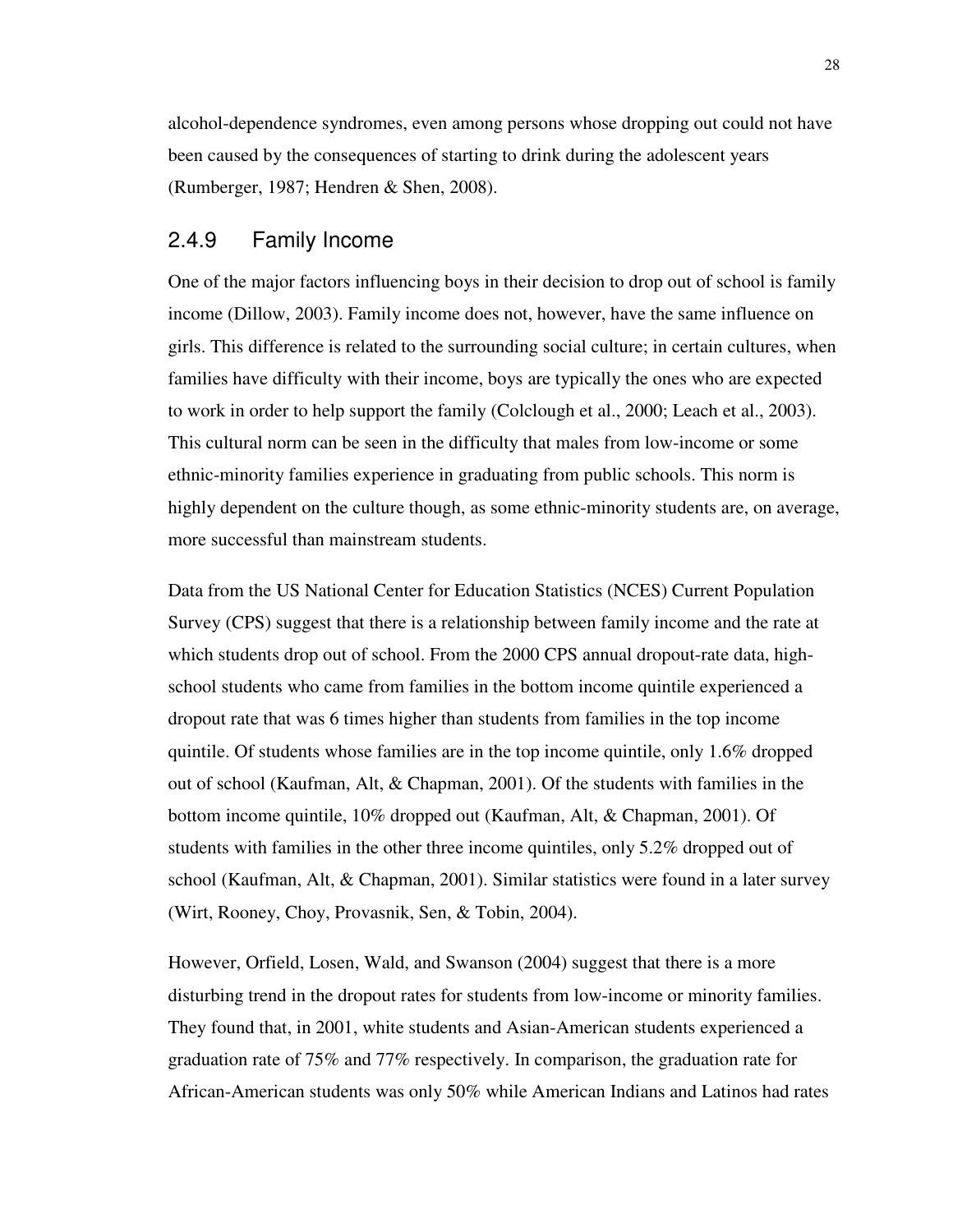of 51% and 53% respectively. The income and ethnic distribution of dropouts is more concerning given that about half of all dropouts never receive high-school credentials (Alliance for Excellent Education, 2002).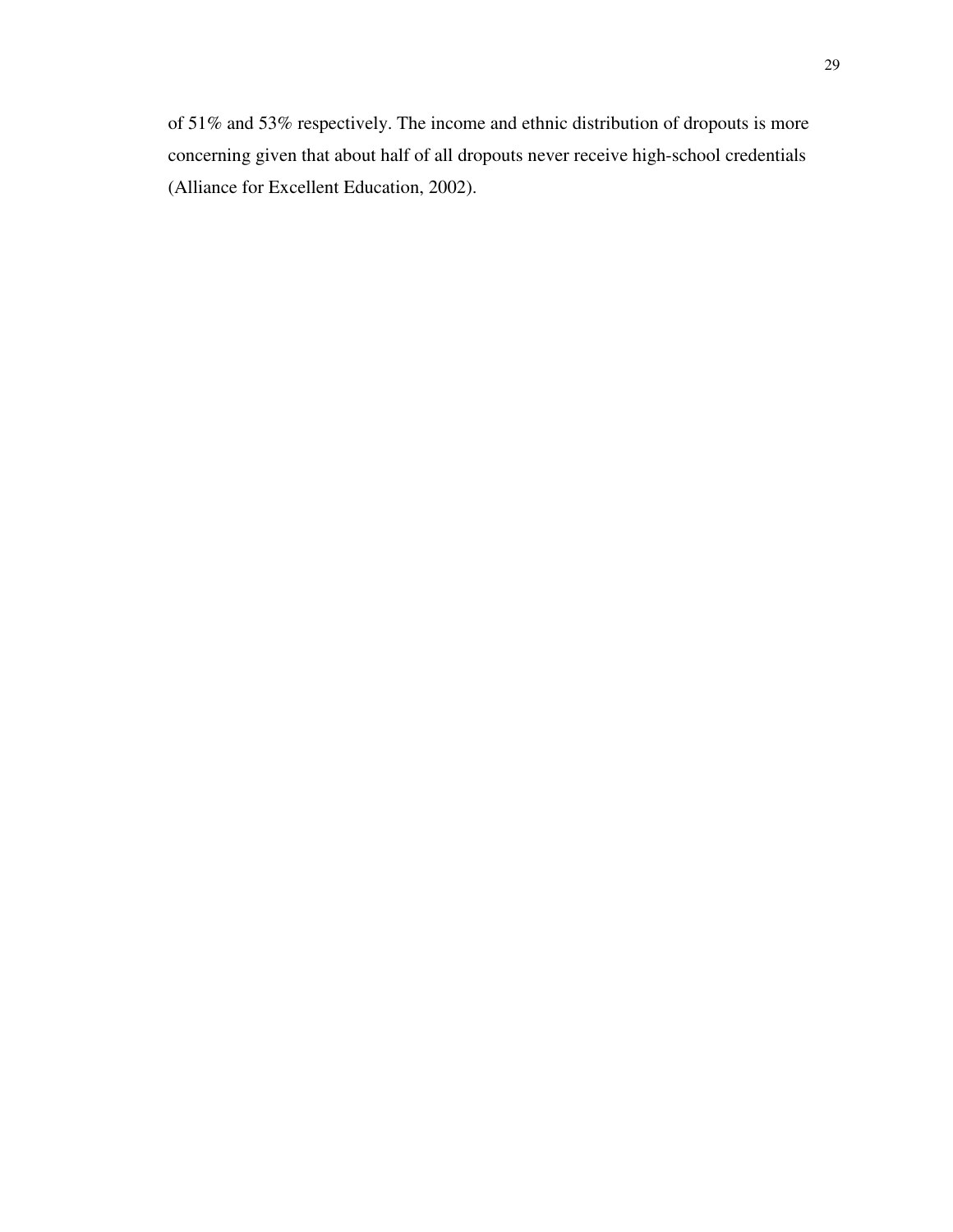# 3 Methodology

In this chapter, I will discuss three issues related to the research methodology. First, I will discuss the meaning of case study and its advantages and disadvantages. Second, I will mention methods of data collection and their usefulness and purpose in a case study. Third, I will discuss the methodology I am using in this research.

# 3.1 Definition of case study

Concerning a case study it should be pointed out that there is no consensus on the precise nature of case studies and no comprehensive definition. Although case studies are different from other naturalistic inquiries, a bigger problem is the non-standardized way in which researchers use the term. For example, Simmsons (1996) defines case study as a selection of epistemological methods. Stake (1994) suggests a case study is a selection of subjects for study (cited in Hass, 2004, p. 59). In law, medicine and management, a case study is used for solving practical problems (Gomm, Hammersley, & Foster as cited in Blooer & Wood 2006). Sometimes this term means the study of a bounded system, but this meaning is not correct. As Atkinson and Delamount (1995) suggest, specifying the time and place boundary of a case is difficult. Social systems rarely involve specified boundaries, and these boundaries could simply be imposed by the researchers.

In spite of the problem of a diversity of meanings of case study, considerable agreement exists on some characteristics of them. For example, one inference of a case study is that there is a specific case being studied, not some sample of a population to which the results will be generalizable.

Three main advantages of a case study are worth mentioning. First, it is a method for registering special characteristics of people and groups through the production of detailed inputs (Simmsons, 1996). Second, it has the capability of discovering new findings for research (Platt, 1998). Third, it has the capability of producing new ideas that can be used to fuel further research (Eishenhardt, 2002).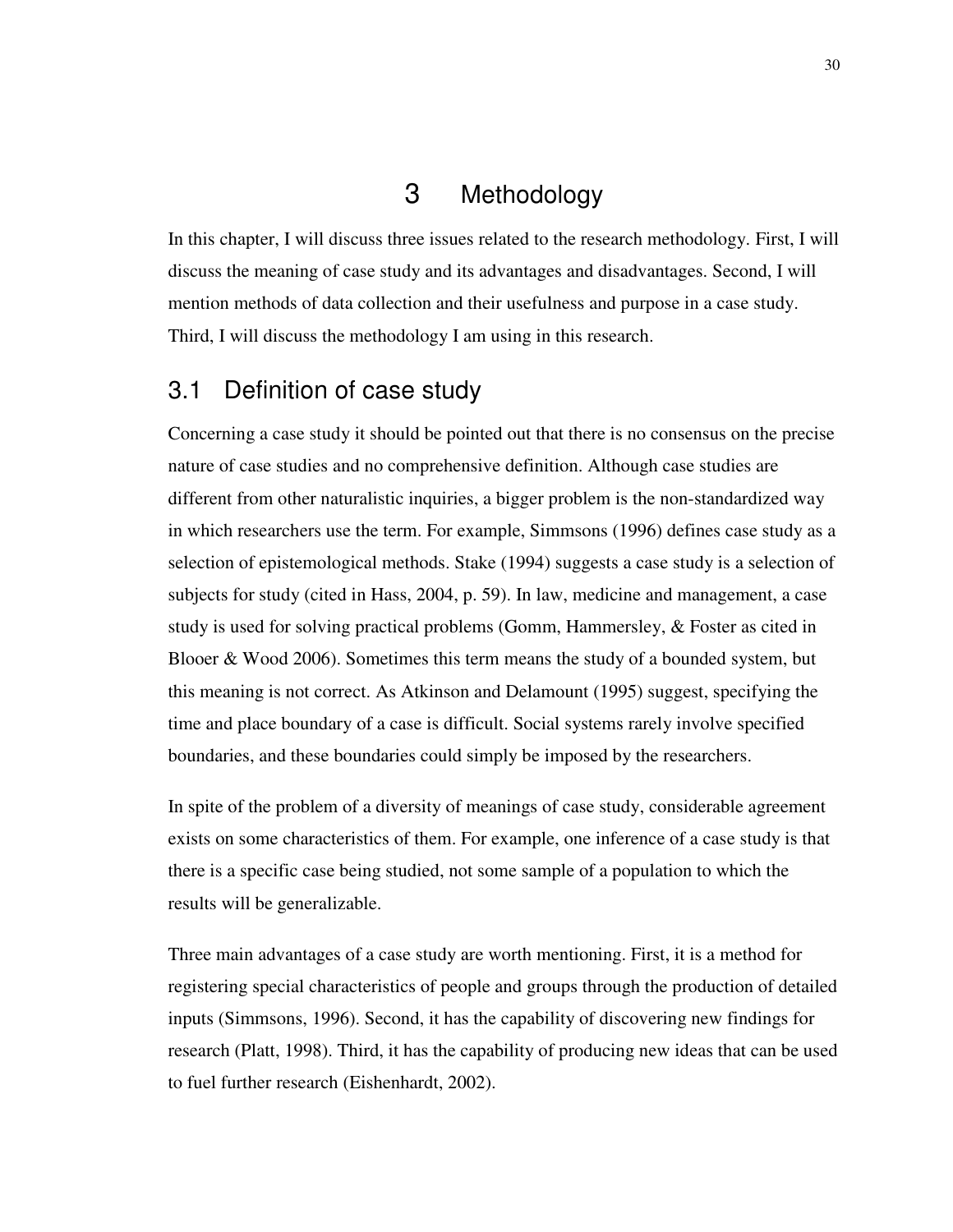The main disadvantage of a case study is related to generalization, such as whether and under what circumstances the results of a case study might be generalized to a population and to other cases. Although new ideas are proposed through a case study, there is a risk of limitation and dependency of the findings on specific contexts or special cases. In other words, the results may be interesting but may not be useful for understanding other cases.

Advocates of case studies respond to this disadvantage by saying that the results of case studies are generalized on theoretical statements not populations (Yin, 1994). Gomm, Hammersley, and Foster (2000) suggest that results potentially shared across cases are extracted by theoretical inference and comparative analysis. Some scholars believe that it is unnecessary to consider holistic results in case studies; it is more accurate to say that case studies offer depth of detail (Lincoln & Guba 2002; Stake 1995; Stake 1994; Yin 1994). In conclusion, although case studies do not play an important role in the production of empirical results, they are important in the production of ideas and theoretical results.

## 3.2 Data collection

Yin (1994) suggests that categorization of the research questions and subject is the first and most important step in a case study. A case study is based on one or more issues, and these issues influence the selection of cases or steps of inquiry and methods (Gall, Borge, & Gal 1996; Gomm, Hammersley, & Foster, 2000; Scholz & Tietje, 2002). While designing a case study, one must decide whether a single case will be examined or multiple cases will be simultaneously examined and compared. Multiple cases are appropriate when the researcher wants to examine comparatively the results of different cases, while a single case offers the opportunity of increased depth. Yin (1994) suggests a typology for determining the type of case or cases to study:

1. Critical case: These are cases that examine required conditions of some theory in order to test it.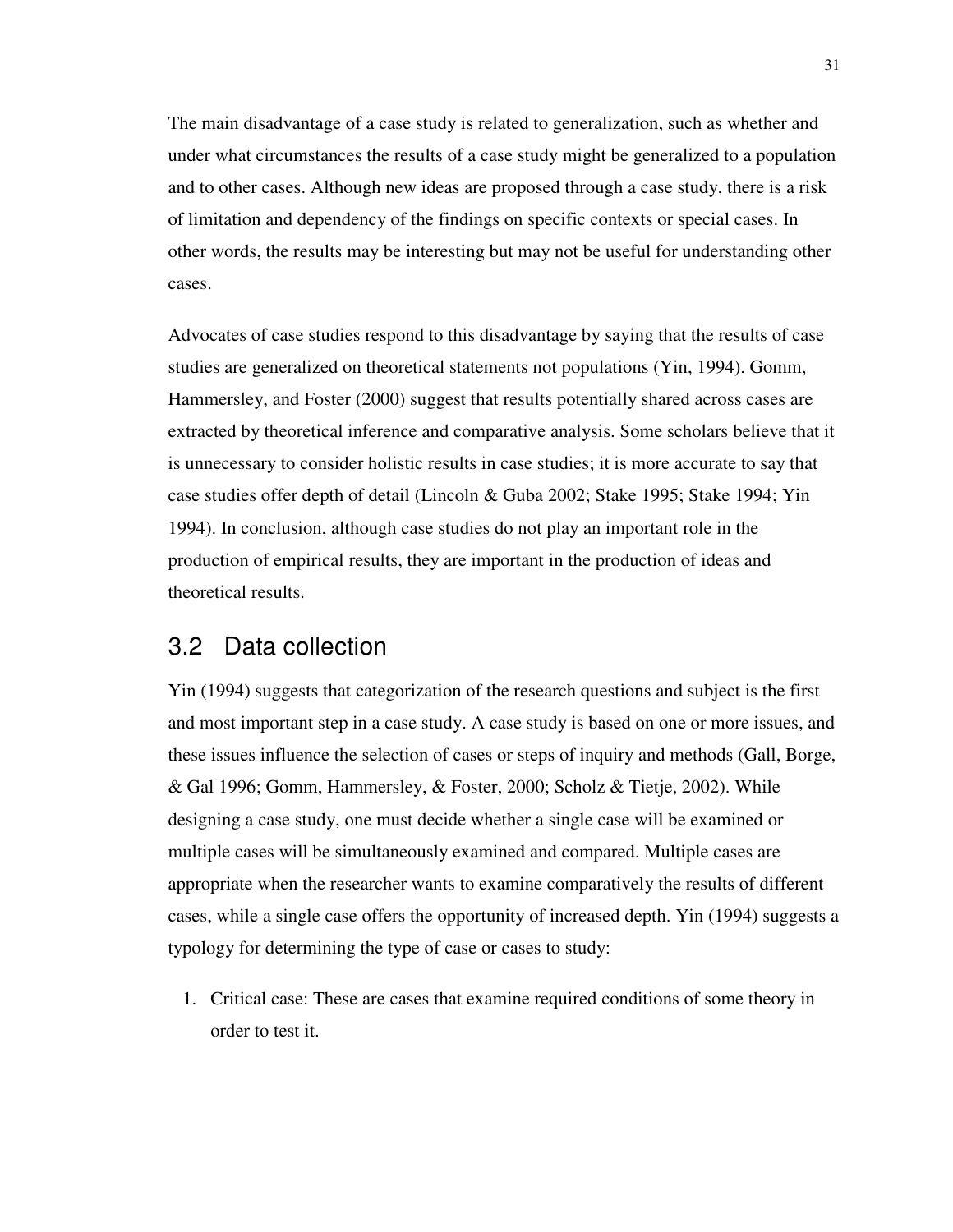- 2. Extremist case: These are extraordinary cases that deserve further research and inquiry in order to understand how they are related to ordinary cases.
- 3. Revelatory case: These are cases that provide opportunities for inquiry of a phenomenon that is beyond scientific investigation.

A case study is defined according to the purpose of the study from which the study method and its methodology of data collection should derive. Therefore, the various types of data collection are not specific methods of a case study but rather are part of the case study itself (Hass, 2004). Different case studies use different data collection methods such as participatory observation, interview, concentrated collective discussion, observations, recordings of sound and video, and so on. However, the methods chosen are dependent on the research goal or purpose. Regardless of the methods chosen, there are three rules for data collection that are necessary for all cases studies: Triangulation of the research findings, building of case- study database, and a rational chain of documents and witnesses (Hass, 2004).

#### 3.2.1 Triangulation

Using multiple methodological resources can help to create converging lines of thought (Yin, 1994). If a research finding with more than three resources is confirmed, then it will also be comprehensive. This can be done through employing different data collection methods, or through studying multiple cases. For example, data are obtained from one resource or interview but it is necessary to use participatory observation for collection of that data.

### 3.2.2 Building of database

Case-study researchers should establish an official database for the documentation and organization of all collected data (Yin, 1994; Patton, 2002). By separating documentation into a database and final report, the researcher could review the documents in such a way that he is not confined to one report. As a result, the reliability of the study may be increased.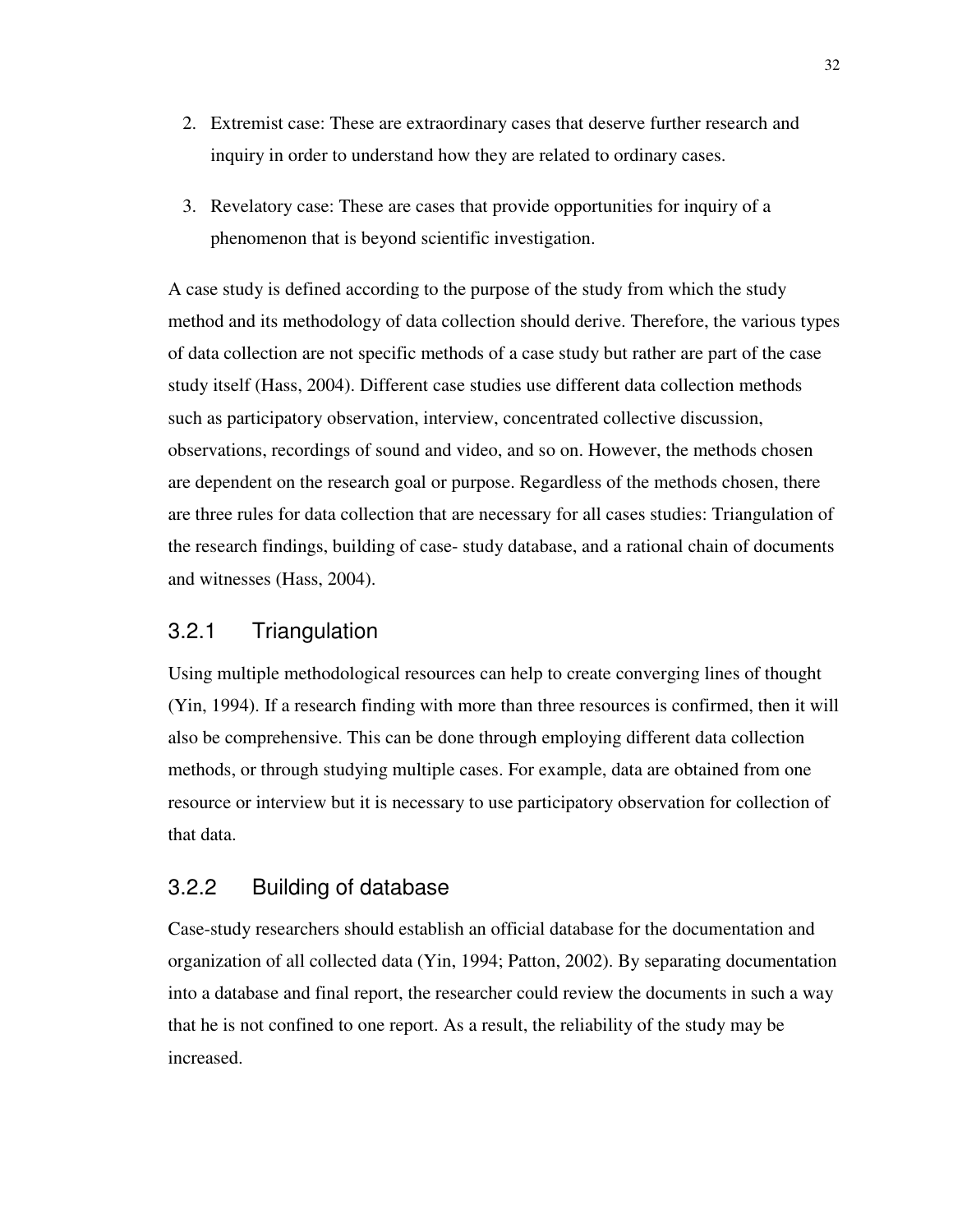#### 3.2.3 Rational chain of documents

It is necessary to determine and describe the relationship among questions, collected data, and results. The external observer or reader of the case study should be allowed to infer the research questions and the final results, so that the steps conducted by the researcher can be clearly identified and followed.

## 3.3 Chosen methodology

The central problem I examined in this study is why, in the view of key stakeholders, male students in the East-Azerbaijan province of Northwest Iran are dropping out of school at a much higher rate than their female counterparts. The main questions that I investigated were:

- 1. Do key stakeholders interviewed in the study perceive boys' dropout rate as a current problem in Iranian society? Why or why not?
- 2. What do key stakeholders interviewed perceive to be the role of the Iranian government with regard to the dropout rate for boys?
- 3. What do key stakeholders interviewed perceive to be the role of the family and other educational stakeholders in boys' dropout rates in the Northwest of Iran?
- 4. Do the key stakeholders interviewed tend to be in agreement about perceptions of boys' dropout rates?
- 5. What do key stakeholders interviewed perceive to be the solution and/or the ideal model of education for retaining students?

According to Jarvie, "whatever understanding is, explanation is the process of deducing one statement from others in accordance with some formal and also some material requirements" (Jarvie, 1970, cited in Borger & Cioffi, 1970). In other words, leaning heavily on the work of Winch (1964), the basic approach in this study is one of seeking to understand stakeholder perceptions rather than proving causality. My approach is guided by the words of Borger and Cioffi, that "[t]he road to understanding is nevertheless to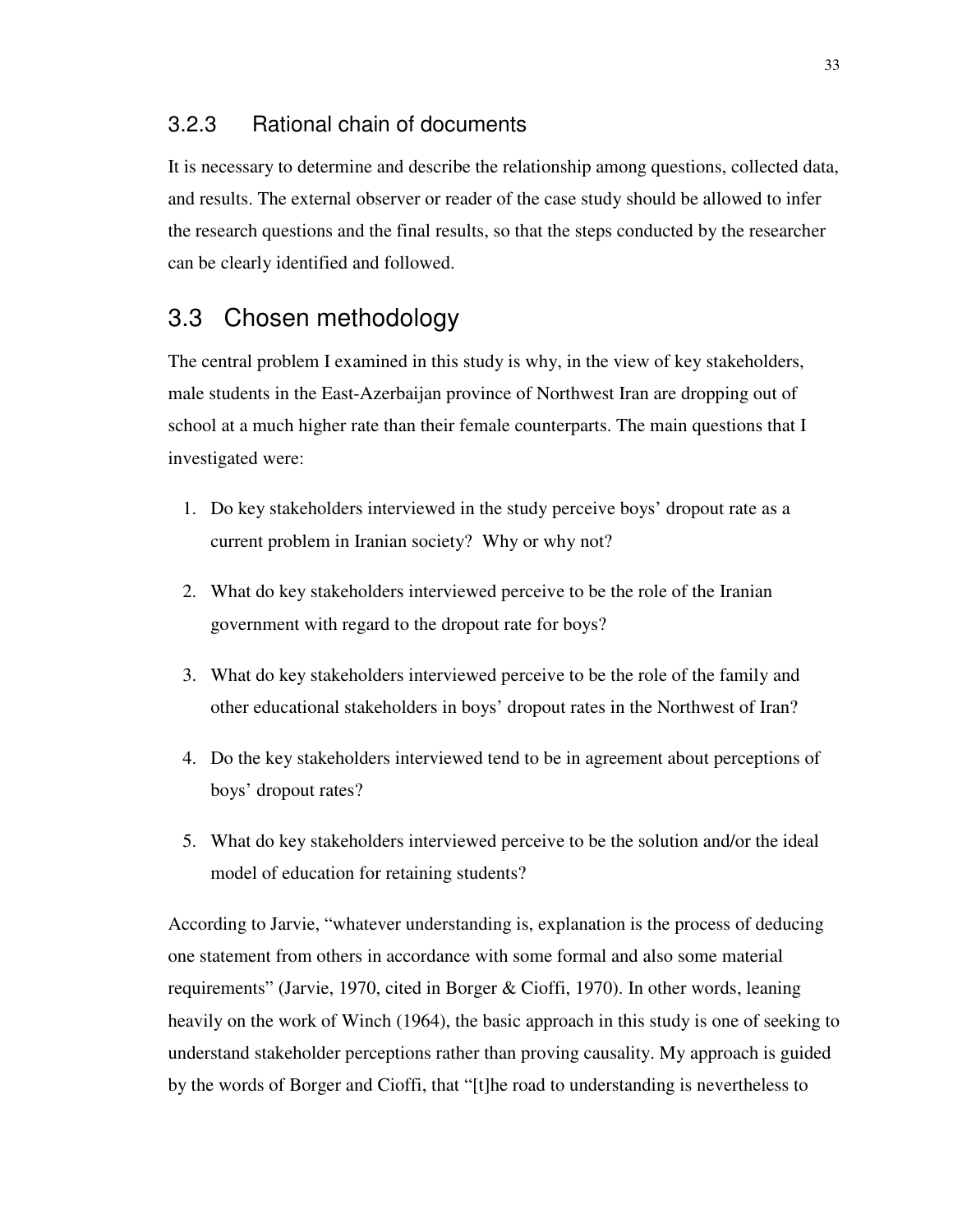seek out the universal problems of human life; but not to give them universal solution, since these would be outside language and culture, which is impossible" (p. 191). When performing social research, our curiosity drives us to attempt to explain the world by making true universal statements. However, it is important to remember that what we find - good and bad, or true and false - depends on our culture and knowledge (Borger & Cioffi, 1970). My approach to conducting this research is qualitative. Qualitative researchers aim to gather in-depth understandings of human actions and the possible reasons that govern such actions. Qualitative methods investigate the why and how of human action, not just the what, where, and/or when (Mariampolski, 2001). I gathered data by interviews (both formal and informal). It is clear that the quality of research depends to a large extent on the quality of the data-collection tools. Interviewing and survey questionnaires are commonly used research techniques. In sociology and related disciplines, interviewing is a well-established research technique. Since I am from Iran and have worked in the education system there, the costs and resources to conduct interviews were easily manageable. There were no practical, political, or ethical problems with conducting this research. I traveled to Iran and conducted interviews with key stakeholders: male dropouts, teachers, and a school administrator.

As with any type of research of this nature, the quality of data depends on the truthfulness and accuracy of what the interviewees report. Although one can never be 100% sure of the veracity of what they say, I believe I have a unique opportunity that other researchers from Western countries may not have. This is due to two basic reasons. First, I am from Iran. This gives me insight not available to non-Iranians into the cultural problems of the country and the social protocols of conducting interviews. I also know how to navigate various hidden and subtle political issues current in Iran, to ensure that such issues do not affect the accuracy or detail of the interview responses. Second, I was a university instructor in Iran for 14 years. This experience provides me with an 'insider' perspective on some aspects of the educational situation, which can guide and structure the interview questions, the interviews themselves, and the analysis of interview responses. Additionally, I have a number of established professional relationships with key stakeholders in the Iranian educational system. For these two basic reasons, there is also an element of trust between myself and the interviewees that would not exist if the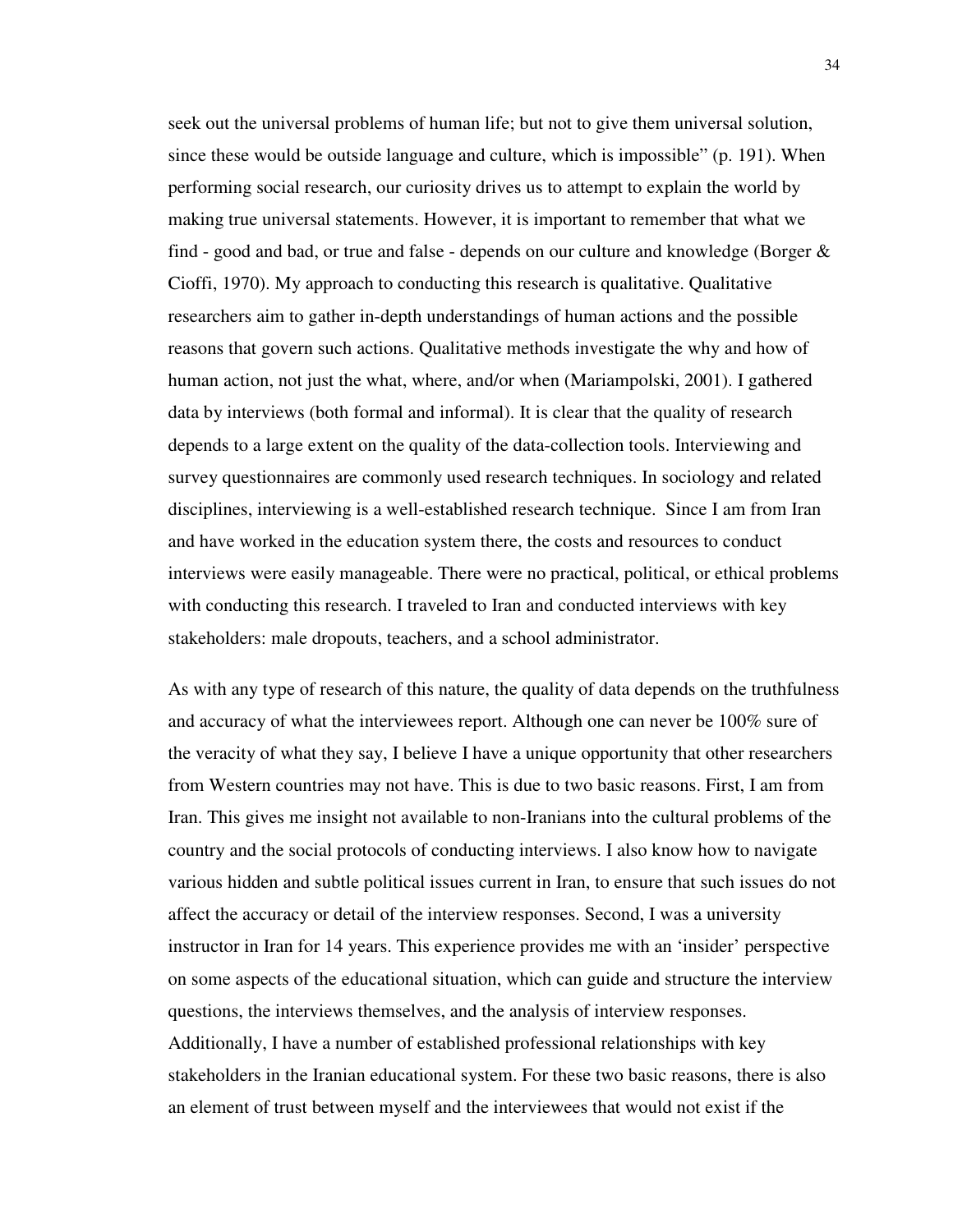interviewer was perceived as an "outsider." I believe that these personal-background issues helped me to attain a high degree of accuracy and truthfulness in the interview process.

First, I analyzed trend/time-series data collected from official agencies such as the Department of Education of the East Azerbaijan Province Trend. The time-series data of interest includes cohort data on the number of students enrolled and the number of these who dropped out during the five years following their first enrollment. With these data I can report trends of growth or decline of boys' dropout in this region. Subsequently, I conducted interviews to assess the perspectives of key stakeholders (e.g., dropouts, instructors) with regard to the causes and effects of boys' dropout rates. Specifically, I interviewed eight dropouts with a view toward understanding their self-reported reasons for dropping-out in this region. Additionally, other stakeholders were interviewed including five teachers, and one school administrator. Since only male principals and teachers are employed in all-boys schools, I interviewed only male principal and teachers.

I selected multiple schools, from a different education levels. These schools were randomly chosen from one area (i.e., the East-Azerbaijan province, in the northwest) of Iran. All schools that have been chosen are state schools, rather than private or semiprivate schools. Rich families often prefer to send their children to private schools and they support them at least until they obtain a high-school diploma. Therefore, students from these types of schools do not face the same challenges and pressures that the general student population faces.

Interviews were partly formal and informal. The rationale for including stakeholders from multiple schools is that, unlike some countries in the West, the quality of the schools is highly variable even within the same geographical area and social level. Students in state schools were generally in the lower social class. I think it is important to study students in this social class, since students in the middle and upper classes often receive extra financial and educational support (e.g., from extra-curricular tutors) and are not affected by social contexts in the same way as people who rely on state support. My interviewees were all 20 years or older and the language of questions is therefore geared towards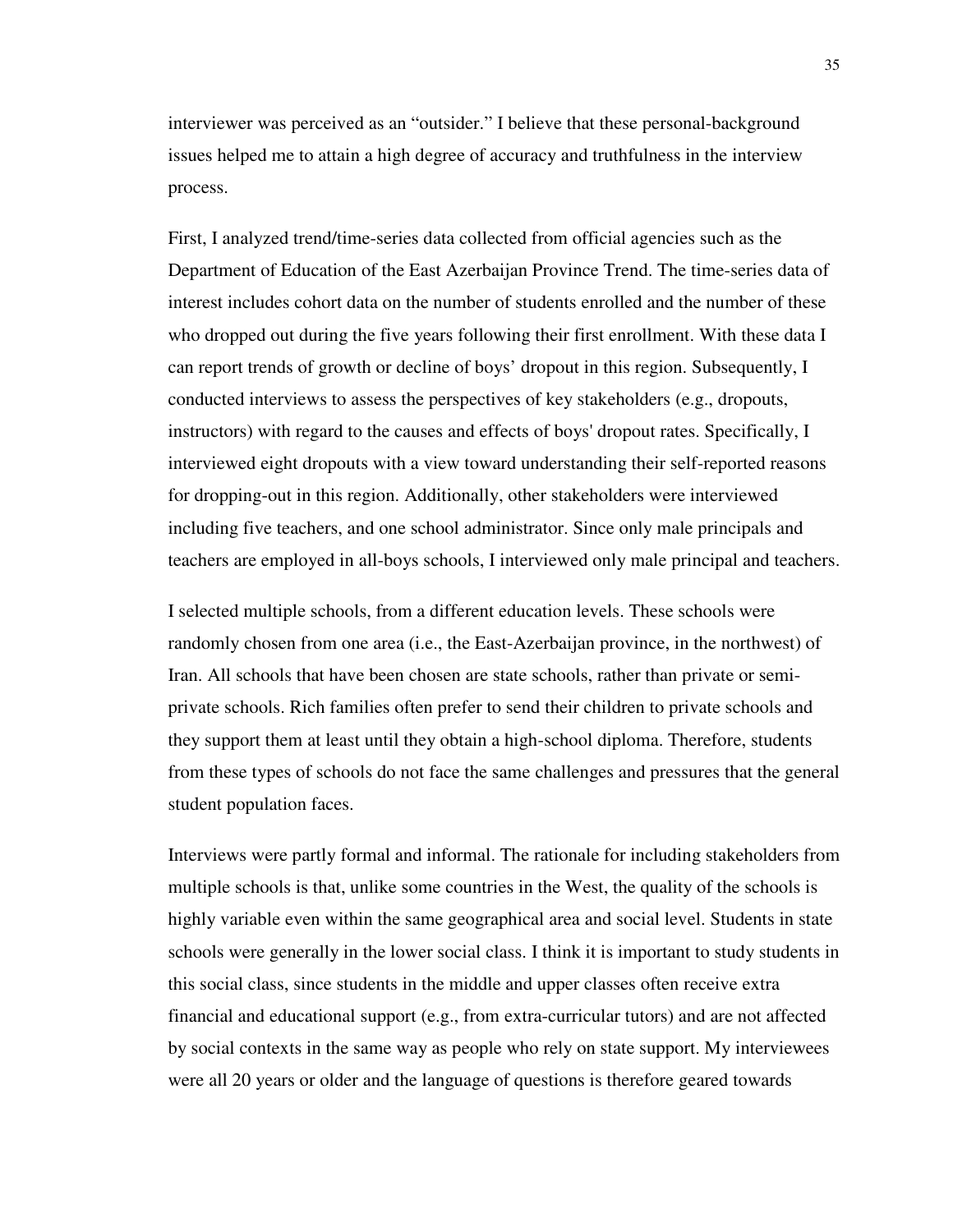adults. The languages of interview were Turkish and Persian. Each interview was recorded, transcribed and translated into English, and then analyzed. The questions that were asked during the interview process were primarily open-ended. For example, teachers were asked about their strategy for dealing with potential dropouts. Although the closed-ended questions (e.g., what is your age?) provided minimal information, they may be useful for providing some insight into correlative influences. For example, the level of education of one's parents might strongly influence the probability of dropping out. Other researchers have demonstrated this effect using large-scale survey data. Lloyd, El Tawila, Clark, and Mensch (2003), for instance, have analyzed data from a national survey and found that family income has a direct effect on dropping out. Open-ended questions make up the bulk of any case study that is attempting to understand phenomena within some particular context. Compiling this type of data allowed me to compare and contrast numerous qualitative aspects of the research questions and helped to identify dominant themes. This type of research was not as narrow and precise as a quantitative analysis but allows for more breadth to handle some of the complexities that are involved.

I integrate the findings of the data analysis into prevalent ideas about dropping out in the literature. Additionally, I make cautious and contextually respectful inferences about how this research may be applicable to other countries. Finally, I assess shortcomings or missing components in the research and provide suggestions for future directions for this line of research.

## 3.4 Analysis of interview data

Stake (1995) proposes two strategies that are necessary for case-study research: categorical aggregation and direct interpretation. Direct interpretation is made of each instance (e.g., each interviewee, question, etc.) while at the same time the researcher aggregates each instance so that something meaningful can be said about them as a class. Another method discussed by Stake (1995) is pattern correspondence. The two methods mentioned above both depend on detecting and understanding patterns (also often referred to as "themes" in qualitative research). I attempted to identify and understand various patterns within the perceptions of the key stakeholders. To find patterns requires reflection, triangulation, and being skeptical about first impressions (Stake, 1995).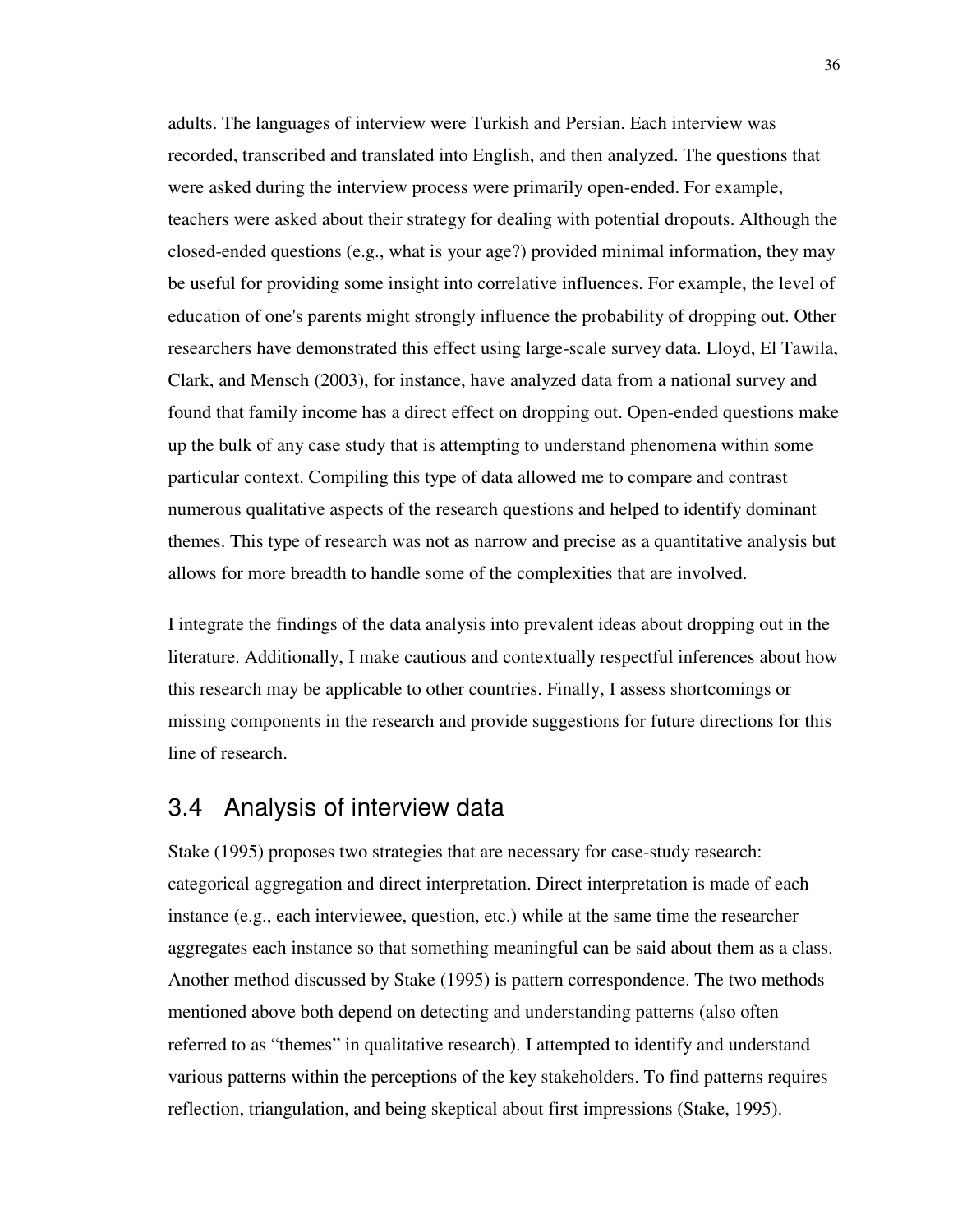Therefore, I isolated observed patterns and triangulated them, through the convergence of data to remove unreliable instances and detect reliable patterns. Furthermore, I used Yin's (1994) four principles for case-study research to conduct my analysis:

- 1. Show that the analysis relied on all the relevant evidence
- 2. Include all major rival interpretations in the analysis
- 3. Address the most significant aspect of the case study
- 4. Use the researcher's prior knowledge to further the analysis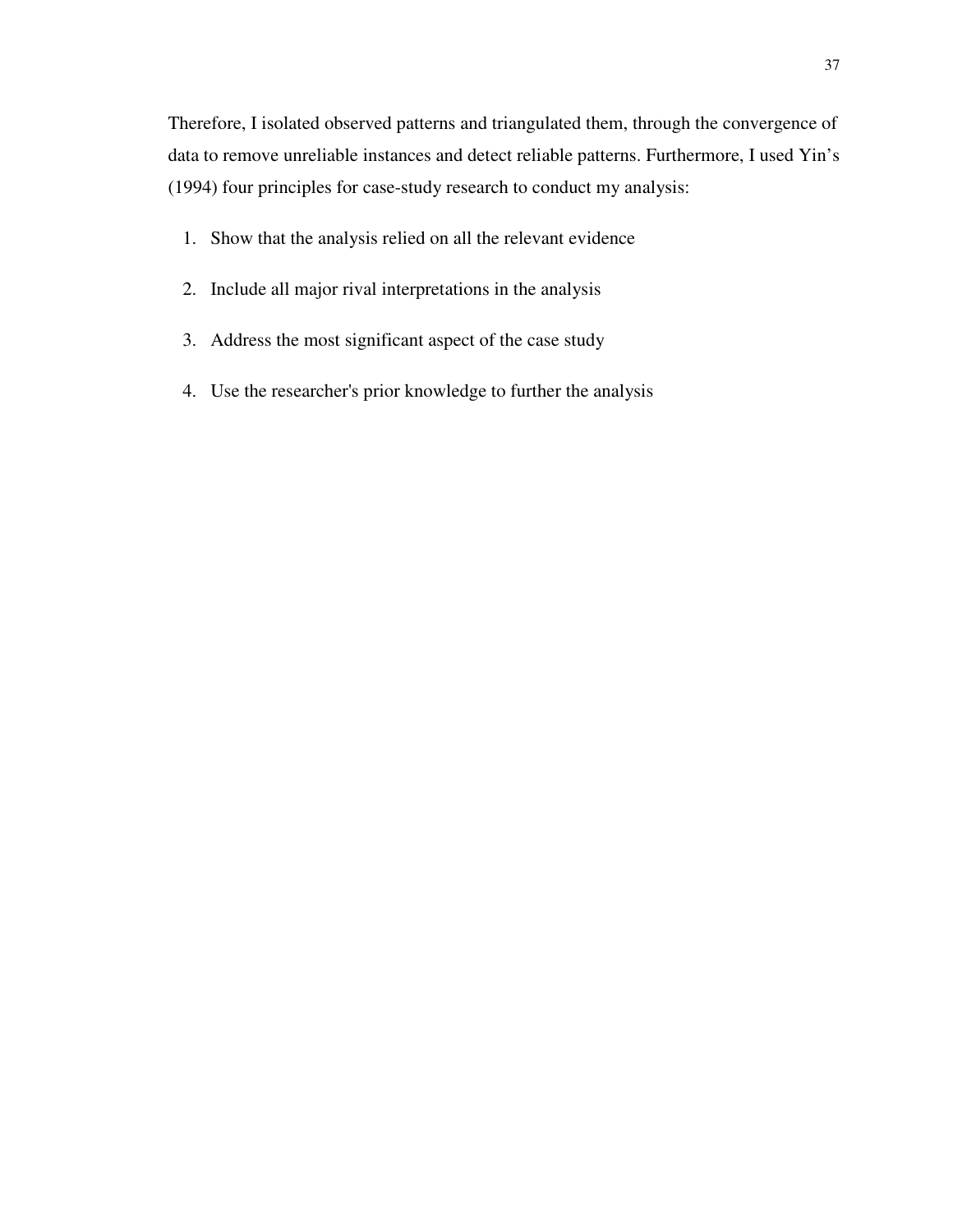### 4 Analysis

In this chapter, I will analyze the data from my study and perform some basic triangulation on the results. The analysis will be divided into five main sub-sections: participant description, dropout responses, teacher responses, administrator responses, and an integrated analysis.

## 4.1 Participant description

As was previously mentioned, the education system of Iran is divided into three levels: elementary (E), secondary (S), and high-school (H). There are twelve grades through which students progress: five at the elementary level, three at the secondary level, and four at the high-school level. Each grade level is numbered, such as E1 for first elementary grade and H2 for second high-school grade, rather than a continuous grade numbering system as used in the United States or Canada. A total of twelve years are thus needed to obtain a high-school diploma, with students starting. One can then obtain a two-year associate diploma at a university, which is similar to a certificate from a community college, or a four-year Bachelor's degree. This information is relevant for observing the amount of education obtained by the participants. A more detailed description of each of the participants, and rationale for choosing them, is given in the sub-sections below.

### 4.1.1 Dropout participants

All of the dropout participants currently live in poor neighborhoods of their city, and lived in poor neighborhoods while in school as a child. All are currently working, though only in manual-labour jobs. Six of the eight dropouts were married. Of those who were married, all are married to spouses who have a higher level of education. However, almost all the parents of the participants have lower or equal (in the sole case of D4) levels of education; only D1 has a father with one year more of education, but still no high-school diploma. None of the mothers have more education than the fathers though. Two of the participants (D2 and D7) have one child, while D8 has two children. None of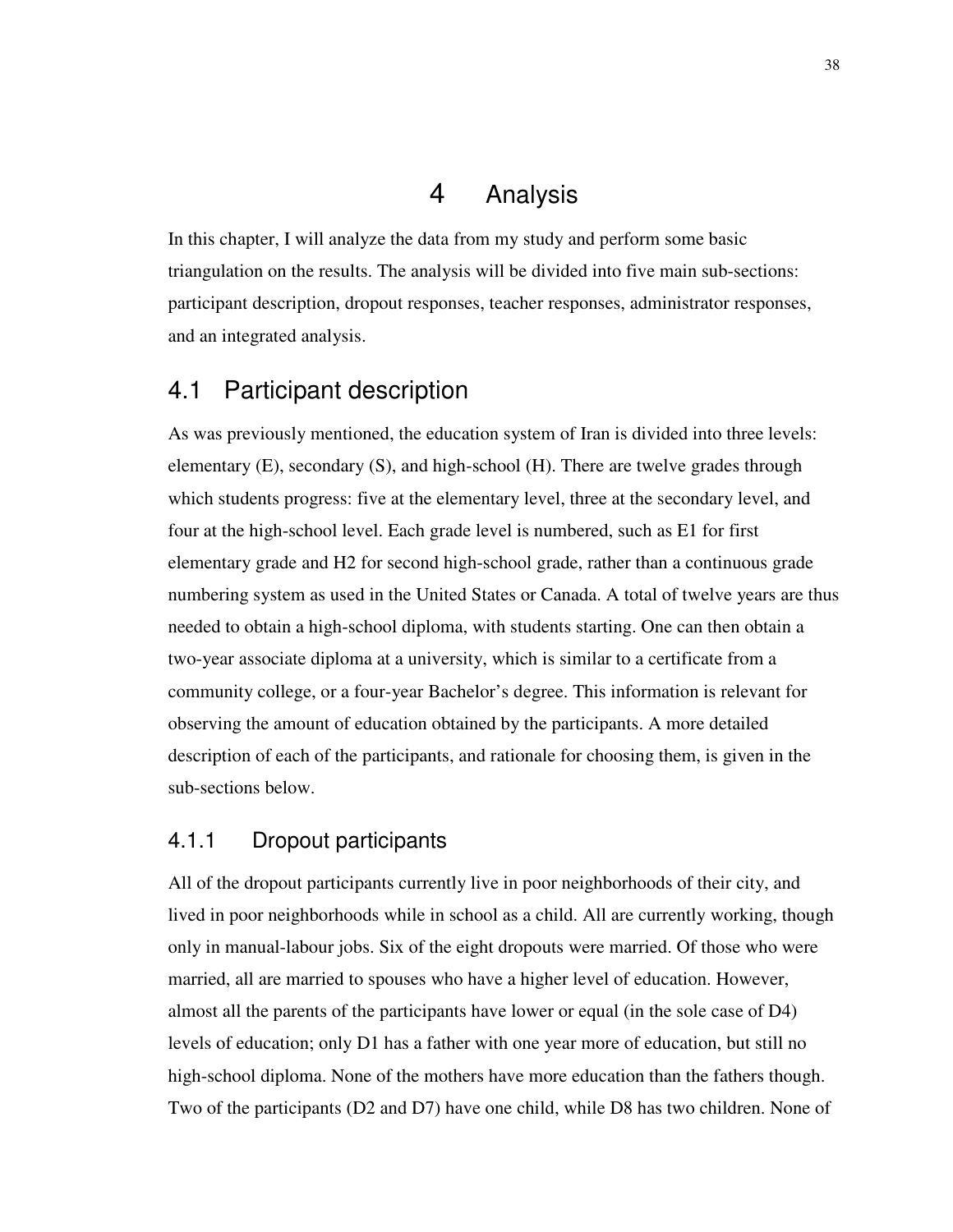the other participants have children. All the participants have one or more brothers, with D2 living in the smallest family (three children in total) and D8 having the largest family (14 children in total). All the participants also self-identified as being religious, and as practicing Islam. Specific details for each participant are summarized in Table 3 below.

These dropouts were chosen for a number of reasons. First, each of them went to different schools as a child, so that a larger cross-section of schools could be examined. As well, they all went to state schools. Since these are the schools attended by the vast majority of the population, and are the schools that children from low socio-economic classes attend, the experiences of these students are more relevant to a wider range of the population than those of any private-school student. There was also a range to the grades at which the participant left school, rather than choosing students who left school at the same grade. This was done to get a wider range of experiences, and to see whether there were different reasons depending given for dropping out depending on the exit grade level or if there were general patterns that transcended the grade at which the participants left school.

Second, these students all come from poor neighborhoods and attended schools that were also in poor neighborhoods. This was done to get an opinion of those students who face the greater social and economic hurdles when it comes to school, so as to understand the most difficult experiences students may have. In addition, families in the low socioeconomic classes are less educated. Since I was interested in investigating the influence that family has on the choice to leave school, these families provide an example of the impacts of low-parental education and this background context of relative poverty is common amongst all the dropout participants. As well, the culture of the low socioeconomic classes in Iran is more closely associated with a socially-conservative implementation of Islam. Children in poor families are thus more likely to be influenced by related social pressures, such as the need to be married young or the necessity of men to work and the women to stay at home.

Third and lastly, participants were chosen who had left school many years ago. I did not want participants who just left school, as they would not have had time to reflect on why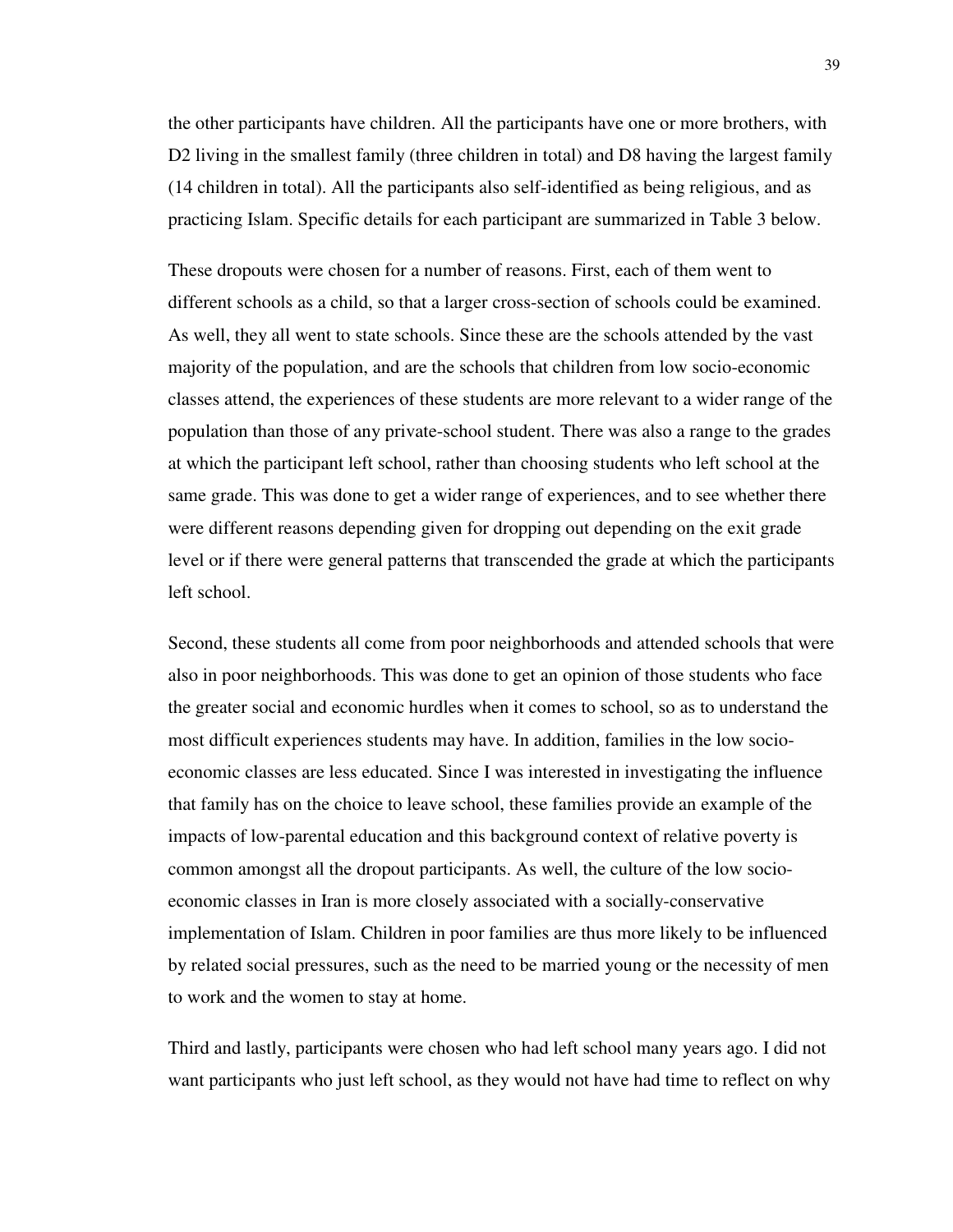they left school or on the consequences leaving school has had on their lives. One who has just left school lacks sufficient life experience and information about the job market and could not provide a balanced set of reasons for leaving school. The dropout participants now have jobs and may have families to take care of, and they have had plenty of time to reflect on their decisions. The participants also vary in their social status, such as whether they are married, how many children they have, their age, and so on. All of these help to increase the diversity of possible experiences and situations the participants may have had.

| Dropout                            | D <sub>1</sub> | $\mathbf{D2}$ | D <sub>3</sub> | D <sub>4</sub> | D <sub>5</sub> | D <sub>6</sub> | D7       | D <sub>8</sub> |
|------------------------------------|----------------|---------------|----------------|----------------|----------------|----------------|----------|----------------|
| Age                                | 30             | 31            | 30             | 24             | 26             | 27             | 34       | 42             |
| Education <sup>1</sup>             | H2(10)         | H2(10)        | H1(9)          | E5(5)          | H1(9)          | H1(9)          | H3(11)   | S3(8)          |
| Status <sup>2</sup>                | S              | M             | M              | S              | M              | M              | M        | M              |
| Spousal                            |                | A             | D              |                | D              | A              | B        | A              |
| Education <sup>1</sup>             |                |               |                |                |                |                |          |                |
| Children                           | $\theta$       | 1             | $\overline{0}$ | $\overline{0}$ | $\overline{0}$ | $\Omega$       | 1        | $\overline{2}$ |
| Sibling <sup>3</sup>               | 4/3            | 2/0           | 6/3            | 2/2            | 1/2            | 2/1            | 1/3      | 8/5            |
| Father's<br>Education <sup>1</sup> | H3(11)         | E5(5)         | S1(6)          | E5(5)          | E5(5)          | E2(2)          | S1(6)    | $\overline{0}$ |
| Mother's                           | E4(4)          | E5(5)         | $\overline{0}$ | E5(5)          | E2(2)          | E2(2)          | $\theta$ | $\Omega$       |
| Education <sup>1</sup>             |                |               |                |                |                |                |          |                |

**Table 3: Personal Statistics for Dropout Participants** 

1. Education lists the number of years in school, using the Iranian system of Level + Grade first and the equivalent Western level in parenthesis afterward. HSD means "High-School Diploma", 12 years of Iranian education and the equivalent of a Western High-School diploma or completion of Grade 12. A means Associate Certificate; 15 years of schooling and the equivalent time of a U.S. Community College. B means a Bachelor's Degree; 17 years of schooling and the equivalent time of a U.S. Bachelor's Degree. All other values are the last grade in which the student finished (i.e., 3 means the student completed 3 years and left before completing his  $4<sup>th</sup>$  year). A 0 means no schooling was ever completed.

2. This row lists marital status. M means "married" and S means "single or unmarried".

3. This row lists the number of siblings the participant has or had while in school. The format is "brothers / sisters"; thus, a value of "1 / 2" means "one brother, two sisters". A 0 means he has no brother or no sister.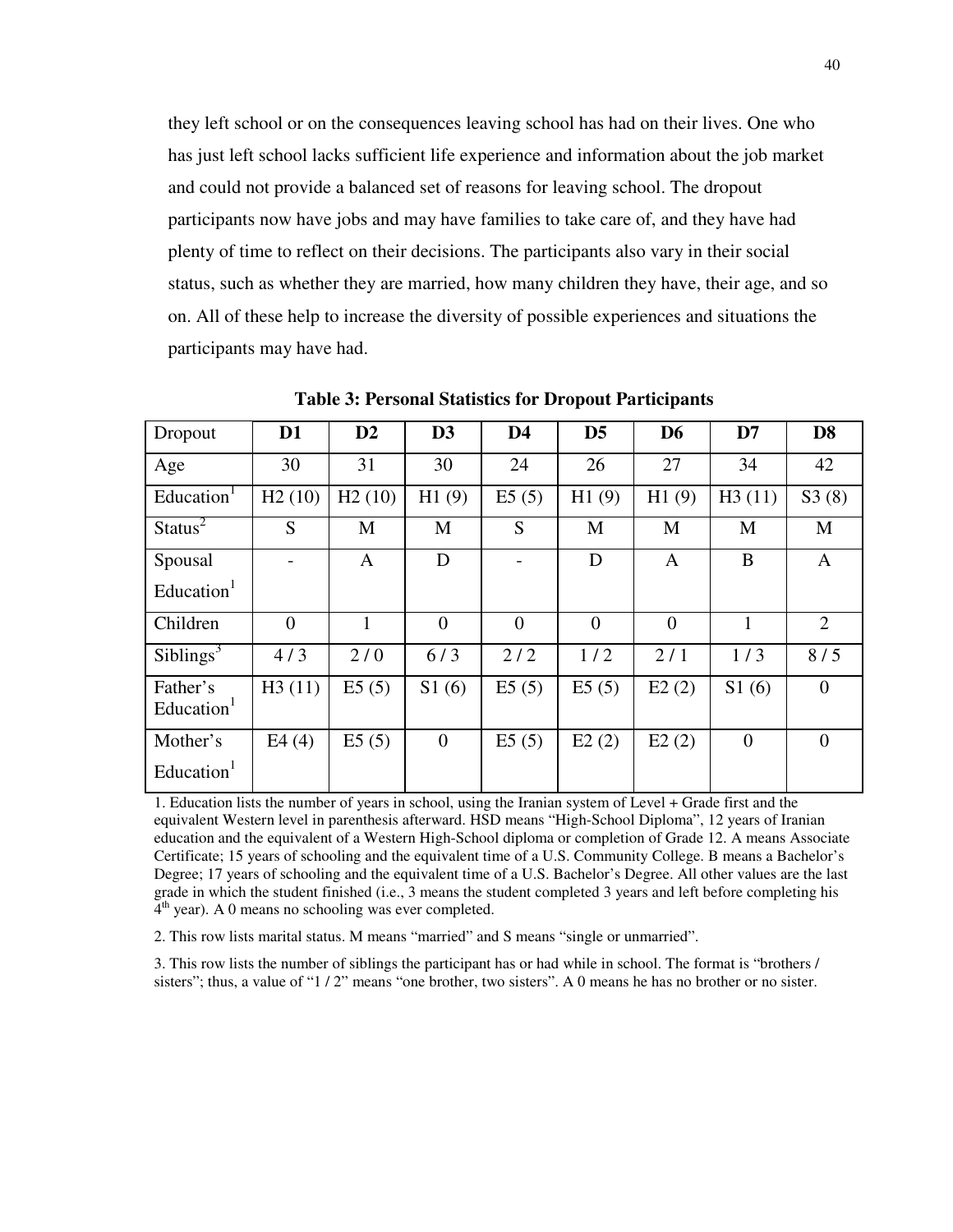#### 4.1.2 Teacher participants

All teachers graduated from a university with a Bachelor's degree. Three of them had more than 26 years of experience, and two of them graduated after the Iran-Iraq war ended (T3  $\&$  T5). All of them are married; their spouses graduated from university with at least an Associate Certificate, and their spouses are active in society with a job in their field. All of the teachers had an equal or greater amount of education than their spouses. Specific details for each participant are summarized in Table 4.

The teacher participants were chosen from different schools from those of the dropout participants and the administrator. Although all of the schools were state schools, for the same reasons previously discussed, a variety of grade levels were chosen. In this way, experiences of teachers of all grade levels could be examined though each grade itself was not covered. As well, I wanted to interview teachers who entered university and began their teacher education before and after the Revolution, so as to see the differences in approach or opinion that these groups may have.

| Participant                   | <b>T1</b> | T2  | T <sub>3</sub> | <b>T4</b> | <b>T5</b>      |
|-------------------------------|-----------|-----|----------------|-----------|----------------|
| Age                           | 61        | 55  | 40             | 56        | 42             |
| Education <sup>1</sup>        | M         | B   | B              | B         | M              |
| Experience (Years)            | 30        | 28  | 17             | 29        | 18             |
| Previous Schools <sup>2</sup> | H         | Е   | E, S           | E, S      | H              |
| Current School <sup>2</sup>   | H         | S   | S              | H         | H              |
| Taught before                 | Yes       | Yes | N <sub>o</sub> | Yes       | N <sub>o</sub> |
| Iran-Iraq War                 |           |     |                |           |                |

**Table 4: Personal Statistics for Teacher Participants.** 

1. B means a Bachelor's Degree and M means a Master's Degree.

2. These rows refer to the grade levels at which he taught. E means elementary levels, S means secondary levels, and H means high-school levels. A combination means he has taught at several different levels, and possibly different schools. The current school is the level at which he is currently teaching, while previous schools are previous levels at which he has taught.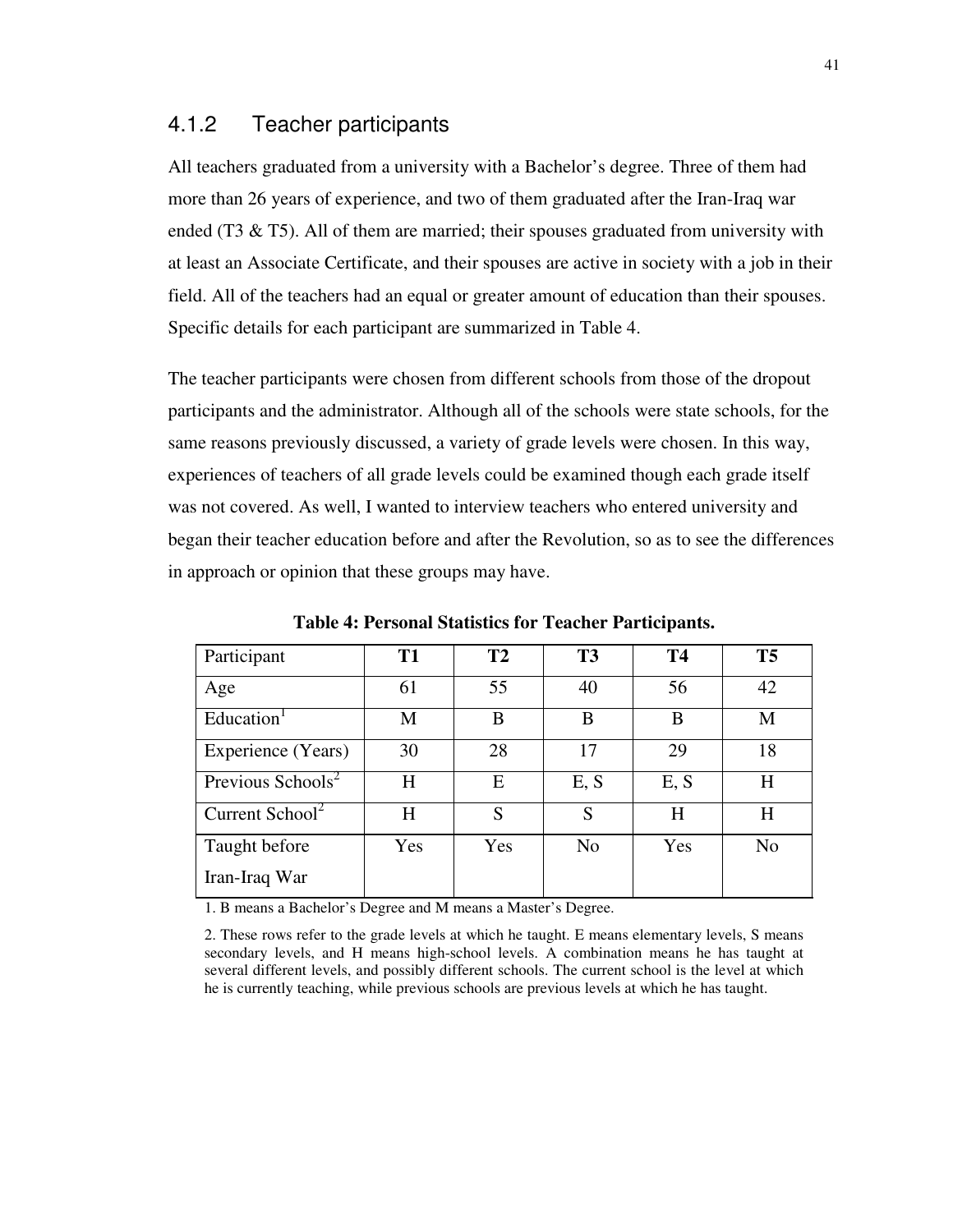#### 4.1.3 Administrator participant

The only administrator participant graduated from university with a Bachelor's Degree. He is married and has two children. His spouse has a Bachelor's Degree and teaches at a local high school. He self-identifies as a religious person, practicing Islam. He has approximately 27 years of experience in the education system, and was a teacher for many years in a high school before being appointed to an administrative position. The total amount of time he taught was not specified. He stated that he did enjoy his job, and liked what he did for a living.

The administrator was chosen from a state school, again for the reasons discussed above. However, an additional reason is that the administrator of a state school should be more aware of public policy decisions and of the effects of governmental decisions on state schools. I chose a high-school administrator for two reasons. First, students at a high school are older than those in elementary or secondary school, but high-school students can also be more difficult to manage. Second, a number of authors indicate the importance of grades 9 and 10 on dropping out (Schargel  $\&$  Smink, 2001) and this is also reflected in the higher number of students who leave school in grade 10 (see Appendix A). While this may be indicative of a problem at earlier grades, the effects are most obvious at the high-school level, and one would assume that it would be at this level that overt attempts to reduce drop-out rates would be carried out.

Only one administrator was interviewed though. The position of a school administrator is political by default, as administrators are typically appointed by other government officials. In addition, few administrators of state schools are willing to talk about their job when they know they are being recorded, even if their data remains anonymous. They may be fearful that they will be labeled as opposing the government for openly discussing their job, and may be unwilling to say negative things. In such a context, it was difficult to find participants willing to engage in even an anonymous interview.

## 4.2 Dropout analysis

All of the dropouts interviewed felt that parents are currently very motivated to send their children to school. They also felt that this motivation is higher now than when they were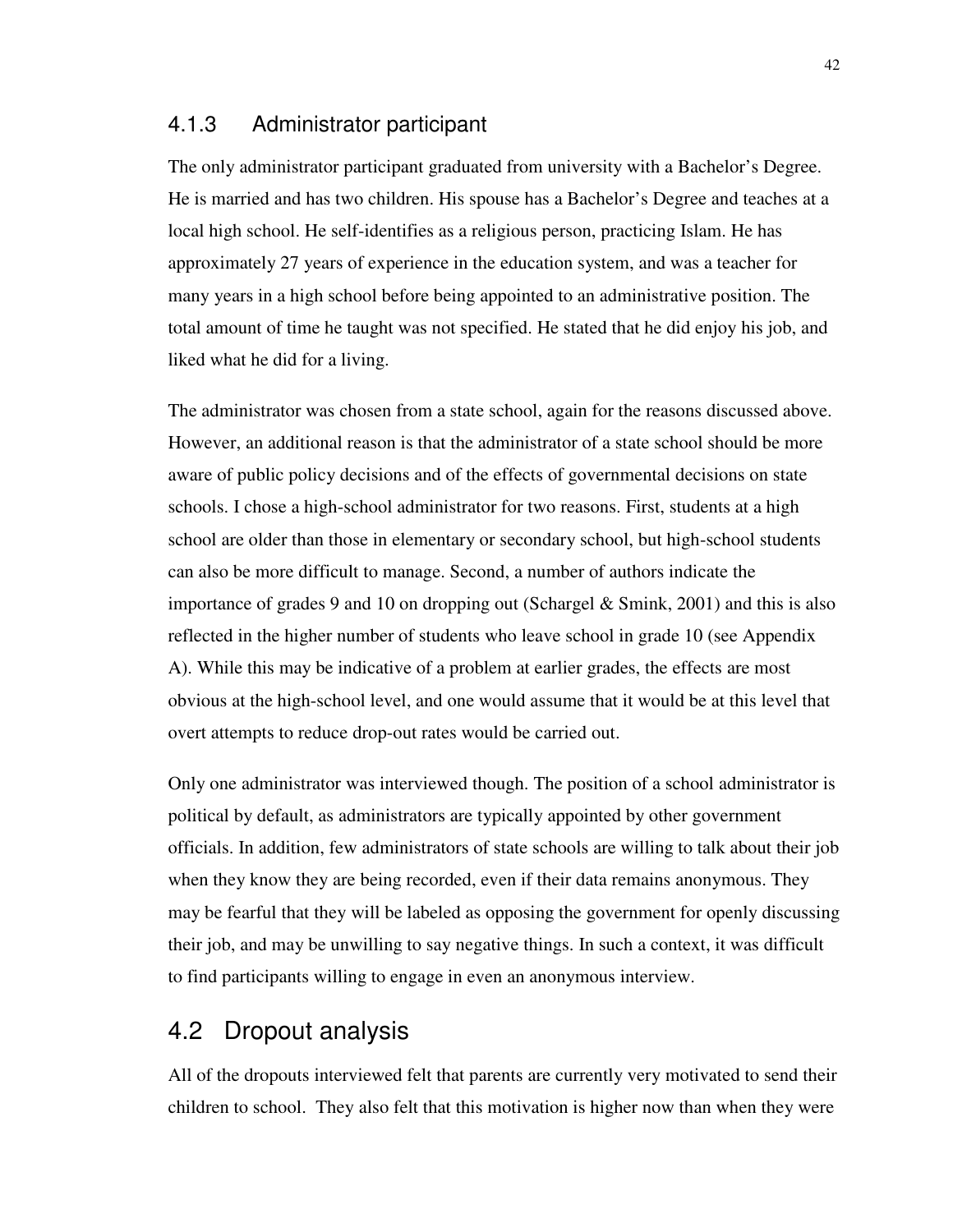children in school. As D1 observed, "I think people are more motivated to send their children to school now, and keep them in school, than when I was younger." Echoing this sentiment, D6 stated that "[i]n my opinion, Iranian families' knowledge has increased and a majority of them know the importance of literacy." In other words, as parents their generation is more interested in educating their child than their parents' generation was in educating them. This sentiment was expressed regardless of whether the dropout being interviewed had children. Those without children expressed the desire to have educated children; thus, if they had any children they presumably would send them to school. This desire to educate their children was independent of the child's gender; the parent wanted his children educated regardless of whether the child was a boy or girl. When explaining that it was impossible for him to re-enroll in school, D3 emphasized that "[h]owever, if I had any children I would want them to go to university, even daughters." Despite this desire, many of the dropouts (six) described the current educational situation as no better than when they went to school. For example, D6 complained that "[t]he schools are not as good now, with decreasing teacher motivation, student confidence, and director responsibility. Additionally, there is a focus on the Islamic approach to education rather than one that follows the approaches of developed countries." Only two felt the situation had improved (D1 & D8), but this improvement, in their view, was only in decreasing the severity of punishment. After explaining a severe punishment he received, D1 then stated with confidence that "[n]ow, I don't think this would happen at any urban school, and this is an improvement." In their opinion, there is increasing social change towards a push for education since the school system has not improved in the past two to three decades.

Of the dropouts who were married, all were married to women with a higher level of education (see Table 3). For example, one dropout was educated up to a grade-10 level while his spouse had the equivalent of a community-college degree. Another one dropped out of school one year before finishing high school, while his wife has a Bachelor's degree and was in graduate school before leaving to get married. That such a gap in education may cause a disconnect between spouses, and between parent and child, was noticed by some of the dropouts. As D3 explained: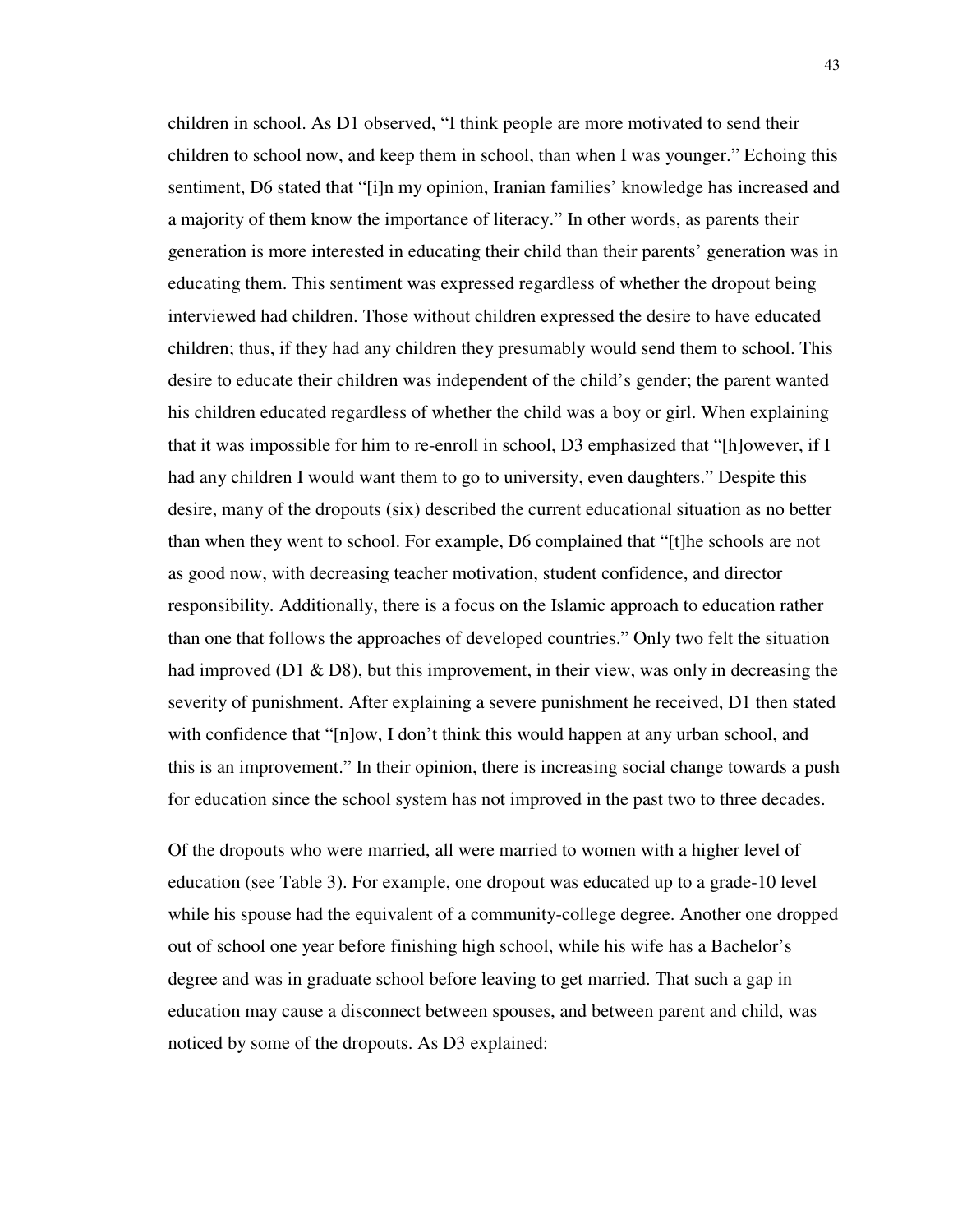My wife and her family are more educated than I am; she even has a university degree. I try to learn more things from media and colleagues in my workplace, but sometimes I think that I am not at her level. Now I do not have any children, but in the future I am sure our children will accept my wife more than I.

Despite the possible disconnect, an educated wife was considered desirable. This is most clearly shown with D3, who stated that "I am happy with my marriage though, because my spouse is an educated person." Similarly, some of the dropouts explained that it was important to them for their daughters to be educated. Both of these points are quite interesting, given that Iran is a patriarchal society and that the dropout participants are low socio-economic status. However, none of the married dropouts had a wife with a job. In explaining social pressures on him, D7 clarified that "[m]y spouse is educated, and has a university degree, but she is a housewife."

Many of the dropouts described their education facilities as poor in quality. Many were not impressed with the course content that they learned, complaining, in particular, that some of this material was impractical and irrelevant. For instance, when discussing the content of courses, D2 explained that "I found some of them interesting, like English language, mathematics, and physics, but there were other courses that I didn't like at all such as history and Islamic approaches." Similarly, D5 insisted that "[i]n my opinion, the materials [subject matter] were not very good. Some of the courses did not seem necessary, and now I still think they are unnecessary. A lot of the courses were also not practical." Despite being an important class, mathematics was one course that was difficult. When discussing his courses, D3 explained that "I had the most difficulty with mathematics, especially in high school. In my opinion, many of the students had a lot of difficulty with mathematics, so it would have been good if we had teachers that helped us better." This is very similar to the problems experienced with mathematics in other countries (Schoen, Ziebarth, Hirsch, & Brckalorenz, 2010). Many of the dropouts went to a school that did not have a library, and even those schools with libraries had very limited ones. D4 mentioned that he wanted to read novels and fiction books as a child, but "[o]ur library didn't have these kinds of books, so I didn't borrow anything." Similarly, D5 explained that he "… did not have a library, just some Islamic books that we could not understand." Lastly, D8 described the value of a library for schools but then added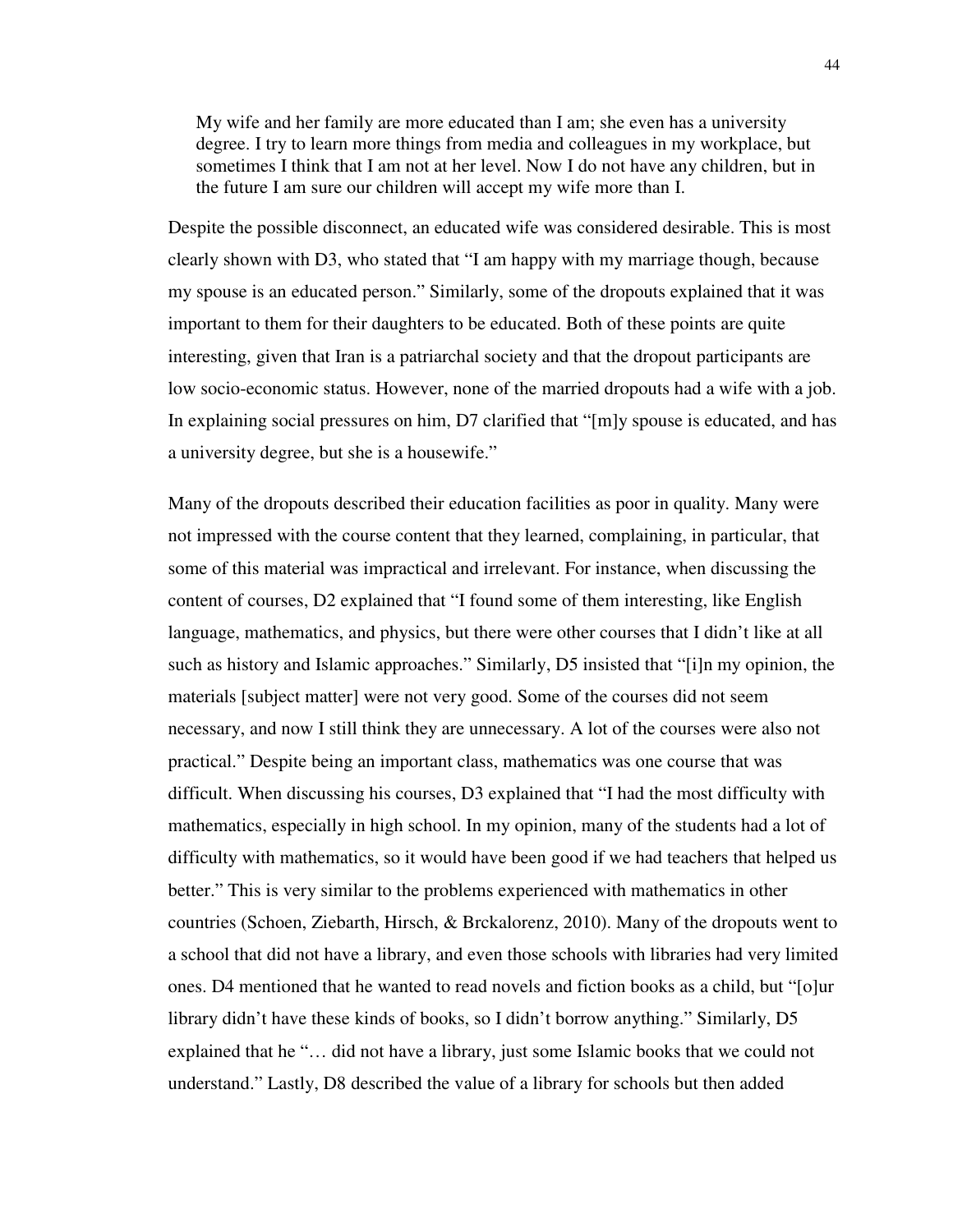tellingly that "… I don't remember if our schools had a library." In terms of sports, the schools were very limited. D4 explained that, "[a]s a child, we did not have any sports programmes at school either, which might have been nice." This comment was echoed by D1, who said that "[t]he schools that I attended didn't have much in the way of a sports program …." Football, or soccer, was the main sport they all played, primarily because the only equipment needed was a ball. In one case though, "[w]e just took a ball to a small place and a number of students played with it, and we called that 'Football'."

Many of the dropouts also felt that the relationship between their parents and the school was non-existent or very poor in quality. As D1 put it, "[m]y parents were also never invited to the school to speak with any of my teachers..." It seemed that the school only contacted parents when a student had behavioral problems, and occasionally when he was failing a course. For instance, D7 explained that "my parents were invited to my school" because of his poor performance, "but I had my older brother come instead" since the school only asked him to tell his parents to stop by. The school did not attempt to contact his parents directly. As another example, D6 described how his "parents were sometimes invited to my school because of my poor academic standing, but there were no suggestions for improvement given or any kind of support. The whole purpose of those meetings was to complain."

In terms of cultural pressures, some of the dropouts mentioned the cultural pressure on them that influenced their decision to leave school. For instance, D6 explained that cultural pressures such as "being in a family of an Islamic background" gave him "the impression that I must marry at a young age." As a consequence, "I knew that I had to marry someone, and in order to do this I needed a job and money." A similar story was given by D7: "I and my brothers have to practice Islam and we had to follow its roles. So, we married at a young age and I had to have a job to support our life." The implications were best described by D1, who explained that "[m]en are expected to get a job, have a family and a house of some sort." As a result, "[t]he majority of us have to leave school to find a job" because otherwise you could not get married, and "to be a single man for a long time is not acceptable in our culture, especially in the religious sections." Another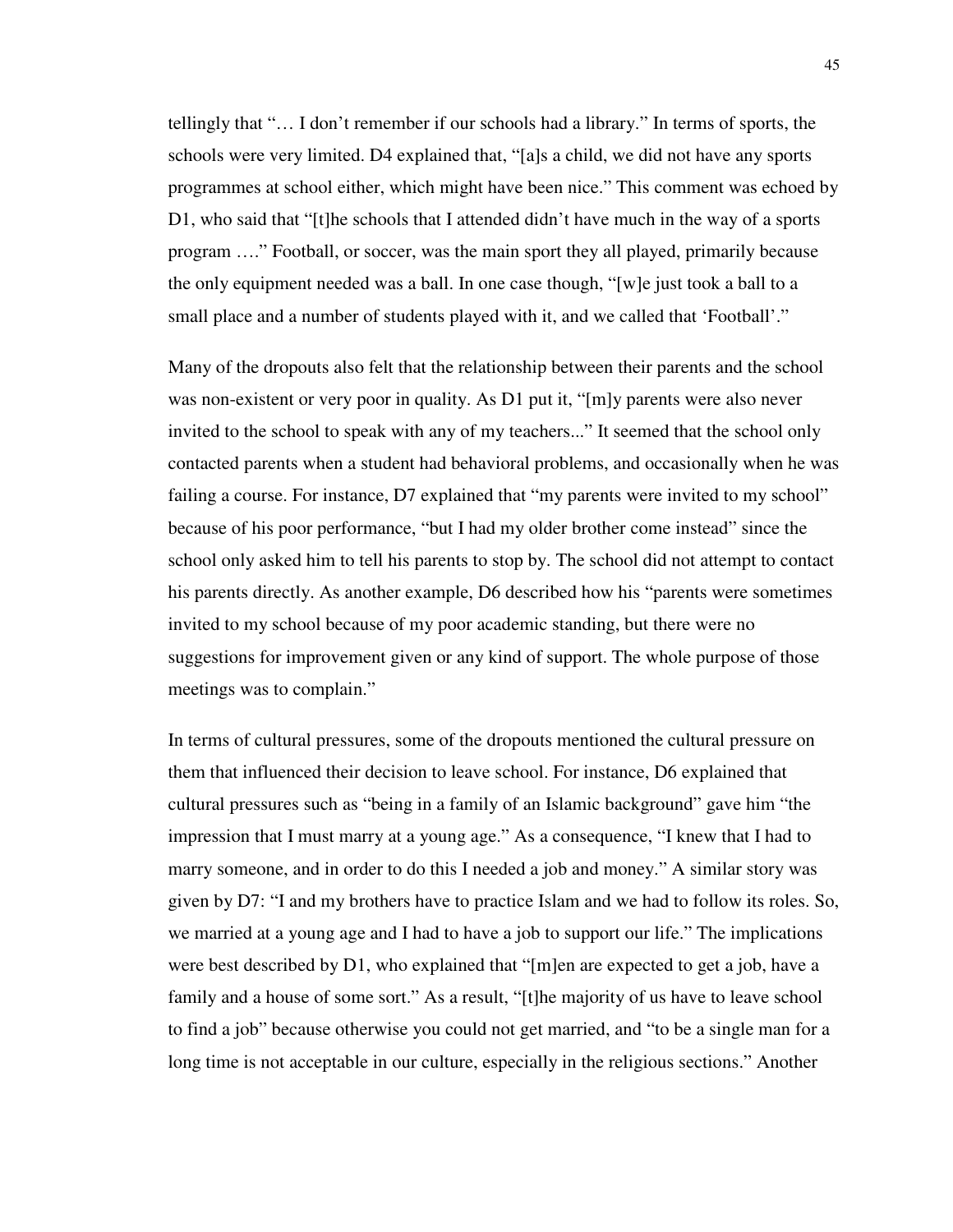form of social pressure was bullying. D5 mentioned that bullying occurred in his school, though he never claimed to be bullied himself:

It was very bad. As boys, we knew and were familiar with all the bullying that happened at school, and is still happening. Some of the older students would harass the younger ones about sexual topics, since the younger students didn't understand. … Our school did not have the proper programs to deal with any of these problems or provide guidance for students, and this made for an even worse environment for some students.

This is a crucial point, because bullying is rarely discussed in Iran even within one's own family. Given this taboo status of the whole topic of bullying, it is very difficult to determine how frequently bullying occurs and its effects on students' educational experience.

However, all of the dropouts stated that the economic situation of their family was a fundamental reason that they left school. For instance, D3 specified that "[t]he basic reason I dropped out of school was my family's income," and furthermore that, because of his family's financial situation, "my other siblings and I were unable to continue our education." Similarly, D6 explained that "[m]y family was in a bad situation financially, and that was the main reason that I decided to drop-out." Thus, all the dropouts eventually left school to work so that they could fulfill their obligation to help the family. This was true regardless of whether or not they had brothers who could be working. Echoing sentiments from D3, D8 explained that "my brothers and I had to work with [my father] in every season," but that, after his father passed away, "I dropped out so that I could focus all of my attention on work." The size of their families was, in any case, often too large for their father on his own to support, which is a common problem experienced in other areas of the world (Hickman & Heinrich, 2011).

When asked whether they wanted to go back to school to get a high-school diploma, all of the dropouts agreed that they want to do so. However, only two were actually able to do so (D6 & D7). D6 explained that "Six years ago I changed my mind, and wanted to get my high school diploma. I've continued my education while still working. Hopefully I will get my diploma in the next two years." D7 started to go back to school, and "[m]y wife helped me with this, since she went through high school already before her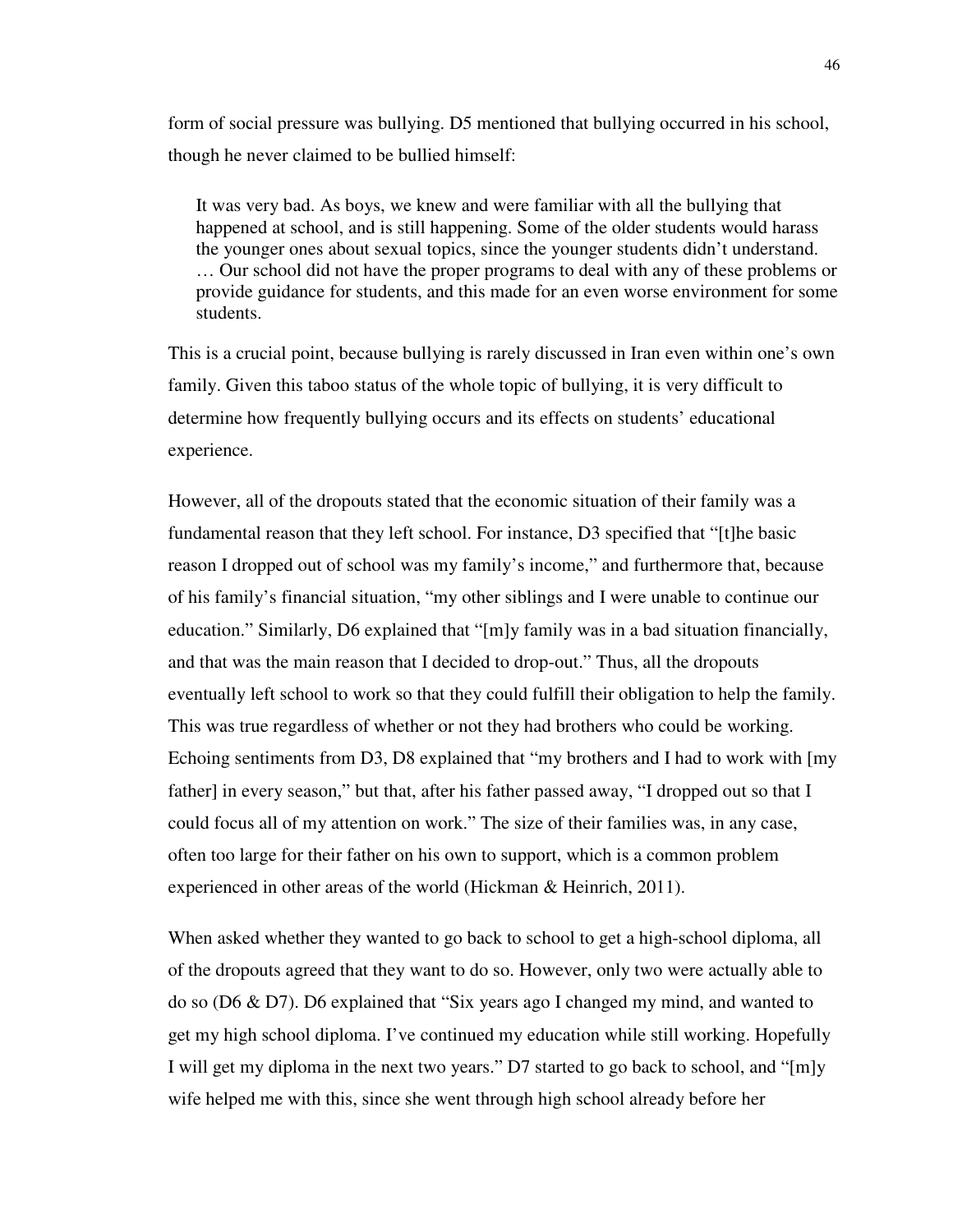university degree." However, once he realized the costs for going back to school he stopped: "I told myself that I could use this money to give my children better help and support their education." The others were not able to go back to school, citing economic reasons. For instance, D3 confessed that "education is so important to me but my economic situation does not allow to me re-enroll in school again." They did not have the funds required to pay for school, nor could they afford the time away from work in order to attend school. Additionally, many of them felt that they could not get a better job even with a higher level of education. D2 believed that "I have little work experience outside of low level jobs, and I am too old to apply to jobs that require a higher level of education." He saw little reason to go back to school, since employers "would prefer to hire younger men with a Bachelor's degree." Comments from D4 gave a good impression of the futility that some of them associated with re-enrolling in school:

I am certain that I cannot re-enroll in school, and the basic reason is my economic situation. If the government supports me, and I am confident that I will find a job after getting a high-school diploma, then I will go back to school. Otherwise, it is not possible.

Finally, the issue of language was very important for all of the dropouts. In the Iranian education system, all students are taught in Persian (Farsi) at every level. Students also must take Arabic and English classes starting in secondary school, though they are taught the Qur'an in Arabic from grade 1. However, the native language for all of the dropouts is Turkish and they all went to school in predominantly Turkish areas. As explained by D5, students have spent "seven years talking with their family, and even the rest of society," but then when the students go to school "they end up having to speak and write with another language which they had not practiced yet." Thus, given that their schools functioned with Persian as its language-of-instruction, they all experienced difficulty in school with learning in a completely different language. This difficulty ranged from mere complications all the way to extreme frustration. For instance, D1 said that "I didn't have much trouble using only Persian in school, even though I prefer speaking in Turkish, but it is a problem for a lot of students." However, this response is vastly different from that of D4 who said of his early schooling experience: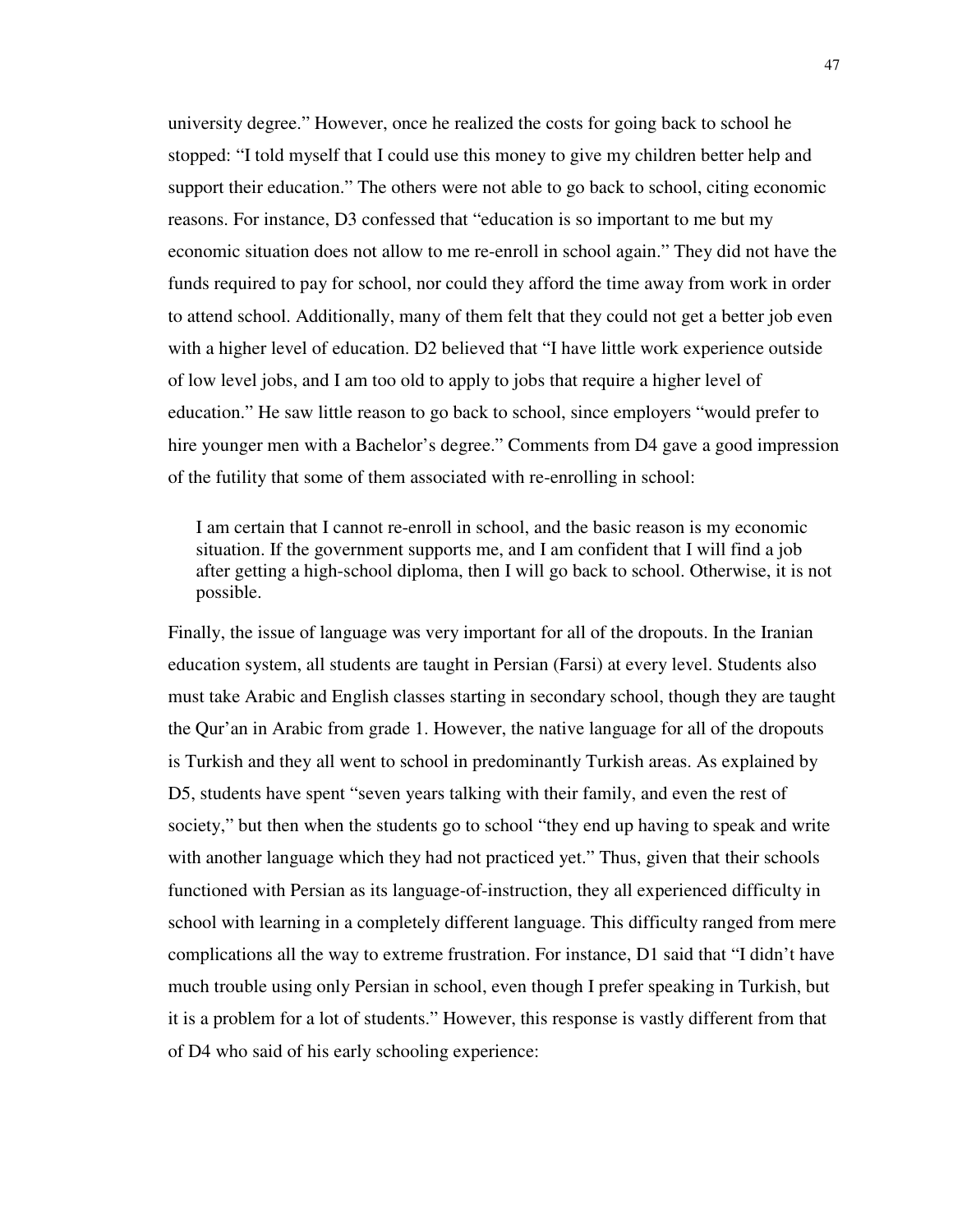Imagine a child that has to speak and write with a non-native language, even though he has no background with it. I remember in grade one, in which we had to tell a story about a dog and a cat, almost all the students could not make a sentence. It is funny that I believed that I had a problem, but I did not recognize what the issue really was back then.

As a result, students had an increasingly negative impression of school and the course material mainly because they had difficulty with the language.

## 4.3 Teacher analysis

All of the teacher participants stated that the Iranian education system has some fundamental problems. To put it broadly, T4 explained that the education system has changed many times after the Islamic revolution, but "for every change the ministry of education performed they, consciously or unconsciously, have made things worse." Some of the teachers complained that one of the problems has to do with course content. T1 thought that "we should teach students material that is practical" while T4 described that he taught "sociology and psychology, but most of these courses just cover the Islamic perspective of this material. These courses won't be useful for students." Another complaint was that courses are disconnected from the rest of the world. As T1 explained, "[w]e do not focus on the market or practical things and we do not look at global issues; it is not our target. We just keep our students in theoretical debates, especially in the human sciences." Students thus graduate from school without understanding the political, social, or economic world in which they must now find a job.

Some of the teachers also focused on other government policy issues. One of the biggest issues had to do with limited government investment in education on the one hand and population growth on the other. T4 talked extensively about how one improves an education system through managing "the amount of investment and population." However, "the leaders of Iran have [recently] started talking about increasing the country's population" (see Table 9 and Figure 1) and, thus, T4 was concerned that "if Iranian citizens accept this policy we will see the education system get worse; since we will have more students but less money." The teachers acknowledged that poor families cannot afford to have their children in school, or pay some of the additional costs needed to stay in school. However, many of the participants explained that the economic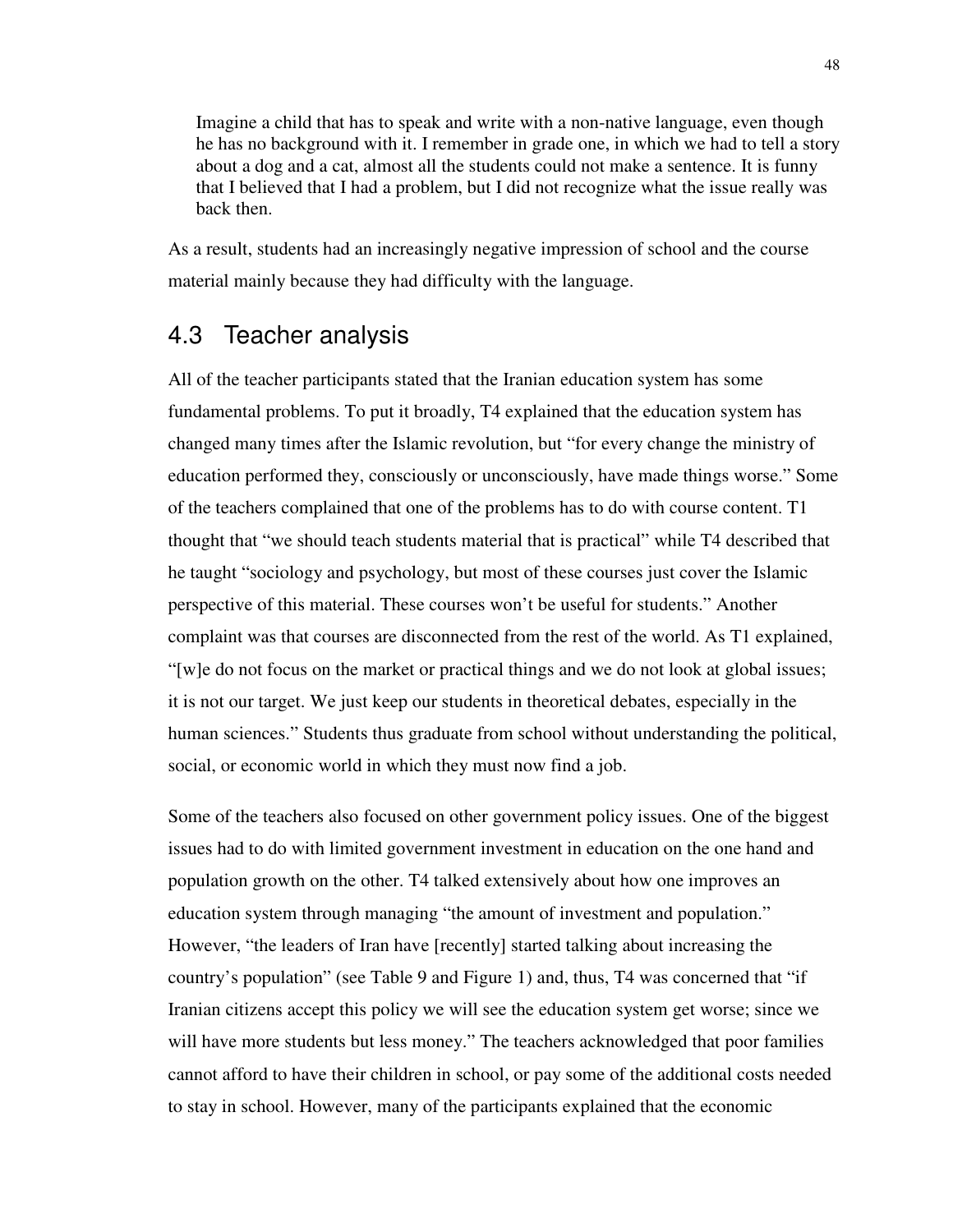situation of teachers is similarly challenging. As T2 put it, "[n]early all teachers have to find a second job, because we cannot balance our life with the amount teachers are paid." This economic situation is frustrating for teachers. T3 explained that "a teacher is always just a teacher with a limited income, but other training fields have more opportunity for a career", and that "[u]ntil the ministry of education pays us something realistic, teachers cannot have an effective position in this society." Although some of the teacher participants mentioned that they, and other teachers, have second jobs, none of the participants described their other jobs. However, D8 mentioned that "teachers are not serious in class. The teachers prefer to accept students in their private classes." These private classes were paid by the students, so that if a student wanted extra help from his teacher he needed to go to these classes and pay for it. For instance, D5 explained that he failed mathematics and that his family "could not send me to private classes." Whether any of the interviewed teachers engaged in such practices is unknown, however, though responses from the dropout participants suggest that it is a common practice.

Another prominent issue that the teachers discussed was their responsibility for student problems. As explained by T1, each state school "has one advisor, who gives advice to students that are having trouble in school, and it is the advisor's responsibility to keep students in school." T5 believed that, if a teacher sees that a student is struggling, their schools "have an advisor who can help students with this issue, so our responsibility is to talk with him about students who want to drop out." In other words, the teacher is supposed to leave the problem in the advisor's hands. This can be very problematic though if a student is to get help. As T4 described it, "timely diagnosis is so important but the school advisors are the only ones who can do this, and they do not have enough information about the students." Thus, while some of the teachers complained that they there is nothing they can do to help students stay in school, the rest said that teachers should be working to help such students. Yet, T3 explained poignantly that "I cannot do anything; I do not have the training for such things… The most I can do is talk to them, but doing so is not useful… Their problem is money, and I cannot help them solve that because it is my problem too."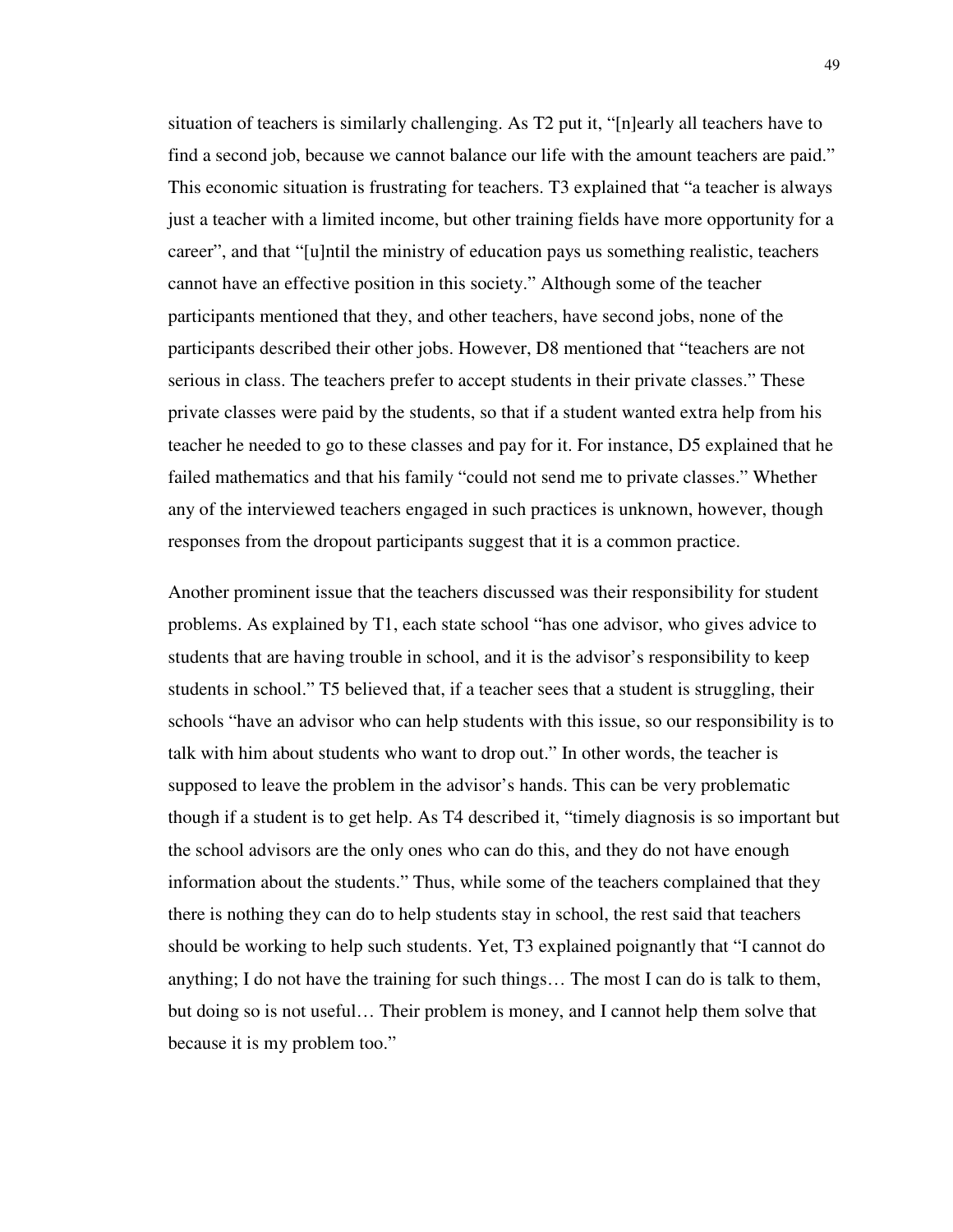Despite this lack of interest though, all of the teachers had some initial strategy they pursued when dealing with struggling students. For instance, T1's strategy is to "talk with him, and ask easy questions to increase his motivation," while T2 prefers to "divide the class between four groups, with different levels, and most of the time I prefer to give some responsibilities to struggling students such as a team speaker." In other words, most of the teachers do not immediately relinquish the student to the advisor but rather try to provide some initial support. T3's strategy sums this up: "I prefer to talk with him or his family and try to figure out his problem. If I can, then that is enough. Otherwise, as an administrative rule, we have to report him to an advisor or administrator."

T5 described a significant phenomenon within Iranian society that affected the education system: the Islamic Revolution. Primarily, two events happened after the Revolution. First, urban restructuring that had started before the Revolution increased. Significant numbers of people moved from rural areas to urban ones (which did occur, see Figure 3). However, as T5 explained, "a lot of people from the rural areas immigrated to cities and got good positions in the education system and courts." The result was that people from a rural background were placed in positions of power and influence, and had control over decisions made regarding people from an urban background. This trend was problematic, "because of their effect on the culture of cities." These two backgrounds are significantly different in the importance they place on various issues. With people from a rural culture in positions of power, an urban culture becomes more rural. In T5 opinion's, "Teachers from a rural culture can never create a successful system, so to improve this system we should change our curriculum and improve the social class of teachers." Regardless of the accuracy of this teacher's opinion, that a teacher has such an opinion is in itself a significant indicator of public perception of the administration education in Iran.

T4 talked extensively about a second major event. This was the Iran-Iraq war, from 1980 to 1988, in which "all male citizens who were between 17-40 years old had to go to war." Despite the draft, "[o]nce the universities started to open up again in 1982, university students were not required to go to war." In this teacher's opinion, a number of students applied for University programs and just accepted anything so that they could avoid fighting in the war: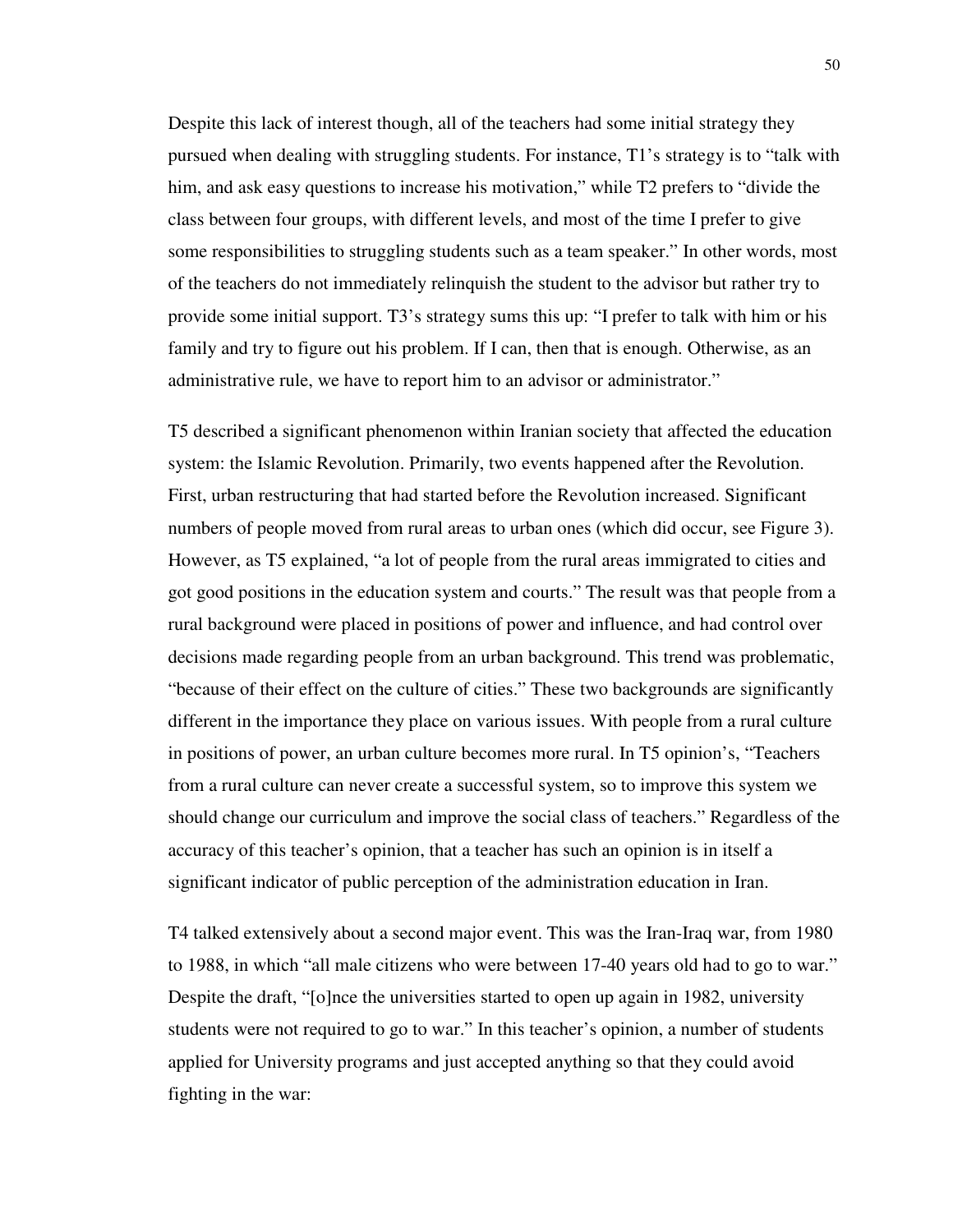In those days, more male high-school students preferred to go to university to escape military service and the war. On the other hand, the Iranian State Universities Entrance Examination (ISUEE) was (and remains) very hard. Additionally, in Iranian society, two fields of university education are considered particularly important: medicine and engineering. However, some students got a high enough score on ISUEE to get into university, but not high enough for medicine or engineering. These students preferred to go study secretary-ship to become a high-school teacher.

Although some of these students ended up in teaching jobs, they were not motivated to teach well. According to T4, this was because they "compared their own situation, consciously and unconsciously, with other classmates, such as those in engineering. Engineers definitely have a higher income than teachers, so these teachers do not have enough motivation to spend extra time with students." In T4's opinion then, the Iranian education system hired a bunch of new teachers who lacked motivation because they only chose a teaching career to avoid being conscripted into a war and because their income was too low compared to their friends. Of the five teachers interviewed, two started teaching after the war ended and were in University during the war  $(T3 \& T5)$ . The other three started teaching before or during the war, and thus had graduated from University before people started fleeing to the Universities  $(T1, T2, \& T4)$ . One can thus see a difference in attitude, as is clear when comparing T5 and T1's responses about how to motivate their students. T5's response was simply that, "[u]nmotivated teachers cannot successfully motivate students. I do not like my job, so how can I motivate students?" In contrast, T1's response was that "[a]lthough, most of the time, our cultural structures and administrative rules restrict us, we should find some logical methods to increase students' attraction to school."

All the teacher participants were asked to rank three factors in order of importance with respect to the problem of boys' dropout (see Table 5). All of them gave the same order: they saw family factors as the most important, followed by individual factors, and then the school environment. For family-related factors, 80% of the teachers said that the family income was the most important factor affecting student attrition. For individualrelated factors as well, 80% of the teachers said that the low motivation of students was the most important factor. For school-related factors, there was no majority agreement among the teachers as to what was the most important. The one school-related factor that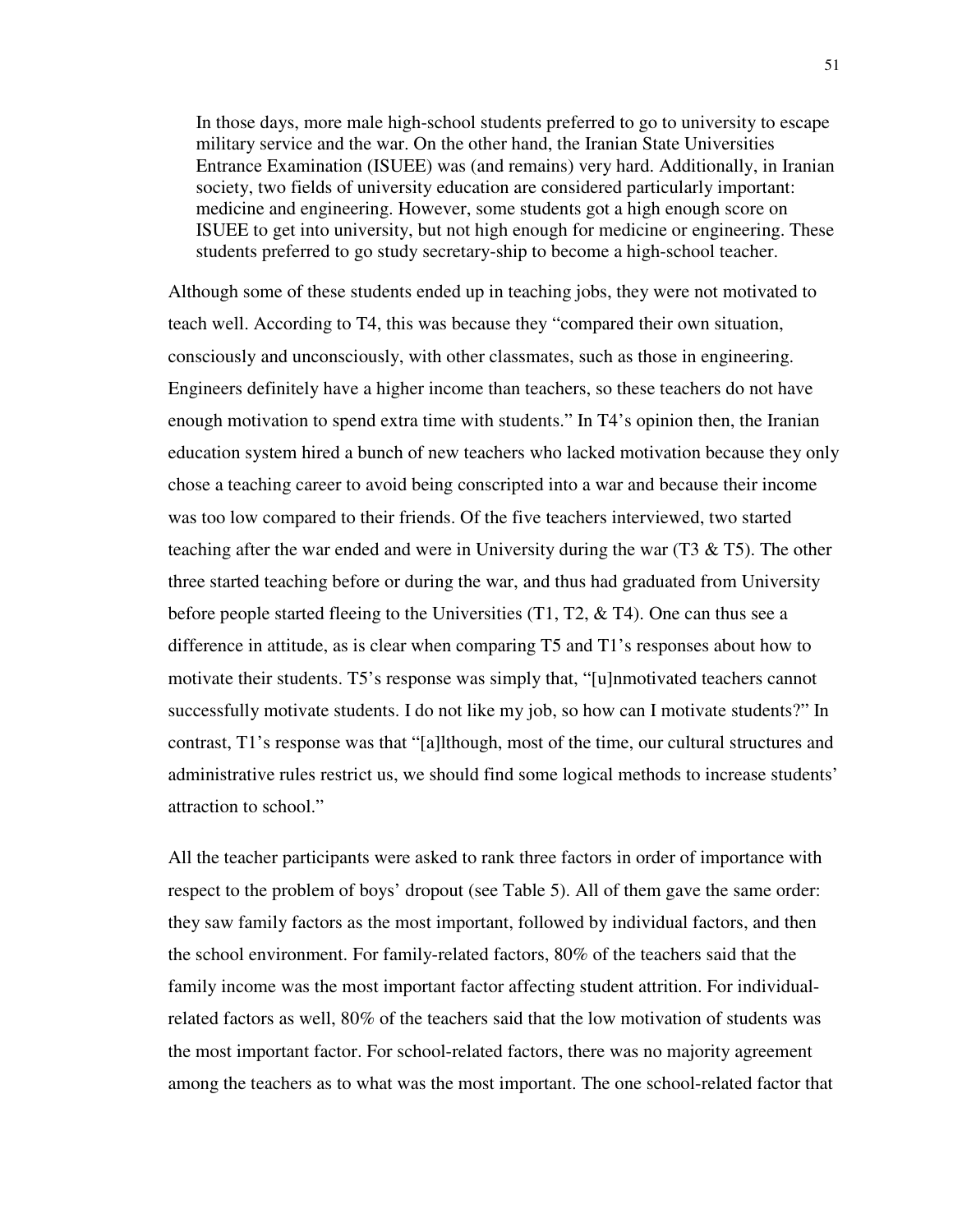garnered much support from the participants was that teachers could not motivate their students, though the participants disagreed on how important this factor was.

|                |                                                                                   | <b>Teachers Ranking</b>  |                |                          |                          |                |
|----------------|-----------------------------------------------------------------------------------|--------------------------|----------------|--------------------------|--------------------------|----------------|
| <b>Factors</b> | <b>Influences</b>                                                                 | <b>T1</b>                | T2             | <b>T3</b>                | <b>T4</b>                | <b>T5</b>      |
| Individual     | Lack of compatibility of student<br>with teachers and students                    | 1                        | 3              | 3                        | 3                        | 3              |
|                | Low motivation of student                                                         | $\overline{2}$           | $\mathbf{1}$   | $\mathbf{1}$             | $\mathbf{1}$             | $\mathbf{1}$   |
|                | Low ability of student                                                            | 3                        | $\overline{2}$ | $\overline{2}$           | $\overline{2}$           | $\overline{2}$ |
| Family         | Parent support                                                                    | $\mathbf{1}$             | $\overline{a}$ | $\overline{a}$           |                          |                |
|                | Parent education                                                                  |                          |                | 3                        |                          | $\overline{2}$ |
|                | Family income                                                                     | 3                        | 1              | 1                        | 1                        | 1              |
|                | Patriarchal culture                                                               | $\overline{\phantom{0}}$ | $\overline{2}$ | $\overline{\phantom{a}}$ | $\overline{\phantom{0}}$ |                |
|                | Number of children in family                                                      |                          | 3              | $\overline{2}$           | $\overline{2}$           | 3              |
|                | Neighborhood                                                                      |                          |                |                          | 3                        |                |
| Environment    | Teachers cannot create positive<br>motivation among students                      | 1                        | $\overline{2}$ | 3                        | $\overline{2}$           | $\mathbf{1}$   |
|                | Students must take unrelated subject<br>or experience an irrelevant<br>curriculum | $\overline{2}$           | 1              | $\mathbf{1}$             |                          |                |
|                | Uncertain future for educated<br>individual                                       | 3                        | 3              | $\overline{2}$           | 1                        | 3              |
|                | Majority of schools' staff are from<br>low levels of society                      |                          |                |                          | 3                        | $\overline{2}$ |

**Table 5: Teacher Opinions about the Importance of Individual, Family, and Environmental Factors on Male Attrition from School** 

Related to motivation though, three of the teachers discussed negative stereotypes that have recently emerged. T2 was concerned about a prevalent stereotype of small business or factory owners as professionals who make moderate-to-high incomes. T2 explained that:

if you monitor the owner of a small private business, you will see that most of them have a low education or that they continued their education in some private schools.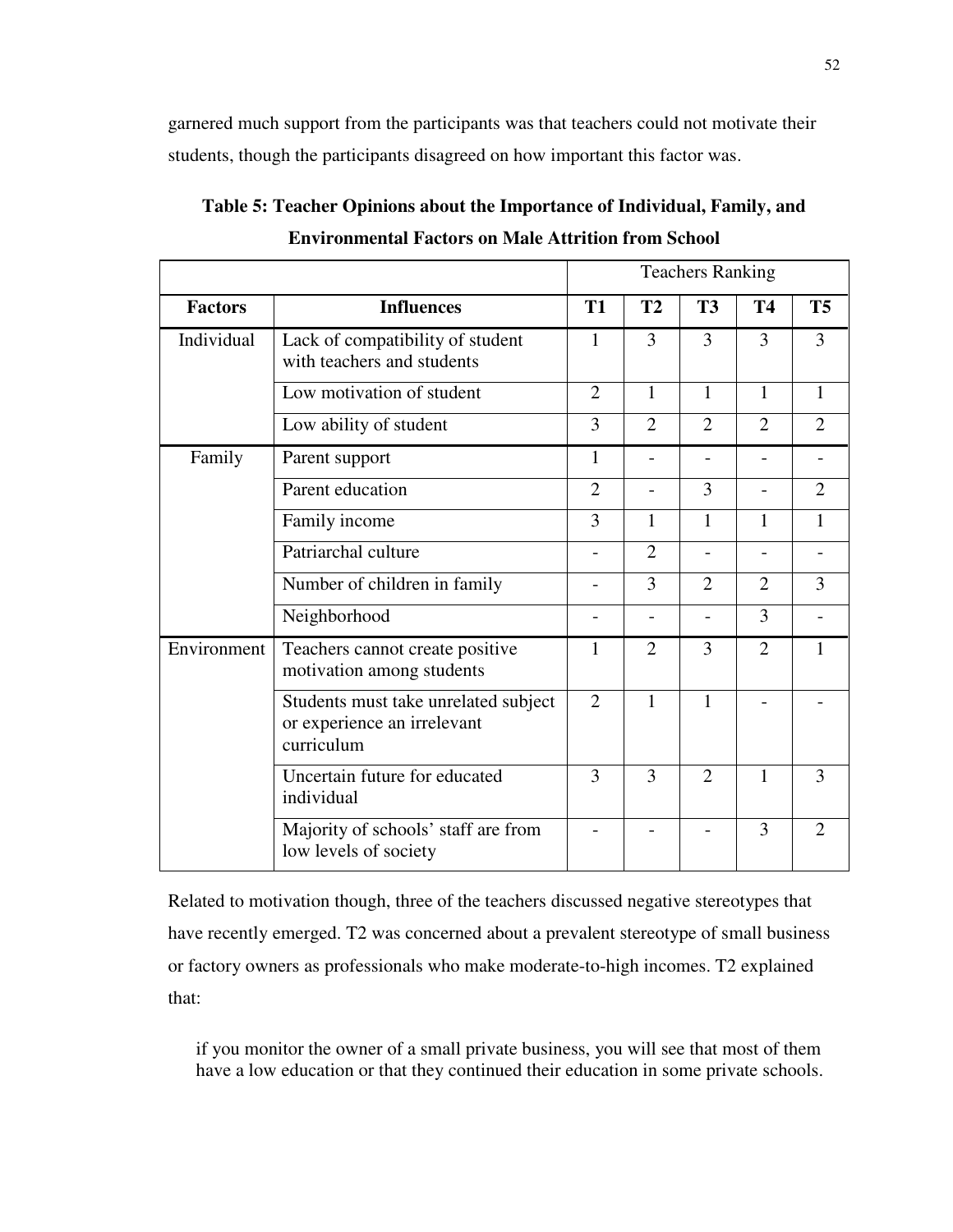They needed to pay for their high-school diplomas. A lot of them are not entrepreneurs, and some of them even have a close relationship with some governors.

In other words, T2 is concerned that students are looking up to "professionals" who are financially successful without much education and possibly due to corruption. In such circumstances, the argument that education is needed for a good-paying job does not motivate such students since the stereotype they admire and wish to follow provides contrary evidence – at least in their minds. Whether there are actually large numbers of such individuals, or whether they exist solely in the public imagination, was not discussed by the teacher participants. The dropout participants were all concerned about an inability to find a better job, *even with a high-school diploma*, so it is possible that the stereotype lacks reality or exists solely due to corruption.

### 4.4 Administrator analysis

One of the big issues that the administrator participant discussed was the division of education into private and state schools. According to him, the rising dropout rate "is an issue for the government" and "[t]he government's response has been to create private and semi-private schools." He was not strongly against this division, explaining that "Having non-state schools can help with this situation [dropout rate], but the state schools should not be neglected as a result." He was primarily concerned with the effects encouraging private-school development has had on state schools, since the private and semi-private schools "have a higher quality of education than what the state schools could provide." The state schools "need more support from the government", since "[m]ore than 90% of students have to go to state schools, so most of the time we sacrifice the majority instead of the minority." When the administrator was asked what could be done to alleviate the dropout problem among boys, he went into great detail about the problem and causes but did not directly answer the question. For him, the biggest issue is the difference in quality between state and private schools and that until this difference is addressed there can be no solution for student attrition. It seemed as though this administrator did not perceive male dropouts to be as significant as other problems.

Another issue that was important for the administrator participant is the way in which the education system is organized and managed. As he explained: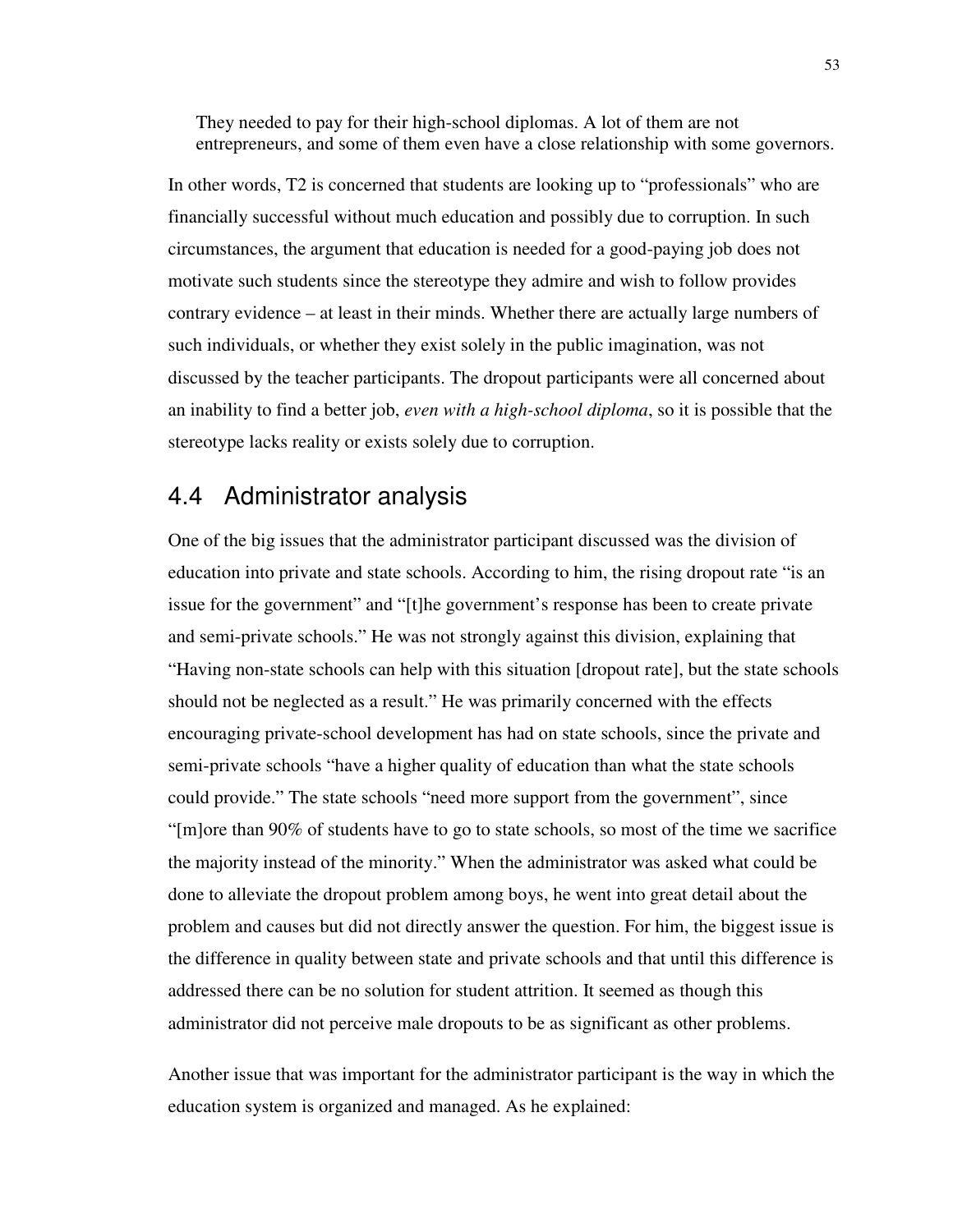In our education system, management is [structured and carried out in] a top-down style especially for non-Persian provinces. The center [the capital of Iran, Tehran], which is Persian, tries to dictate educational policies to other non-Persian provinces. With this model, we have not been successful in developing a good education system.

Since all major administrative and curriculum decisions are made in the capital, without sufficient input from anyone outside that group, the administrator and his colleagues have little ability to address real problems because they cannot get support from higher levels of the system.

When asked about the various factors that influence boys to leave school, his responses were the same as the teachers. He felt that family factors were the most important, followed by individual factors, and lastly the school environment. In the case of familyrelated factors, "the family income is most important". He explained that "[w]e know that the main problem is the economic situation of a family, and that it can encourage students to drop out of school." In the case of individual-related factors, "the most important is the low motivation of students." Both of these responses are consistent with the majority responses from the teacher participants. However, the administrator also said that the second most important family-related factor was "the parents' education level." In his mind, if the parents are poorly educated then they will have a difficult time supporting their children academically and may not value education as much as more educated parents. In the case of school-related factors, the most important was that "teachers cannot create positive motivation among students," echoing a common though not unanimous response from the teacher participants. Interestingly, the administrator said that the second most influential school-related factor is that "a majority of schools' staff are from a low socio-economic class, so dropping out of school is not important for them." This opinion is in agreement with T5's observation regarding the movement of people from the rural culture into the urban one.

## 4.5 Integrated analysis

In this sub-section, I will discuss four main issues that link the perceptions of all the participants. These issues include: education quality, management of the education system, direct influences on dropping-out, and strategies for addressing student attrition.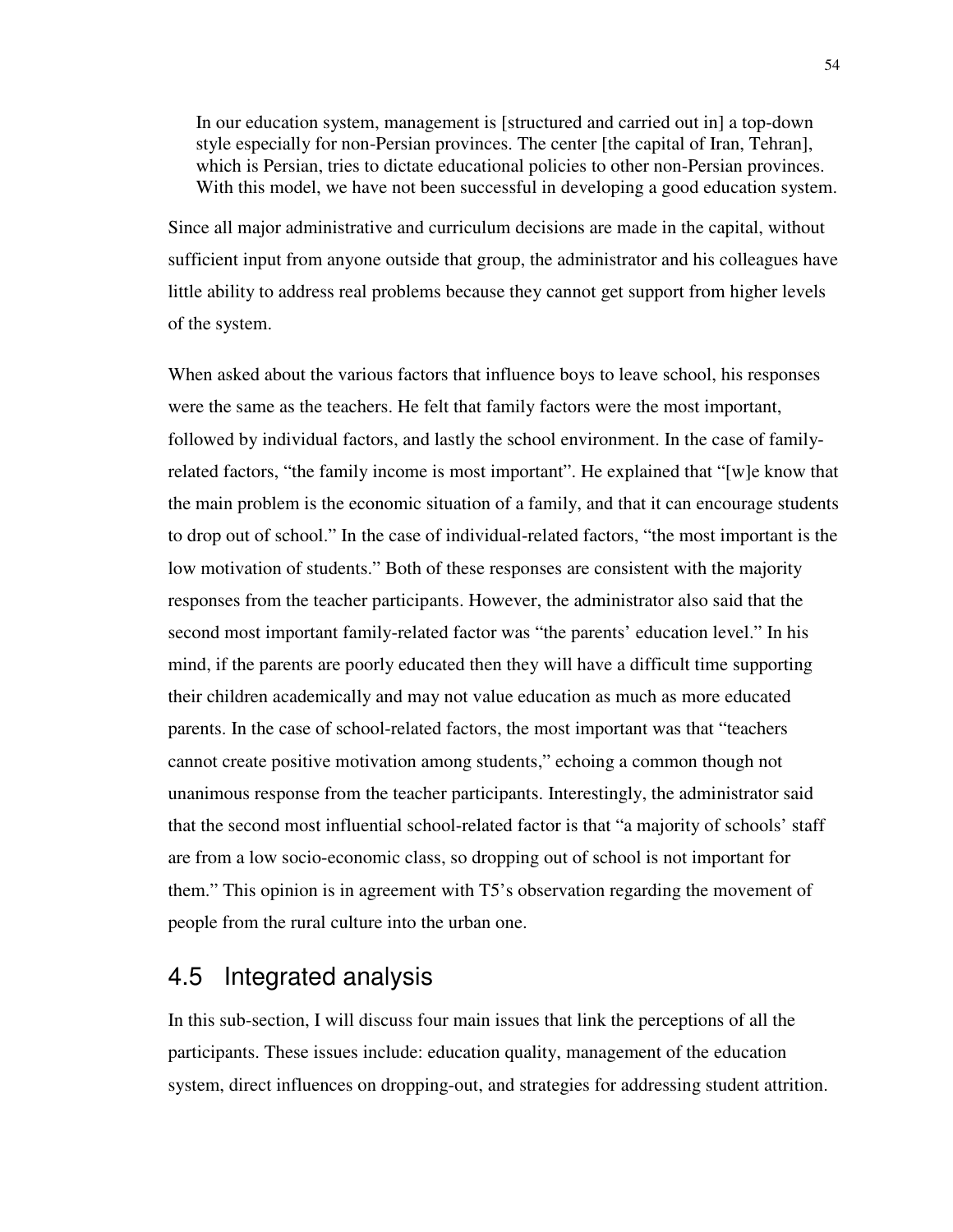#### 4.5.1 Education quality

The dropout participants explained that teachers are not sufficiently motivated to teach, and this lack of motivation negatively affected the students' learning experience. As D5 put it, "[t]he number of students and teachers who had low motivation just resulted in more problems for students." Some of the teacher participants agreed that teachers are not motivated, with T5 being the most blunt in saying "I do not like my job, so how can I motivate students?" However, most of the teachers explained that their economic situation is such that their extra jobs prevent them from spending additional time in school and on school-related tasks. To these teachers, they do not have motivational problems so much as teaching is only one job they need to do among multiple jobs and they lack time to do it properly. For instance, T5 complained that "I, like other teachers, do not have enough time to focus on a group of students. Imagine having at least 35 students in a class, and I can only spend around two minutes for each one." Similarly, T3 complained that "I only have 90 minutes for 40 students. This is around 2 minutes per pupil, provided that I do not teach a new lesson." However, T4 explained that, at least for newer teachers who compare their income to that of an engineer, "these teachers do not have enough motivation to spend extra time with students." In addition, some of the teachers explained that they are not trained to deal with student problems. In other words, they do not know how to help students with non-academic problems and thus cannot provide any support for those issues. The administrator agreed with the teachers' complaint regarding their economic situation, in the sense that the state schools need more government support. The administrator also agreed with the dropouts regarding teacher motivation, stating that the most important school-related influence on the dropout rate is that "teachers cannot create positive motivation among students."

#### 4.5.2 Management of the education system

D8 explained that he heard "teachers are not serious in class" because they "prefer to accept students in their private classes." As such, students who have academic problems need to go to the teachers' private classes in order to have them solved. As D6 put it, some of his teachers "seemed to be having financial problems, and they were unwilling to give us any help beyond what they were paid for." Many of the teacher participants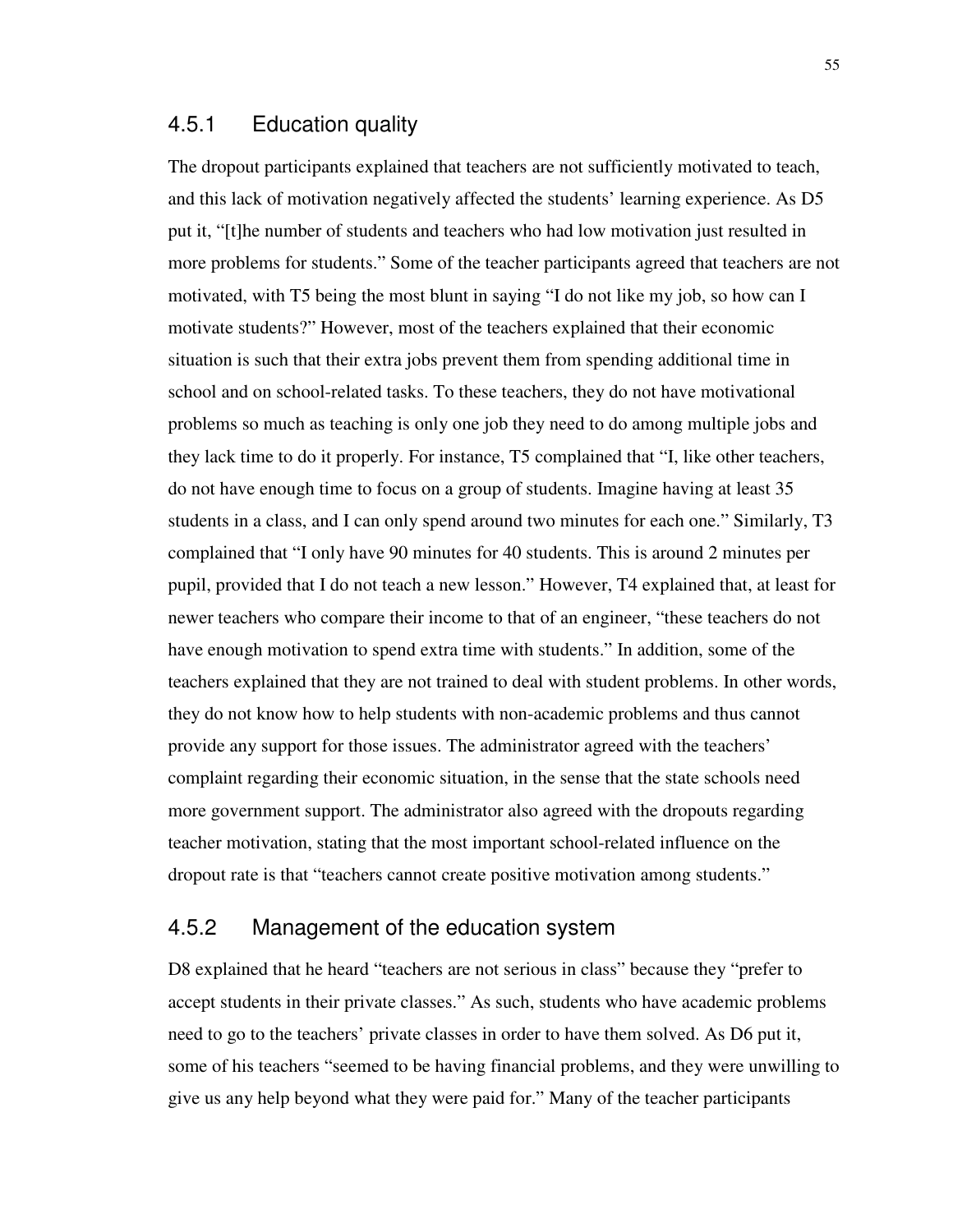explained that they do not have responsibility when it comes to addressing student problems; it is the advisor's job to deal with them. For these teachers, their job is just to teach for the specified amount of time and that even doing this is difficult due to the number of students and short class times. Additionally, T4 explained that it is the new group of teachers that have this problem. Those teachers who went to university during the Iran-Iraq war are the ones not motivated to teach because they are only thinking in terms of money. The administrator participant explained that management is top-down, and that he can only implement the guidelines given to him but cannot ask for help that is outside such guidelines. As such, from the administrator's perspective, there is much inflexibility in the education system when it comes to problems not identified by the upper levels of the administration hierarchy. This attitude is consistent with that of T4, who explained that "Teachers have low flexibility" when it comes to dealing with struggling students because of a "curriculum that does not provide enough responsibility for teachers."

### 4.5.3 Participant perceptions of main influences on dropping out

All of the participants were asked about factors they thought were most important in affecting student dropout. These factors were placed into three categories: individualrelated factors, family-related factors, and school-related factors. All of the participants ranked the categories of these factors in the same way: family-related factors were the most important, followed by individual-related factors, and lastly school-related factors.

For family-related factors, all of the dropout participants agreed with D3: "The basic reason I dropped out of school was my family's income." Their family could not afford to survive unless they left school and looked for a job, so they did. Of the teacher participants, 80% of them also thought that the main reason a student dropped out of school was due to the economic situation of his family. The administrator also agreed with this perception, stating that the main reason a student left school was due to the economic situation of his family.

For individual-related factors, most of the dropouts explained that the main factors are the difficulties they faced with their courses. For instance, D3 stated that he "had the most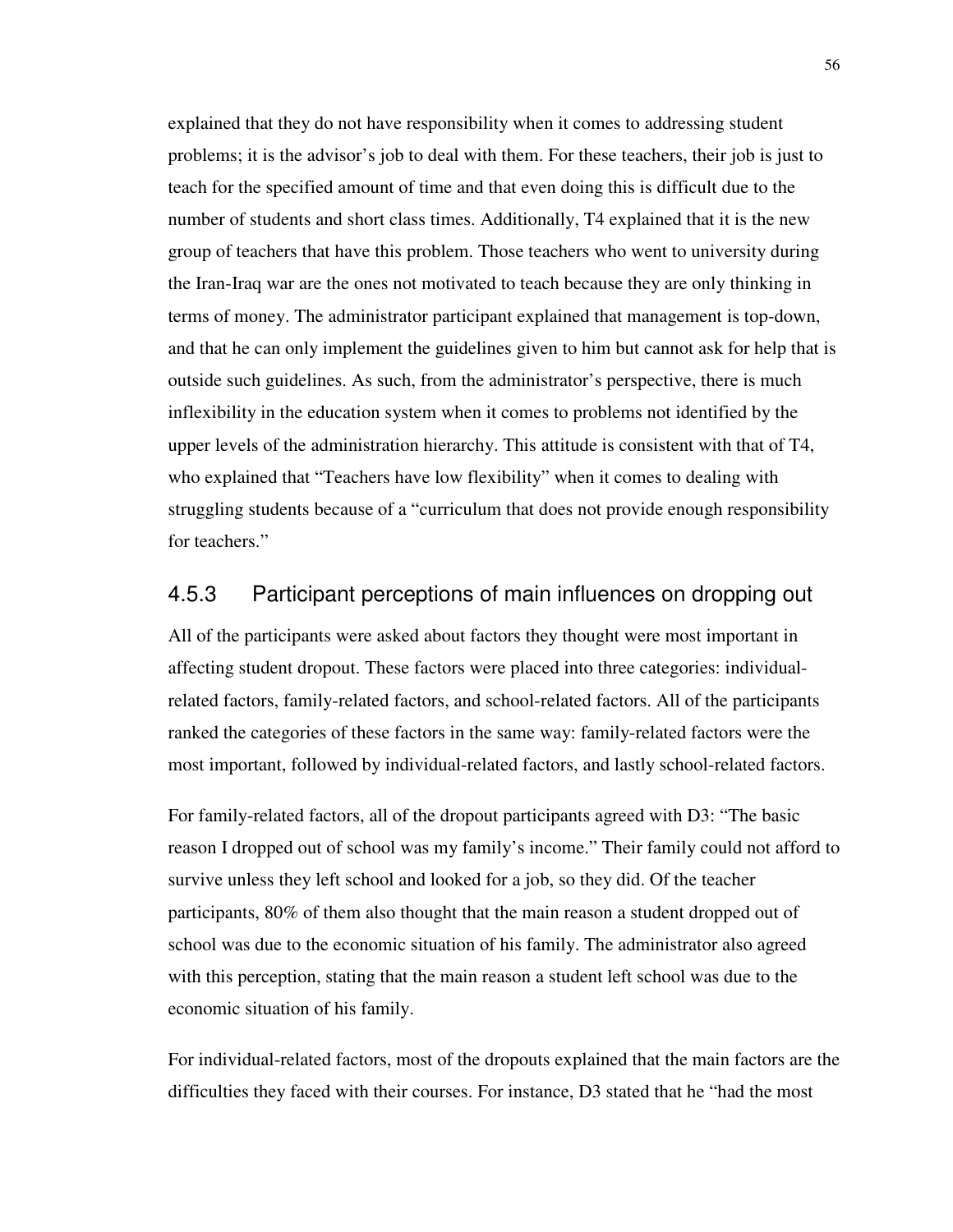difficulty with mathematics, especially in high school" and that "many of the students had a lot of difficulty with mathematics." Others complained that the courses were not practical. Most of the teachers thought that students did not have enough motivation in their classes, and that is why they dropped out of school. The administrator was in agreement with the teachers in this respect; "the most important [individual-related factor] is the low motivation of students."

Finally, with respect to school-related factors, many of the dropouts were concerned with their uncertain future. For instance, D2 is working but has "little work experience outside of low level jobs, and I am too old to apply to jobs that require a higher level of education." In addition, there were some problematic stereotypes held by students. D6 was one who believed in the stereotype of the "sports men," describing them as "people [who] were successful and had a perfect life with low education, and we wanted to be like them." The teacher participants did not agree on which school-related factors were most important. Some felt that the uncertain future which students faced was the most important, while others thought that the most important factor was the inability of teachers to motivate students. Negative stereotypes were also on the mind of some teachers. T2 described the stereotype of the "owner of a small private business," who "[has] a low education or… continued… [His] education in some private schools." Such people, however, are "not entrepreneurs", and "some of them even have a close relationship with some governors." More telling though was T3's concern that "a society with a low level of education is a non-democratic society, and non-democratic societies prefer to have uneducated citizens." The administrator thought that the most important school-related factor was that teachers could not positively motivate students. The second most important factor was that the education system itself was staffed with too many people from a rural background, and the issues they wanted to solve were inconsistent with the issues the administrator felt was important. The administrator also thought that the third most important factor was "the uncertain future for educated individuals," echoing the concerns of the some of the current dropouts.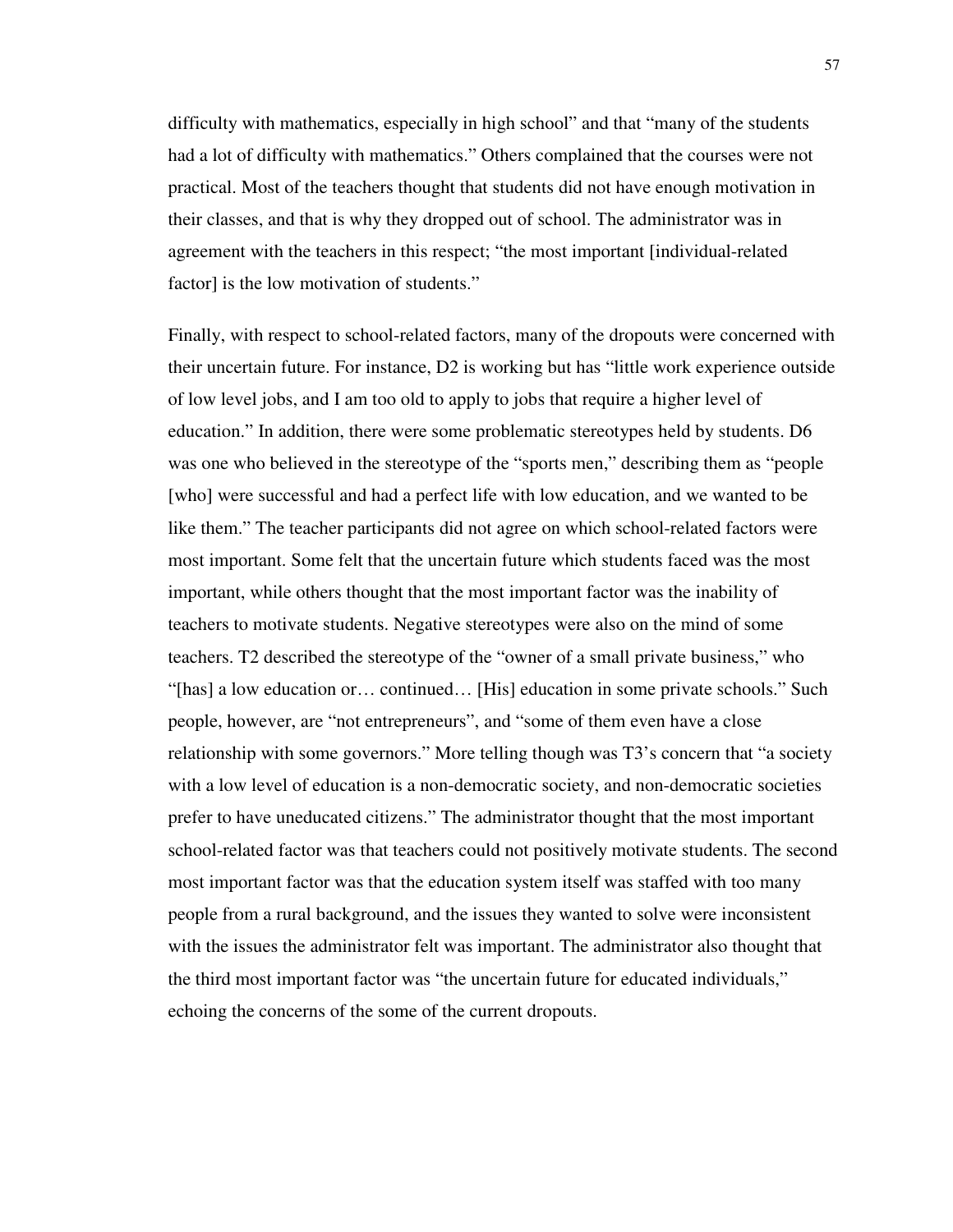#### 4.5.4 Strategies for addressing student attrition

Teacher approach or school policies for reducing student attrition still need improvement. As way of reducing student attrition, D1 stated that the "behavior of teachers and administrators can be changed so that they are better able to help students, or encourage them to stay in school." Most of the dropout participants explained that, from their perspective, there has been little change in the teacher approach or school policies toward reducing student attrition. For instance, D4 said that "[i]n the state schools the situation is same as when I went to school." They also discussed how the same form of punishment which they were given for misbehavior is still used. Although, as D4 stated, "Punishment is illegal in any school," D7 mentioned that "in rural areas it is still common." On the positive side, D1 described how, although he was "punished once in elementary school so badly that I fainted for about 10 minutes," he is also confident that "[n]ow, I don't think this would happen at any urban school".

The teachers had little to say regarding punishment, and when asked about students struggling with material two of them said they have too little to help those students. All of the teachers explained that they have no training for dealing with non-academic problems, and they consider encouraging or motivating students to be part of this. Each has different strategies for helping students based on personal experience. For instance, T3 prefers "to talk with him or his family and try to figure out his problem," T1 may "ask easy questions to increase his motivation," while T4 prefers to "give some responsibility to the academically weak students and pair them with other students who have a better educational situation." Ultimately though, as T1 said, "it is that advisor's responsibility to help keep students in school" and, as T3 mentioned, if early attempts fail "we have to report him to an advisor or administrator."

The administrator agreed that "administrators, like the advisor, [should preferably] control and manage these situations," such that "[w]hen I notice a student has a problem in his learning, I invite the advisor to look into it." However, "[i]n a serious situation, I invite the student's parents to have a discussion with me so that we can find the fundamental problem." Significantly though, in contrast to the teacher's position though, he prefers to "get feedback from teachers, and then have the teachers get involved,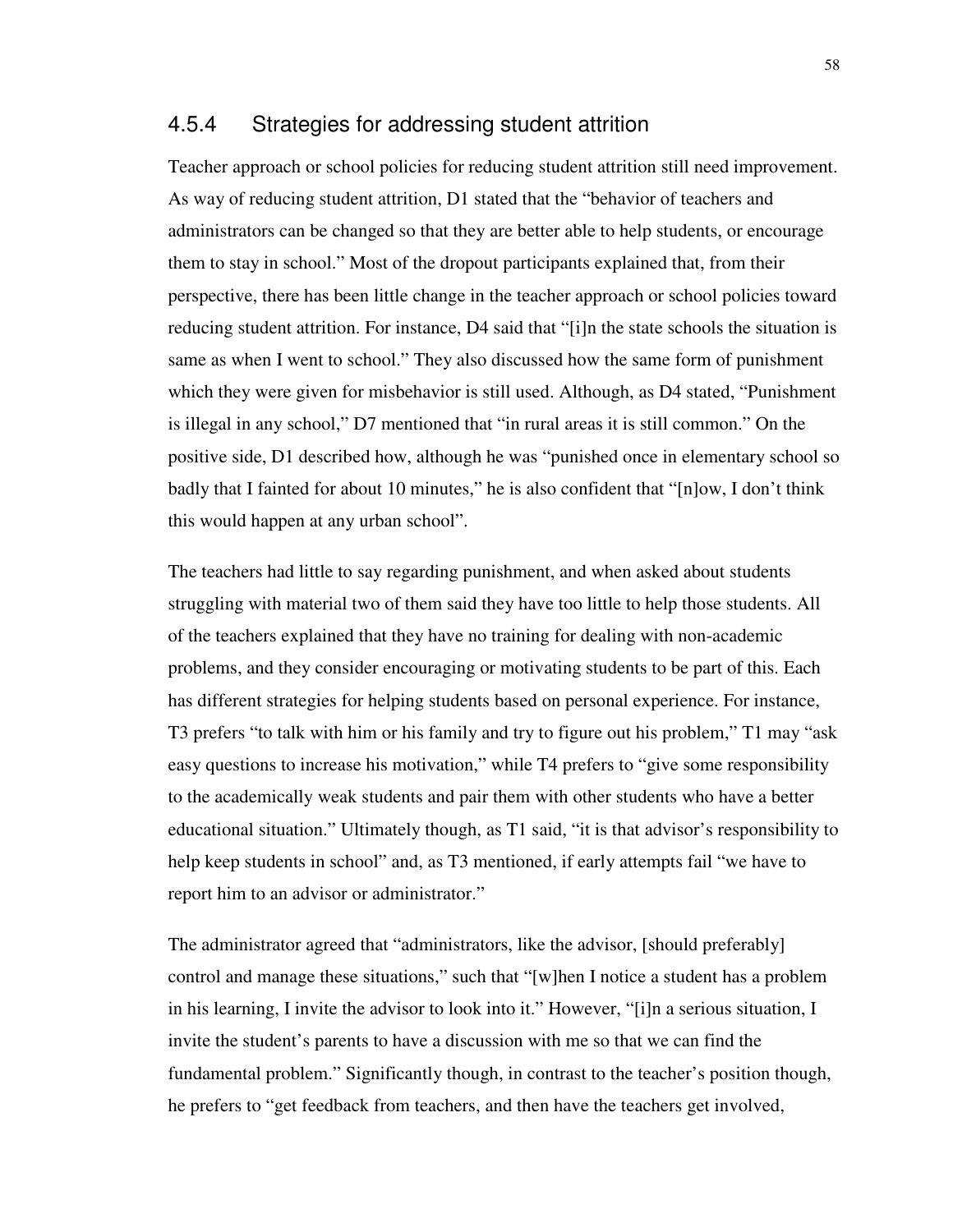because they are the best ones to work with students provided that they use a logical and up-to-date approach."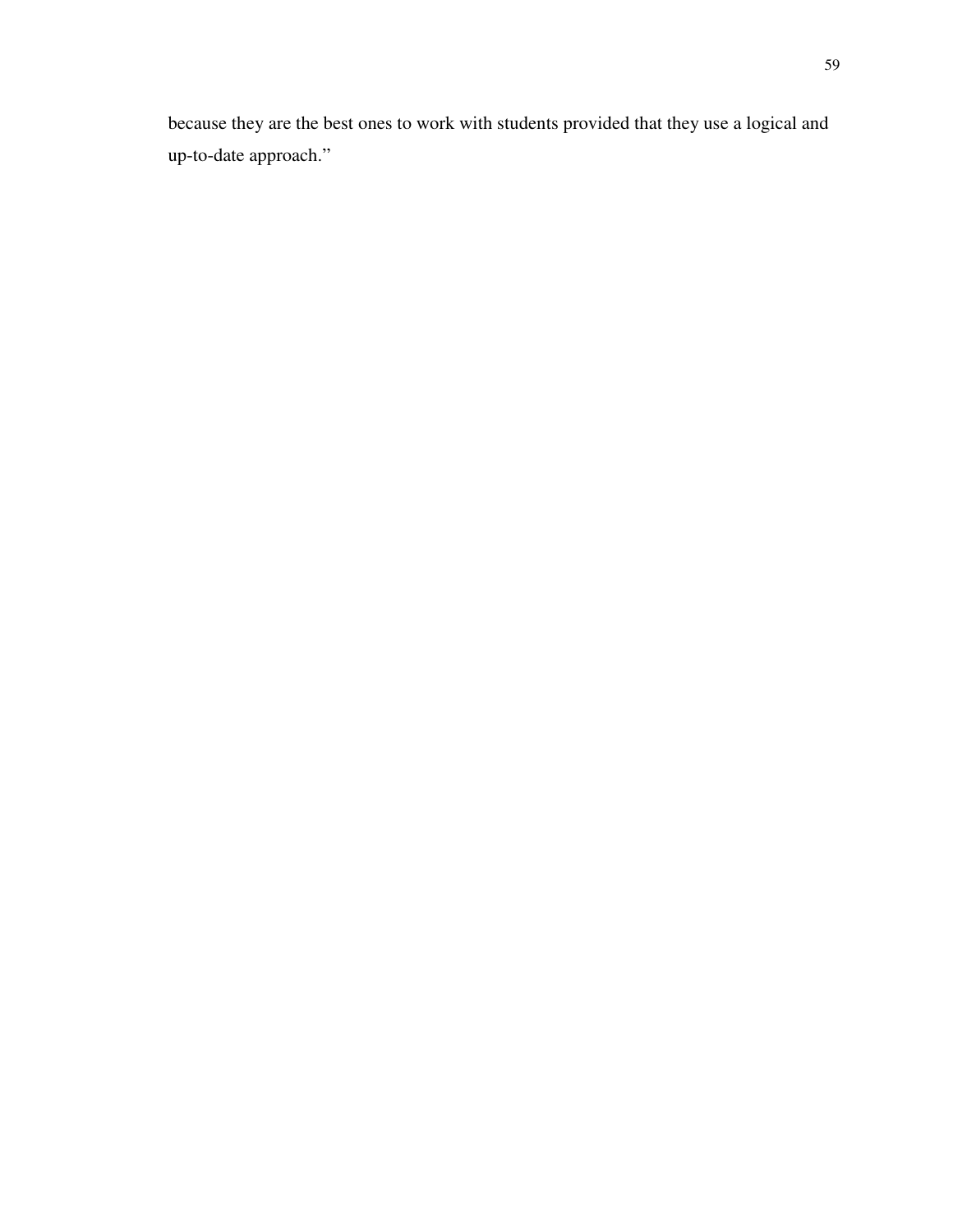# 5 Findings

This chapter will briefly discuss some important findings that resulted from this study. These findings are in no particular order, though the first finding is the most important.

# 5.1 Primary dropout factor

The first, and most important, finding is that the primary reason why boys left school was their family's economic situation. This reason was identified by all participants, and was more critical than other socio-cultural influences. For instance, while there is cultural pressure for the men to work so as to provide for the family, boys do not need to leave school for this reason unless their family is suffering financial difficulties. Similarly, the education level of the parents affects the degree to which they can help their child in school but the dropouts interviewed still all left school for financial reasons regardless of how educated their parents were.

## 5.2 Cultural pressures

A second finding is that there are cultural pressures in Iranian society, stemming from the way Islam is implemented in the rural areas and in the education system, that affect decisions regarding school. For example, one pressure cited by the dropout participants was that the men are expected to work, and thus they choose to leave school for work when it is necessary for the family's income. Another pervasive cultural norm shapes that expectation, namely that men are expected to marry as soon as possible after they reach a certain age – generally between 20 and 26 years of age – and having a job is a necessary cultural prerequisite.

# 5.3 Education administration

Another finding is that the Iranian ministry of education implements, or at least study participants likely to know perceive it to implement, policies in a top-down manner, such that the main decisions are made by central administration. This centralized decision-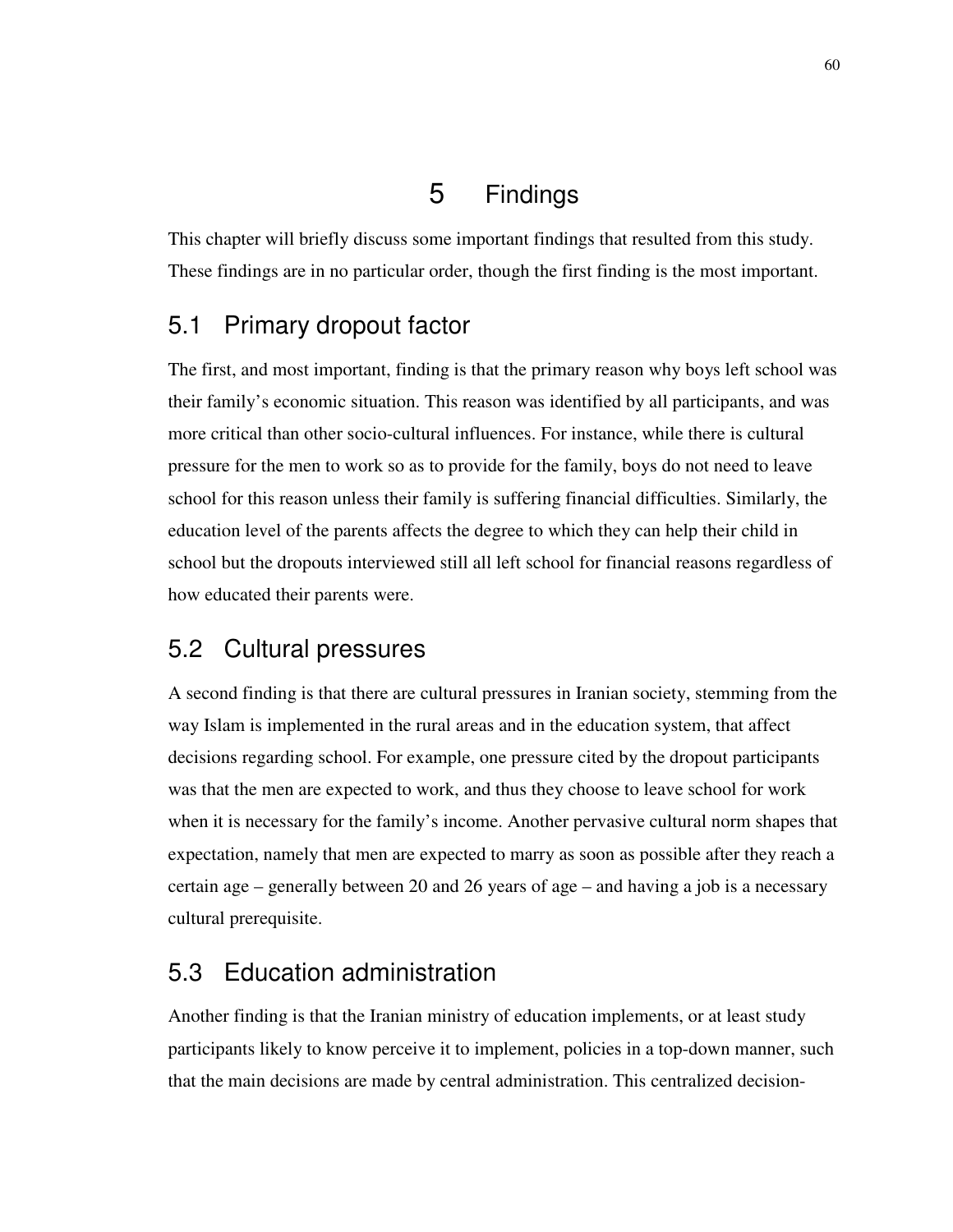making would imply that problems specific to provinces outside the capital of the country could be ignored and furthermore that non-Persian individuals have little or no say in the decision-making process. However, the administrator gave no clear examples of how this management structure functioned. In the case of specific schools, the management style also seems very much like a top-down system. The teachers are trained only to teach classes, and are not trained or expected to or help the students. Advisors, who are school staff with a different role from that of teachers, are solely responsible for helping struggling students and are the ones to whom the teachers should refer struggling students.

### 5.4 Private and state schools

Another finding is that there is a perceived quality gap between the state schools and the private schools. The state schools apparently have insufficient funding in comparison to the private schools. In addition, it seems that a number of the courses, at least in the state schools, are non-practical or unrelated to a global society.

## 5.5 Funding and class sizes

Additionally, the size of the population has a direct and negative effect on the education system when compared to the amount of investment. Schools already lack funds to teach effectively the current number of students and the quality of the education they receive will continue to drop as more students enter the schools. Hence, if the average number of students per class increases, quality will be reduced unless there is greater investment. Currently, it seems that the Iranian government is pursuing a policy of increasing the population size of the country without increasing funding for state schools. One of the teachers described how this behavior is expected for non-democratic countries, as leaders in those kinds of countries prefer to have a less educated populace than leaders in democratic countries.

## 5.6 Teacher motivation

Another finding is that many of the teachers are only motivated to teach within the time period assigned to their classes. They consider any additional time that might need to be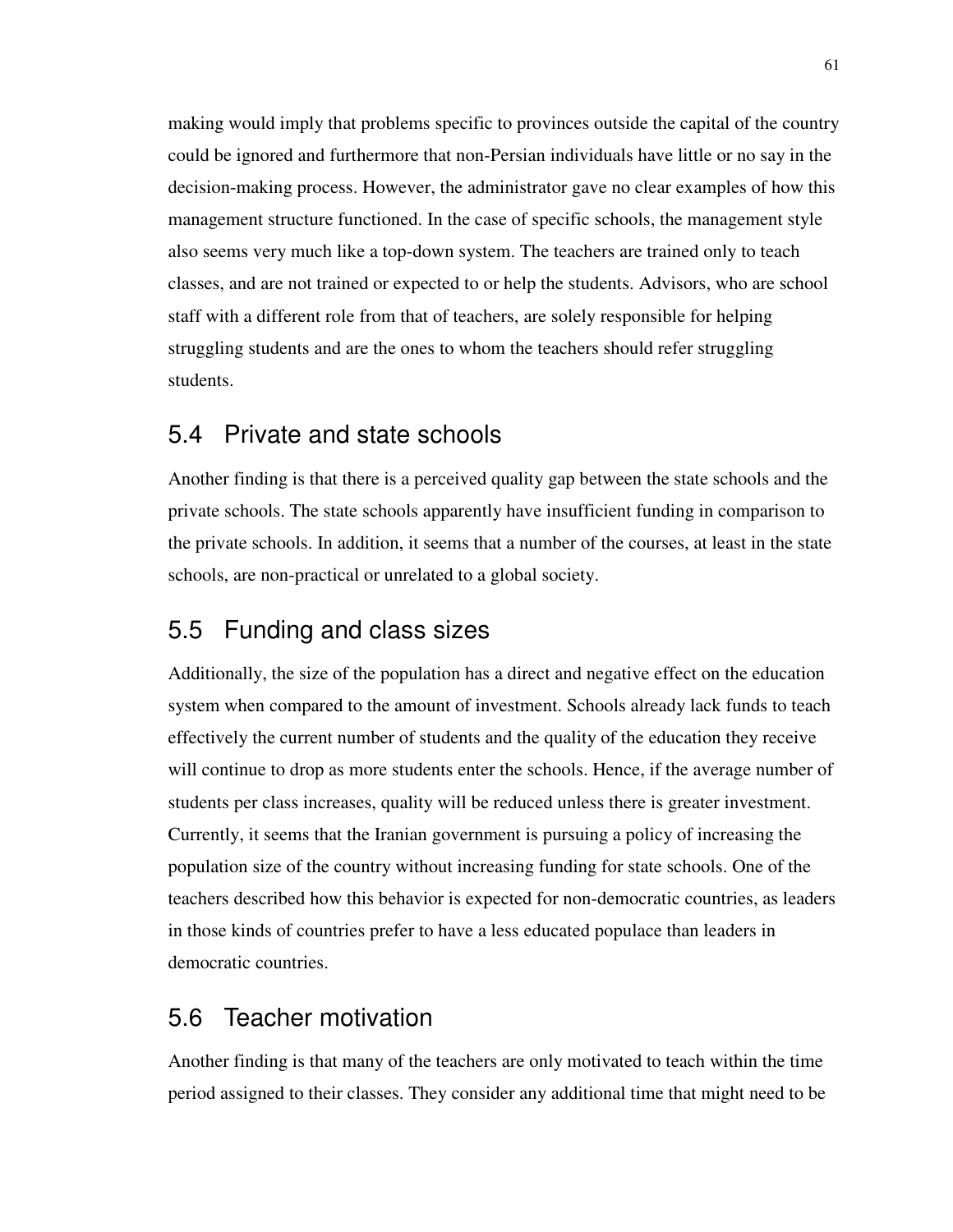spent, such as helping students outside of class time, as too much work. Even during class time they reported feeling pressed for time and unable to help individual students, which eis reflected in the perceived low quality of the education and the impression students have of their teachers. This poor teacher motivation is partially connected to salaries, as the teachers often need second or third jobs to survive. Since teachers perceive themselves as overworked and underpaid, they are uninterested in helping students outside of the time for which they are paid. Many of the more experienced teachers, moreover, some of whom are interested in helping students outside of class time despite not being paid, will soon be retiring.

### 5.7 Language of instruction

Another finding relates to language of instruction. Learning in one's native tongue is a more effective than learning in languages with which a student is less familiar. All of the dropout participants explained that their native language was Turkish, and the area in which they lived was predominantly Turkish. However, they were taught and expected to learn in Persian, right from the beginning of their schooling. Almost all of the dropout participants explained that they preferred to use Turkish than Persian, and had difficulty understanding the material taught as a result.

### 5.8 Iran-Iraq war

Another finding is that there has been, and continues to be, a negative effect on the Iranian education system as a result of the Iran-Iraq war from 1980 to 1988. In addition to the number of people who were killed, there is a perception among participants that many people fled to the universities for any kind of education so as to avoid going to the war. Should this be the case, the inescapable corollary is that a number of people got a degree simply to avoid serving in the war rather than because they wanted the degree, much less wanted to become a teacher. Their motivation in using that degree as a teacher may be lower than those who got the same degree because they actually wanted have that kind of job. Teaching was one degree which was apparently popular precisely for avoiding the draft. Should this be true, it could be another reason why several younger teachers did not have much motivation to teach.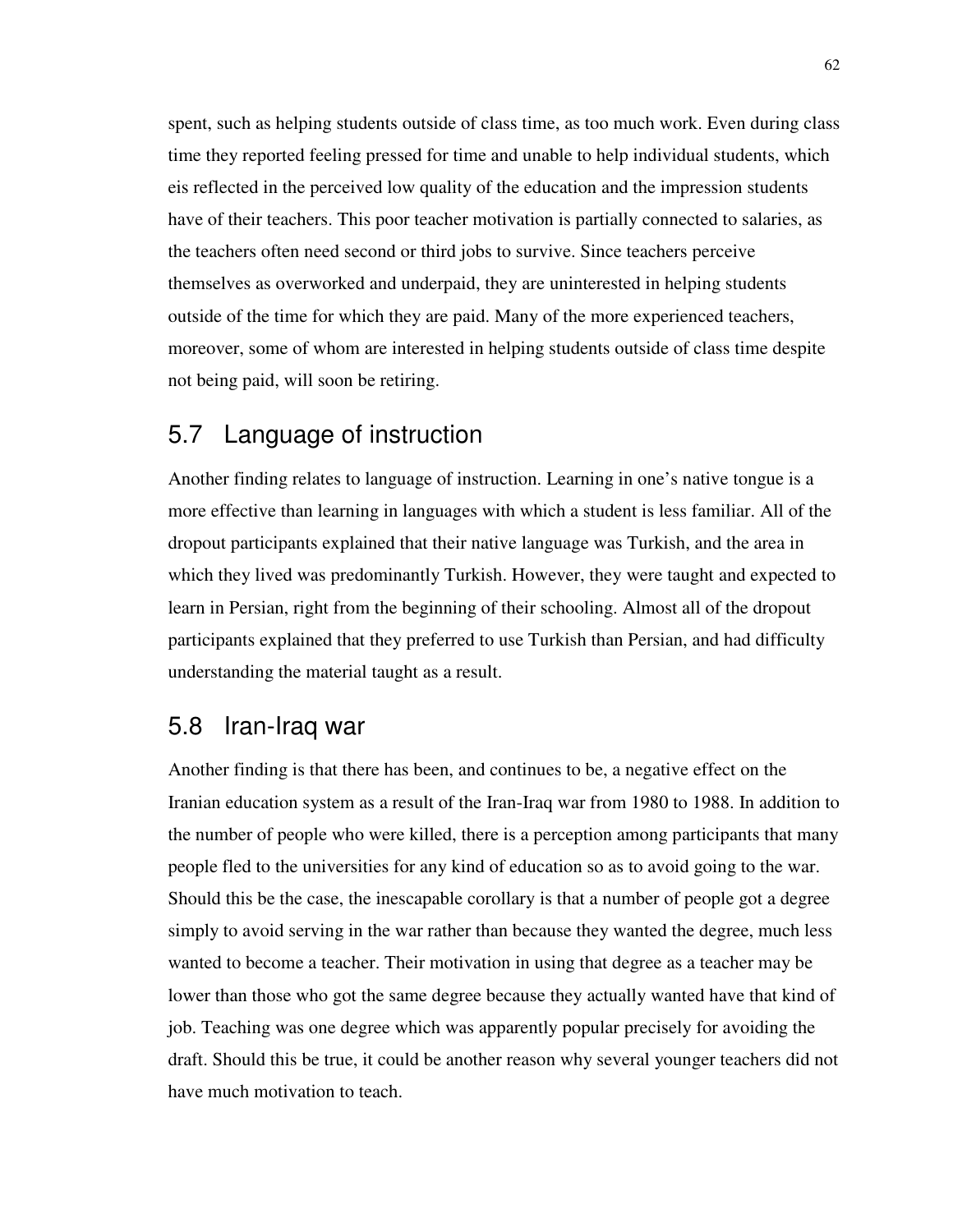# 6 Discussion and recommendations

Currently, the Iranian education system faces three main problems: a large and growing population, a non-democratic approach to policies, and suffering from effects of a long war. These are not problems restricted to just Iran. In any non-democratic society, there is a relationship between the education that its populace receives and the kind of government which results. This is evident when comparing various countries across the world. Non-democratic countries place less emphasis on educating most people so that they can be independent, capable, and critical thinkers, but may still educate people to gain technical skills. In more democratic countries, there is increasing emphasis on higher academic standards even if such standards, in practice, are nothing more than lowered dropout rates. Consequently high dropout rates attract attention and active efforts are usually made to reduce them.

Regardless of whether a country is democratic though, a number of problems can still arise in its education system. Based on the interview responses, some general patterns of problems that relate specifically to the state of the country can be identified. Three areas or sources of problems affecting Iranian education emerge from the interview data collected in this study: the surrounding culture, the role of government, and the way in which schools are managed.

Iran is a country in which the culture of its poor socio-economic classes and rural classes are heavily intertwined with the religion which they practice, in this case a specific version of Islam. The culture of these groups happens to be patriarchal in nature, and this patriarchy is associated in their minds with practicing Islam. In other words, the necessity of the male to marry before age 26, to be the primary breadwinner of the family, and so on, are all assumed to be part of "practicing Islam" regardless of whether this is true in general. As there is also the assumption that males must be the decision makers, and this assumption is prevalent amongst the people with influence and power in the society, there will inevitably be inequity between men and women. Such inequity can become worse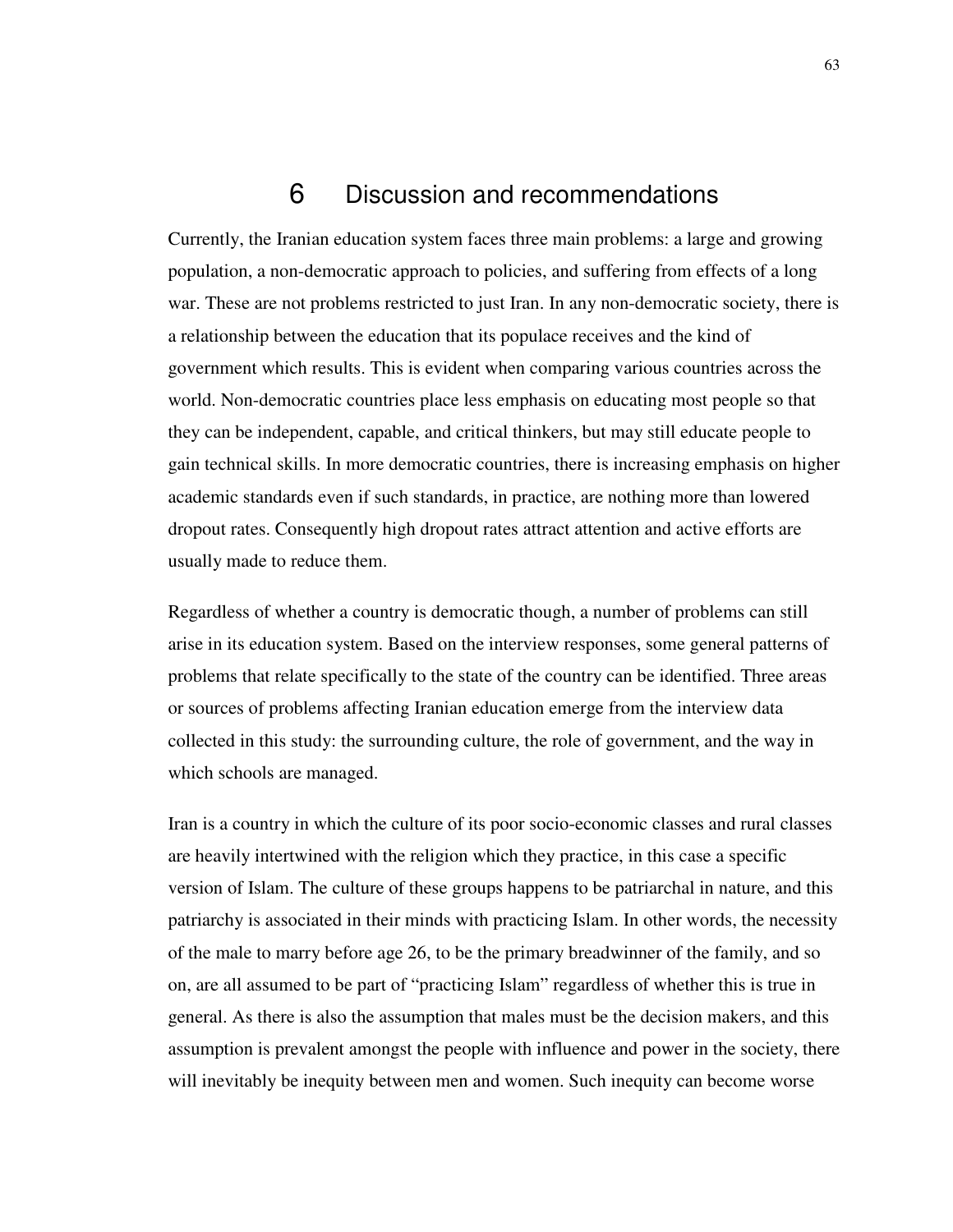when the men who run a society are not well-educated. Thus, while lack of education for women in a patriarchal society is problematic, the men are ultimately tasked with running the country; the education of the men is thus particularly important and consequential to government and governance. In addition, various stereotypes emerge from the culture that influence the decisions of individuals. When poor education is the norm among leaders and decision makers, individuals tend to pursue illusory popular stereotypes and role-models without examining whether such stereotypes are good for a productive, healthy, and equitable society. The stereotypes of a non-democratic society can be damaging. For example, corruption can become pervasive so that a small handful of people gain large amounts of power, money, or influence. These people then flaunt such power, implicitly encouraging others to copy them so as to also gain power.

Although culture has an implicit influence on education, government plays a more active and explicit role in shaping its functions. As mentioned above, non-democratic countries do not develop their education system due to the potential threat that educated people pose for an uneducated elite. While possibilities for education are given, educated people can criticize or analyze the government and the situation of their country. As such, it is preferable to a ruling elite for such educated individuals to be small in number since uneducated masses help provide social stability (e.g., see Hawthorn, Tremblay,  $\&$ Bownick, 1967). Although the government of such countries rarely creates a terrible education system, more often they just fail to improve it when problems arise. Such governments may also be at war relatively frequently, in part as a means of rallying an otherwise apathetic or restless populace to support them or in an attempt to further increase their power and influence. Regardless of the reasons, war can have a negative effect on a country's education system. For instance, the Iran-Iraq war led to a number of issues respecting education. During the war, some people tried to avoid fighting by going to university and studying. Since these people just wanted "any degree," some of them ended up with a teaching degree but had little motivation to actually teach. When these teachers were hired, they were less effective than their more motivated peers. After the war though, it became a policy to accept war veterans into universities irrespective of their marks. These people then got degrees and influenced the policies of universities and other institutions due to the prestige and influence associated with being a veteran.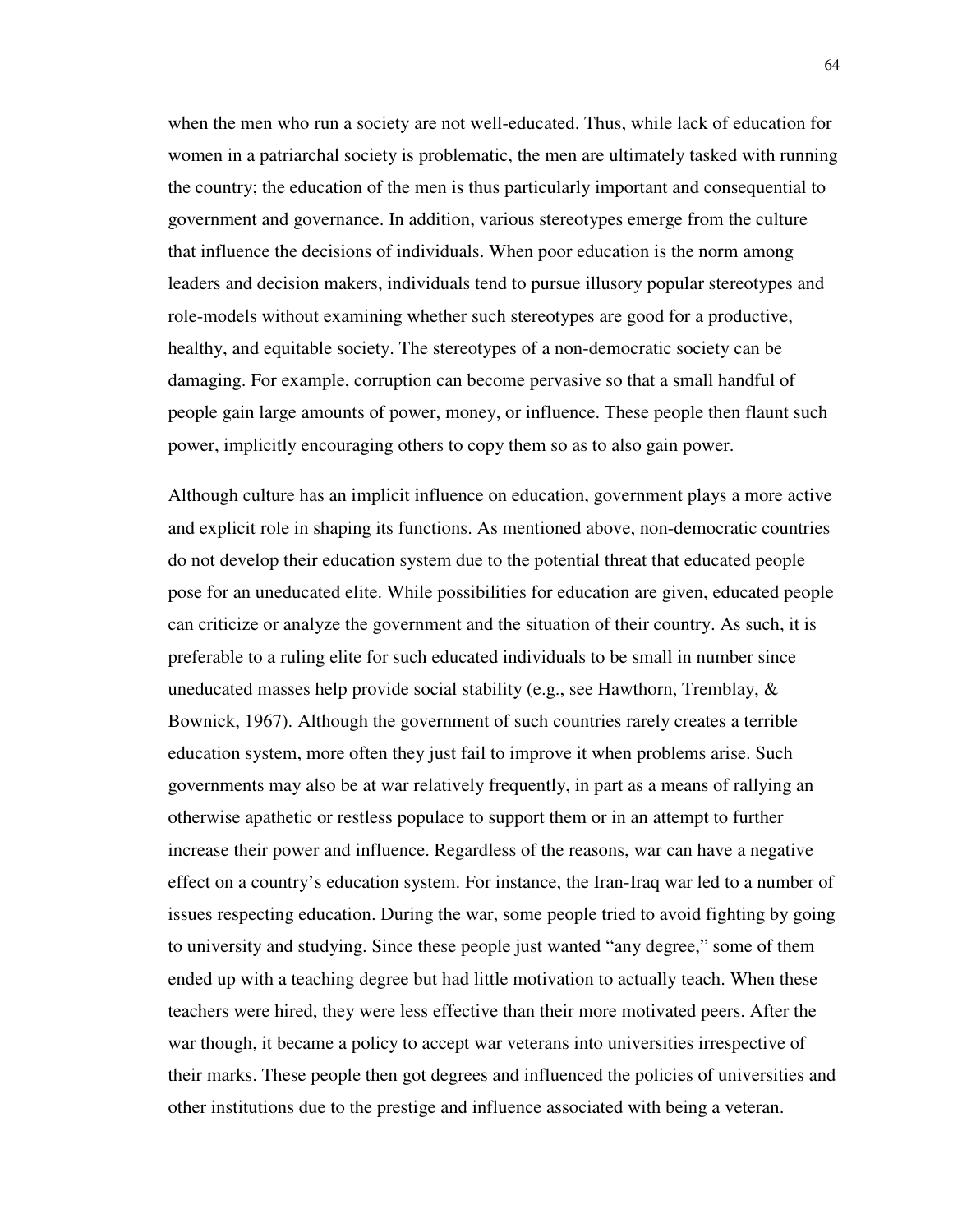Iranian society suffered when some of these individuals used their influence to gain more power and influence, or to provide support for their agendas. When those agendas coincided with government agendas, even more support was provided. In addition, population growth can be encouraged or discouraged by government policy. Increasing population growth puts a larger economic strain on families as well as the education system, which now has to deal with more students. Another policy that can be encouraged or enforced by the government is language usage, particularly in regard to language(s) of instruction. In educational contexts, language-of-instruction policies can create and exacerbate problems for people who have a different native language from the one required in school. In the case of state funded schools, government investment plays a large role in the quality of the facilities and the salaries of teachers, administrators, and other staff. When this funding is too low, teacher salaries will also be inappropriately low. In Iran, this is especially critical as teachers often need multiple jobs in order to survive, preventing them from spending extra time with students. With inadequate funding, schools are unable to hire a sufficient number of teachers so that teachers are often required to do more or teach a greater number of students than they otherwise should. Lastly, the way in which government policies are created and implemented is related to how democratic they are. In a non-democratic approach, policies are centrally created without much consideration of opposing or contrasting views and priorities. As a result, the implementation of these policies may not reflect local problems or issues, and may create more problems than they solve.

At the school level as well similar management problems can arise. The behavior of administrators, in most cases, depends on cultural influences and on government policies put in place to support them. When a top-down approach is used by the government, school administrators often act in the same way. Administrators are thus required to implement a given policy and expect the same of the people beneath them in the administrative hierarchy. In the case of Iran though, the vast differences among the provinces can make this worse. A province containing a Persian minority, or different cultural/ethnic groups than those in the capital province, ends up being required to implement an imposed homogeneous national policy and complaints are simply ignored. An administrator who is not part of the central administration can offer suggestions, but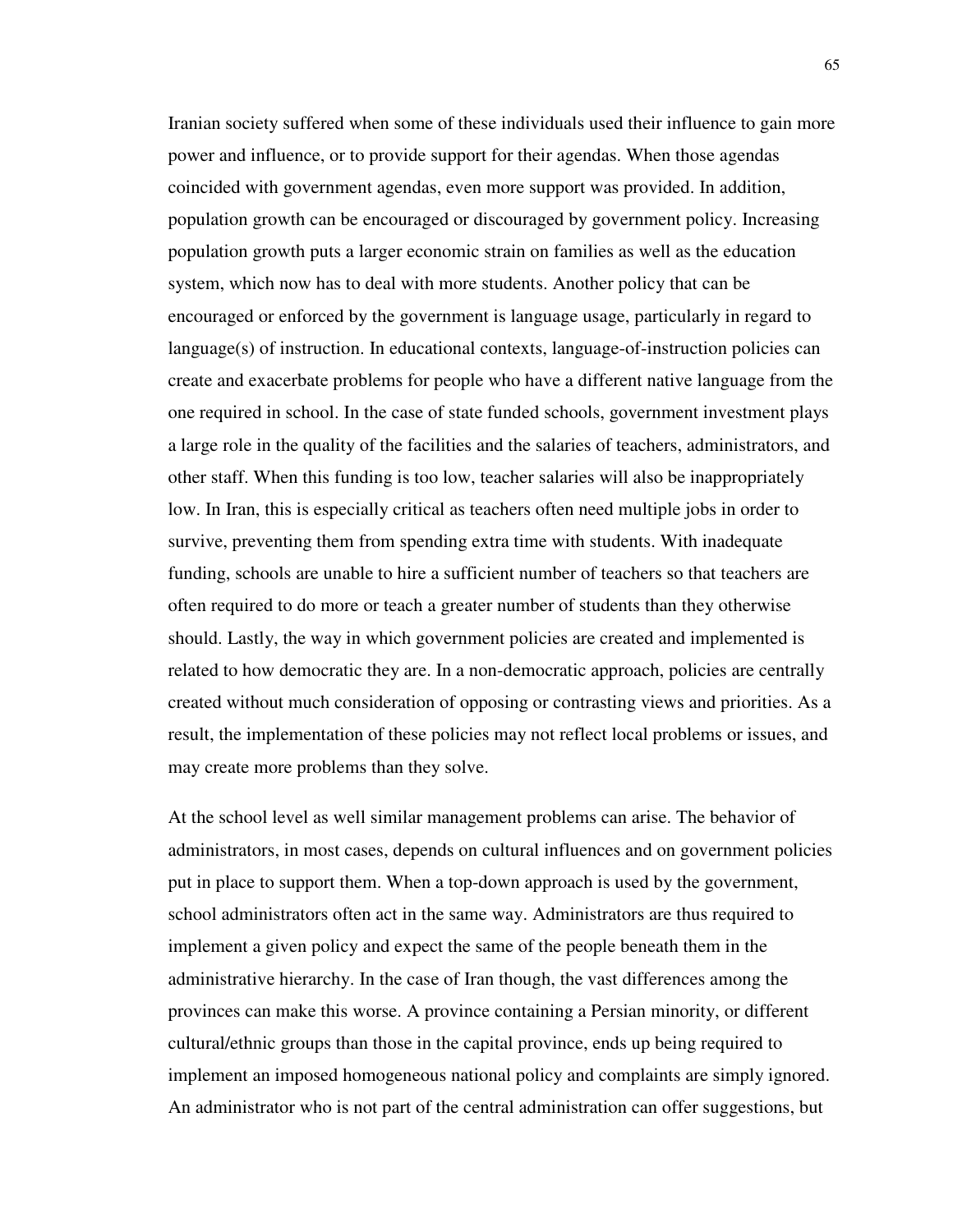they will likely be ignored or passed over as impractical. As a result, administrators end up implementing a policy with which they may completely disagree or which they see as inappropriate for the local circumstances. One such problem is that the administrators have little control over school facilities and materials. They cannot change the course content or curriculum, but merely implement them as given. The attitude of administrators is particularly noticeable when state and private schools are compared. The administrators of the private schools seek parental opinion and advice, and often listen to it or implement suggestions, whereas this does not happen at state schools. Regardless of the school though, there is a strong emphasis on developing the individual. This results in less emphasis on team work, such that collaboration is rarely encouraged or incorporated into the course material. All of these factors combine, especially in state schools, to create a poor relationship between all the stakeholders in a school.

## 6.1 Strategy recommendations

The teacher and administrator participants discussed their strategies for handling students who are perceived as ready to drop out of school. Upon closer inspection of their strategies, it is clear that they lack a systematic approach to preventing dropping out. Teachers individually developed strategies based on their own experiences but complained that they lacked training for handling struggling students. The school advisor, only one per school, was made responsible for handling all struggling students to ensure they do not leave school. In addition, proactive dropout prevention is never the focus of any of these strategies. For example, the administrator only responded once a teacher brought to him a struggling student, and the advisor only responded once a teacher sent a struggling student to him. In other words, no action was performed until *after* a student was already on the verge of dropping out of school.

To remedy this situation, some strategies for preventing dropping out will be briefly discussed. These strategies are those developed in Western countries, but are also applicable to Iran. However, some changes may be necessary before they can be effectively implemented and such changes will be briefly mentioned. Four main categories of suggestions will be discussed, including: 1) increasing school attendance, 2)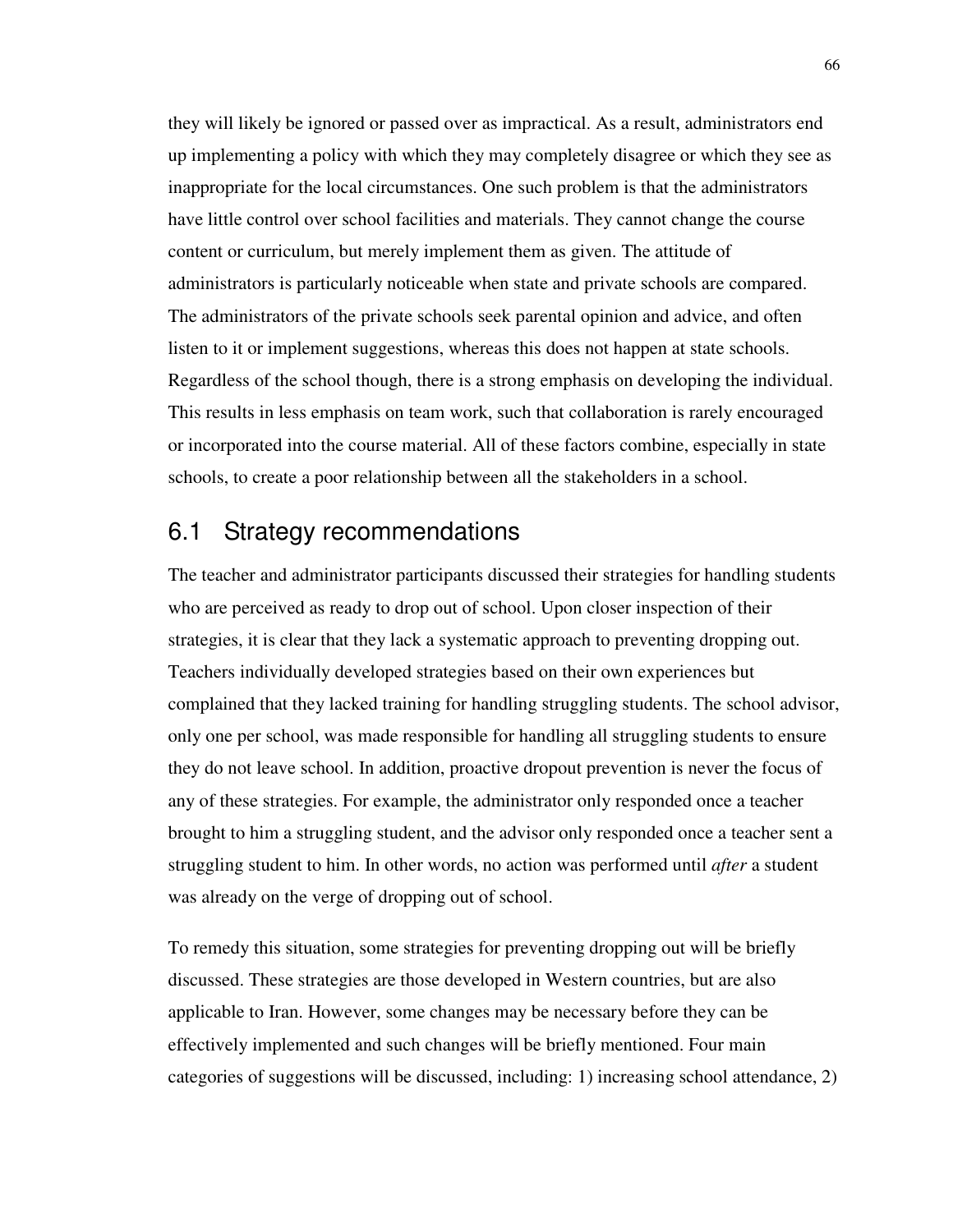motivating underachievers, 3) after-school and within-school programs, and 4) other general strategies.

#### 6.1.1 Increasing school attendance

Most of the research literature on low school attendance, or absenteeism, has focused on its causes or its relationship to academic performance (Corvile, Rayan, & Dalicandro, 1998). Little research has been done to examine methods for improving school attendance (Epstein & Sheldon, 2002). However, three studies will be briefly mentioned that could provide inspiration for teachers and administrators in Iran.

Sturgeon and Beer (1990) examined an attempt to reduce absenteeism through rewarding high attendance with exemption from semester tests. With this policy in effect for 10 years, and no policy beforehand, the results showed a statistically significant decrease in the number of absences after the attendance reward was adopted.

Reid, Bailey-Dempsey, and Viggiani (1996) conducted a study in which girls with academic or attendance problems in junior high or high school were randomly assigned to a control group or were enrolled in one of two programs. One program offered social and educational services to the girls and their families. The other program offered financial incentives for improving school and attendance performance. There was a modest improvement in school attendance from students in both the financial incentive program and case-management program compared to students in the control group. However, similar results were not seen in the following year. Although there was no statistically significant difference in school attendance between students in the financial program and case-management program, higher academic performance was noticed for students receiving case-management services than for students receiving only financial incentives.

Another study was conducted at a large suburban high school (Miller, 2002) to investigate whether student participation in a therapeutic discipline program would improve their attitude toward attendance, increase their attendance, and provide greater insight into solving attendance problems. Students with low attendance were randomly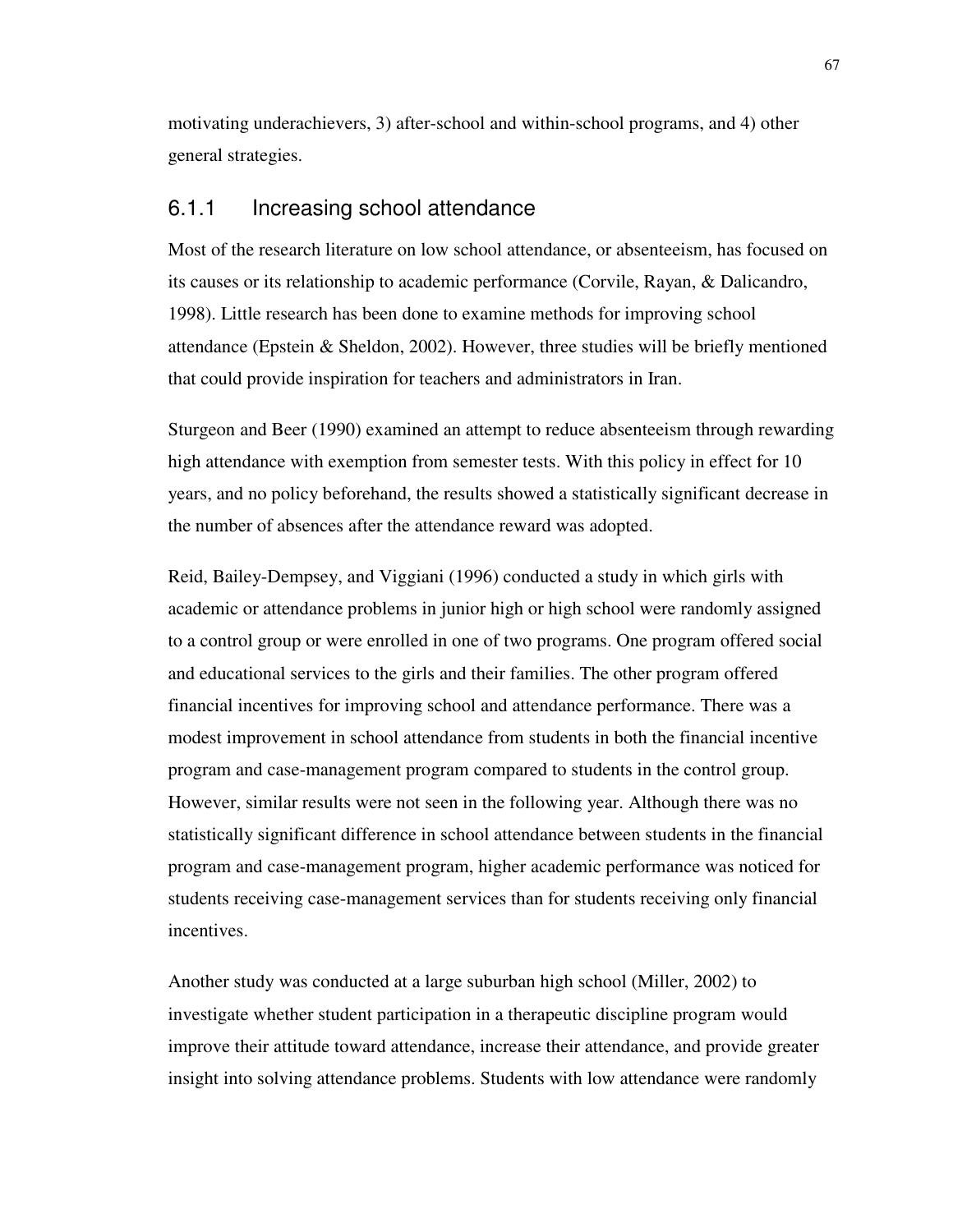assigned to either the therapeutic discipline program or to a control group. Students enrolled in the therapeutic program were required to work through a biblio-therapeutic learning packet and attend a follow-up exit conference with the dean. Students in the control group were exposed to two traditional methods of improving attendance: inschool suspension where students were required to do schoolwork and threatening students with further disciplinary measures. Students in both programs also participated in a written exercise regarding ways they could help solve their truancy problems. The results from this study indicated that students enrolled in the therapeutic program experienced a number of improvements. These students had fewer absences from class and gave more insight into resolving their attendance problems than students in the control group. There was also an improvement in class attendance for students in the therapeutic program.

According to Kim and Streeter (2008), hundreds of thousands of students across the US are absent from schools each day, and more may leave class after being counted as present in the school's attendance records. Teachers, administrators, and staff need to understand the problem of school attendance from a multilevel perspective. An intervention which focuses on individual students may improve their attendance, but is unlikely to have a widespread effect on overall school attendance. Additionally, the problem of school attendance should be viewed as everyone's responsibility. In Figure 2, an effective response is described as a multileveled approach that must involve the school, the family, and the community. Such a multilevel approach is important for Iran, but requires cultural adaptation and change; since right now the family and community are disconnected from the school, in state schools.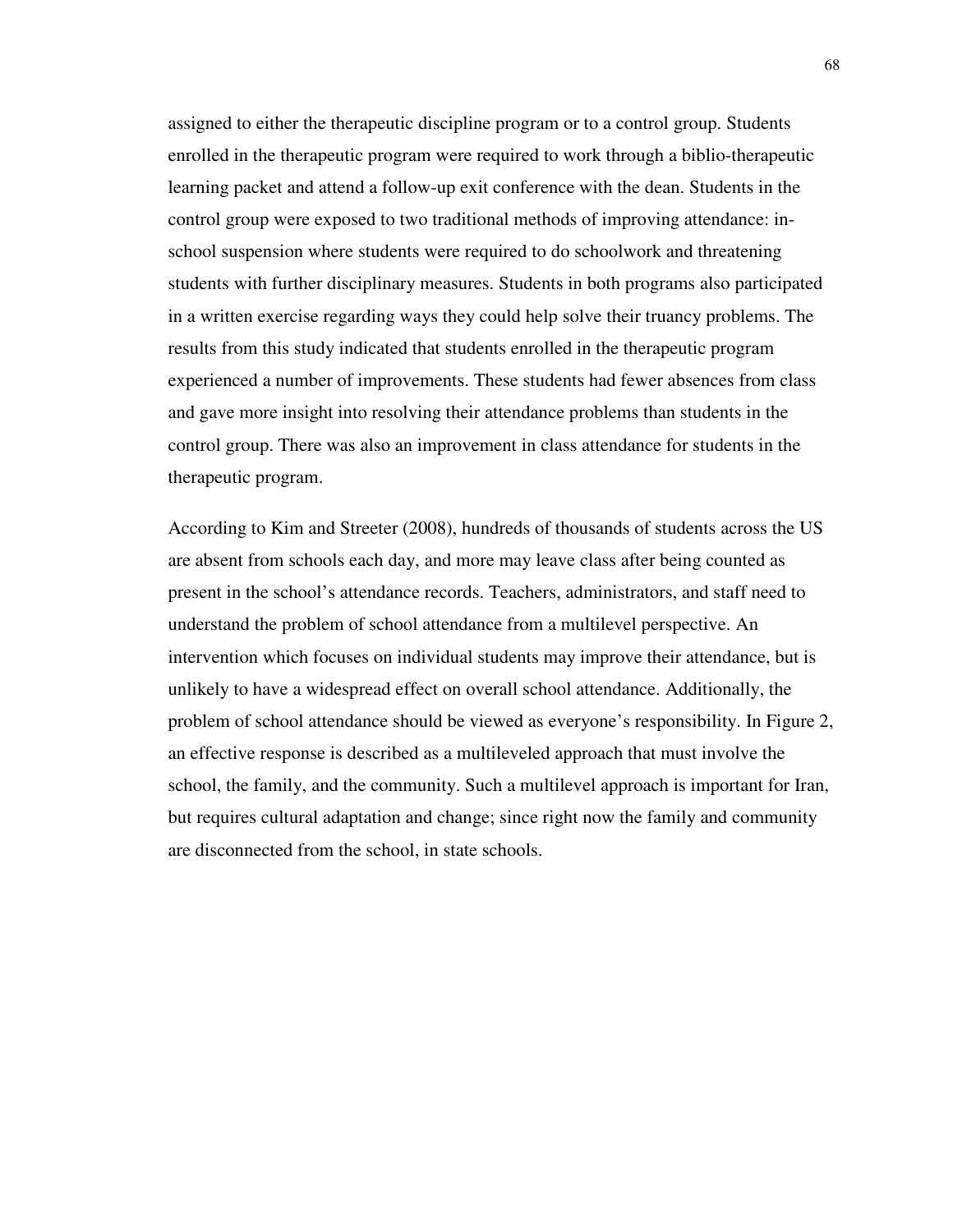

**Figure 2: A Student-Centered Multilevel Approach to School Attendance (Adapted from Kim & Streeter, 2008).** 

Kim and Streeter (2008) mention a number of school climate factors that can result in increased truancy. Of these, several were also identified by the dropout and teacher participants including: lack of flexibility in meeting the needs of students with different cultural experiences and diverse learning styles, attitudes of teachers and administrators, and a curriculum that is perceived as boring, irrelevant, or unchallenging. To address attendance problems resulting from school factors, the school's organizational structure, culture, and curriculum all need to be changed (Epstein & Sheldon, 2002).

One possible solution is to create an environment where students feel invested in their learning and connected to the school. In other words, the relationships between teachers and students need to be improved. This can be accomplished by actively engaging students as part of the school community. Schools can help students feel relevant, important, and involved through seeking and seriously considering their perspectives (Fallis & Opotow, 2003).

A number of student-related factors can also influence their attendance. Some possible factors include drug and alcohol abuse, mental health problems, poor physical health, teen pregnancy and family responsibilities, student employment, and lack of understanding of the long-term consequences of school failure (Kim  $\&$  Streeter, 2008). As identified by the participants, family responsibilities and student employment are two of the biggest individual factors. While North American student problems are often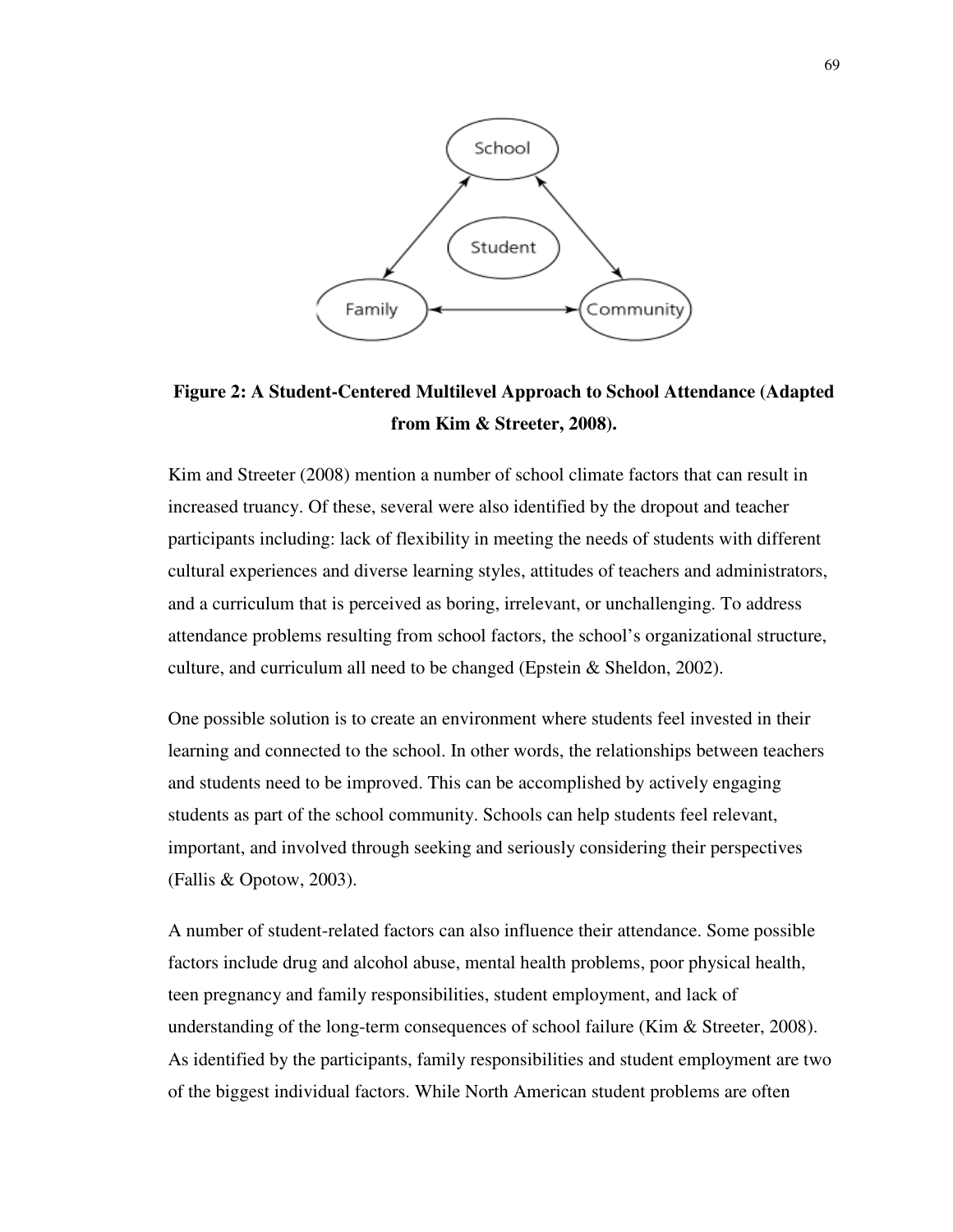anxiety, stress, or self-confidence related (Kearney, 2003; Corville-Smith et al., 1998), in Iran the problem is likely due to the economic situation of the student's family. However, academic problems such as not understanding material are also prevalent. Effective solutions for academic problems may include after-school tutoring and mentoring programs, but these problems must be affordable (accessible) to students.

For school-related strategies, schools should collaborate with families to improve school attendance, as family involvement is integral to reducing school absenteeism (Epstein & Sheldon, 2002). Family problems can enter into classrooms, negatively affecting student attendance and academic performance. Such problems can include unsteady employment, lack of reliable transportation, divorce, and family conflicts. A study by Corville-Smith et al. (1998) compared students who attended school regularly with students who were often absent from school. The study found that absent students perceived their families as being less accepting of them, less consistent and effective in discipline, more conflicted and controlling, and ultimately less cohesive. Schools can help to connect families with appropriate social services or other resources so as to reduce family problems. As a result, this will improve student attendance and performance. Epstein and Sheldon (2002) provide a list of three effective family strategies available to school-based practitioners, including: communicate with families when students are absent, hold workshops for parents, and visit the homes of students. This requires a cultural change, or it could just be a policy change. For instance, male teachers often do not visit the home of students because this is socially inappropriate. However, women could be hired as teachers and visit the parents along with a male teacher or male administrator from the school. This would be perceived as less socially inappropriate.

### 6.1.2 Motivating underachievers

As a practitioner with numerous years of experience, Coil (2007) has suggested a number of strategies which teachers can implement to help motivate underachieving students. Of these strategies, the following are those most relevant and most applicable for teachers in Iran: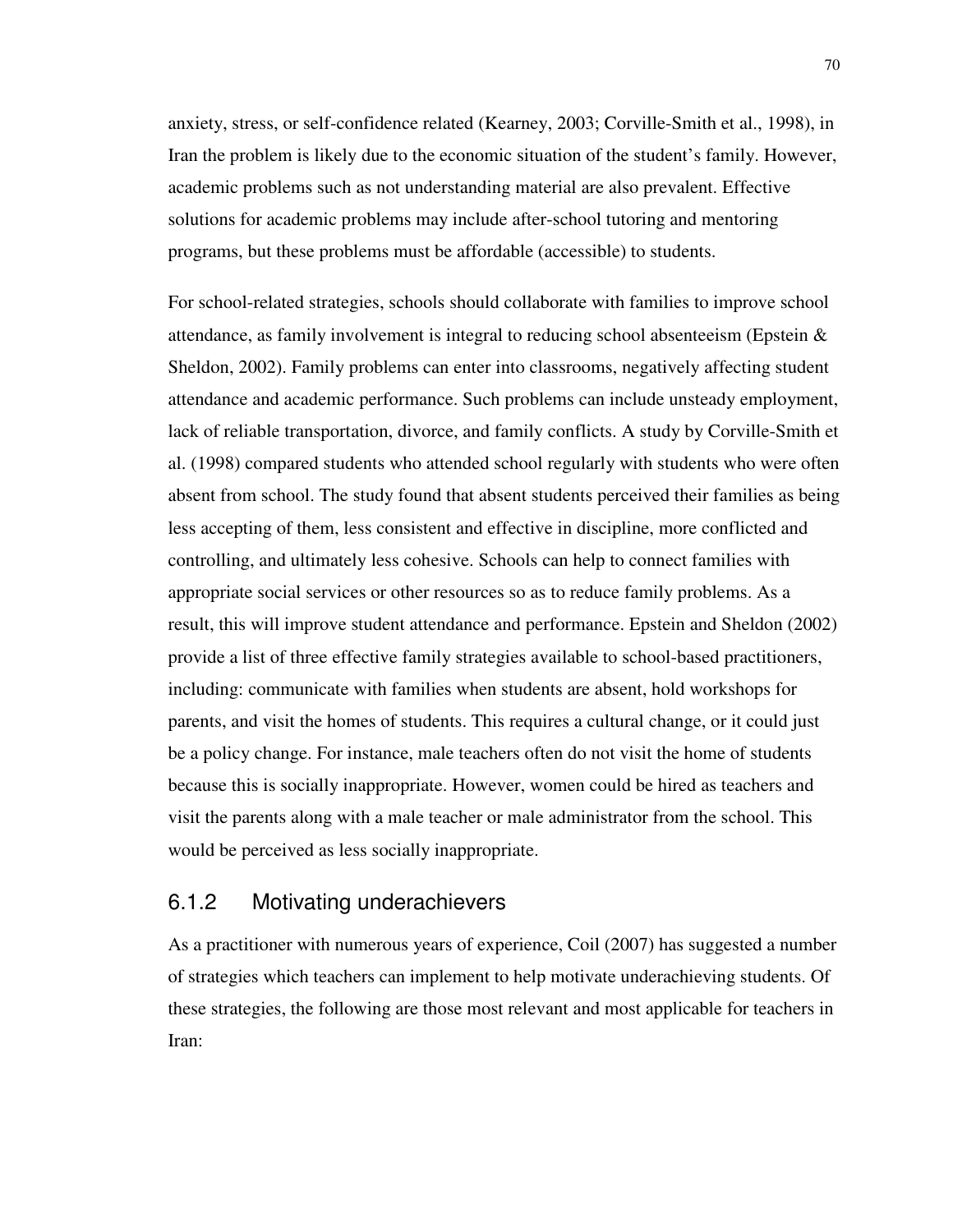- Remain in contact with parents, so that there is frequent communication regarding the status of their child. This is something apparently done in Iranian private schools, but is not performed in state schools.
- Show students how success outside of school is connected to performance inside school, using actual examples of former students. One of the teacher participants suggested this is something that he prefers to do, but it would be beneficial for more teachers to do this.
- Help students to identify their strengths and encourage them to develop their strengths rather than focus on their weaknesses. Encourage students to discuss and think about success and failure, helping them to identify and address issues and fears that prevent success. Iranian teachers more commonly just punish students for academic or behavioral failures, and changing this to instead work with student may be quite beneficial.
- Work with students to identify and develop organizational and study skills. Practical and realistic examples should be used so that students can actually learn and develop such skills.
- Use different methods and settings of instruction, both in groups and individually, as is appropriate for the learning goals and outcomes. As well, use different methods for assessing student performance rather than only providing written exams.
- Collaborate with other experienced teachers to develop strategies for working with underachieving students. The teacher participants complained that they are not trained for working with such students, and thus they rely on their own experience. Hence, they could also benefit from learning from the experiences of other teachers.

There are also several strategies that Coil (2007) has suggested for parents to help motivate underachieving children:

• Emphasize what your child has learned from an activity, including what was learned from mistakes rather than solely focusing on the mistakes they made. This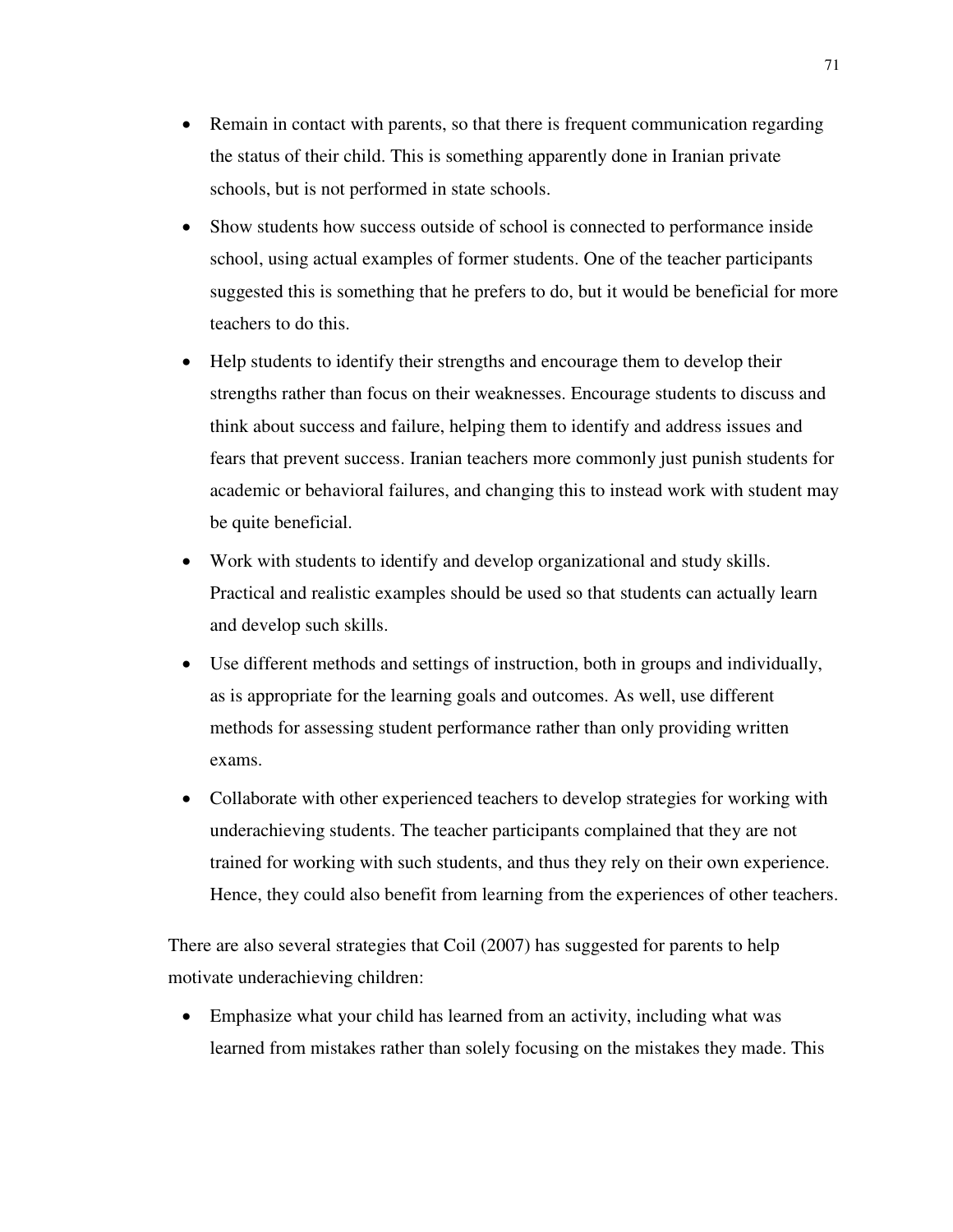is more important for an educated family, since an uneducated family may not know enough about the activity.

- Know your child's areas of interest and use these as encouragement for success in school. Sharing these areas of interest with teachers can also provide teachers with ideas on how to motivate your child.
- Discover your child's academic weaknesses and develop ways to make learning in that area fun. Irrespective of the education level of the parents, they should be able to identify strengths and weaknesses. However, uneducated parents may need to more frequently communicate with teachers or other educated individuals in order to develop ways of making learning fun.
- Encourage your child to teach a younger child. As well, find an older child or mentor to work with your child in subjects of interest or difficulty.
- Remain in contact with teachers and work with them to help your child remain motivated. This is especially important for parents who have too little education to help their child academically.

#### 6.1.3 Within-school and out-of-school programs

A variety of programs or approaches have been developed to help reduce student dropouts or to assist students in re-enrollment. Although these programs have primarily been developed in and for Western countries, many of them could be adapted for Iran. Four programs will be briefly discussed.

The first program is Promoting Alternative Thinking Strategies (PATHS), a comprehensive program for elementary-school-aged students that aims to promote social and emotional competency, reduce aggressive and disruptive behavior, and enhance the educational process (Kusche & Greenburg, 1994). This program is a multi-year curriculum of systematic lessons, instructions, and materials for teaching students: social competence, positive peer relations, interpersonal problem-solving skills, emotional literacy, and self-control. The curriculum also includes information and activities usable with parents, though the curriculum is intended for use in a school or classroom setting. Long-term studies have shown that PATHS is effective at reducing behavioral risk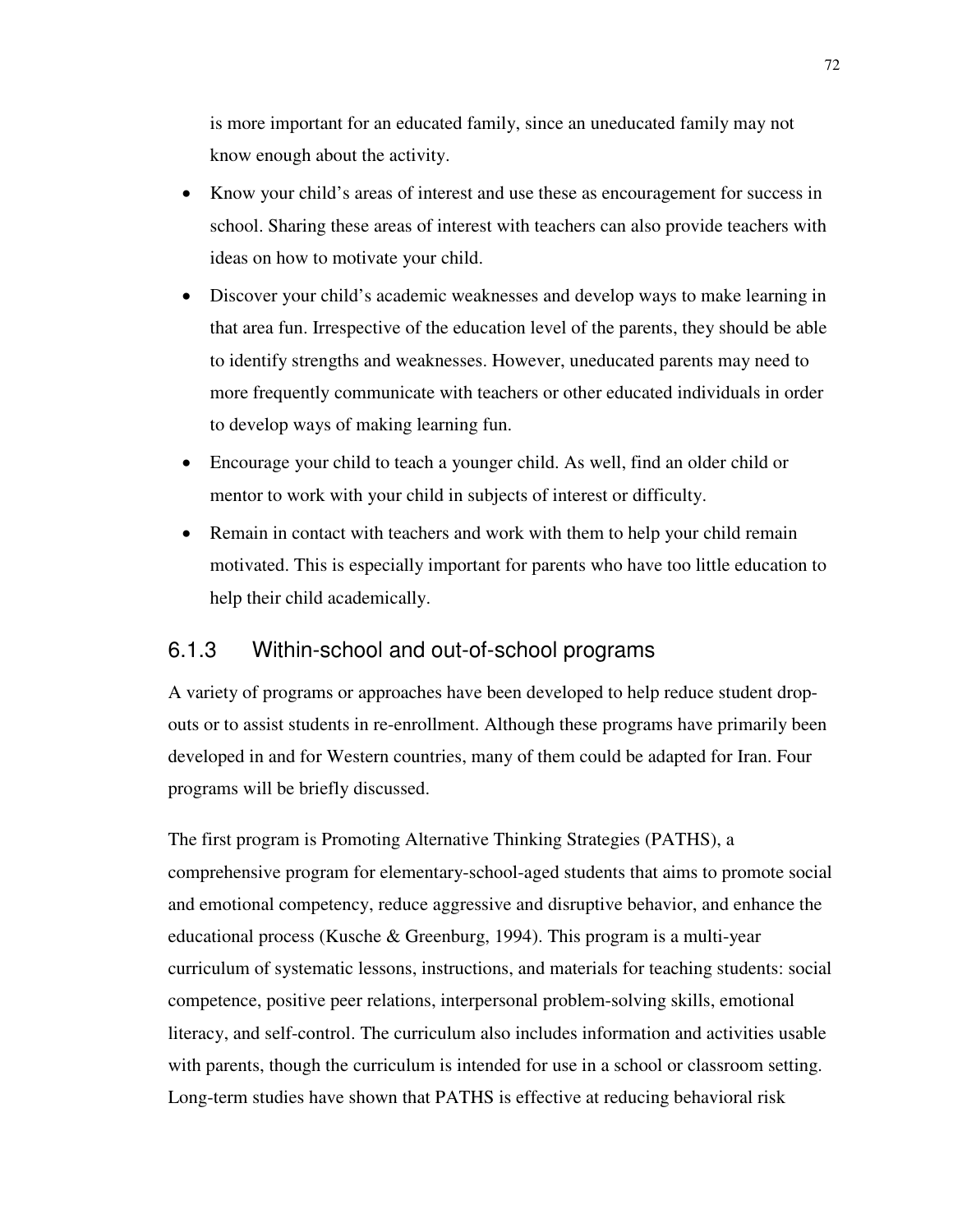factors and improving protective factors (Kam, Kusche, & Greenburg, 2004). Such a program would be beneficial for assisting students with social problems they may experience, bullying being one of them.

The second program is Family and School Together (FAST), a set of preventive and early intervention after-school programs which are meant to involve parents and the community in keeping students safe and in school (FAST, 2012). FAST is divided into five programs, each for a different age group. These programs have a number of aims, including: connecting parents and children to their schools and communities, helping parents to build personal success attributes in their children, promoting community service, preserving classroom time through school-focused and extracurricular parental involvement, building skills and positive attitudes in children through experiential learning, and keeping capable parents as the primary agents for protection of their children. This is an example of a program that tries to include families and communities in the education system.

The third type of program is home visits. These have been used in the United States for many years. Home visiting programs have the same goal of helping children through helping their parents. Most home visiting programs have trained their practitioners to interact with parents, training and encouraging them to work with their children (Gomby, Culross, & Behrman, 1999). Thus, practitioners do not directly interact with children. Parents could be helped in a direct manner, such as coaching to help them help their children with homework, and in an indirect manner, such as providing parents with emotional support or job training. As the focus of home visiting programs is on the families, practitioners try to involve both parents in the services. However, these services have traditionally worked better with mothers than with fathers. Most home visiting programs focus on prevention, as they operate under the belief it is best for families to influence children when they are young. Problematic behaviors that begin when a child is younger become very difficult to change as the child ages, whereas good behaviors that are cultivated at a young age can progress and improve throughout the child's life. Therefore, these programs aim to prevent individual problems, such as low-birthweight babies and learning delays, but also family-related problems such as unnecessary reliance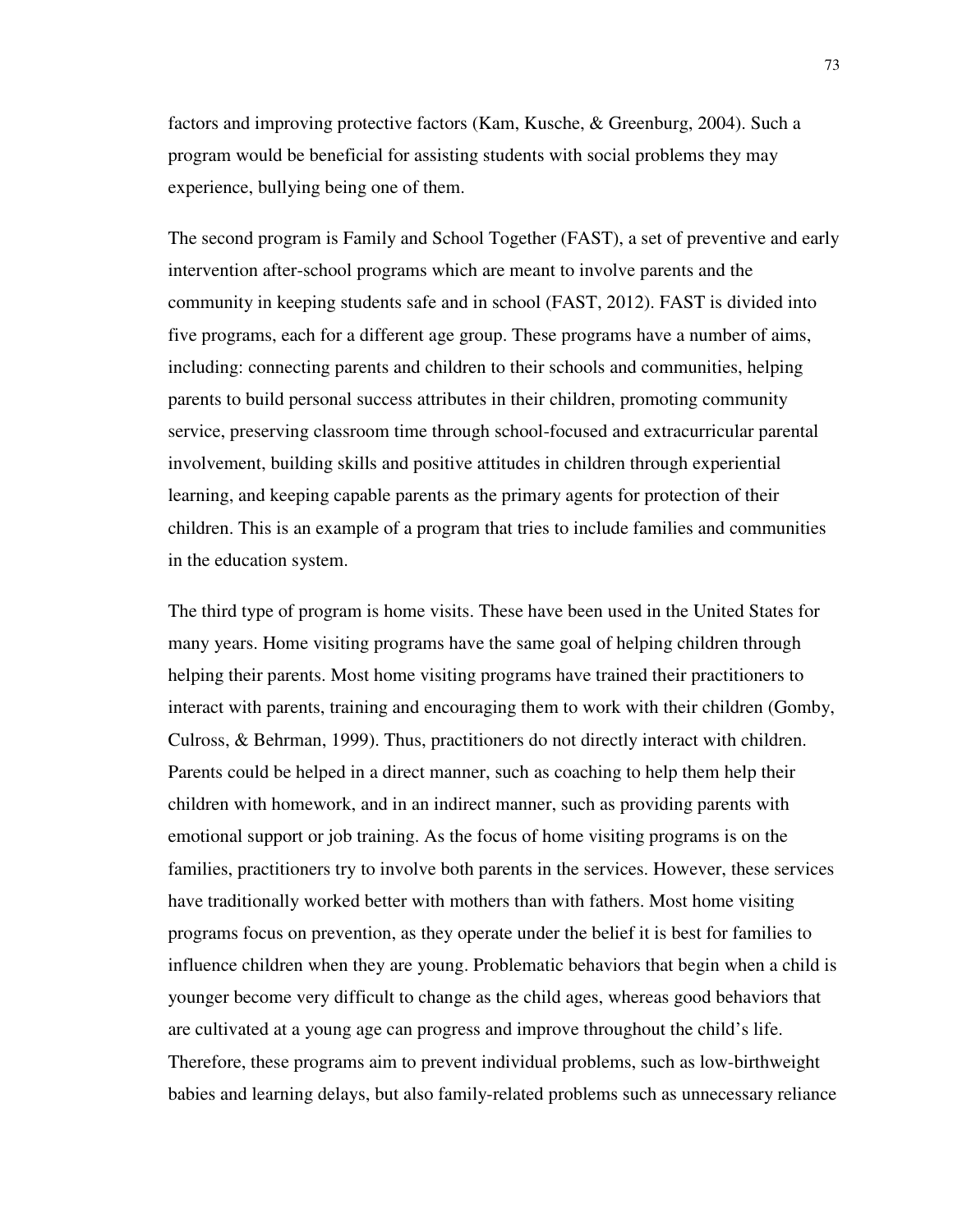on public assistance and child abuse. Although this program is important, social stigma in Iran may make this more difficult to actually implement. However, home visiting programs could have trained practitioners who may not necessarily be teachers and who work with multiple parents and family. Elimination of social stigma could also be performed through educating the parents in the purpose of this program, the purpose of the practitioners, and make the program more universal.

The fourth program is Parents and Peers as Leaders in School (PALS), developed at the University of Illinois at Chicago by Atkins, Mckay, Abdul-Adil. It is intended to act as a mental-health service for youth that provides individualized treatment within their school setting, being both flexible and coordinated. According to Franklina et al. (2008), "the PALS model emphasizes the need for systematic assessment of child mental-health difficulties and identifies factors that contribute to these at school and in the after-school environment. The model also specifies the need to involve teachers and adult caregivers in the systematic assessment of intervention needs" (p. 81). Recipients of this service are both children and adolescents, but PALS is specifically designed for those youth who might not be involved in mental-health care due to a variety of problems. Since PALS is a school-based program, and children spend the vast majority of their time in school, it provides an excellent opportunity to reach children in out-of-home placements. Therefore, if there is an effort to provide mental-health care that is coordinated between schools and care providers, there is a greater chance that systematic and synchronized care will be provided to children in out-of-home placements. Although mental health problems could easily exist in Iran, families and schools are so uninformed and unable to collect relevant data that these problems cannot be addressed. Especially in low socioeconomic regions, psychologists are not seen as positive or helpful individuals, making it far more difficult for them to provide support to others.

#### 6.1.4 Essential strategies for reducing student attrition

Schargel and Smik (2009) suggested fifteen strategies that lie at the heart of efforts to solve the problem of student attrition. These strategies are divided into four basic but interconnected topics.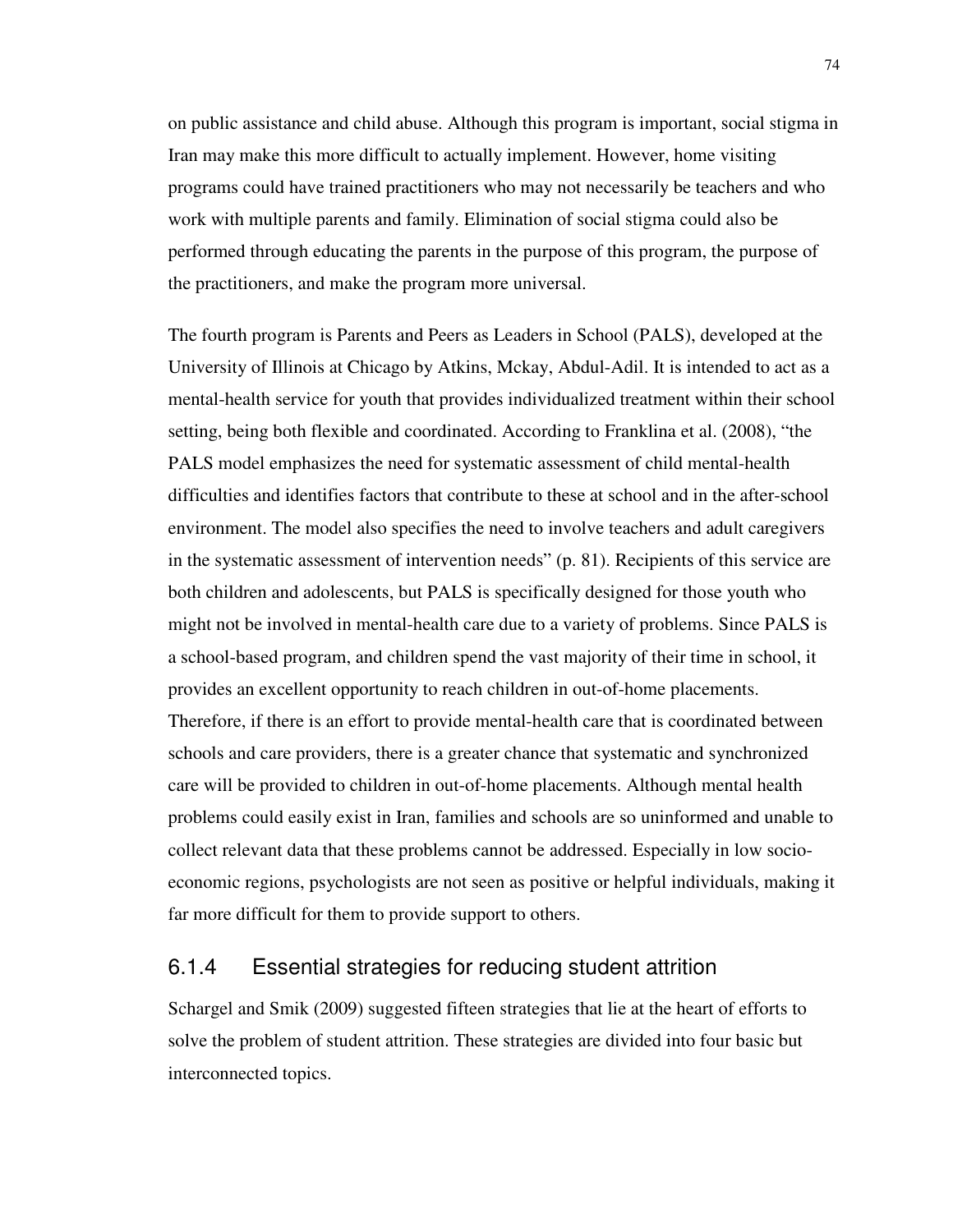First, early invention is necessary. Most school improvement programs should begin with a comprehensive family involvement initiative. Family involvement has a direct positive effect on children's achievement, and is the most accurate predictor of success in school. Family childhood education works to provide the best possible classroom instruction from the beginning of a child's school experience. As well, programs should be included to help low-achieving students improve reading and writing skills.

Second, some basic core strategies are needed that continue the work done with early intervention. These strategies promote opportunities for bonding with adult role models and to engage in learning opportunities outside of the classroom. One strategy is service learning, which connects meaningful community-service experience with academic learning. Another is alternative schooling, which provides a potential dropout a variety of options that can lead to graduation. Mentoring is another strategy that provides a caring, supportive relationship between a mentor and mentee based on trust. Out-of-school enhancement is another possible strategy that can eliminate information loss and inspire interest in a variety of areas.

Third, no sustained and comprehensive effort to keep students in school can afford to ignore what happens in the classroom. Thus we need better teachers and an education system that increases students' motivation in the following ways. One is through professional development, where educators learn to work with youth at high risk of academic failure. Another is openness to diverse learning styles. Yet another is using instructional technologies, since technology can deliver engaging instruction and provide motivation. However, technology may be beyond the budget of most schools. Individualized learning is another possibility, with a customized program is created for each student, allowing for flexibility with the instructional program and extracurricular activities.

Lastly, no strategy to reduce student attrition will be successful in isolation of the wider community. Four strategies can help to establish a stronger connection between schools and their community. The first strategy is systemic renewal, which calls for a continuing process of evaluating the educational system. The second strategy is community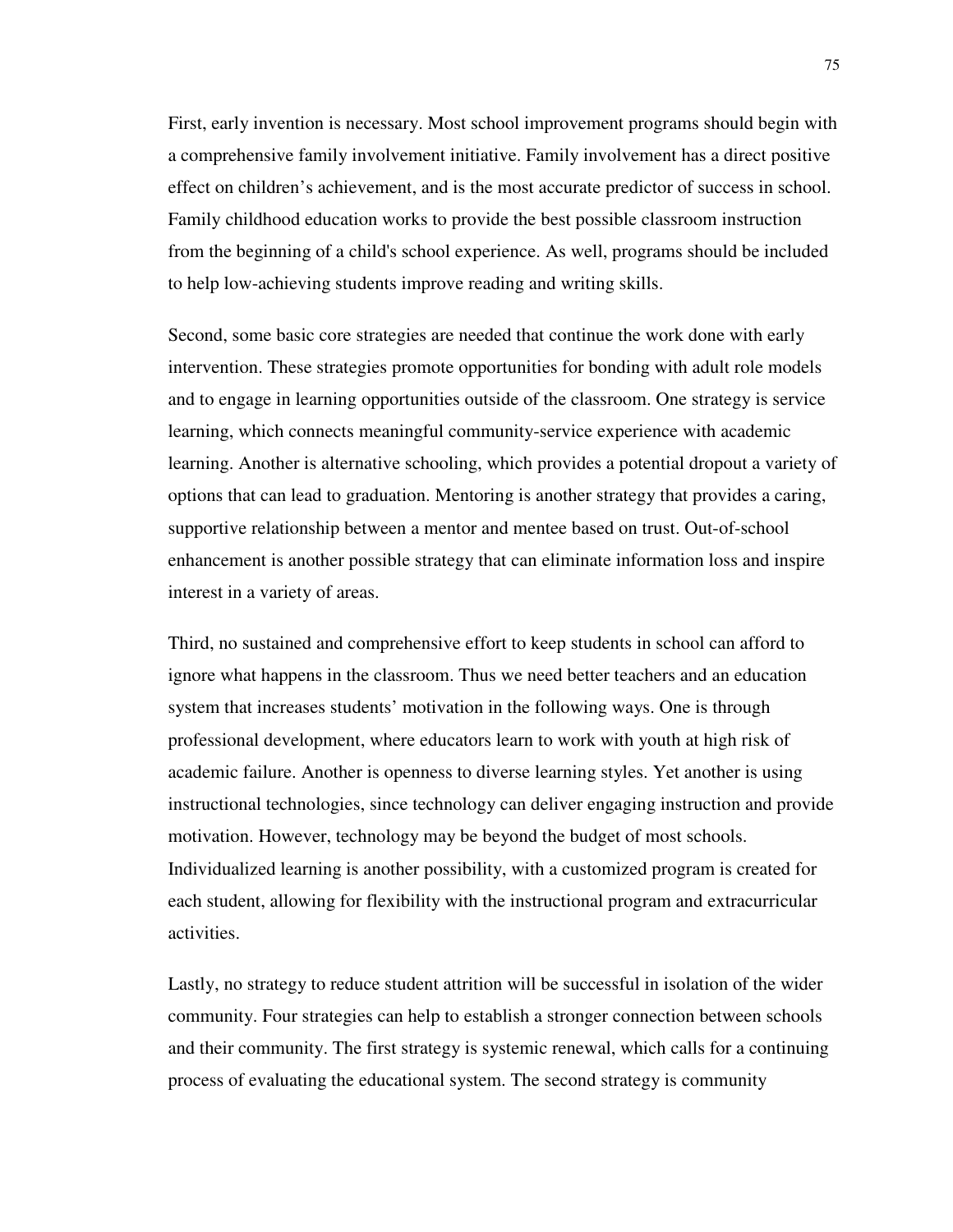collaboration, which encourages people to support to the school, creating a caring environment where youth can thrive and achieve. The third is career education and workforce readiness, which is essential for all students to prepare them for the larger demands of today's workplace. Although a number of students may already be working, and thus understanding the value of their education with respect to work may be more valuable. Finally, the fourth is conflict resolution and violence prevention, which addresses potential violence as well as crisis management.

### 6.2 Closing comments

Given these problems, a number of solutions can be suggested for Iran and perhaps for countries with similar political, religious, and educational contexts. It is first necessary for these countries to look to other areas or sources for inspiration, and learn how to adjust, adapt, or accommodate those ideas for their own country. A more democratic approach would likely help with such adjustment and implementation, since feedback from all of the participants gives a vision shared among participants of how educational policy in the context studied might be more effective. In addition, a more global approach could help a country and its citizens better integrate into the global society. This integration allows citizens to take advantage of the various benefits of being part of a global society while educating them with regard to various disadvantages so they are better able to deal with those. A more democratic approach in other aspects of society at large may also be important, including and especially within the administration and culture of schools. An important step toward a more democratic approach would be to better respect minority languages in education. If only one language is accepted, but other language groups are major constituents of local and provincial populations, then it should be important to respect those other languages and have policies that can help to better include people who speak those languages in the operation schools and of the country. However, being more democratic is not sufficient to eliminate these problems. Democratic countries still experience problems of school dropouts, socio-economic inequality, class-related barriers, and so on. Becoming more democratic in approach and attitude though may help to identity problems and make it easier to effectively implement solutions.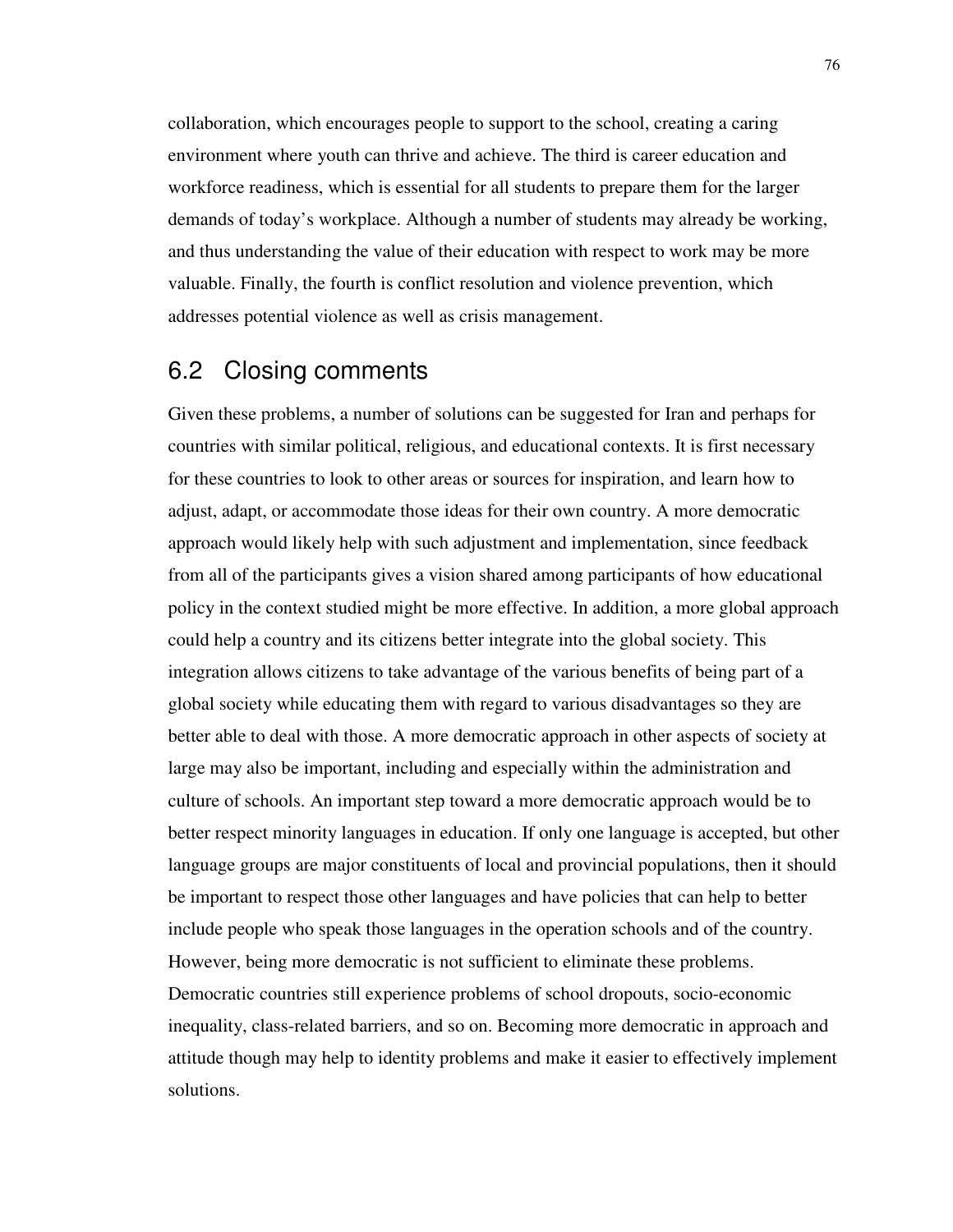Another solution can be to engage in curriculum reform, so that more practical and relevant courses are taught. Greater availability of library resources and laboratories can greatly improve the quality of these courses, though such inclusion may require greater investment. For Iran though, effectively addressing the problem of low teacher salary is especially important so that teachers can focus on their main job of teaching. While government involvement through greater investment is necessary, this need not be purely monetary investment nor should it be restricted to schools. Other programs to assist poor families may greatly reduce the dropout rate among boys without requiring increases to the funding of schools. Regardless of funding though, there needs to be a political will to reduce the dropout rate. Without concern for improving quality or standards of performance of students, increased investment may have no benefit towards the actual quality of the education system. Dropout issues are not specific to any one grade or course, but are an accumulation of many problems. For example, a student who drops out in grade 9 did not just have trouble in that grade but likely experienced many problems throughout multiple previous grades and courses. Thus, it is necessary to improve the motivation of students and support struggling students as early as possible in their school career.

Although this study may be very useful for comparative research in education, it does have some limitations. Aside from the limitations of a case-study approach discussed in Chapter 3, three other major limitations exist. First, the small number of participants, while acceptable for a case study, is problematic for generalization. This is especially true in the case of the administrator, as only one was interviewed. While the purpose of the study was not to gather information for generalizations, the ability to generalize from this study may be limited. Second, the purpose of this study was to focus on the East-Azerbaijan province of Iran. The demographics of this province are quite different from other provinces; therefore, a study such as mine may be limited in the ability to foster understanding of other areas of Iran and other areas of the Middle East. Again, this is a generalization problem. Third, there may be bias in the questions asked and the analysis of the responses from me due to my background. My background is from this province of Iran, in which I was born, raised, matured, and worked. As such, this background helps to develop an effective and deep understanding of the province and its context. Yet, it also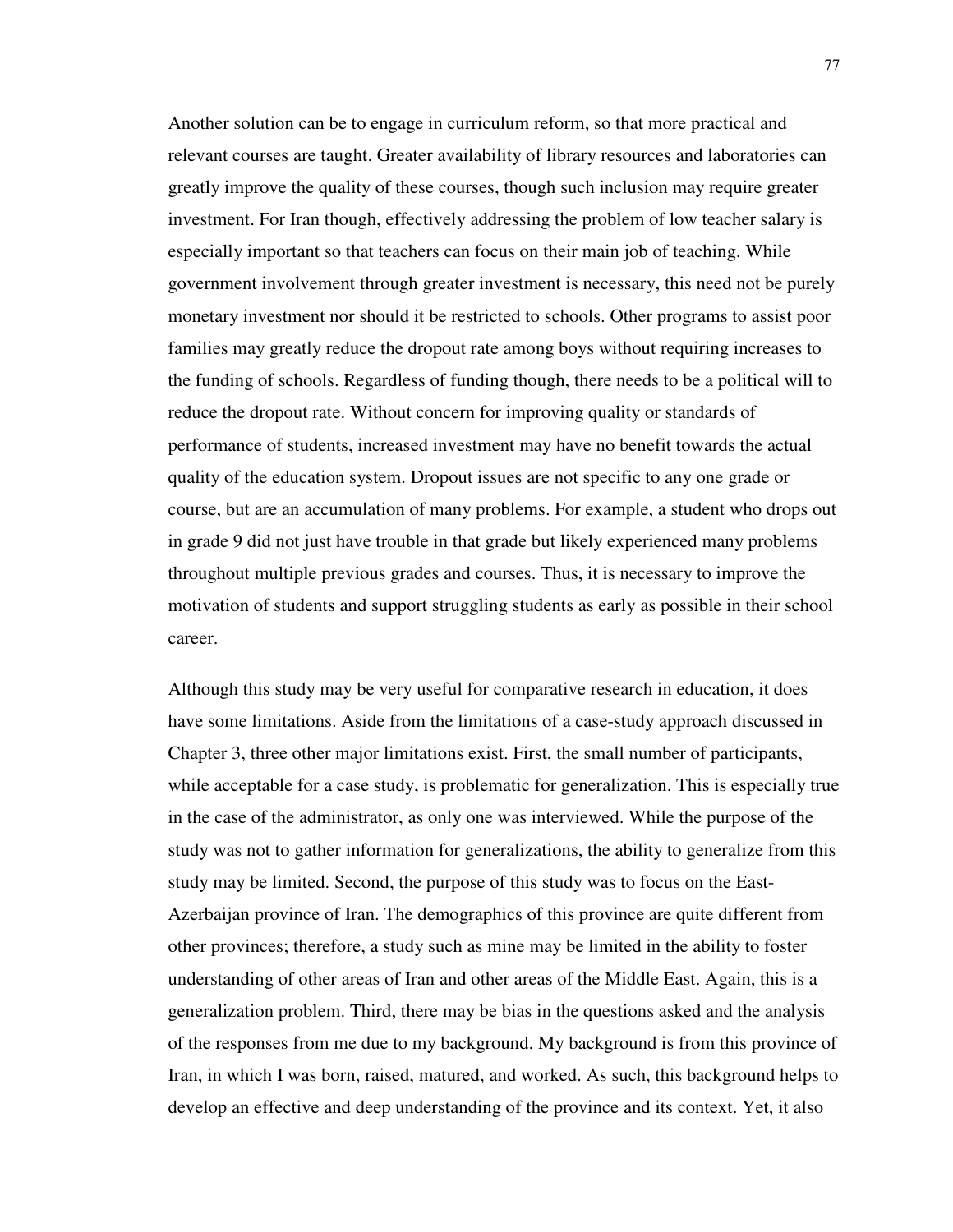biases me against other viewpoints or interpretations, since I lack the perspective of an outsider.

The limitations of prospective arising from my background raise an issue for future research. It would be quite beneficial to have others conduct similar research in the same area of Iran, but who lack my insider perspective. Such research would aid in understanding and potentially clarifying any insider bias on my part that colour the results of this study. As well, case studies conducted by researchers from other countries, as practically difficult as this may be, would give other perspectives and potentially interesting results. In addition, other categories of stakeholders could be interviewed. For instance, ministry or government officials may provide interesting observations of the dropout problem in various parts of Iran and of Iran as a whole. These other stakeholders may also provide opinions about the degree to which and ways in which dropping out is a problem for Iran and what strategy the government may and should have, if any. Finally, another possible direction of future research would be to compare the situation of state schools with private schools, to understand their advantages and drawbacks. For instance, parents of students in private schools are kept informed of the students' progress despite this kind of connection being absent or socially-ostracized among parents of students in state schools. Hence, a deeper comparison may provide insight into whether there are strategies within the school that can be performed or whether wider social and cultural change is needed in order to improve the education situation.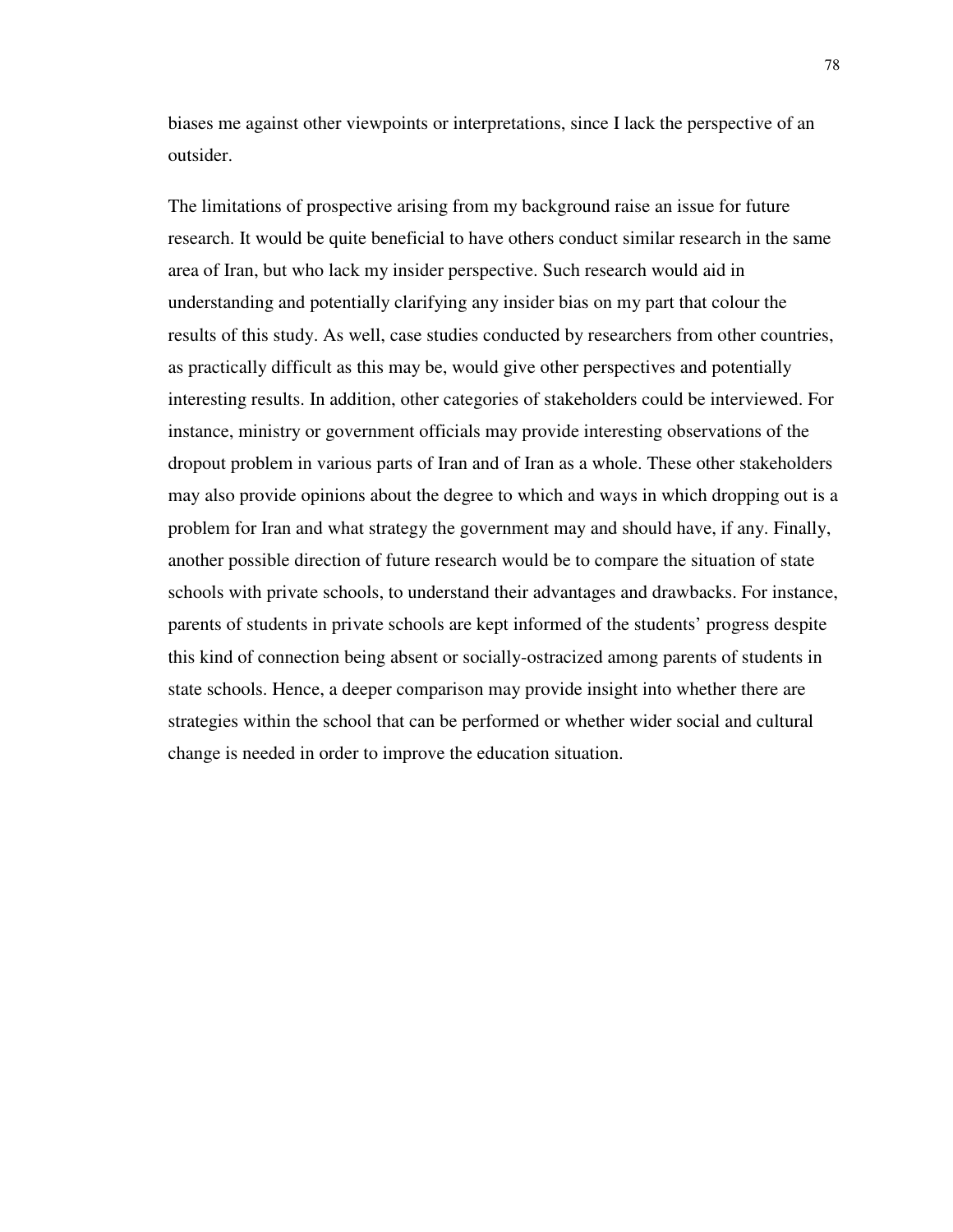## **Endnotes**

1. Ahmed, 2001; Bouzari, 2002; Farastkhah, 2000; Farastkhah and Mokhtari, 2001, Fathi, 1985; Keddie and Matthee, 2002; Jackson, Malcom, & Thomas, 2011; Mehran, 1991, 1999; Nashat and Beck, 2003; Qasmi, 2006; Rezai-Rashti, 1977, 1989, 2004, 2005, 2006a, 2006b, 2007a, 2007b, 2007c, 2008a, 2008b, 2010, 2011a, 2011b; Rezai-Rashti and James, 2003, 2009; Rezai-Rashti and Moghadam, 2010; Rihani, 1993; Shavarini, 2005; Shavarini and Robison, 2005.

2. Ascher, 1987; Borger and Cioffi, 1970; Central Intelligence Agency, 2009; Gabler, 2010; Graber et al., 1996; Gurian, 2006; Haycock and Huang, 2001; Jordan and Cooper, 2003; Lamb et al., 2011; McCaul et al., 1992; Mariampolski, 2001; Milliken, 2007; Pytel, 2006; Richards and Megan, 2009; Sadker et al., 2009; Seetharamu and Devi, 1985; Schargel and Smink, 2001; Winch, 1964.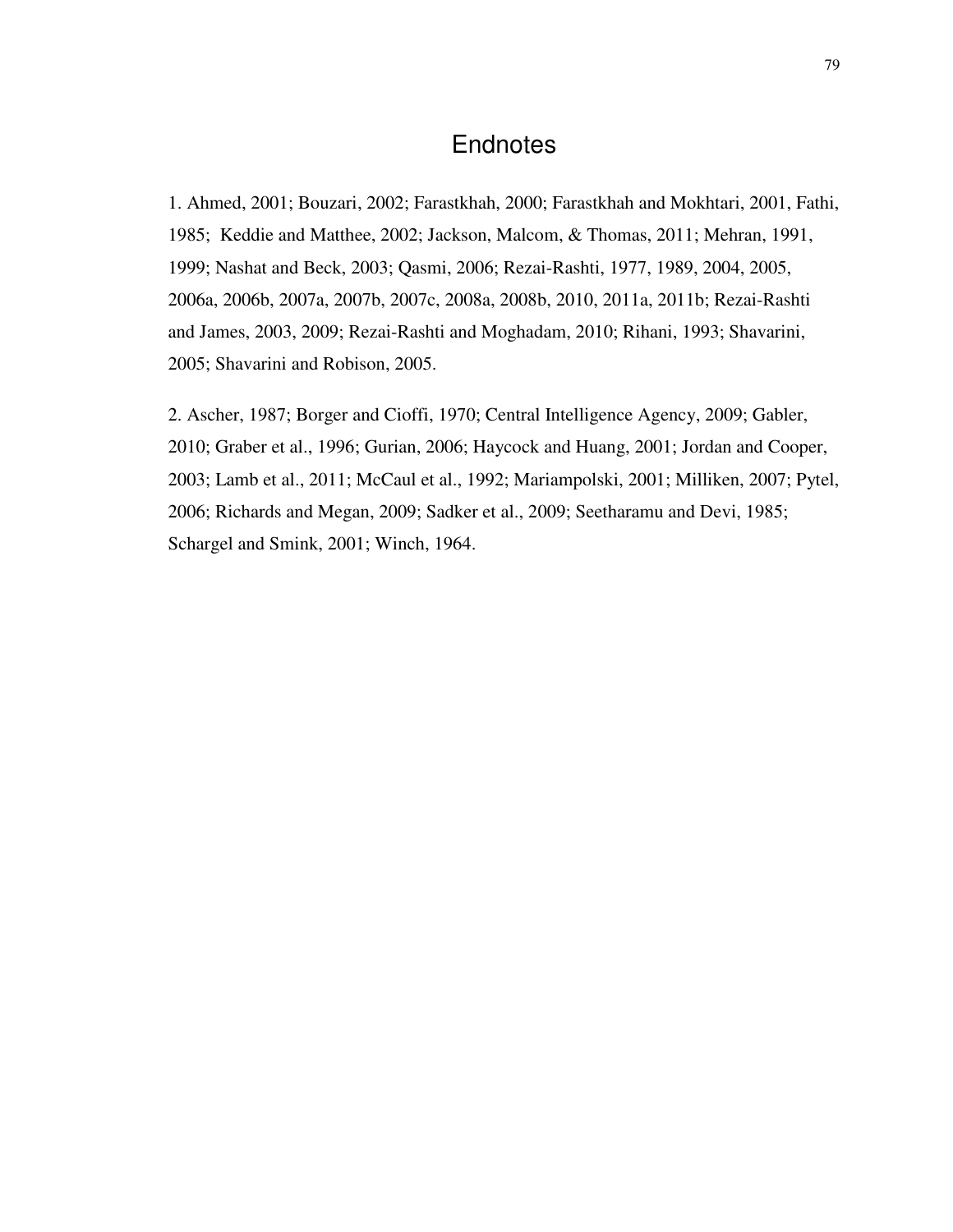### References

Ahmed, N. (2001). *Liberation of Muslim Women*. Delhi, India: Kalpaz.

- Alexander, K. L., Entwistle, D. R., & Horsey, C. S. (1997). From first grade forward: Early foundations of high school dropout. *Sociology of Education*, *70*, 87-107.
- Allensworth, E. M., & Easton, J. Q. (2005). *The on-track indicator as a predictor of high school graduation*. Chicago, IL: Consortium on Chicago School Research.
- Allensworth, E. M., & Easton, J. Q. (2007). *What matters for staying on-track and graduating in Chicago public high schools: A close look at course grades, failures and attendance in the freshman year.* Chicago, IL: Consortium on Chicago School Research. Retrieved from http://ccsr.uchicago.edu/publications/what-matters-staying-track-and-graduatingchicago-public-schools
- Alliance for Excellent Education. (2002). *Every child a graduate: A framework for an excellent education for all middle and high school students.* Washington, DC: Author.
- Aloise-Young, P. A., & Chavez, E. L. (2002). Not all school dropouts are the same: Ethnic differences in the relation between reason for leaving school and adolescent substance use. *Psychology in the Schools*, *39*, 539-547.
- Arnove, R. F. (2007). Introduction: Reframing comparative education: The dialectic of the global and the local. In R. F. Arnove & C. A. Torres (Eds.), *Comparative education: The dialectic of the global and the local*. Lanham, MD: Rowman & Littlefield.
- Ascher, C. (1987 June). The ninth grade—A precarious time for the potential dropout *(ERIC Digest, 34).* New York, NY: ERIC Clearinghouse on Urban Education. Retrieved from http://www.ericdigests.org/pre-926/ninth.htm
- Asselin, M., & Bourret, G. (2003, November 3). Les difficultés scolaires des garçons Débat sur l'école ou charge contre le féminisme? [The academic difficulty of boys – Debate on the schools or a charge against feminism?] Montréal, PQ: Le Devoir. Retrieved from http://www.ledevoir.com/non-classe/39689/les-difficultesscolaires-des-garcons-debat-sur-l-ecole-ou-charge-contre-le-feminisme
- Atkinson, P., & Delamont, S. (1995). Bread and dreams or bread and circuses? A critique of "case study" research in education. In M. Shipman (Ed.), *Educational Research Principles, Policies and Practices* (pp. 26-45). Philadelphia, PA: The Falmer Press.
- Balfanz, R., & Herzog, L. (2006, March). *Keeping middle grades students on track to graduation: Initial analysis and implications.* Retrieved from http://graduationtown.org/sites/default/files/Johns Hopkins Middle School Factor.pdf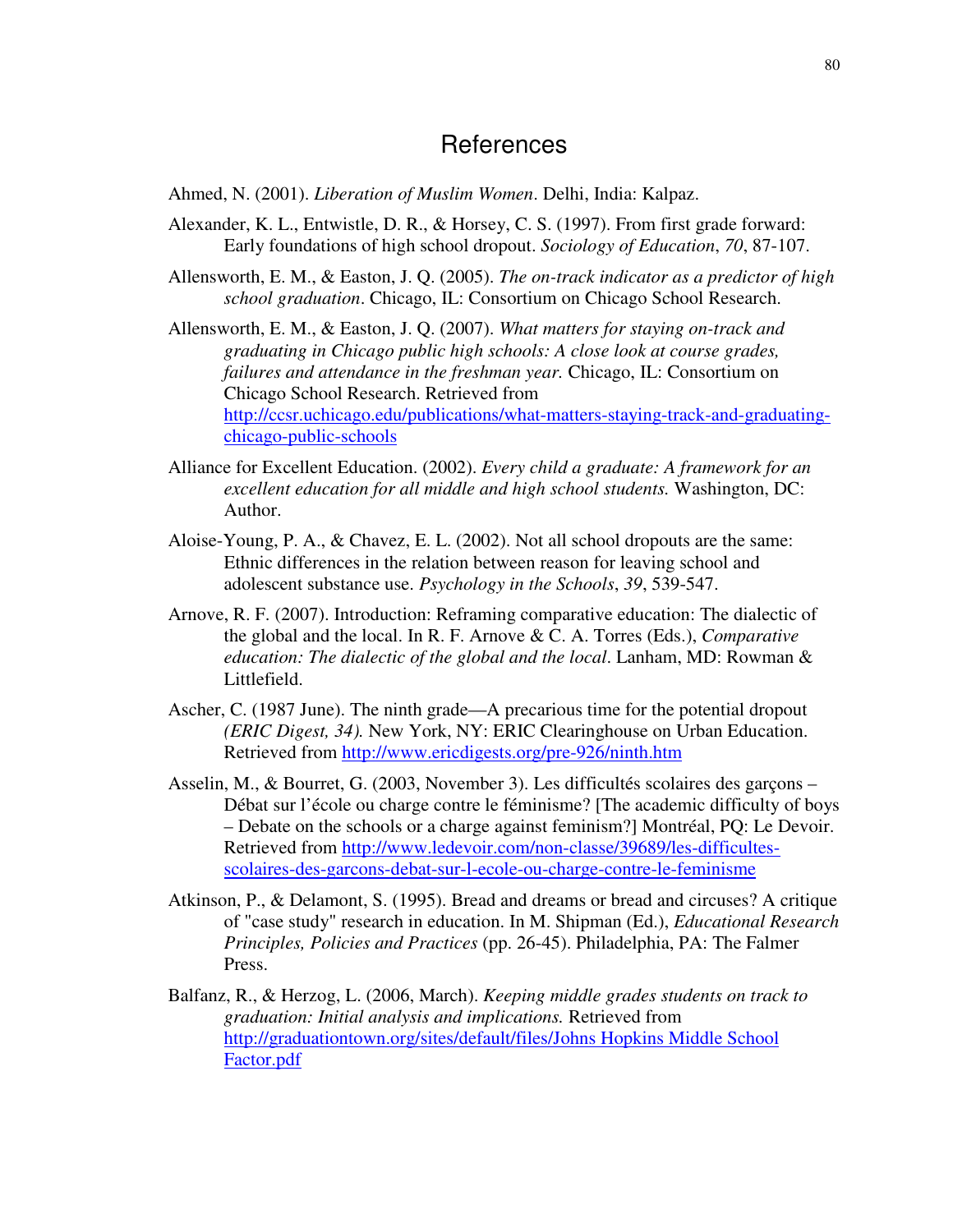- Behrangi, S. (1964). *Kand o kav dar masayel-e tarbiati-e Iran* [An exploration of educational issues of Iran]. Tabriz, Iran: Shams Publishing.
- Berndt, T. J., & Keefe, K. (1995). Friends' influence on adolescents' adjustment to school. *Child development*, *66*(5), 1312-1329.
- Bloor, M., Wood, F. (2006). *Keywords in qualitative methods: A vocabulary of research concepts*. Thousand Oaks, CA: SAGE Publications.
- Brown, G. (2011). *Education for All (EFA): Beating poverty, unlocking prosperity*. Paris, France: United Nations Educational, Scientific and Cultural Organization (UNESCO).
- Borger, R., & Cioffi, F. (Eds.). (1970). *Explanation in the behavioural sciences: Confrontations*. New York, NY: Cambridge University Press.
- Bouzari, S. (2002). Jaygah zanan dar falyathay pejouheshi keshvar [Status of women in research activities in Iran]. Tehran, Iran: Institute of Research and Planning of Higher Education.
- Cairns, R. B., Cairns, B. D., & Neckerman, H. J. (1989). Early school dropout: Configurations and determinants. *Child Development*, *60*, 1437–1452.
- Central Intelligence Agency (CIA). (2009). *The CIA world factbook*. New York, NY: Skyhorse Publishing, Inc.
- Chaffee, J. (2012). *Thinking critically* (10*th* ed.). Boston, MA: Wadsworth Publishing Company.
- Chapman, C., & Hoffman, L. (2007). *Event Dropout Rates for Public School Students in Grades 9-12: 2002–03 and 2003–04* (No. NCES 2007026). Washington, DC: National Center for Education Statistics (NCES), US Department of Education. Retrieved from http://nces.ed.gov/pubsearch/pubsinfo.asp?pubid=2007026
- Cloutier, R. (2003). La réussite scolaire des garçons: un défi à multiples facettes [The academic achievement of boys: A multifaceted challenge]. *Vie pédagogique*, *127*, 9-12. Retrieved from http://www.education.gouv.qc.ca/sections/viePedagogique/numeros/127/vp127\_9 -13.pdf
- Coie, J. D. (1990). Toward a theory of peer rejection*.* In S. R. Asher & J. D. Coie (Eds.), *Peer rejection in childhood* (pp. 365-402). New York, NY: Cambridge University Press.
- Coil, C. (2007). What Can Teachers and Parents Do to Help Underachievers? *E-Zine*, *1*(4). Retrieved from http://www.carolyncoil.com/ezine14.htm
- Colclough, C., Rose, P., & Tembon, M. (2000). Gender inequalities in primary schooling: The roles of poverty and adverse cultural practice. *International Journal of Educational Development*, *20*, 5-27.
- Corvile-Smith, J., Ryan, B. A., Adams, G. R., & Dalicandro, T. (1998). Distinguishing absentee students from regular attenders: The combined influence of personal, family, and school factors. *Journal of Youth and Adolescence*, *27*, 629-640.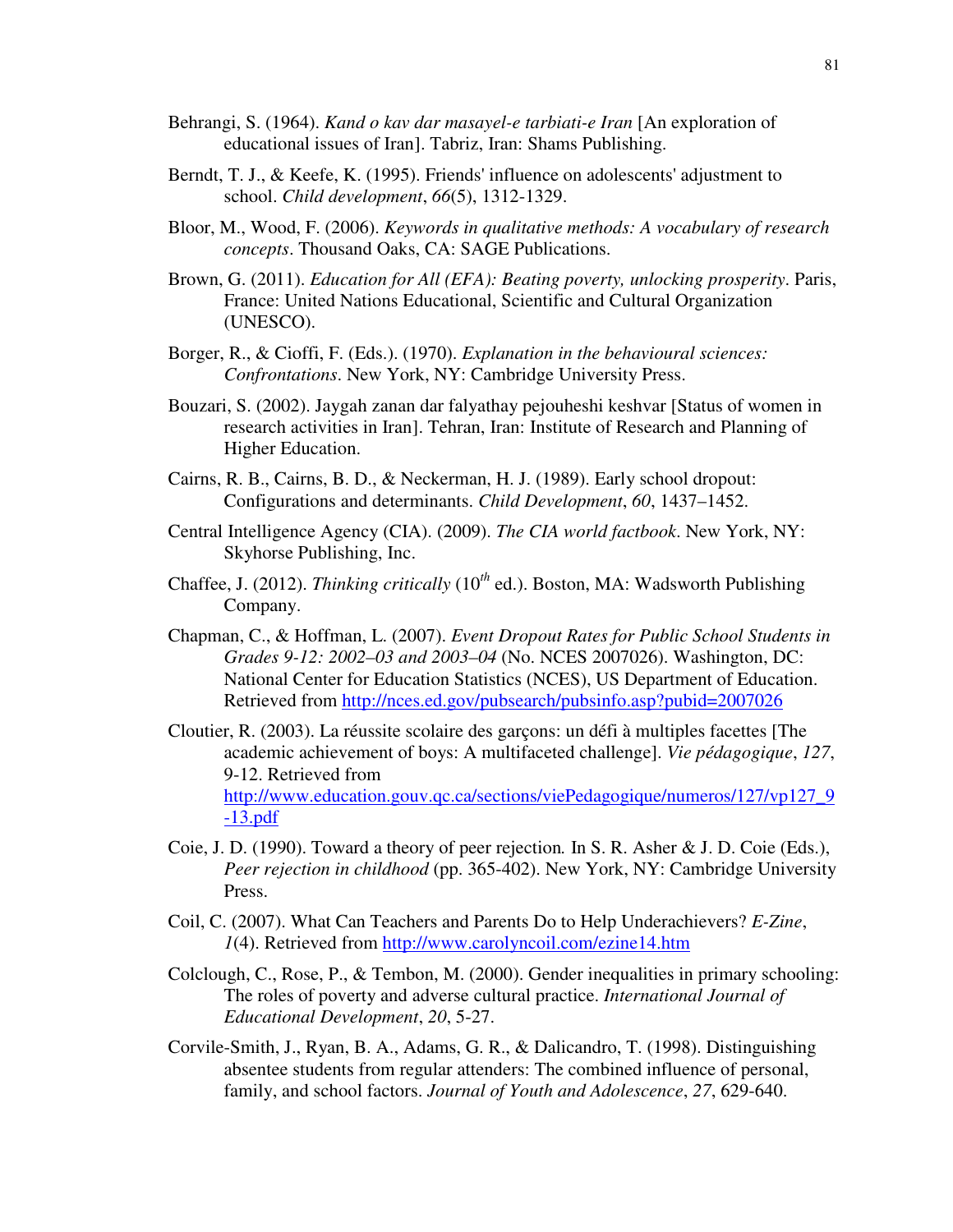- Darling-Hammond, L., & Youngs, P. (2002). Defining "highly qualified teachers": What does "scientifically-based research" actually tell us?. *Educational Researcher*, *31*(9), 13-25.
- Denton, R. E., & Kampfe, C. M. (1994). The relationship between family variables and adolescent substance abuse: A literature review. *Adolescence*, *29*(114), 474-495.
- Demers, S., & Bennett, C. (2007). Single-sex classrooms. *What works? Research into practice*, *4*. Toronto, ON: The Literacy and Numeracy Secretariat, Ontario Ministry of Education. Retrieved from http://www.edu.gov.on.ca/eng/literacynumeracy/inspire/research/Demers.pdf
- Dillow, S. (2003). *Education Statistics Quarterly* (No. NCES 2003604). Washington, DC: National Center for Education Statistics (NCES), US Department of Education. Retrieved from http://www.gpo.gov/fdsys/pkg/ERIC-ED473566/pdf/ERIC-ED473566.pdf
- Edward, C. D. (1999). *How to handle a hard-to-handle kid: A parent's guide to understanding and changing problem behaviors*. Minneapolis, MN: Free Spirit Publishing.
- Egbochuku, E. O. (2000). Counsellors as facilitators for the successful implementation of the universal basic education scheme in Nigeria. In J. A. Aghenta & D. Awanbor (Eds.), *The Nigerian Academy of Education Proceedings of the 15th Annual Congress of the Nigerian Academy of Education* (p. 359-370). Benin City, Nigeria: Ambik Press Limited.
- Eishenhardt, K. M. (2002) Building theories from case study research. In A. M. Huberman & M. B. Miles (Eds.), *The Qualitative Researcher's Companion* (pp. 5- 36). Thousand Oaks, CA: Sage Publishing.
- Elliott, D. S., & Voss, H. L. (1974). *Delinquency and dropout*. Lexington, MA: Lexington Books.
- Epstein, J. L., & Sheldon, S. B. (2002). Present and accounted for: Improving student attendance through family and community involvement. *Journal of Educational Research*, *95*, 308-318. doi:10.1080/00220670209596604.
- E-ZAN. (2005). Voice of woman against fundamentalism in Iran. Retrieved from http://www.wfafi.org/E-ZanVol16.htm
- Fallis, R. K., & Opotow, S. (2003). Are students failing school or are schools failing students? Class cutting in high school. *Journal of Social Issues*, *59*, 103-119. doi:10.1111/1540-4560.00007.
- Families and Schools Together (FAST). (2012). FAST Programs. Retrieved from http://www.familiesandschools.org/programs/
- Farastkhah, M. (2000). Barasi marahel-e-tahavvole daneshgah dar Iran [A study of developmental stages of university in Iran] (2nd ed.). Tehran, Iran: Institute of Research and Planning of Higher Education.
- Farastkhah, M., & Mokhtari, M. (2001). Barasi va arzyabi amalkard Shoray Ali-e-Enghelab Farhangi [A study and evaluation of the function of the Supreme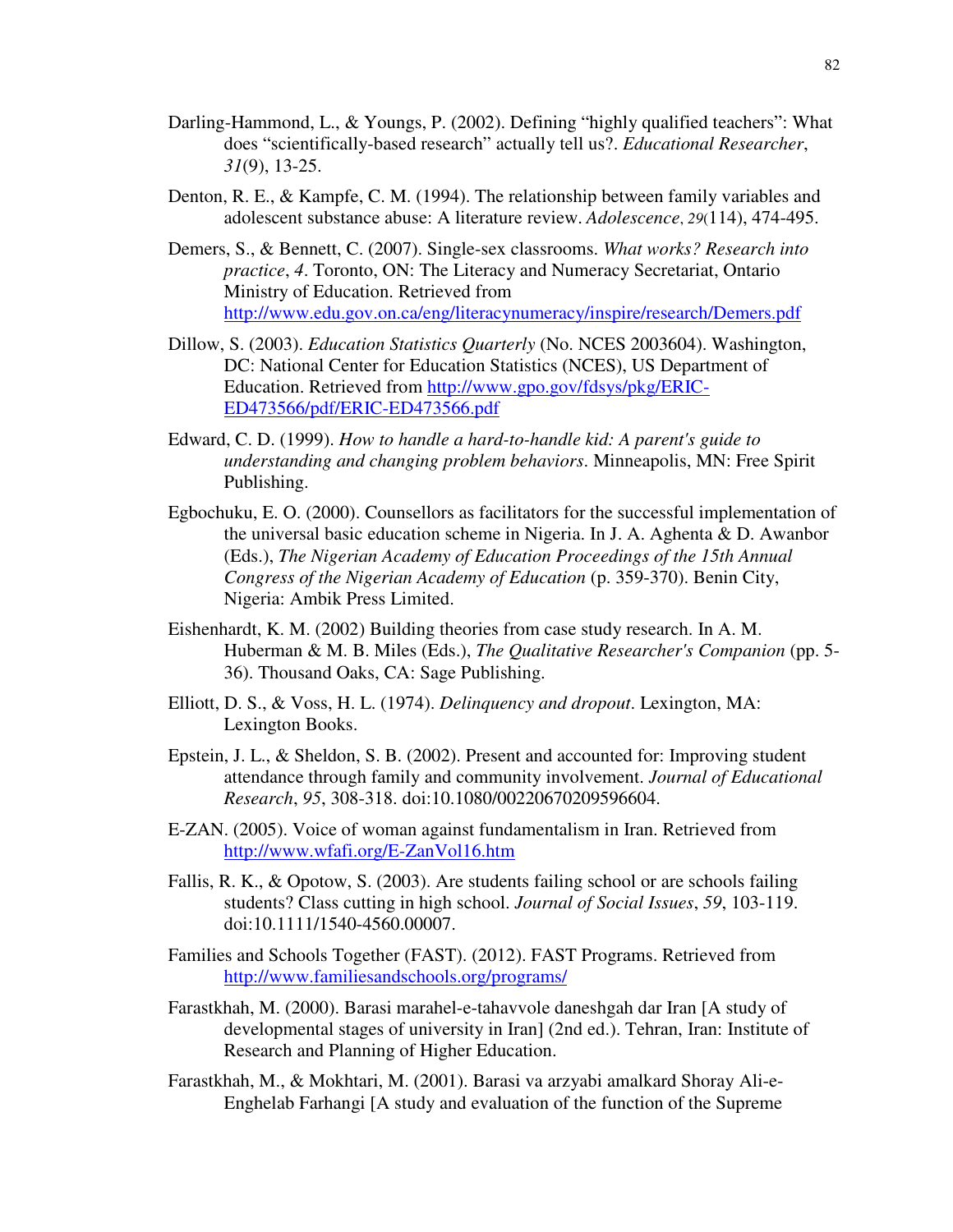Council of Cultural Revolution] (3rd ed.). Tehran, Iran: Supreme Council of Cultural Revolution Office.

- Fathi, A. (1985). Women and the family in Iran. Leiden, Netherlands: Brill Academic Publishers.
- Ferguson, R. F. (1991). Paying for public education: New evidence on how and why money matters*. Harvard Journal on Legislation*, *28*, 465-498.
- Foley, K., Gallipoli, G., & Green, D. A. (2009). *Ability, parental valuation of education and the high school dropout decision*. IFS working papers, No. 09, 21. London, UK: Institute for Fiscal Studies (IFS).
- Franklin, C., & Streeter, C. L. (2005). *Solution-focused alternative of education: An Evaluation of Gonzalo Garza Independent High School*. Austin, TX: University of Texas, Hogg Foundation for Mental Health.
- Franklin, C., Harris, M. B., & Allen-Meares, P. (Eds.). (2008). *The school practitioner's concise companion to preventing dropout and attendance problem*. New York, NY: Oxford University Press.
- Gabler, J. (2010). Sociology for Dummies. Hoboken, NJ: Wiley Publishing, Inc.
- Gall, M., Borg, W., & Gall, J. (1996). Educational research: An introduction. White Plains, NY: Longman Publishing.
- Gardner, H. (1993). *Multiple intelligences: The theory in practice.* New York, NY: Basic Books.
- Gautier, G. (2004). La mixité menacée? Rapport d'information sur l'activité de la délégation aux droits des femmes et à l'égalité des chances entre les hommes et les femmes pour l'année 2003 [Diversity threatened? Information report on the activity of the delegation of women's rights and equality of opportunity between men and women for 2003]. Information Report No. 263 (2003-2004). Paris, France: Senate of France. Retrieved from http://www.senat.fr/rap/r03-263/r03- 263.html
- Gomby, D. S., Culross, P. L., & Behrman, R. E. (1999). Home visiting: Recent program evaluation – Analysis and recommendations. *The Future of Children*, *9*, 4-26.
- Gomm, R., Hammersley, M., & Foster, P. (2002). *Case study method: Key issues, key texts*. Thousand Oaks, CA: Sage Publishing.
- Gorden, J., Button, R. W., Cunningham, K. J., Reid, T. I., Blickstein, I., Wilson, P. A., & Goldthau, A. (2008). *Domestic trends in the United States, China, and Iran: Implications for U.S. Navy strategic planning*. Arlington, VA: RAND Corporation.
- Graber, J. A., Brooks-Gunn, J., & Petersen, A. C. (Eds.). (1996). *Transition through adolescence: Interpersonal domains and context*. Mahwah, NJ: Lawrence Erlbaum Associates.
- Grown, C., Gupta, G. R., & Kes, S. (2005). *Taking action: Achieving gender equality and empowering women*. London, UK: United Nations Development Programme,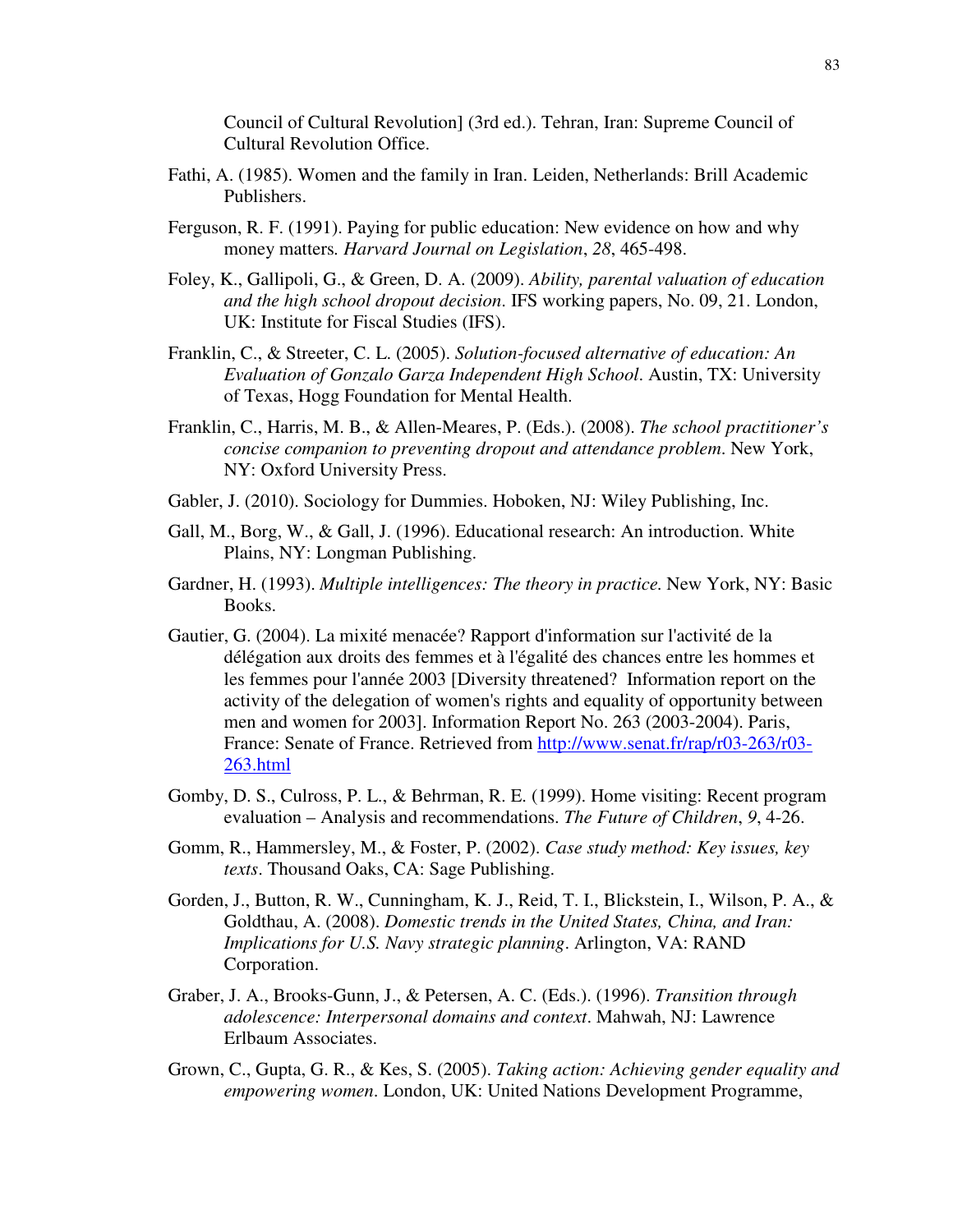Task Force on Education and Gender Equality. Retrieved from http://www.undp.org/content/undp/en/home/librarypage/poverty-reduction/takingaction-achieving-gender-equality-and-empowering-women/

- Goswami, A. N. (2009). *Study on 'reasons of dropping out from schools': A study with children who dropped out from Mother Project of Tomorrow's Foundation.*  Kolkata, India: Tomorrow's Foundation. Retrieved from http://www.tomorrowsfoundation.org/other-reports/report-study-drop-out.pdf
- Gurian, M. (2006). *The wonder of boys: What parents, mentors, and educators can do to shape boys into exceptional men*. New York, NY: The Penguin Group.
- Haas, T. (2004). Qualitative case study methods in newsroom research and reporting: The case of the Akron Beacon Journal. In S. H. Iorio (Ed.), *Qualitative research in journalism: Taking it to streets* (pp. 57-70). Mahwah, NJ: Lawrence Erlbaum Associates.
- Hanushek, E. (1998). Conclusions and controversies about the effectiveness of school resources. *Economic Policy Review*, *4*(1).
- Hawthorn, H. B., Tremblay, M.-A., & Bownick, A. M. (1967). *A survey of the contemporary indians of Canada: A report on economic, political, educational needs and policies: Part 2*. Ottawa, Canada: Queens Printers.
- Haycock, K. (1998). Good teaching matters…a lot. *OAH Magazine of History*, *13*, 61-63.
- Haycock, K., & Huang, S. (2001). Are today's high school graduates ready? *Thinking K-16, 5*(1), 3-17.
- Hendren, R. L., & Shen, H. (2008). *Child and adolescent psychiatry for the specialty board review*. New York, NY: Routledge.
- Hickman, G. P., & Heinrich, R. S. (2011). Do children drop out of school in kindergarten? A reflective, system-based approach for promoting deep change. Plymouth, United Kingdom: Rowman & Littlefield Education.
- Hoffman, L. (1999). *Key statistics on public elementary and secondary schools and agencies: School year 1995-96* (No. NCES 1999324). Washington, DC: National Center for Education Statistics (NCES), US Department of Education. Retrieved from http://nces.ed.gov/pubsearch/pubsinfo.asp?pubid=1999324
- Hunt, F. (2008). Dropping out from school: A cross-country review of literature. Pathways to Access, Report No. 16*.* Falmer, United Kingdom: Consortium for Research on Educational Access, Transitions and Equity (CREATE), University of Sussex.
- Hymel, S., Comfort, C., Schonert-Reichl, K., & McDougall, P. (1996). Academic failure and school dropout: The influence of peers. In J. Juvonen & K. R. Wentzel (Eds.), *Social motivation: Understanding children's school adjustment* (pp. 313-345). New York, NY: Cambridge University Press.
- Jackson, S., Malcolm, I., & Thomas, K. (Eds.). (2011). *Gendered choices: Learning, work, identities in lifelong learning*. New York, NY: Springer.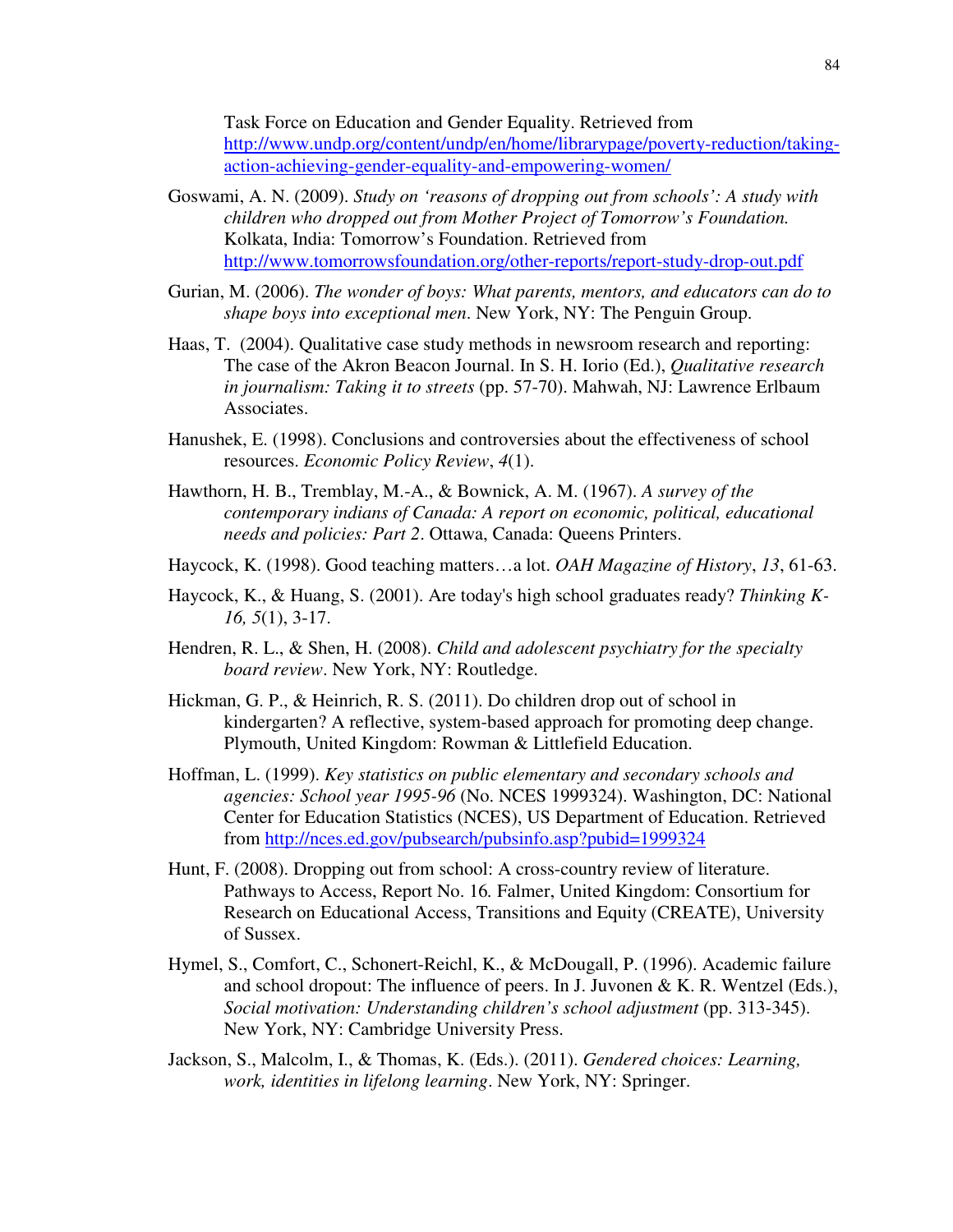- Jordan, W. J., & Cooper, R. (2003). High school reform and Black male students: Limits and possibilities of policy and practice. *Urban Education, 38*(2), 196-217.
- Jordan, W. J., Lara, J., & McPartland, J. M. (1996). Exploring the causes of early dropout among race-ethnic and gender groups*. Youth and Society*, *28*, 62-94. doi:10.1177/0044118X96028001003.
- Khabaronline. (2012). Drug dealers and students in Iran. Retrieved from: http://www.khabaronline.ir/news-175475.aspx
- Kam, C., Greenberg, M. T., & Kusche, C. A. (2004). Sustained effects of the PATHS curriculum on the social and psychological adjustment of children in special education. *Journal of Emotional and Behavioral Disorders, 12*, 66-78.
- Kasen, S., Johnson, J., & Cohen, P. (1990). The impact of school emotional climate on student psychopathology. *Journal of abnormal child psychology*, *18*(2), 165-177.
- Kaufman, P., Alt, M. N., & Chapman, C. D. (2001). *Dropout Rates in the United States: 2000*. Washington, DC: National Center for Education Statistics (NCES), US Department of Education. Retrieved from http://nces.ed.gov/pubs2002/droppub\_2001
- Keddie, N. R., & Matthee, R. (Eds.). (2002). *Iran and the surrounding world: Interactions in culture and cultural politics*. Seattle, WA: University of Washington Press.
- Kearney, C. A. (2003). Bridging the gap among professionals who address youths with school absenteeism: Overview and suggestions for consensus. *Professional Psychology: Research and Practice*, *34*(1), 57-65.
- Keith, M. (2006). The school dropout crisis: Learning to finish. *A National Initiative of the Pew Partnership for Civic Change.* Retrieved from http://www.pewpartnership.org/pdf/dropout\_overview.pdf
- Kennelly, L., & Monrad, M. (2007). *Approaches to dropout prevention: Heeding early warning signs with appropriate interventions*. Washington, DC: National High School Center. Retrieved from http://www.betterhighschools.org/docs/nhsc\_approachestodropoutprevention.pdf
- Kepner, A. (2006, October 29). Del. drop-out rate frustratingly high. Wilmington, DE: The News Journal.
- Khaz, A. A. (2010). Iranian woman after the Islamic revolution. Retrieved from http://conflictsforum.org/briefings/IranianWomenAfterIslamicRev.pdf
- Kim, J. S., & Streeter, C. L. (2008). Increasing school attendance: Effective strategies and interventions. In C. Franklin, M. B. Harris, & P. Allen-Meares (Eds.), *The school practitioner's concise companion to preventing dropout and attendance problems* (pp. 397-404). New York, NY: Oxford University Press.
- Kupersmidt, J. B. (1983). Predicting Delinquency and Academic Problems from Childhood peer status. Paper presented at the *Biennial Meetings of the Society for Research in Child Development*, Detroit, MI.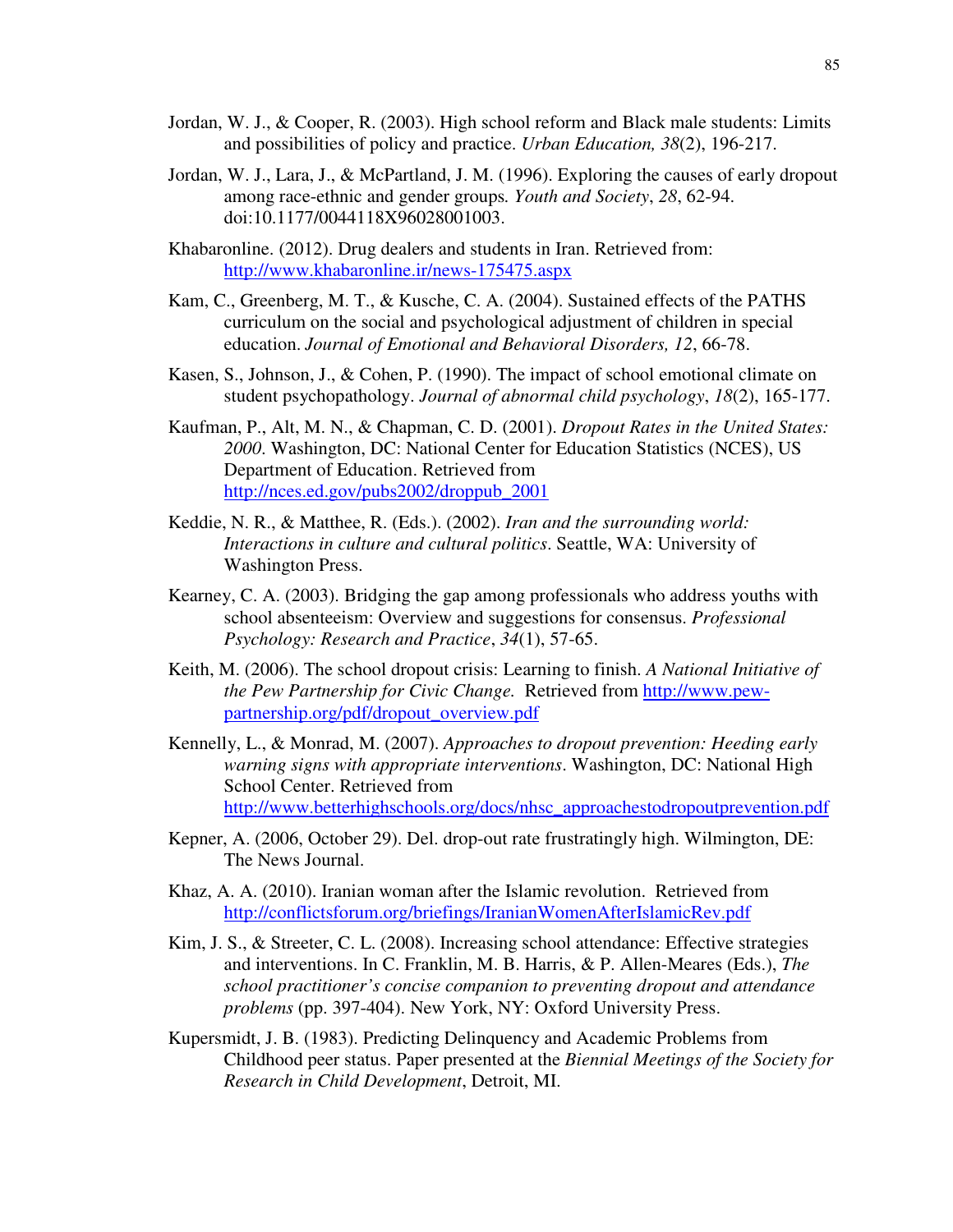- Kupersmidt, J. B., & Coie, J. D. (1990). Preadolescent peer status, aggression, and school adjustment as predictors of externalizing problems in adolescence. *Child Development*, *61*, 1350-1362.
- Kupersmidt, J. B., Coie, J. D., & Dodge, K. A. (1990). The role of poor peer relationships in the development of disorder. In S. R. Asher & J. D. Coie (Eds.), *Peer rejection in childhood* (p. 274-305). New York, NY: Cambridge University Press.
- Kusche, C. A., & Greenberg, M. T. (1994). *The PATHS curriculum*. Seattle, WA: Developmental Research and Programs.
- Lamb, S., Markussen, E., Teese, R., Sandberg, N., & Polesel, J. (2011). *School dropout and completion: International comparative studies in theory and policy.* New York, NY: Springer.
- Leach, F., Fiscian, V., Kadzamira, E., Lemani., E., & Machakanja, P. (2003). An investigative study of the abuse of girls in African schools (No. 12849). London, United Kingdom: Department for International Development (DFID).
- Lee, V. E., & Burkam, D. T. (2003). Dropping out of high school: The role of school organization and structure. *American Educational Research Journal*, *40*(2), 353- 393.
- Lewit, E. M., & Baker, L. S. (1997). Class size. *The Future of Children*, *7*(2), 112-121.
- Lingard, B., Martino, W., Mills, M., & Bahr, M. (2002). *Addressing the educational needs of boys*. Queensland, Australia: Department of Education, Science and Training.
- Lincoln, Y. S., & Guba, E. G. (2002) Judging the quality of case study reports. In A. M. Huberman & M. B. Miles (Eds.), *The qualitative researcher's companion* (pp. 205-216). Thousand Oaks, CA: Sage Publishing.
- Lionetti, T. M., Snyder, E. P., & Christner, R. W. (2011). *A practical guide to building professional competencies in school psychology*. New York, NY: Springer.
- Little, A. W. (2008). *Size matters for EFA*. Pathways to Access, Report No. 26. Falmer, United Kingdom: Consortium for Research on Educational Access, Transitions and Equity (CREATE), University of Sussex.
- Lloyd, C. B., El Tawila, S., Clark, W. H., & Mensch, B. S. (2003). The impact of educational quality on school exit in Egypt. *Comparative Education Review*, 47(4), 444-467.
- Mariampolski, H. (2001). *Qualitative market research: A comprehensive guide*. Thousand Oaks, CA: Sage Publications.
- Marsolais, A. (2003). Les difficultés scolaires des garçons: Des analyses à réinvestir dans l'action [Academic difficulties of boys: Analysis to reinvest in action]. *Vie pédagogique*, 127, 21-24. Québec City, PQ: Ministère de l'Éducation, du Loisir et du Sport.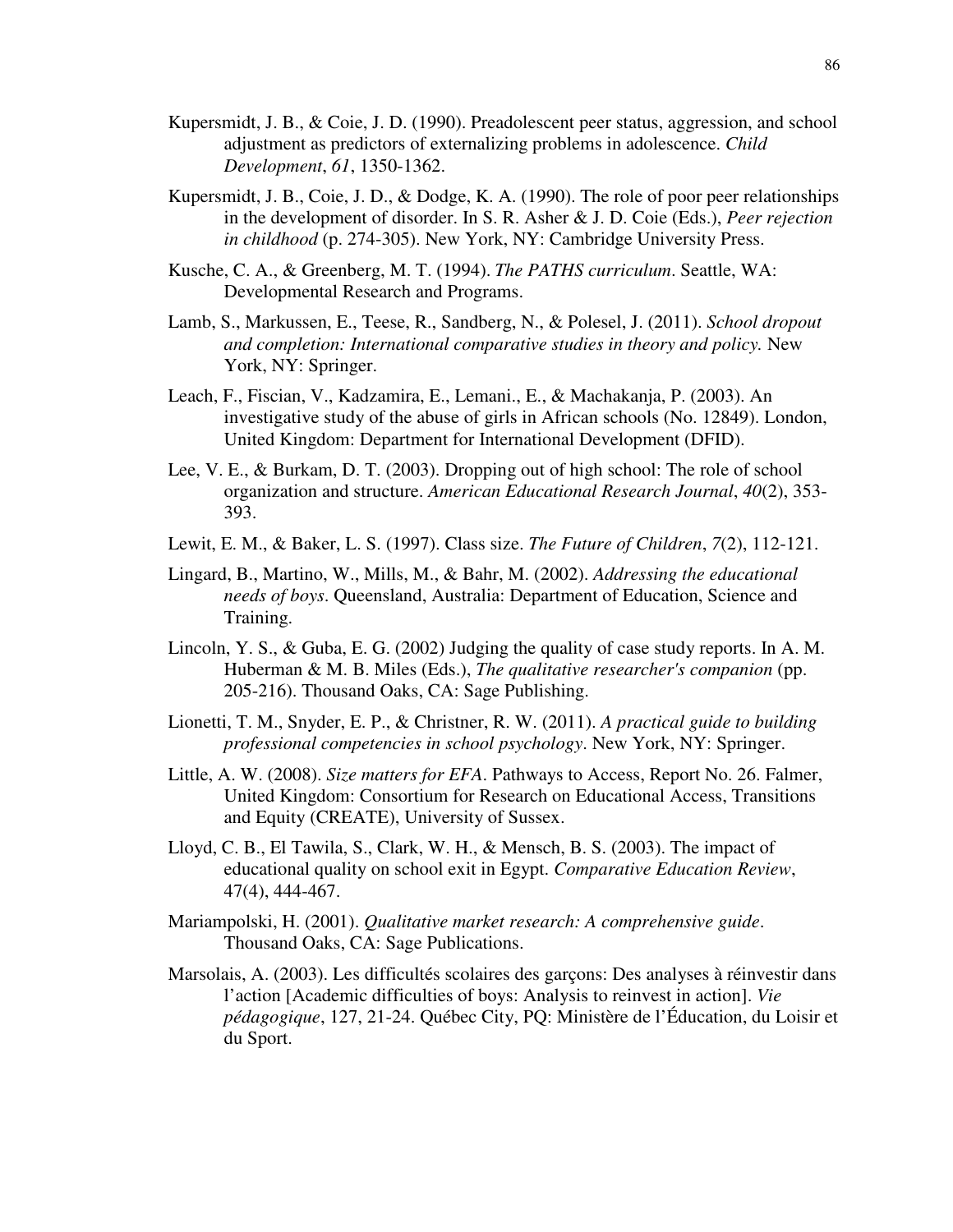- Mayer, J. E. (2007). *Creating a safe and welcoming school*. Paris, France: International Academy of Education (IAE), United Nations Educational, Scientific and Cultural Organization (UNESCO).
- McCaul, E. J., Donaldson, G. A. J., Coladarci, T., & Davis, W. E. (1992). Consequences of dropping out of school: Findings from high school and beyond. *Journal of Educational Research*, *85*(4), 198-208.
- Mehran, G. (1991). The creation of the new Muslim woman: Female education in the Islamic Republic of Iran. *Convergence*, *24*(4), 42-52.
- Mehran, G. (1995). Girls' drop-out from primary schooling in the Middle East and North Africa: Challenges and alternatives. Amman, Jordan: United Nations Children's Fund (UNICEF), Middle East and North Africa Regional Office.
- Mehran, G. (1999). Lifelong learning: New opportunities for women in a Muslim country (Iran). *Comparative Education*, *35* (2), 201-215.
- Miles, K. H. (1995). Freeing resources for improving schools: A case of teacher allocation in Boston public schools. *Educational Evaluation and Policy Analysis*, *17*, 476-493.
- Miller, R. (2002). *Free schools, free people: Education and democracy after the 1960s*. Albany, NY: State University of New York Press.
- Milliken, B. (2007). The last dropout: Stop the Epidemic. Carlsbad, CA: Hay House.
- Ministère de l'Éducation, du Loisir et du Sport (MELS). (2004). La réussite des garçons: Des constats à mettre en perspective – Rapport synthèse [Boys academic achievement: Putting the findings into perspective - Synthesis Report]. Québec City, PQ: Author, Gouvernement du Québec. Retrieved from http://www.mels.gouv.qc.ca/sections/publications/index.asp?page=fiche&id=304
- Mohammed, S. I. (2000). Female and girl child education in Nigeria. *Proceedings of the Educational Mini Summit*, held on 29<sup>th</sup> November 2000 at Abuja, Nigeria.
- Mostaghim, R. (2011, January 01). Iran: Experts alarmed at growing rate of high school dropouts. Los Angeles, CA: Los Angeles Times. Retrieved from: http://latimesblogs.latimes.com/babylonbeyond/2011/01/iran-experts-alarmed-atgrowing-rate-of-high-school-dropouts.html
- Nashat, G., & Beck, L. (Eds.). (2003). *Women in Iran from the rise of Islam to 1800*. Champaign, IL: University of Illinois Press.
- National Center for Health Statistics (NCHS). (1993). *Survey on Child Health*. Washington, DC: Author, US Department of Health and Human Services.
- National Partnership for Teaching in At-Risk Schools. (2005). Qualified teachers for atrisk schools: A national imperative. Washington, DC: Author.
- Nation Master. (2012). Pupil-teacher ratio, primary (most recent) by country. Retrieved from http://www.nationmaster.com/graph/edu\_pup\_rat\_pri-education-pupilteacher-ratio-primary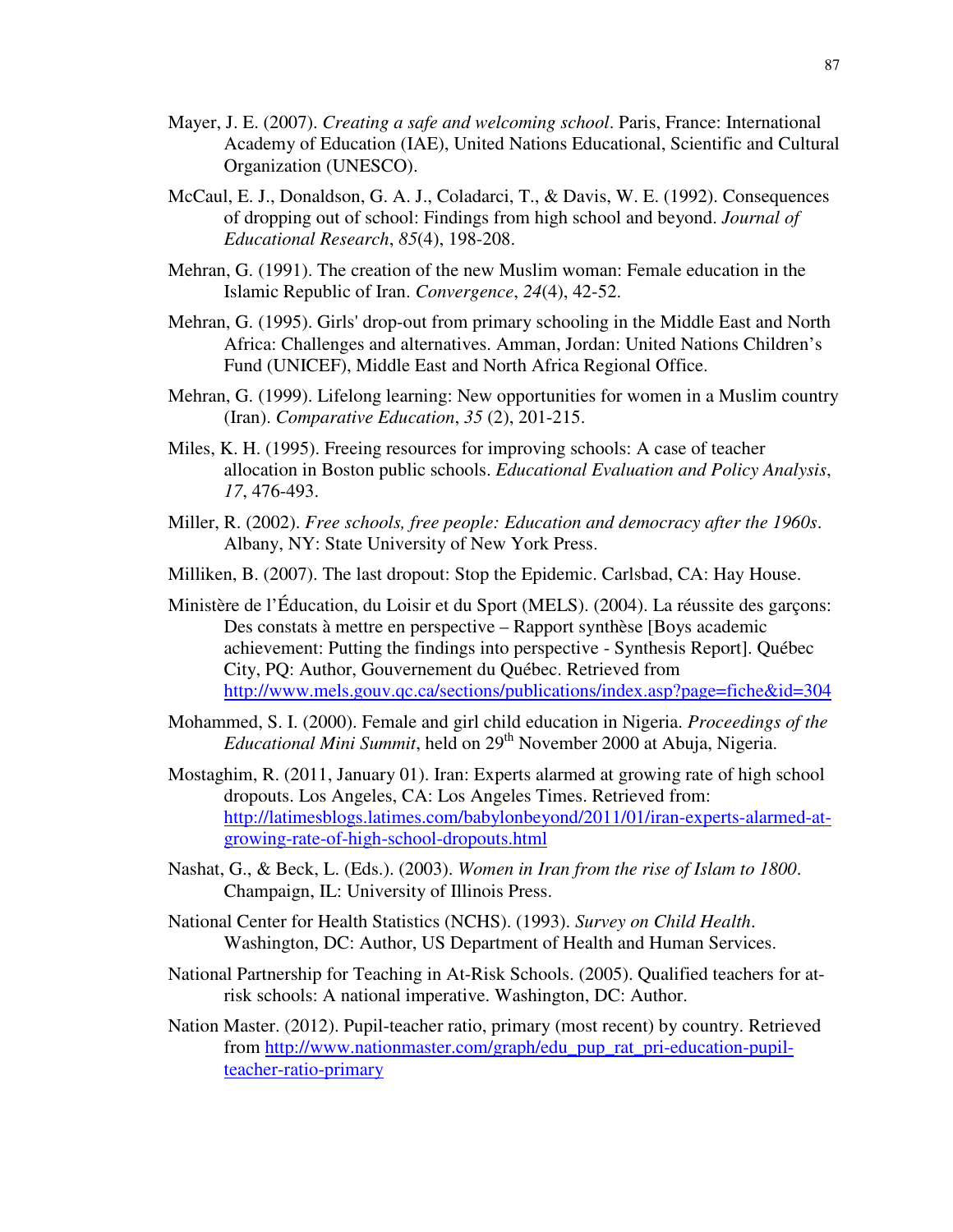- Neal, M. B., & Hammer, L. B. (2007). *Working couples caring for children and aging parents: Effects on work and well-being*. Mahwah, NJ: Lawrence Erlbaum Associates.
- Neild, R. C., & Balfanz, R. (2006). *Unfulfilled promise: The dimensions and characteristics of Philadelphia's dropout crisis, 2000-2005.* Baltimore, MA: Center for Social Organization of Schools, Johns Hopkins University.
- Qasmi, A. H. (2006). *International encyclopaedia of Islam (Religion)*. Delhi, India: Rajdhani Printers.
- Ollendick, T. H., Weist, M. D., Borden, M. C., & Greene, R. W. (1992). Sociometric status and academic, behavioral, and psychological adjustment: A five-year longitudinal study. *Journal of Consulting and Clinical Psychology*, *60*, 80-87.
- Orfield, G., Losen, D. J., Wald, J., & Swanson, C. B. (2004). *Losing our future: How minority youth are being left behind by the graduation rate crisis*. Cambridge, MA: The Civil Rights Project at Harvard University.
- Organization of Economic Cooperation and Development (OECD). (2011). Education at glance 2011 highlights. Paris, France: Author.
- Parker, J. G., & Asher, S. R. (1987). Peer relations and later personal adjustment: Are low-accepted children at risk? *Psychological Bulletin*, *102*, 357-389.
- Patton, M. (2002). *Qualitative research and evaluation methods*. Thousand Oaks, CA: Sage Publications.
- Platt, J. (1998). What can case studies do? In R. Burgess (Ed.), *Studies in qualitative methodology*, Vol. 1 (pp. 1-23). Greenwood, CT: JAI Press.
- Pridmore, P. (2007). Impact of health on education access and achievement: A crossnational review of the research evidence. *Pathways to Access*, Report No. 26. Falmer, United Kingdom: Consortium for Research on Educational Access, Transitions and Equity (CREATE), University of Sussex.
- Pytel, B. (2006). Dropouts give reasons: Why do students leave high school without a diploma? Retrieved from http://www.suite101.com/content/dropouts-givereasons-a8681
- Radwanski, G. (1986). *Ontario study of the relevance of education, and the issue of dropouts*. Toronto, ON: Ontario Ministry of Education.
- Reid, W. J., Bailey-Dempsey, C., & Viggiani, P. (1996). Evaluating student field education: An empirical study. *Journal of Social Work Education*, *32*, 45-52.
- Reynolds, W. M., & Miller, G. E. (Eds.). (2003). *Handbook of psychology, Vol. 7: Educational psychology*. Hoboken, NJ: John Wiley & Sons, Inc.
- Rezai-Rashti, G. (1977). *Illiteracy problems in Iran: With special attention to the problems of women*. Masters' Thesis, University of Toronto.
- Rezai-Rashti, G. (1989). Women and education in Iran. In G. Kelley (Ed.), *International handbook on women's education* (pp. 455-471). New York, NY: Greenwood Press.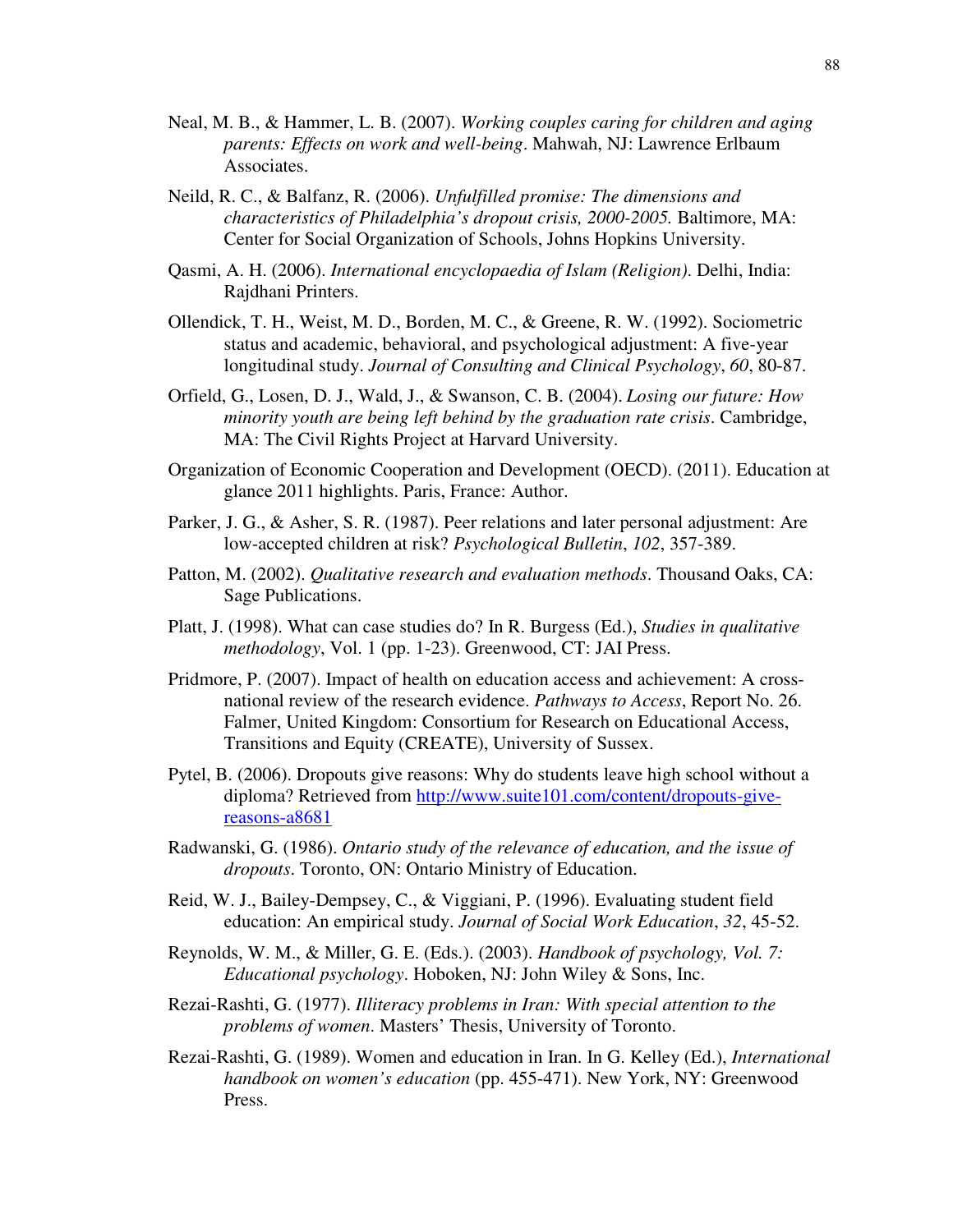- Rezai-Rashti, G. (2004). Women and higher education in post-revolutionary Iran. Paper presented at the *Australian and New Zealand Comparative and International Education Society (ANZCIES).* Melbourne, Australia.
- Rezai-Rashti, G. (2005). Women and education in post-revolutionary Iran. *Paper presented at the Comparative and International Education Society (CIES)*. Palo Alto, CA.
- Rezai-Rashti, G. (2006a). Women and education in post-revolutionary Iran. Paper presented at the *International Congress for School Effectiveness and Improvement (ICSEI)*. Fort Lauderdale, FL.
- Rezai-Rashti, G. (2006b). Women's educational achievement in post-revolutionary Iran. Paper presented at the *Association of Cultural Studies*. Istanbul, Turkey.
- Rezai-Rashti, G. (2007a). Women and education in post-revolutionary Iran. Paper presented at *MESA (Middle Eastern Studies Association Conference)*. Montreal, PQ.
- Rezai-Rashti, G. (2007b). Women and higher education in post-revolutionary Iran. Paper presented at the *Comparative and International Education Society (CIES)*. Baltimore, MA.
- Rezai-Rashti, G. (2007c). Women, Islam and higher education in Iran. Paper presented at the *International Conference on New Directions in Humanities*. Paris, France.
- Rezai-Rashti, G. (2008a). Women, higher education and employment opportunities in Iran. Paper presented at *MESA (Middle Eastern Studies Association Conference)*. Washington, DC.
- Rezai-Rashti, G. (2008b). Women, work and higher education in Iran. Paper presented at *Feminist Economists*. Torino, Italy.
- Rezai-Rashti, G. (2010). Women, higher education and employment in Iran. Paper presented at the *World Congress of Comparative and International Education*. Istanbul, Turkey.
- Rezai-Rashti, G. (2011a). Exploring women's experience of higher education and the changing nature of gender relations in Iran. In R. Bahramitash  $\&$  E. Hooglund (Eds.), *Gender in contemporary Iran: Pushing the boundaries* (pp. 45-61). New York, NY: Routledge.
- Rezai-Rashti, G. (2011b). Iranian women's increasing access to higher education but limited participation in the job market. *Middle East Critique, 20*(1), 83-98.
- Rezai-Rashti, G., & James, S. (2003). Women and education in post-revolutionary Iran. Paper presented at the *International Political Science Association Congress*. Durban, South Africa.
- Rezai-Rashti, G., & James, S. (2009). Women and higher education in Iran. In J. Zajda & K. Freeman (Eds.), *Race, Ethnicity and Gender in Education* (pp. 45-58). Dordrecht, The Netherlands: Springer.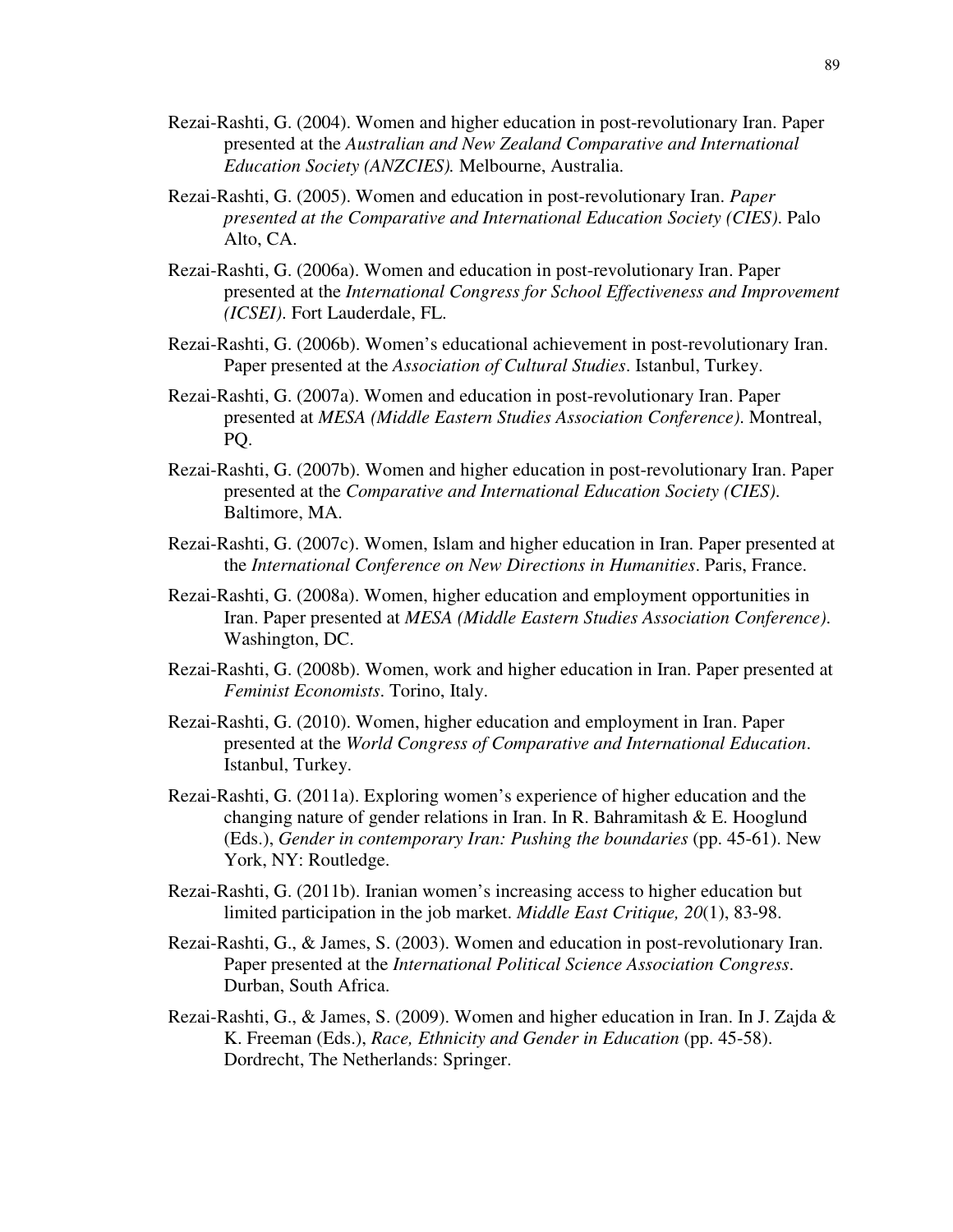- Rezai-Rashti, G., & Moghadam, V. (2010). Women, higher education, employment and the marriage market in Iran. Paper presented at *Gender Economic Research and Policy Analysis (GERPA)*. Chicago, IL.
- Richard, J. (2011). School Dropouts: Who Are They and What Can Be Done? Toronto, ON: C.D. Howe Institute. Retrieved from http://www.cdhowe.org/pdf/ebrief\_109.pdf
- Richards, J., & Megan S. (2009). Aboriginal education: Strengthening the foundations. Ottawa, ON: Canadian Policy Research Networks.
- Rihani, M. (1993). Learning for the 21st Century: Strategies for female education in the Middle East and North Africa. Amman, Jordan: United Nations Childrens' Fund (UNICEF), Middle East and North Africa Regional Office.
- Rumberger, R. W. (1987). High school dropout: A review of issues and evidence. *Review of Educational Research*, *57*(2), 101-121.
- Rumberger, R. W., Ghatak, R., Poulos, G., Ritter, P. L., & Dornbusch, S. M. (1990). Family influences on dropout behavior in one California high school*. Sociology of Education*, *63*, 283-299.
- Rumberger, R. W., & Thomas, S. L. (2000). The distribution of dropout and turn-over rates among urban and suburban high school*. Sociology of Education*, *73*, 39-67.
- Ryan, A. M., & Ladd, G. W. (Eds.). (2012). *Peer relationships and adjustment at school*. Charlotte, NC: Information Age Publishing.
- Sadker, D., Sadker, M., & Zittlemen, K. R. (2009). Still failing at fairness. New York, NY: Scribner.
- Salehi-Isfahani, D. (2010). *Iranian youth in times of economic crisis*. Working paper no. 3. Dubai, UAE: The Dubai Initiative.
- Schargel, F. P. (2003). *Dropout prevention tools.* Larchmont, NY: Eye on Education.
- Schargel, F. P., Smink, J. (2001). *Strategies to help solve our school dropout problem*. Larchmont, NY: Eye on Education.
- Schoen, H. L., Ziebarth, S.W., Hirsch, C. R., & Brckalorenz, A. (2010). A five-year study of the first edition of the core-plus mathematics, curriculum. Charlotte, NC: Information Age Publishing.
- Scholz, R., Tietje, O. (2002). Embedded case study methods: Integrating quantitative and qualitative knowledge. Thousand Oaks, CA: Sage Publications.
- Seetharamu, A. S., & Devi, U. (1985). Education in rural areas: Constraints and prospects. New Delhi, India: APH Publishing Corporation.
- Shavarini, M. K. (2005). The feminization of Iranian higher education. *International Review of Education*, *5* (14), 329-374.
- Shavarini, M. K., & Robison, W. R. (2005). Women and education in Iran and Afghanistan: An annotated bibliography of sources in English, 1975-2003. Lanham, MA: Scarecrow Press.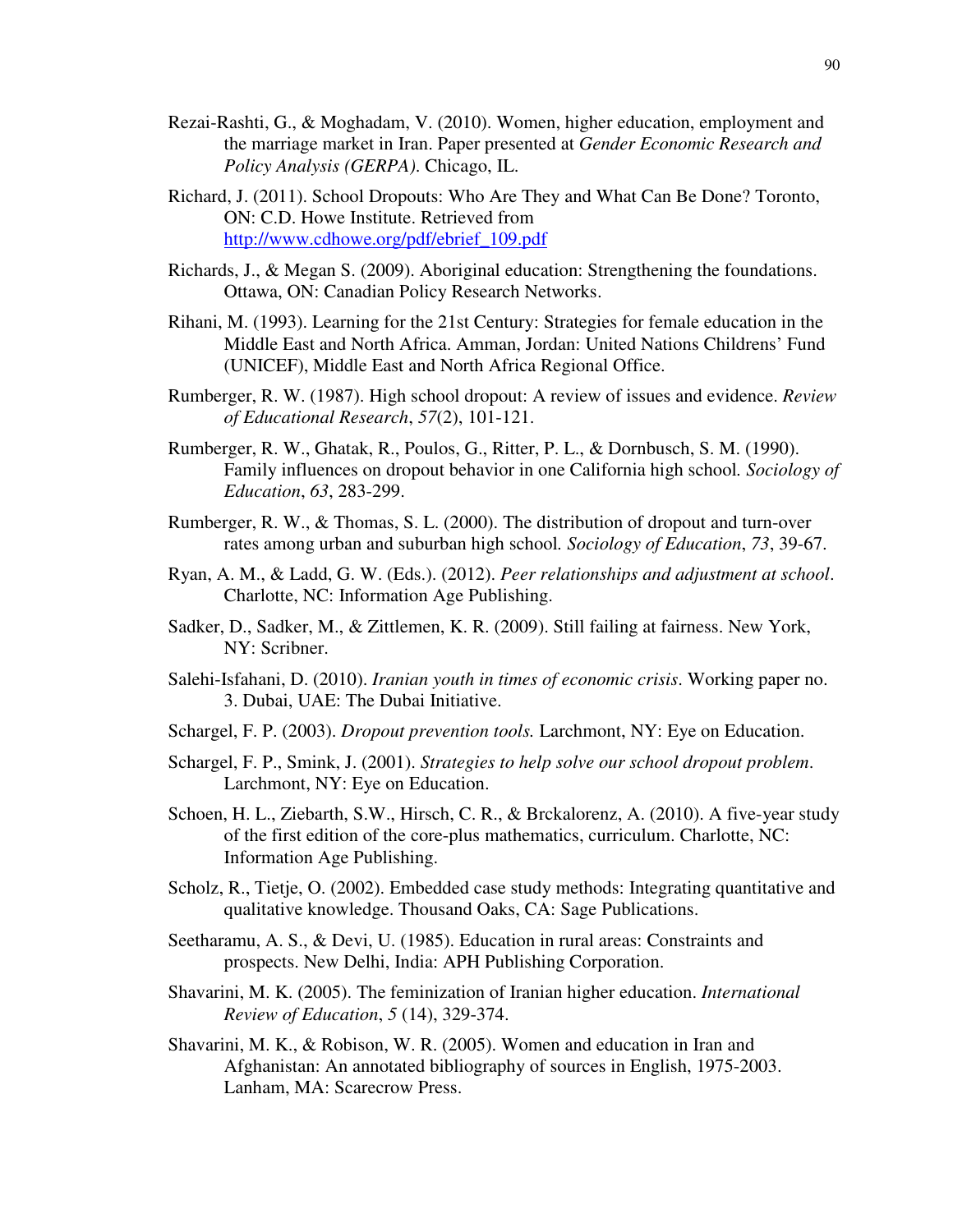- Shaul, M. S. (2002). *School dropouts: Education could play a stronger role in identifying and disseminating promising prevention strategies*. Washington, DC: United States General Accounting Office (GAO).
- Siegel, L. J. (2011). *Criminology: The core* (4th ed.). Belmont, CA: Wadsworth Cengage Learning.
- Simmsons, H. (1996) The paradox of case study. *Cambridge Journal of Education*, *26*(2), 225-240.
- Stanton, W. R., Tian, P. S. O., & Phil, A. S. (1994). Sociodemographic characteristics of adolescent smokers. *The International Journal of the Addictions, 7,* 913-925.
- Statistical Centre of Iran (SCI) (2011). *Sarshomari 90 Nahaii* [Final Census 2011]. Tehran, Iran: Author.
- Statistics Canada. (2004). The gap in achievement between boys and girls. Retrieved from http://www.statcan.gc.ca/pub/81-004-x/200410/7423-eng.htm
- Stake, R. (1994). Case studies. In N. Denzin & Y. Lincoln (Eds.), *Handbook of qualitative research* (pp. 236-247). Thousand Oaks, CA: Sage Publications.
- Stake, R. (1995) *The art of case study research*. Thousand Oaks, CA: Sage Publications.
- Steinberg, L., Dornbusch, S., & Brown, B. (1992). Ethnic differences in adolescent achievement: An ecological perspective. *American Psychologist*, *47*, 723-729.
- Sturgeon, R., & Beer, J. (1990). Attendance reward and absenteeism in high school. *Psychological Reports*, *66*, 759-762. doi:10.2466/pr0.1990.66.3.759.
- United Nations Children's Fund (UNICEF). (2005). *Progress for children: A report card on gender parity and primary education*.
- United Nations Children's Fund (UNICEF). (2012). *State of the world's children: Children in an urban world.*
- United Nations Educational, Scientific and Cultural Organization (UNESCO). (1984). *The drop-out problem in primary education: Some case studies*. Bangkok, Thailand: Author, Regional Office for Education in Asia and the Pacific.
- United Nations Educational, Scientific and Cultural Organization (UNESCO). (2012). *Education For All (EFA) Global Monitoring Report: Youth and skills: Putting education to work*. Paris, France: Author.
- Vallerand, R. J., & Senécal, C. B. (1992). Une analyse motivationnelle de l'abandon des etudes [A motivational analysis of dropout]. *Apprentissage et socialisation*, *15*, 49-62.
- Whitman, T. L., Merluzzi, T. V., & White, R. D. (Eds.). (2009). *Life-span perspectives on health and illness*. Mahwah, NJ: Lawrence Erlbaum Associates.
- Whitmire, R. (2010). *Why boys fail: Saving our sons from an educational system that's leaving them behind*. New York, NY: AMACOM.
- Winch, P. (1964). Understanding a primitive society. *American Philosophical Quarterly*, *1*(4), 307-324.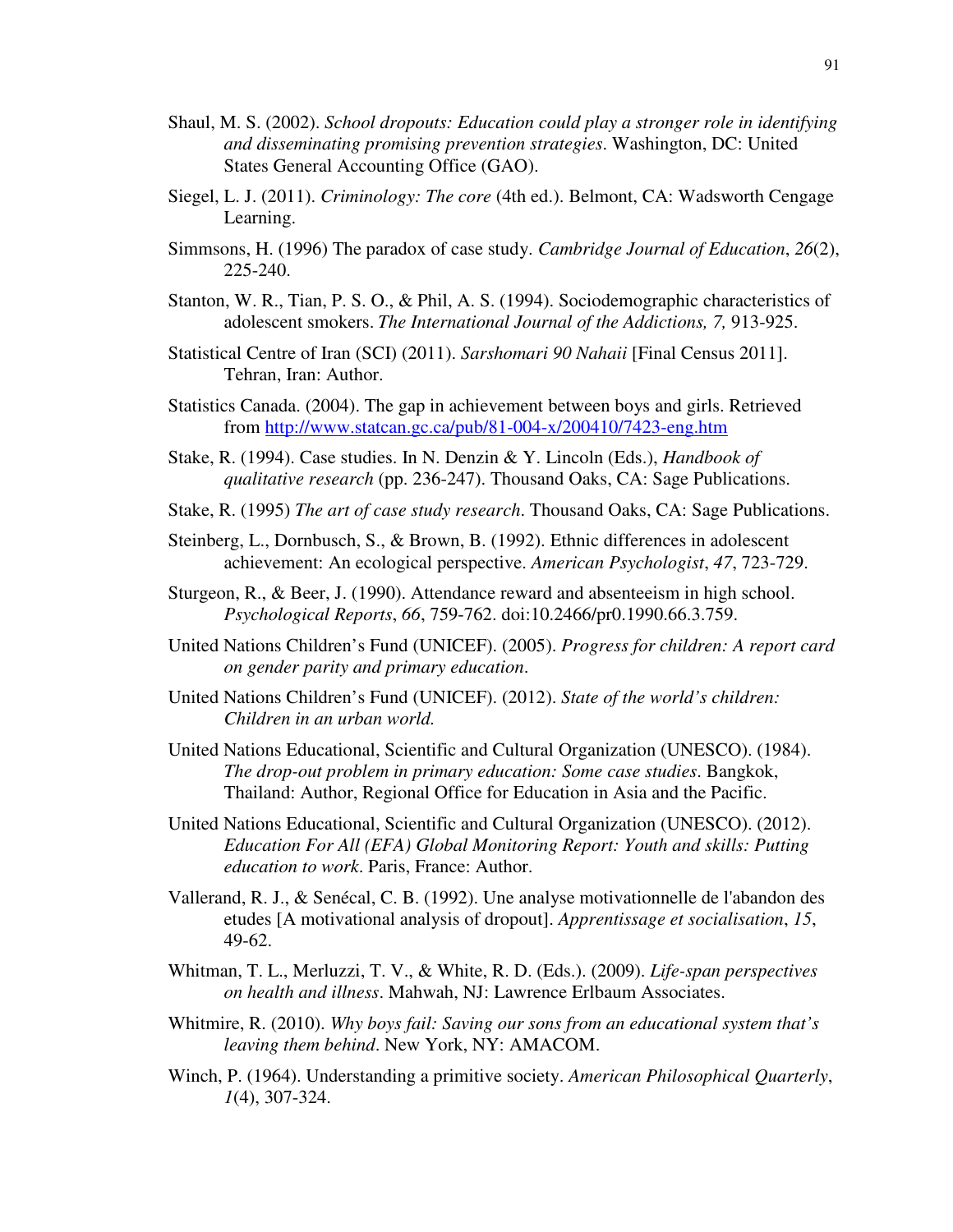- Wirt, J., Rooney, P., Choy, S., Provasnik, S., Sen, A., & Tobin, R. (2004). *The condition of education 2004* (No. NCES 2004077). Washington, DC: National Center for Education Statistics (NCES), US Department of Education. Retrieved from http://nces.ed.gov/pubsearch/pubsinfo.asp?pubid=2004077
- Woods, E. G. (1995). Reducing the dropout rate. *School improvement research series*, *9*. Portland, OR: Education Northwest. Retrieved from http://educationnorthwest.org/webfm\_send/497
- Yin, R. K. (1994). *Case study research: Design and methods* (2nd ed.). Beverly Hills, CA: Sage Publishing.
- Yin, R. K. (2008). *Case study research: Design and methods* (5th ed.). Beverly Hills, CA: Sage Publishing.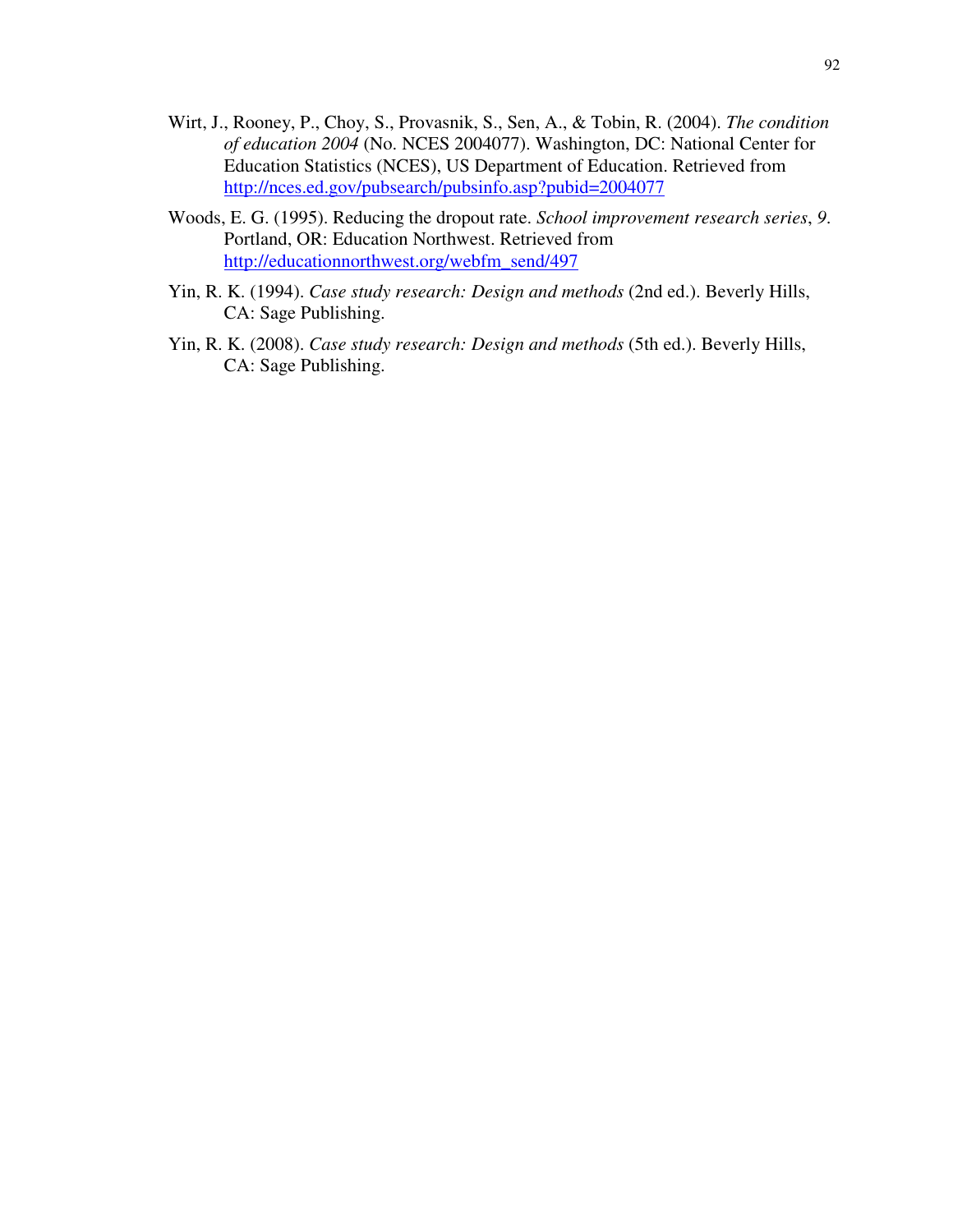## Appendix A

In this appendix, additional contextually significant statistical information regarding Iran is discussed. All statistics in this appendix have been translated from a report by the Statistical Centre of Iran (2011), unless otherwise noted.

# **Urbanization and Rural Populations**

Iran had an egregious relocation between the years 1956 to 2011. In 1956, almost 70% of Iranians were in a rural environment. However, in 2011 just a little under 30% were living in a rural environment, and the remaining 70% were urbanized. As Figure 3 shows, this represents a significant change over a short period of time in the geographical distribution of the population.





# **Age Distribution**

Table 6 shows the age population by sex from 1976 to 2011. In the last 35 years, the average age of males and females increased from 22 to around 30 years old. Although the average age has increased, however, the population as a whole is still very young. Table 7 shows that the average age at which one married has increased over the same time period; the increase was about 3.5 years for females and about 2.5 for males. This age increase is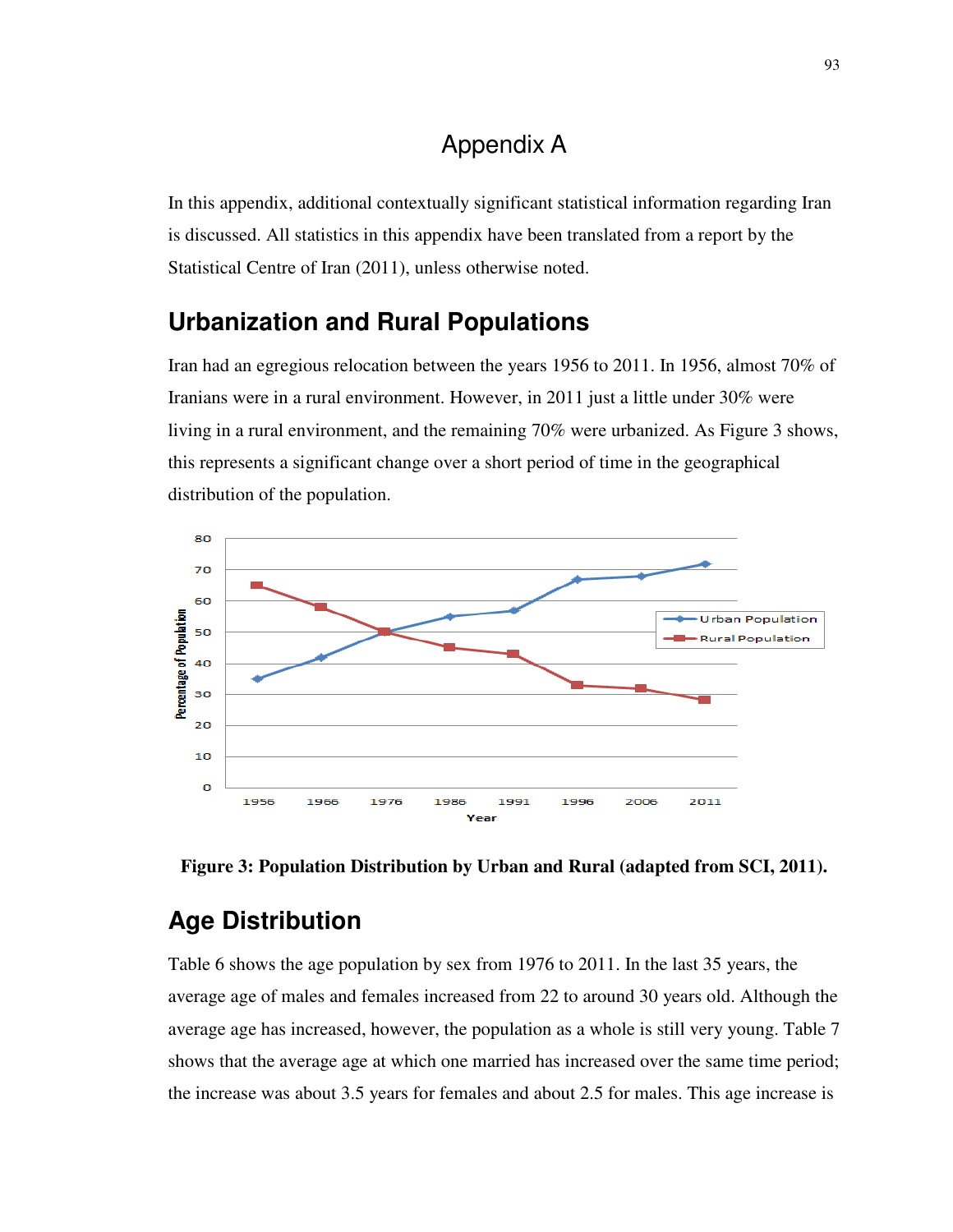significant, especially for women. At an age of 18, a woman has just finished high school and has not started a university or college degree. However, by age 23 a woman could have graduated from a university with a Bachelor's degree. In terms of social pressures, it was more common for a woman to marry before she could finish — or even start — a university degree in 1976. By 2011 though, the average age of marriage is such that a woman could have finished or be finishing a university degree before she married.

| <b>Sex</b>    | 1976  | 1986  | 1996  | 2006  | 2011  |
|---------------|-------|-------|-------|-------|-------|
| Male & Female | 22.40 | 21.70 | 24.03 | 27.97 | 29.86 |
| Male          | 22.60 | 21.90 | 24.15 | 27.98 | 29.70 |
| Female        | 22.20 | 21.60 | 23.90 | 27.95 | 30.03 |

**Table 6: Average Age of Iranian Population by Sex.** 

These statistics are from the Statistical Centre of Iran (SCI, 2011).

**Table 7: Average Age of Marriage in Iran.** 

| <b>Sex</b> | 1976  | 1986  | 1996  | 2006  | 2011  |
|------------|-------|-------|-------|-------|-------|
| Male       | 24.10 | 23.80 | 25.60 | 26.20 | 26.70 |
| Female     | 19.70 | 19.90 | 22.40 | 23.30 | 23.40 |

These statistics are from the Statistical Centre of Iran (SCI, 2011).

Table 8 shows that, in 35 years, the median age increased from 17 to 27 years old. Even by 2011, however, 50% of Iranian society was under the age of 27. Table 9 shows that, after the Islamic revolution (1979), around 46% of the population was under 15 years of age. By 2011, this figure had decreased to 23.4%. However, these proportions should be compared to the total population. By 1986, the total number of people under the age of 15 was around 22.5 million people, but even by 2011 this same category accounts for around 17.5 million.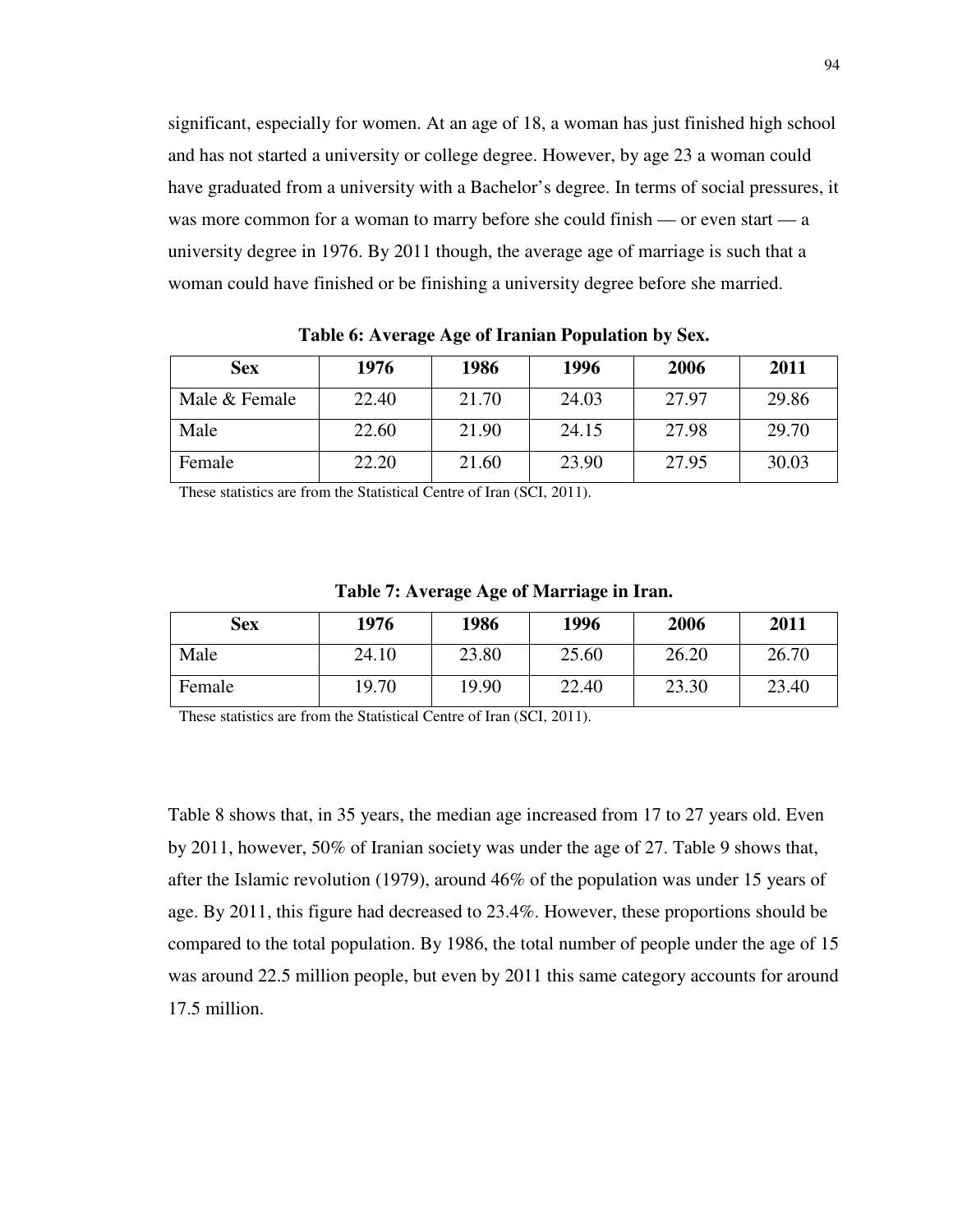| Sex           | 1976  | 1986   | 1996  | 2006  | 2011  |
|---------------|-------|--------|-------|-------|-------|
| Male & Female | 17.40 | 17.01  | 19.42 | 24.73 | 27.00 |
| Male          | 17.10 | 16.97  | 19.38 | 24.74 | 27.00 |
| Female        | 17.70 | l 7.04 | 19.45 | 24.72 | 27.00 |

**Table 8: Median Age of Iranian Population by Sex.** 

These statistics are from the Statistical Centre of Iran (SCI, 2011).

| Year | $0 - 14$ |            | $15-64$ |            | 64-over |            |
|------|----------|------------|---------|------------|---------|------------|
|      | Percent  | Population | Percent | Population | Percent | Population |
| 2011 | 23.40    | 17,585,022 | 70.90   | 53,281,115 | 5.70    | 4,283,532  |
| 2006 | 25.10    | 17,694,441 | 69.70   | 49,135,560 | 5.20    | 3,665,781  |
| 1996 | 39.50    | 23,721,918 | 56.10   | 33,691,129 | 4.30    | 2,642,441  |
| 1986 | 45.50    | 22,497,480 | 51.50   | 25,464,180 | 3.00    | 1,483,350  |
| 1976 | 44.50    | 15,000,391 | 52.00   | 17,528,547 | 3.50    | 1,179,806  |

#### **Table 9: Population by Age Cohort.**

These statistics are from the Statistical Centre of Iran (SCI, 2011).

Table 10 shows the percentage of the Iranian population constituted by families of varying sizes. In a family of size 1, there is only a single individual and the proportion of the population accounted for by such single-person families has increased slightly from 2006 to 2011. In a family of size 2, there is a couple but no children. This rate has also slightly increased in the same time period. Families of size 3 and 4 include 1 or 2 children, respectively, and this amount has increased as well. Families of size 5 or more are those with 3 or more children. The percentage of the population accounted for by families of this size has decreased more than the proportion of the population accounted for by smaller families during the same time period. From this one can see that the percentage of smaller families, with 0 to 2 children, is increasing while the percentage of larger families is decreasing.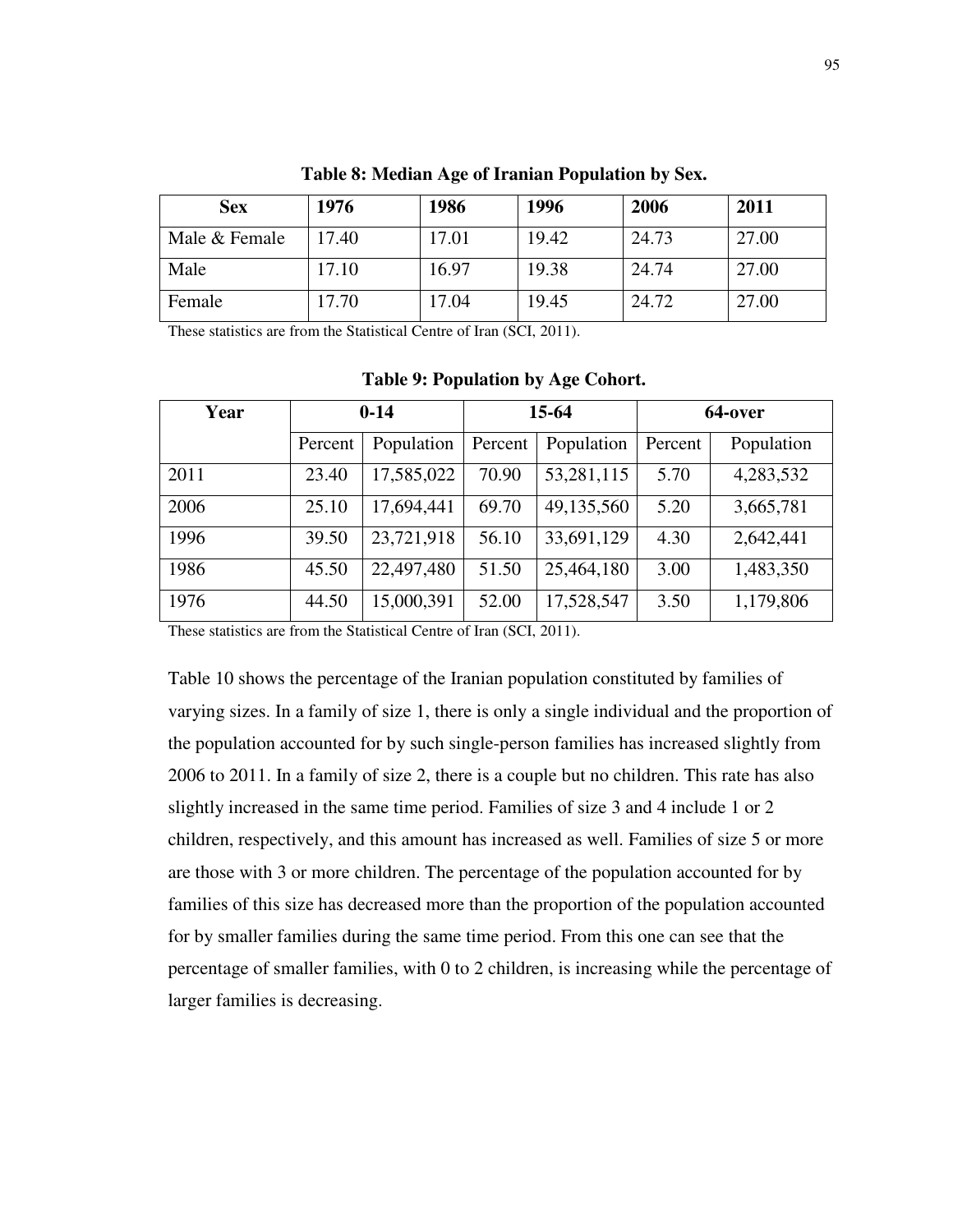| Person<br>Year |      |       |       |       | 5-more | <b>Total</b> |
|----------------|------|-------|-------|-------|--------|--------------|
| 2011           | 7.20 | 18.40 | 27.10 | 26.30 | 21.00  | 100          |
| 2006           | 5.20 | 15.30 | 22.90 | 24.40 | 32.20  | 100          |

**Table 10: Percentage of Population by Family Size.** 

These statistics are from the Statistical Centre of Iran (SCI, 2011).

# **Education**

According to Table 11, the percentage of female students has increased from 35% in 1968 to 48% in 2011, while male students faced quite a different situation with their percentage decreasing from 65% in 1968 to 52% in 2011.

| <b>Students</b> |            | Pre-<br><b>Elementary</b> | Elementary    | <b>Secondary</b> | <b>High School</b> | <b>Total</b> |                                               | Per cent                                       |
|-----------------|------------|---------------------------|---------------|------------------|--------------------|--------------|-----------------------------------------------|------------------------------------------------|
|                 | Year & Sex |                           | <b>School</b> | <b>School</b>    |                    |              | E<br>$\overline{\mathbf{g}}$<br><b>school</b> | <b>Based</b><br>$\overline{\mathbf{u}}$<br>Sex |
| 2007            | Male       | 247,983                   | 2,952,075     | 1,967,906        | 1,838,567          | 7,006,531    | 26.2                                          | 51.84                                          |
|                 | Female     | 263,246                   | 2,773,554     | 1,740,364        | 1,731,272          | 6,508,436    | 26.6                                          | 48.16                                          |
| 2008            | Male       | 219,653                   | 2,912,264     | 1,833,240        | 1,832,405          | 6,797,562    | 26.9                                          | 51.89                                          |
|                 | Female     | 236,191                   | 2,742,705     | 1,644,404        | 1,677,775          | 6,301,075    | 26.6                                          | 48.11                                          |
| 2009            | Male       | 221,844                   | 2,878,290     | 1,733,942        | 1,713,585          | 6,547,661    | 26.2                                          | 51.89                                          |
|                 | Female     | 230,414                   | 2,713,462     | 1,558,304        | 1,546,074          | 6,048,254    | 25.6                                          | 48.11                                          |
| 2010            | Male       | 225,305                   | 2,898,799     | 1,705,332        | 1,601,595          | 6,431,031    | 24.9                                          | 51.94                                          |
|                 | Female     | 239,148                   | 2,734,026     | 1,539,569        | 1,437,252          | 5,949,995    | 24.1                                          | 48.06                                          |
| 2011            | Male       | 232,630                   | 2,932,282     | 1,693,270        | 1,567,691          | 6,425,873    | 24.4                                          | 51.97                                          |
|                 | Female     | 242,765                   | 2,769,239     | 1,535,135        | 1,389,637          | 5,936,776    | 23.4                                          | 48.02                                          |

**Table 11: Number of Students Based on the Educational Levels in Iran.** 

These statistics are from the Statistical Centre of Iran (SCI, 2011).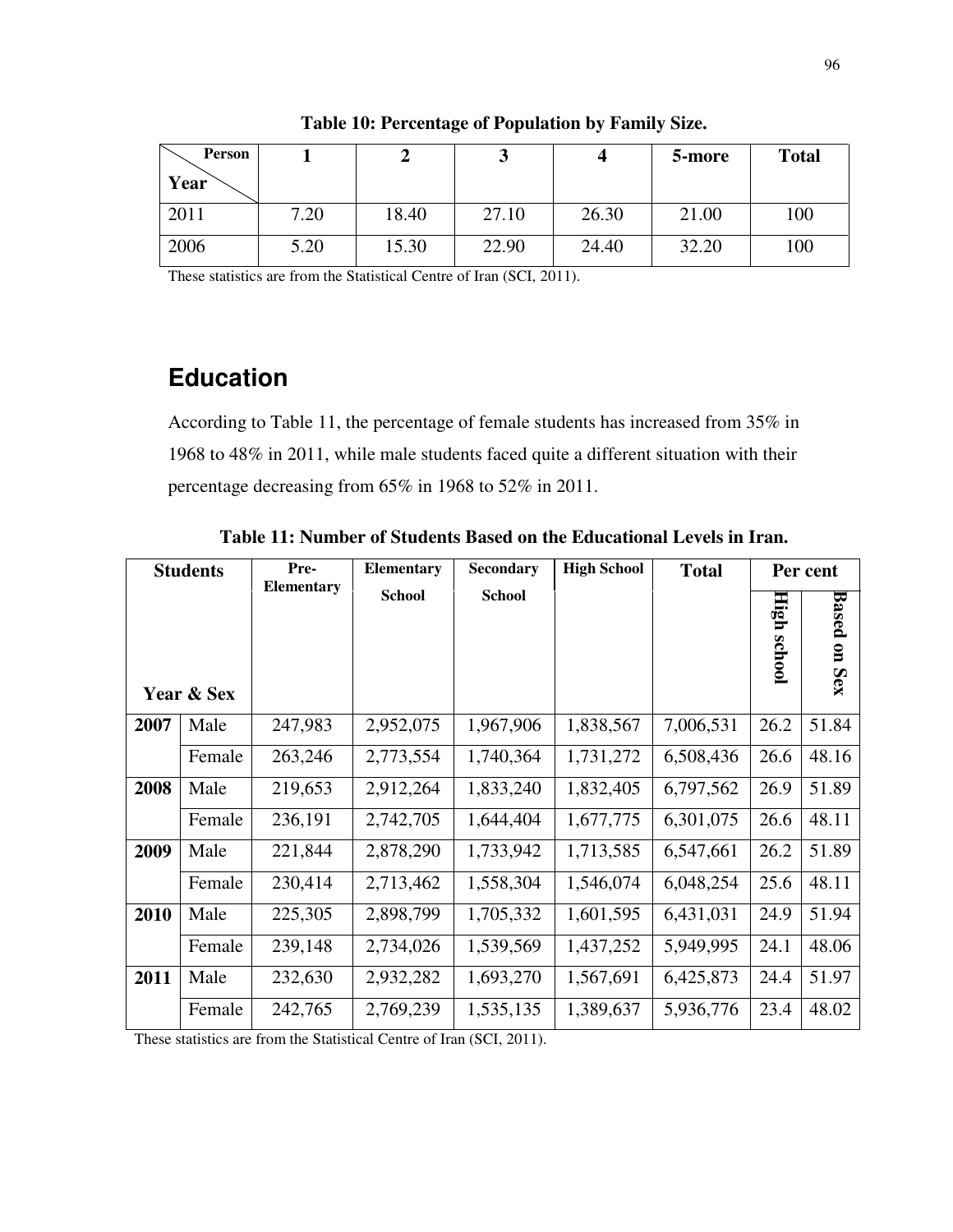Table 13 reveals that, in the years 1997 to 2011, the number of males dropping out of school was almost always higher than females. Additionally, Table 12 illustrates that this difference was noticeably higher in the secondary level. From 2007 to 2011, there were many more males dropping out of secondary school than females.

|      |        | Pre-<br><b>Elementary</b> | <b>Elementary</b><br><b>School</b> | <b>Secondary</b><br><b>School</b> | <b>High</b><br><b>School</b> |
|------|--------|---------------------------|------------------------------------|-----------------------------------|------------------------------|
| 2007 | Male   | $-20,366$                 | $-57,486$                          | $-132,988$                        | $-52,000$                    |
|      | Female | $-21,337$                 | $-44,736$                          | $-97,403$                         | $-74,108$                    |
| 2008 | Male   | $-28,330$                 | $-39,811$                          | $-134,666$                        | $-6,162$                     |
|      | Female | $-27,055$                 | $-30,849$                          | $-95,960$                         | $-53,497$                    |
| 2009 | Male   | $+2,191$                  | $-33,974$                          | $-99,298$                         | $-118,820$                   |
|      | Female | $-5,777$                  | $-29,243$                          | $-86,100$                         | $-131,701$                   |
| 2010 | Male   | $+3,461$                  | $+20,509$                          | $-28,610$                         | $-111,990$                   |
|      | Female | $+8,734$                  | $+20,564$                          | $-18,735$                         | $+108,822$                   |
| 2011 | Male   | $+7,325$                  | $+33,483$                          | $-12,062$                         | $-33,404$                    |
|      | Female | $+3,617$                  | $+35,213$                          | $-4,434$                          | $-47,615$                    |

**Table 12: Change in the Number of Students from Previous Year in Iran.** 

These statistics are from the Statistical Centre of Iran (SCI, 2011).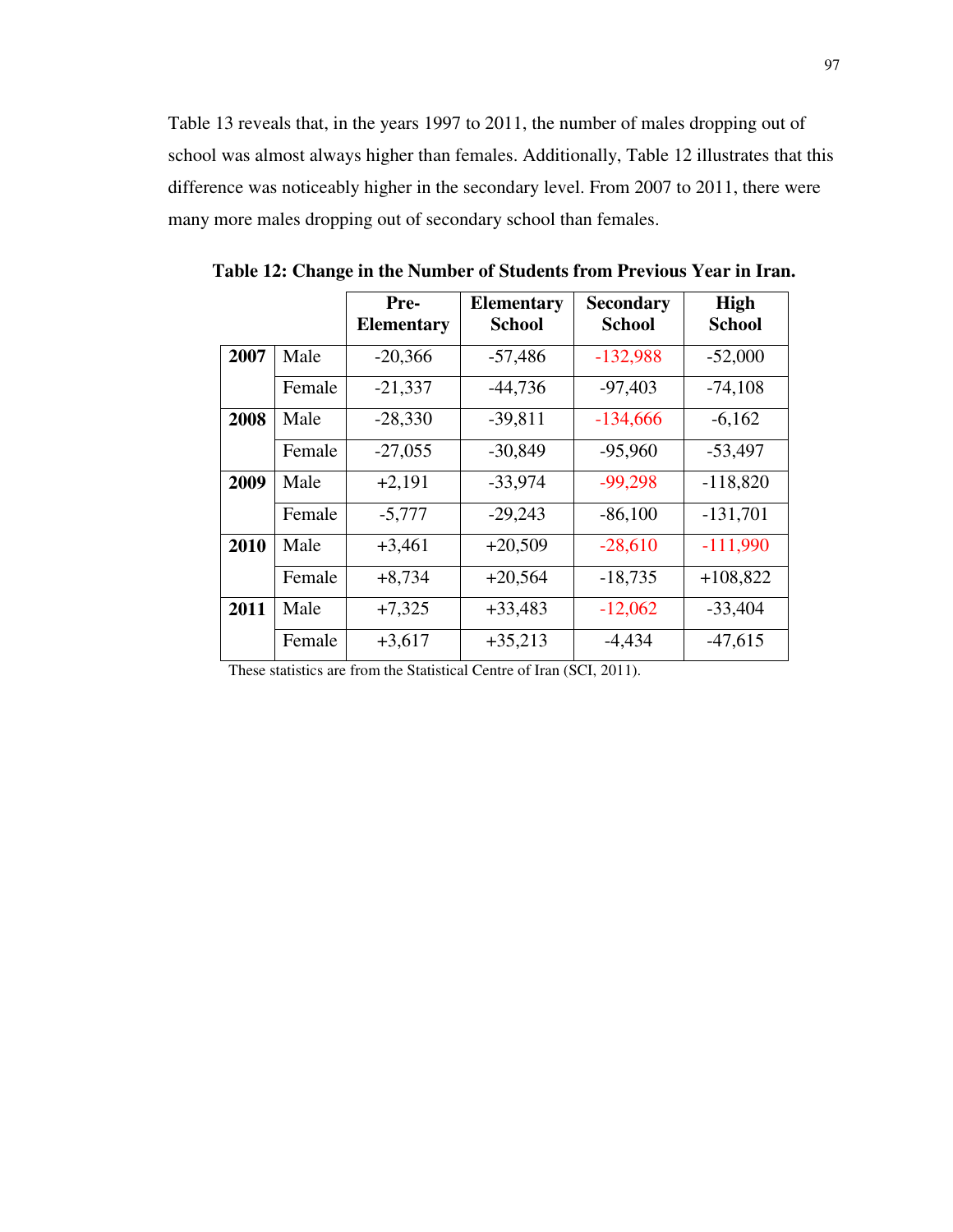| <b>Year</b> | Male        | <b>Female</b> |
|-------------|-------------|---------------|
| 1997        | $-38,253$   | 66,327        |
| 1998        | $-25,101$   | $-3,115$      |
| 1999        | $-230, 116$ | $-151,578$    |
| 2000        | $-221,424$  | $-152,483$    |
| 2001        | $-328,081$  | $-237,076$    |
| 2002        | $-368,799$  | $-285,617$    |
| 2003        | $-306,612$  | $-237,062$    |
| 2004        | $-412,084$  | $-328,128$    |
| 2005        | $-213,844$  | $-172,879$    |
| 2006        | $-233,735$  | $-206,970$    |
| 2007        | $-262,840$  | $-237,584$    |
| 2008        | $-208,969$  | $-207,361$    |
| 2009        | $-249,901$  | $-252,821$    |
| 2010        | $-116,630$  | $-98,259$     |
| 2011        | $-5,158$    | $-13,219$     |

**Table 13: Number of Students Dropping Out of School by Sex in Iran.** 

These statistics are from the Statistical Centre of Iran (SCI, 2011).

Two points from Table 14 should be mentioned. First, the number of males who dropped out of school between 2007 and 2011 was consistently higher than the number of females. Second, the percentage of female students has slightly increased over the same time period. Thus, while there are females who are dropping out of school, this number and associated proportion are lower than for males.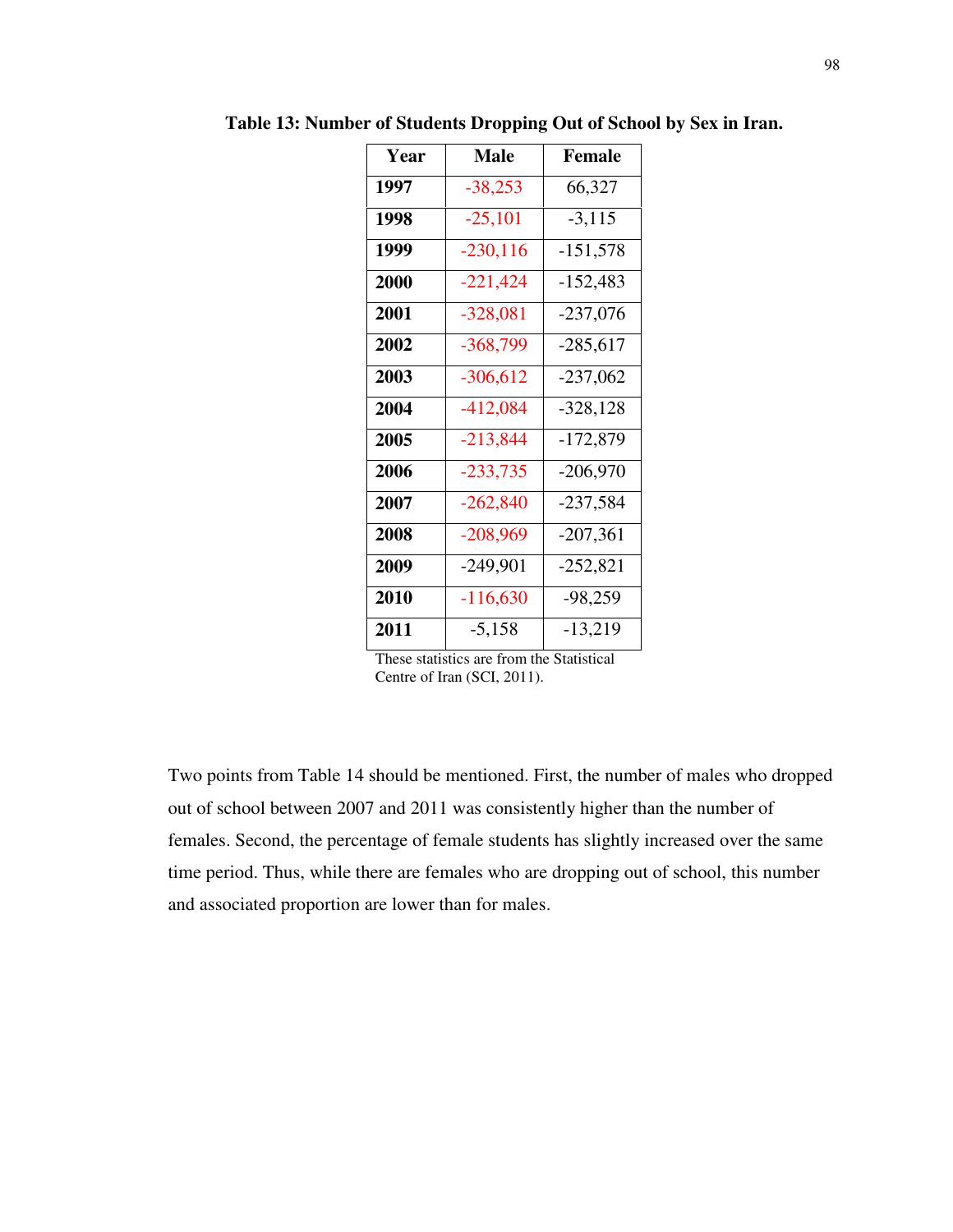| Year | <b>Number of Students</b> |         |              | <b>Percentage</b> |        | <b>Decrease</b> |              |             |        |
|------|---------------------------|---------|--------------|-------------------|--------|-----------------|--------------|-------------|--------|
|      | Male                      | Female  | <b>Total</b> | <b>Male</b>       | Female | Year            | <b>Total</b> | <b>Male</b> | Female |
| 2007 | 359,924                   | 326,429 | 686,353      | 52.44             | 47.56  |                 |              |             |        |
| 2008 | 347,301                   | 316,483 | 663,784      | 52.32             | 47.68  | 2007-8          | 22,569       | 12,623      | 9,946  |
| 2009 | 330,768                   | 305,325 | 636,093      | 52.00             | 48.00  | 2008-9          | 27,691       | 16,533      | 11,158 |
| 2010 | 322,717                   | 300,049 | 622,766      | 51.82             | 48.18  | 2009-10         | 13,327       | 8,051       | 5,276  |
| 2011 | 320,833                   | 298,536 | 619,369      | 51.80             | 48.20  | 2010-11         | 3,397        | 1,884       | 1,513  |

**Table 14: Number of Students by Sex in the East-Azerbaijan Province (2007-2011).** 

These statistics are from the Statistical Centre of Iran (SCI, 2011).

**Table 15: Youth Unemployment by Education Level (Percentage).** 

| <b>Education</b> | 1997        |               | 2007        |               |  |
|------------------|-------------|---------------|-------------|---------------|--|
| <b>Level</b>     | <b>Male</b> | <b>Female</b> | <b>Male</b> | <b>Female</b> |  |
| Read-Write       | 14.1        | 7.3           | 17.4        | 6.6           |  |
| Primary          | 14.8        | 6.3           | 15.1        | 8.2           |  |
| Middle School    | 16.8        | 21.2          | 18.0        | 30.7          |  |
| High School      | 29.5        | 40.9          | 23.1        | 50.7          |  |
| College          | 18.2        | 18.5          | 22.4        | 52.6          |  |
| Total            | 18.0        | 16.6          | 18.7        | 37.9          |  |

Note: To compare college with other education levels, youth in this table are defined as 20-29 years old.

Source: Author's calculations from Household Expenditure and Income Surveys (HEIS) data files (see Salehi-Isfahani, 2010).

.